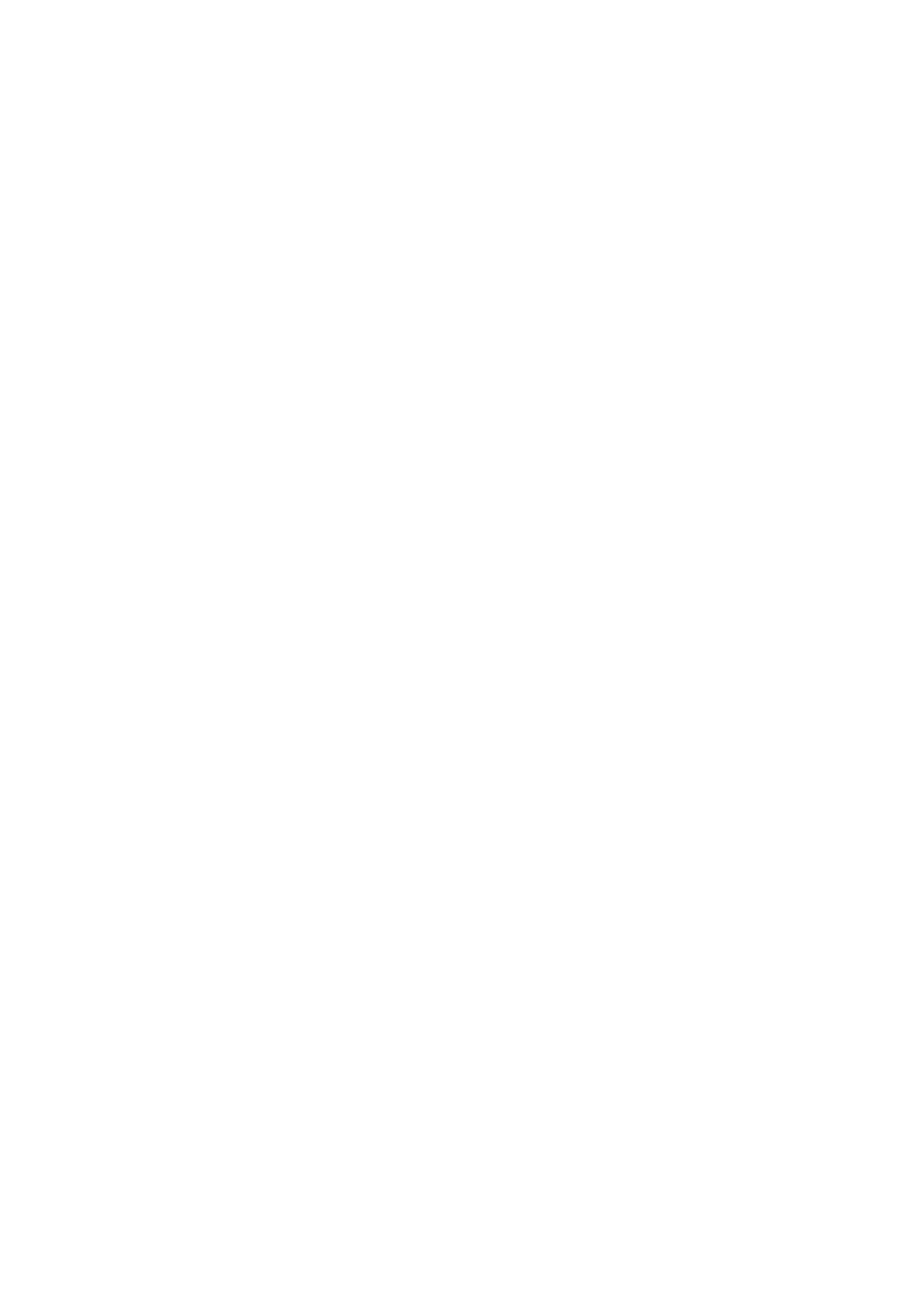# **CONTENTS**

| 1            |                                                                  |
|--------------|------------------------------------------------------------------|
|              |                                                                  |
|              |                                                                  |
|              |                                                                  |
| $\mathbf{2}$ |                                                                  |
|              |                                                                  |
|              |                                                                  |
|              |                                                                  |
|              |                                                                  |
| 3            |                                                                  |
|              |                                                                  |
|              |                                                                  |
|              |                                                                  |
|              |                                                                  |
|              |                                                                  |
|              |                                                                  |
|              |                                                                  |
| 4            |                                                                  |
|              |                                                                  |
|              | To what extent is there still a need for technical follow-up? 34 |
|              |                                                                  |
|              |                                                                  |
|              |                                                                  |
| 5            |                                                                  |
|              |                                                                  |
|              |                                                                  |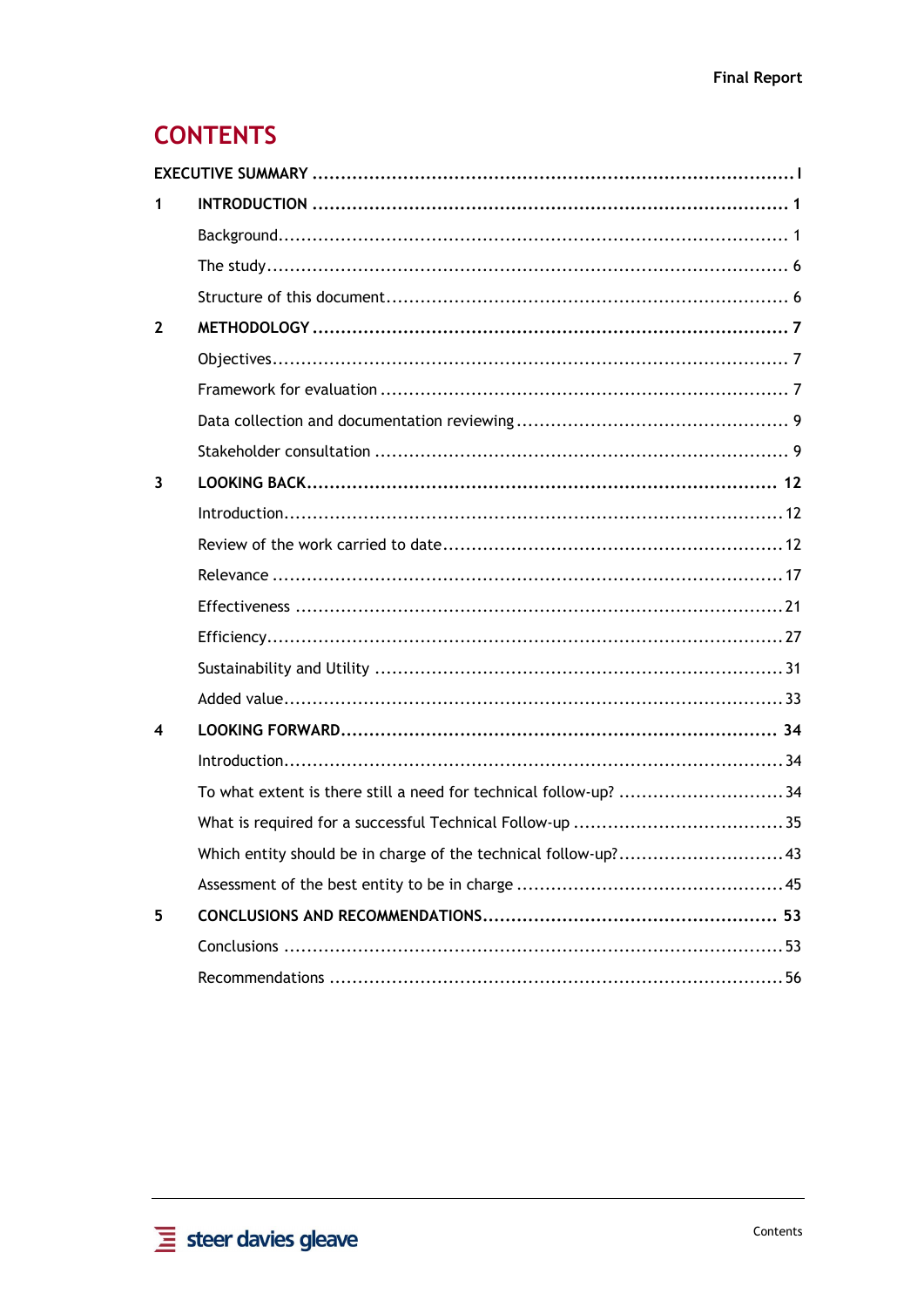## **Final Report**

# **FIGURES**

| Figure 1.1 |                                                     |  |
|------------|-----------------------------------------------------|--|
| Figure 3.1 | State of advancement of ERTMS projects followed 20  |  |
| Figure 3.2 |                                                     |  |
| Figure 3.3 | Expenditure as a percentage of committed budget  28 |  |

# **TABLES**

| Table 2.1 |                                                           |  |
|-----------|-----------------------------------------------------------|--|
| Table 2.2 |                                                           |  |
| Table 2.3 | Responses of stakeholders in relation to questionnaire 10 |  |
| Table 3.1 |                                                           |  |
| Table 3.2 |                                                           |  |
| Table 3.3 |                                                           |  |
| Table 3.4 | Spent amount vs. number of projects (€/projects)  29      |  |
| Table 4.1 |                                                           |  |
| Table 4.2 | EU instruments supporting TEN-T projects 42               |  |
| Table 4.3 |                                                           |  |
| Table 4.4 |                                                           |  |
| Table 4.5 | Options possible in short and long-term  51               |  |

## **APPENDICES**

- **A [QUESTIONNAIRE USED](#page-68-0)**
- **B [PROJECT TEMPLATE](#page-80-0)**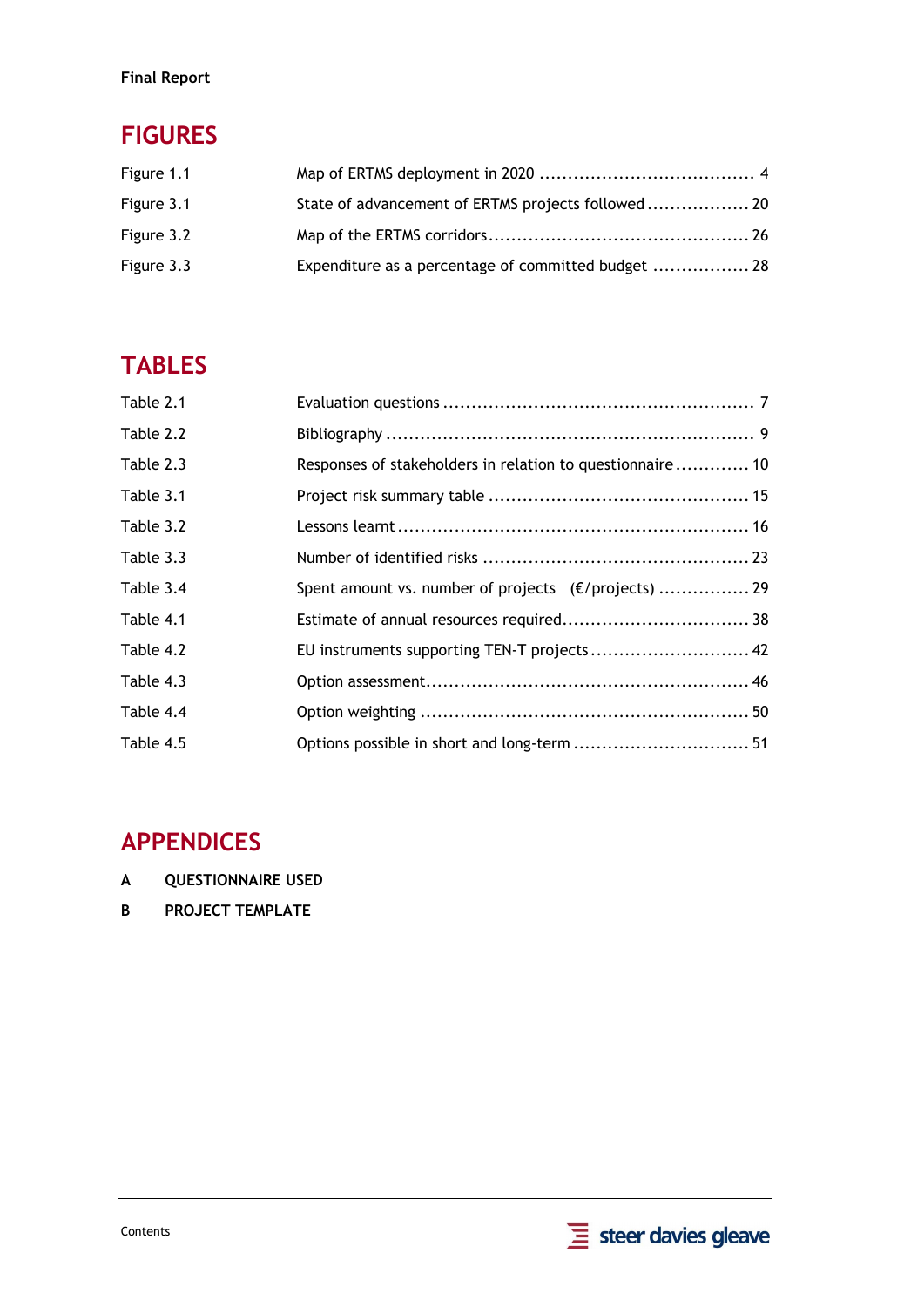## Executive Summary

#### *Context*

- <span id="page-4-0"></span>1. There are currently more than 20 stand-alone train control (signalling) systems across the European Union that are not interoperable and this represents a significant barrier to trans-European interoperability. The European Rail Traffic Management System (ERTMS) is a major rail industry programme being implemented throughout Europe, which will serve to make rail transport safer, more competitive and support increases to rail network capacity. One component of ERTMS, the European Train Control System (ETCS), guarantees a common standard that enables trains to cross national borders and enhances safety.
- 2. Following an intense ten year phase of research and development, validation of the ETCS standard was carried out between 2000 and 2007 using test/pilot projects. Since 2005, feedback from these projects prompted the need to refine the specifications in order apply them to ensure interoperability between all projects in Europe. The specification, as modified by a Commission Decision on 23 April 2008, will ensure that trains equipped with ETCS can operate over rail lines similarly equipped with ETCS and thereby facilitate efficient cross-border rail transport between Member States. On 22 July 2009 the Commission adopted a European Deployment Plan for ERTMS which provides for the progressive deployment of ERTMS on Europe's main freight corridors. This aims to reduce running costs and improve the system efficiency of cross-border rail transport over long distances.
- 3. The Trans-European Transport Network (TEN-T) programme was established in the mid-1980's to provide the transport infrastructure needed to facilitate a smooth functioning of the internal market, to ensure economic, social and territorial cohesion and to improve accessibility across the European Union (EU) territory. The ultimate policy objective of the TEN-T programme is the establishment of a single, multimodal network covering both traditional ground-based structures and equipment (including intelligent transport systems) to enable safe and efficient traffic flows, by integrating the land, sea and air transport infrastructure components.
- 4. ERTMS is a key part of TEN-T Policy. Under the 2007-2013 TEN-T Programme, three dedicated ERTMS calls for proposals have been launched (excluding the fourth call launched on 28 November 2012), providing overall financial support of around €520 million for almost 50 projects, and € 9.3 million in the past financial perspective (up to 2006). These grants have focused on the equipment of rail infrastructure and trains, as well as activities covered by the industry Memorandum of Understanding (MoU), such as ERTMS testing and the definition of the technical specifications.
- 5. There are significant benefits of implementing ERTMS in terms of investment in rolling stock, an interoperable control and signalling system reduce (virtually eliminate) the need to have multiple systems on board trains to service routes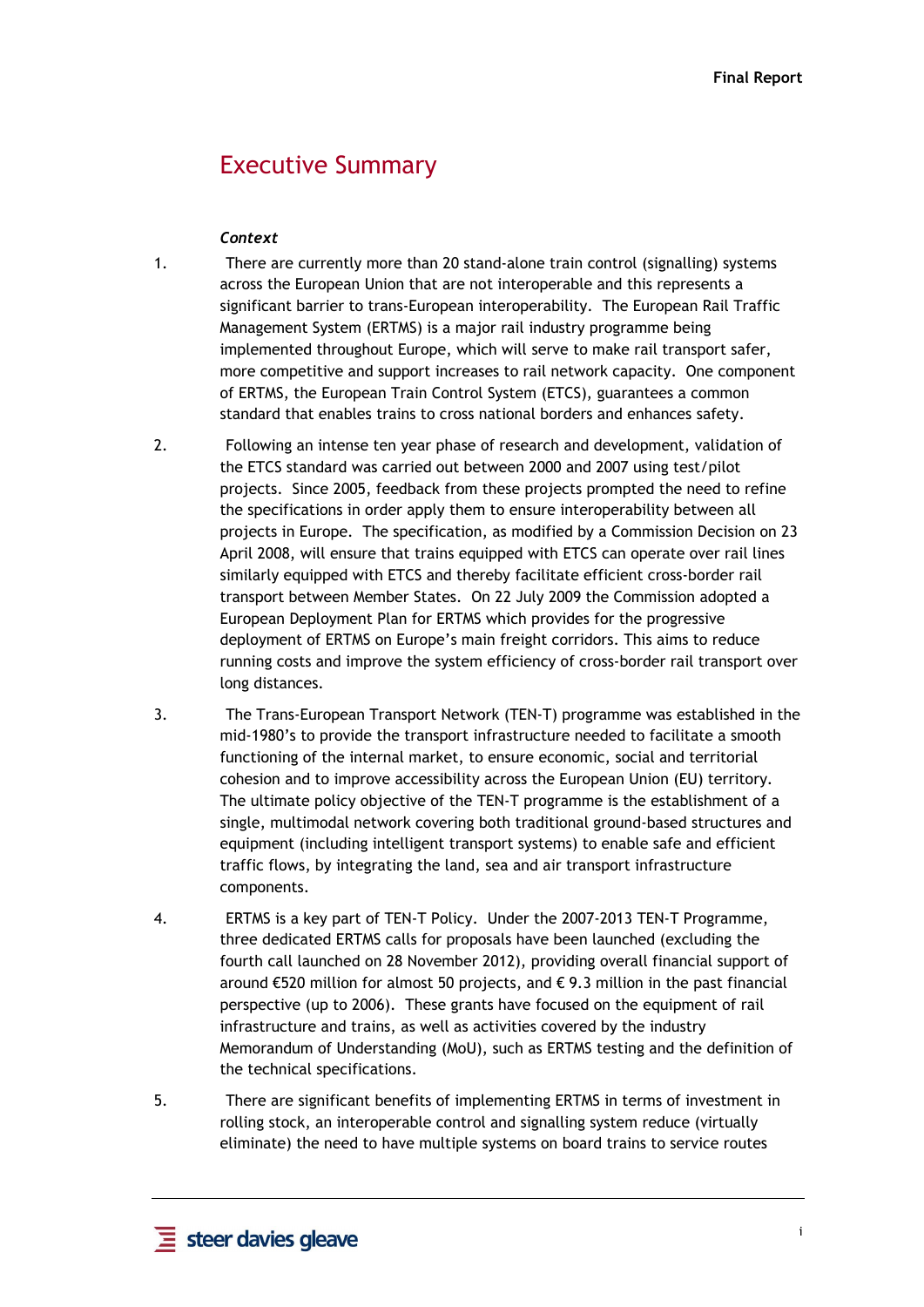which cross borders. However, there are some issues regarding interoperability and ERTMS. Initially, the functional specification of ERTMS left some margin for interpretation by the engineers of the companies supplying it. For a long time, there was no real standard for ERTMS: with different countries implementing the system slightly differently, eventually causing it to be non-interoperable. There were also system upgrades released, with the consequence that rolling stock equipped with an older version cannot use tracks with a newer version of ERTMS.

### *Objectives and methodology*

- 6. In 2007, the European Commission entered into a 4-year service framework contract TREN/E2/322-2008 (comprising several lots) with a maximum budget of €550,000 per year (or a maximum total of €2.2 million) to strengthen its capacity to monitor EU funded projects for the deployment of the ERTMS programme. In addition to EU financing for large-scale TEN-T rail infrastructure projects which incorporate ERTMS within the project, €520 million of targeted EU financing was also allocated for trackside and on-board deployment within the framework of the TEN-T 2007-2013 multi-annual work programme under two separate calls for proposals launched in 2007 and 2009.
- 7. At the time of the launch of the call for tender for technical assistance, neither the TEN-T EA nor ERA were in a position to ensure the IOP monitoring as required in the Terms of Reference for the contract in subject. And while it is within ERA's mandate to assess the interoperability of projects, ERA was clearly not in a position to do so in 2007-2008 when the tender was launched as it was heavily involved in stabilisation and development of the standard at that time.
- 8. The framework contracts for the technical follow-up and monitoring of ERTMS projects will come to an end in December 2012. The Commission is seeking to determine whether technical follow-up and monitoring of such projects (and possible future projects) should be continued from 2013 and if so, the best means of doing so.
- 9. The objectives of this evaluation were described by the Terms of Reference as to:
- 10. Assess the effectiveness of the framework contracts (2008-2012) in delivering the technical expertise which enabled the mitigation and minimisation of interoperability threats to EU-funded ERTMS projects;
- 11. Assess the most appropriate way to ensure that these projects (and future ERTMS projects – possibly also including projects which receive Structural Funds) are fully interoperable taking into account resource constraints faced by the Commission.
- 12. The methodology developed has been based on the evaluation criteria defined in the EU evaluation guidelines: relevance, effectiveness, efficiency, utility and sustainability. Added value of the Community intervention was also added to the five evaluation criteria of the Guidelines.
- 13. Relevance is the extent to which an intervention's objectives are pertinent to the needs, problems and issues to be addressed.
- 14. Effectiveness is the extent to which the set objectives are achieved. This also includes the functioning of management structures and the way they support the organisation in delivering results.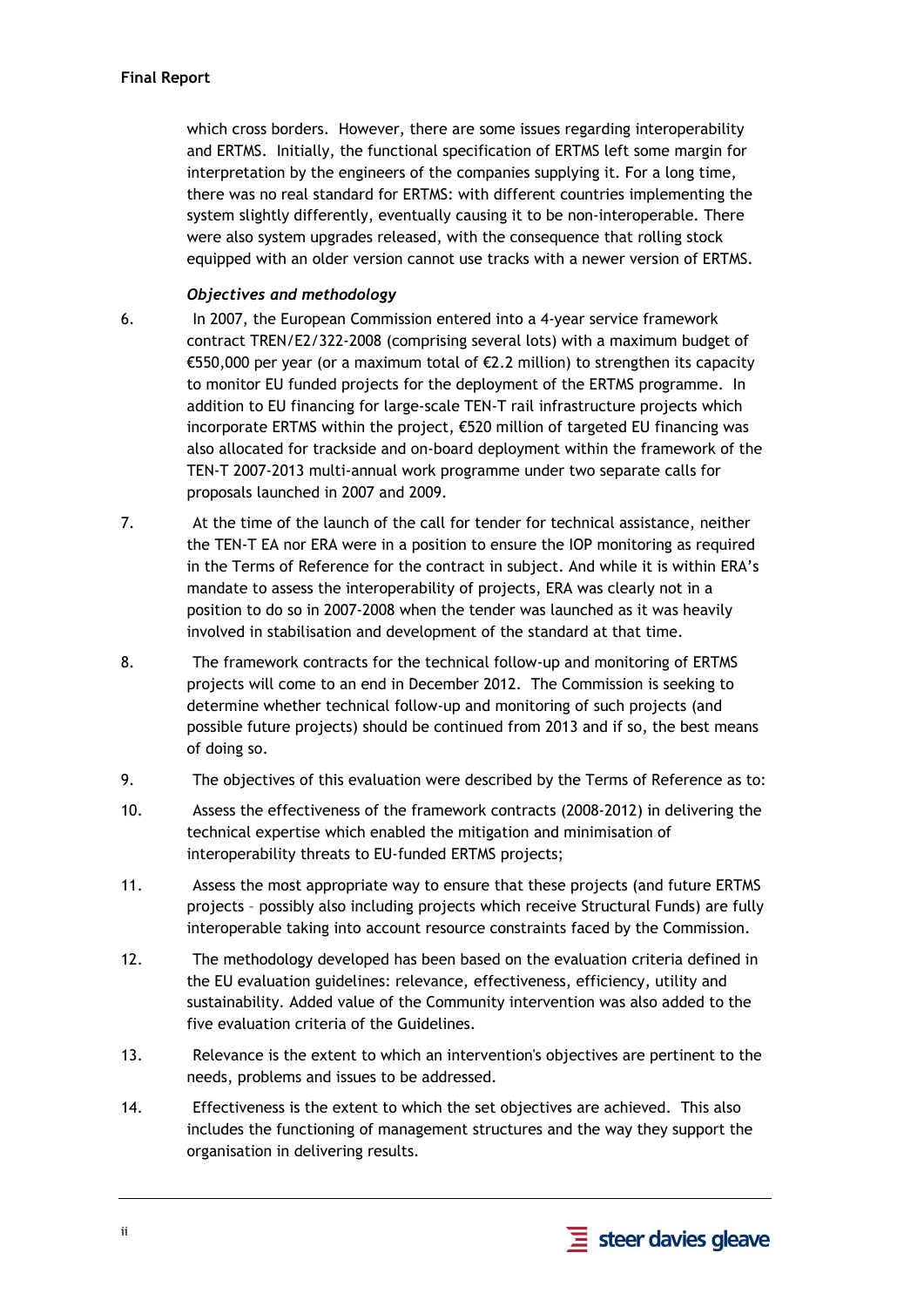- 15. Efficiency is the extent to which desired effects are achieved at a reasonable cost. This also includes the management structures and the way they support a cost-effective implementation.
- 16. Utility is the extent to which effects achieved correspond with the needs, problems and issues to be addressed.
- 17. Sustainability is the extent to which positive effects are likely to last after an intervention has terminated.
- 18. The evaluation framework that has been used has been based around the evaluation criteria defined above, and has been used to direct the process of data collection and analysis. It consisted of a limited desk-research analysis and a large stakeholder consultation. The stakeholder contacted included EU Institutions such as DG MOVE, ERA, TEN-T Executive Agency, the external experts who undertook the technical follow-up on behalf of DG MOVE, the Member States, National Safety Authorities, Railway Undertakings, Infrastructure Managers and trade organisations. Despite repeated attempts, no Notified Body took part in the consultation. Questionnaires were circulated and where necessary face-to-face meetings or telephone meetings were organised.

#### *Findings*

#### *Relevance*

- 19. There is clear evidence that EU funded projects have not always delivered interoperable networks in spite of the procedures in place. Hence, there was a need for further measures to ensure that project funding was effectively spent in delivering the project goals.
- 20. Lack of interoperability derives from technological and operational developments and practices that have been taking place independently at a national level within Europe for many years. The fact that harmonization of operations was not stable until a long time after the introduction of the CCS TSI meant that interoperability had a different interpretation for each country. There is no doubt that in this context a European follow-up has been a successful intervention in that it looked at ensuring full interoperability.
- 21. Therefore we have concluded that the technical follow-up was highly relevant to the goal of reducing or removing interoperability risks in Europe.

#### *Effectiveness*

- 22. Our analysis of the reports of experts shows that they were able to raise awareness of the importance of interoperability and detect in a number of cases interoperability risks. They were also able to identify solutions to mitigate interoperable risks and maintain regular contacts with stakeholders. In some cases, the intervention of experts led to solutions that would not otherwise have been implemented in order to mitigate risks.
- 23. Whether or not technical solutions were fully consistent with TSI CCS provisions was also strongly correlated with the stage of development of the project and the extent of collaboration of the project stakeholders. In the case of projects that had been largely implemented or were nearing completion, consultants engaged in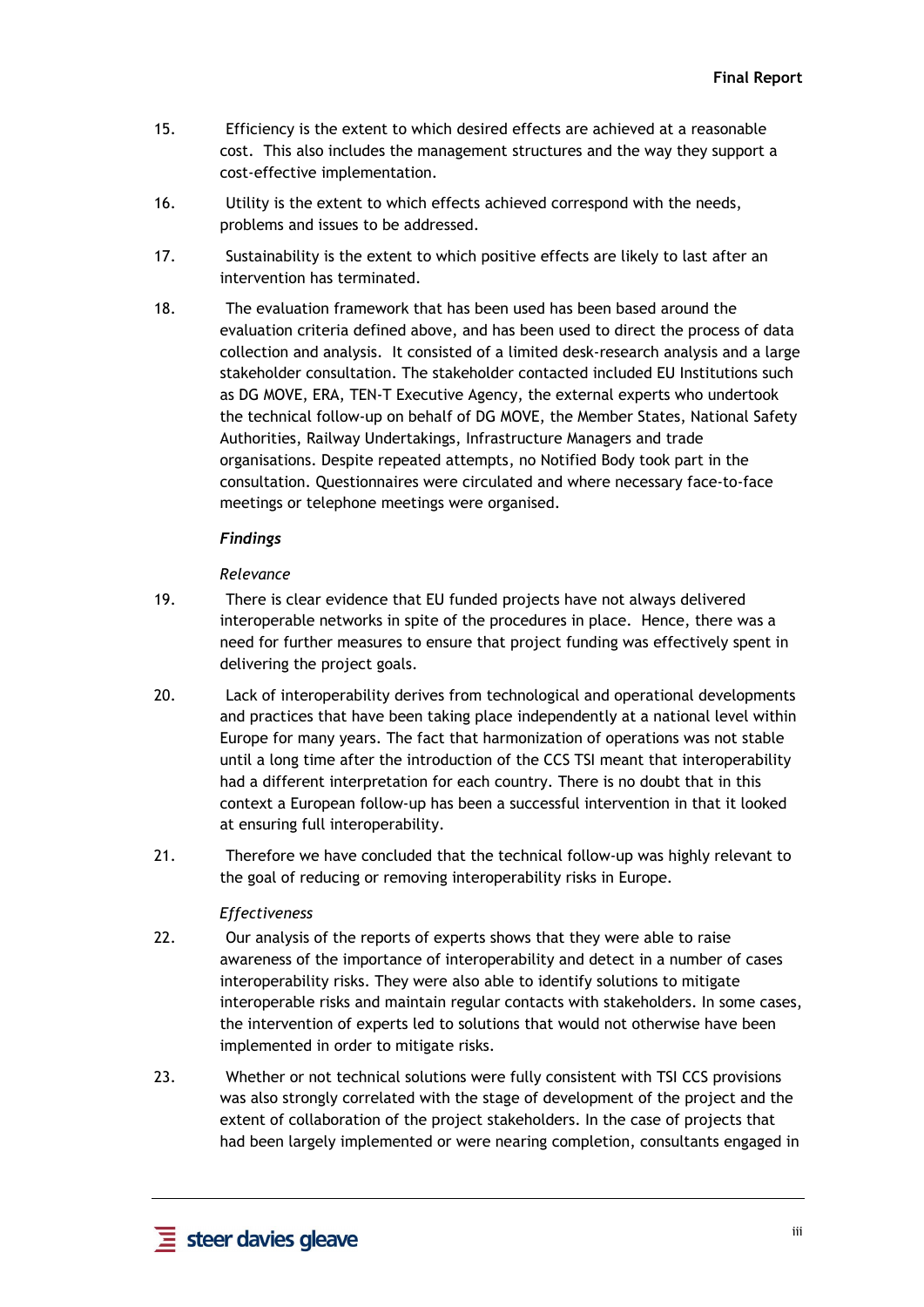### **Final Report**

the technical follow-up and monitoring had little scope to propose actions to ensure the project was fully consistent with the TSI CCS.

24. Experts have been able to identify solutions to mitigate interoperable risks on projects where there was still scope for change and stakeholder willingness to address them, but it was left to the beneficiaries to decide whether or not to implement the proposed solutions. Therefore, the technical follow-up has helped to reduce interoperable risks, but it has not achieved in full its effectiveness objective of ensuring technical solutions that deliver projects fully consistent with TSI CCS provisions.

### *Efficiency*

- 25. The level of administrative requirements was excessive for DG MOVE and in most cases for the external experts, however both parties were able to establish good working practices that did not stop them from the overall objective of the intervention. In the case of other stakeholders, the burden was limited but some stakeholders still resented having to participate in the technical follow-up. Adequate financial management was applied by DG MOVE and the size of the budget appears proportional to the objectives.
- 26. We conclude that the follow-up results were obtained at reasonable costs and that the objective of financial efficiency was achieved whereas administrative efficiency was undermined by burdens.

### *Sustainability*

- 27. Where the intervention was successful (early detection and willingness to address by stakeholders), then the effects will last in the near or longer term. Since the technical follow-up is not able in its present form to compel stakeholders to implement interoperable solutions, and that technical solutions depend on the legislative requirements, the objective of the long-term effect of the follow-up was only partially achieved.
- 28. In the early stages of the follow-up, there was only a limited amount of information disseminated to stakeholders, but this was enhanced later on, which we believe was a positive. No external communication was generated which means that apart from the few stakeholders directly involved with the follow-up, no other parties were aware of the benefits of the follow-up. We believe that the outcomes of the intervention in this case were only partially exploited.

### *Added-value*

29. It is encouraging to see some stakeholders believed that there was no need for the Commission to ensure technical follow-up. Unfortunately there is plenty of evidence that only a minority of project beneficiaries were able to deliver truly interoperable solutions, so for all the other projects we believe the same results could not have been achieved without Commission-funding.

#### *Conclusions and Recommendations*

30. We believe there is still a serious and necessary on-going need for the level of support that has been provided by the technical follow-up of TEN-T funded ERTMS projects. This is because the risk of funding "non-interoperable projects" is still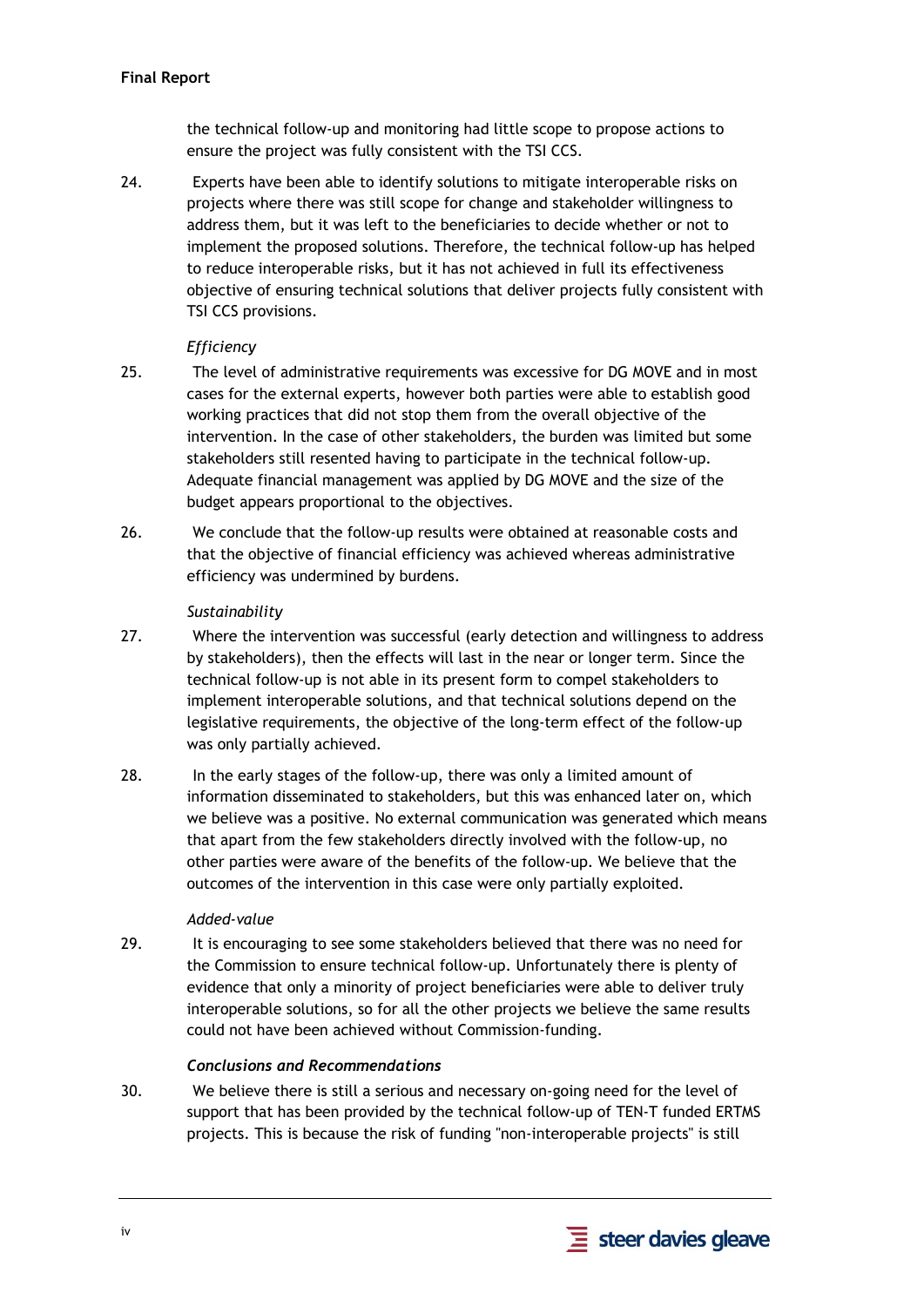high and potentially damaging for EU institutions, because ERTMS implementation is still in a critical phase, in particular on ERTMS corridors, and because there are still some concerns with Notified Body certificates. Also, the cost of the follow-up compared to the amount of funding provided to ERTMS projects is very small.

- 31. As regard to the TEN-T network, EU funding is fragmented between the TEN-T Programme, the Cohesion and the Regional development fund. The White Paper recognises that "better coordination of the Cohesion and Structural funds with the transport policy objectives is needed". There does not appear to be a clear rationale justifying why the technical follow-up to TEN-T funded projects cannot apply to Regional development and Cohesion Funds-funded projects.
- 32. We expect the need for the follow-up to be gradually phasing out alongside support for ERTMS projects from the Commission. Since ERTMS projects are still going to be implemented up to 2022, we would expect the phase out to take place after the end of the 2014-2020 Funding Period rather than before.
- 33. We also recommend that the follow-up should be continuous rather than periodic, taking place as early as possible in the life of projects without ruling out more mature projects. All projects should be monitored, but the follow-up should be targeted. It should remain at project level since it appears that undertaking the follow-up at Notified Body level is not yet possible.
- 34. Based on our analysis, we believe the best entity to be in charge of the technical follow-up should be the European Railway Agency. This option brings most benefits in terms of effectiveness and efficiency compared to other options involving EU institutions. ERA is also the System Authority for ERTMS and would benefit from detailed knowledge of the situation on projects. ERA also benefits from ERTMS skills in-house and appears to be a cost effective option compared to others. This is also the option that was most often quoted by the stakeholders who took part and coincide with DG MOVE agenda for externalisation from 2014.
- 35. Selecting this option has a "domino" effect on ERA's ability to resource other tasks. Because of significant resource constraints in the short-term, we came to the conclusion that "ERA in charge" may not be a practical solution in the shortterm. Therefore, in our view, the best alternative option, at least in the shortterm, would consist of ERA being in charge supported by external consultants. This option would cause less disruption for ERA and scored highly in relevance, effectiveness and sustainability.
- 36. We recommend that the roles required during the technical follow-up should be clarified, and in particular whether or not there is a need to follow the outputs of the stakeholder consultation, showing that information dissemination and additional support to stakeholders are valued. We also recommend improving the buy-in from stakeholders.
- 37. We also recommend that skills such as legal, stakeholder consultation and adequate language and cultural knowledge are part of the skill requirements of the entity in charge, alongside proven and detailed knowledge of ERTMS technical issues. The adequate level of resources for the technical follow-up has been estimated to be approximately 530 annual man-days in the case where external experts are appointed and approximately 450 man-days in the case where the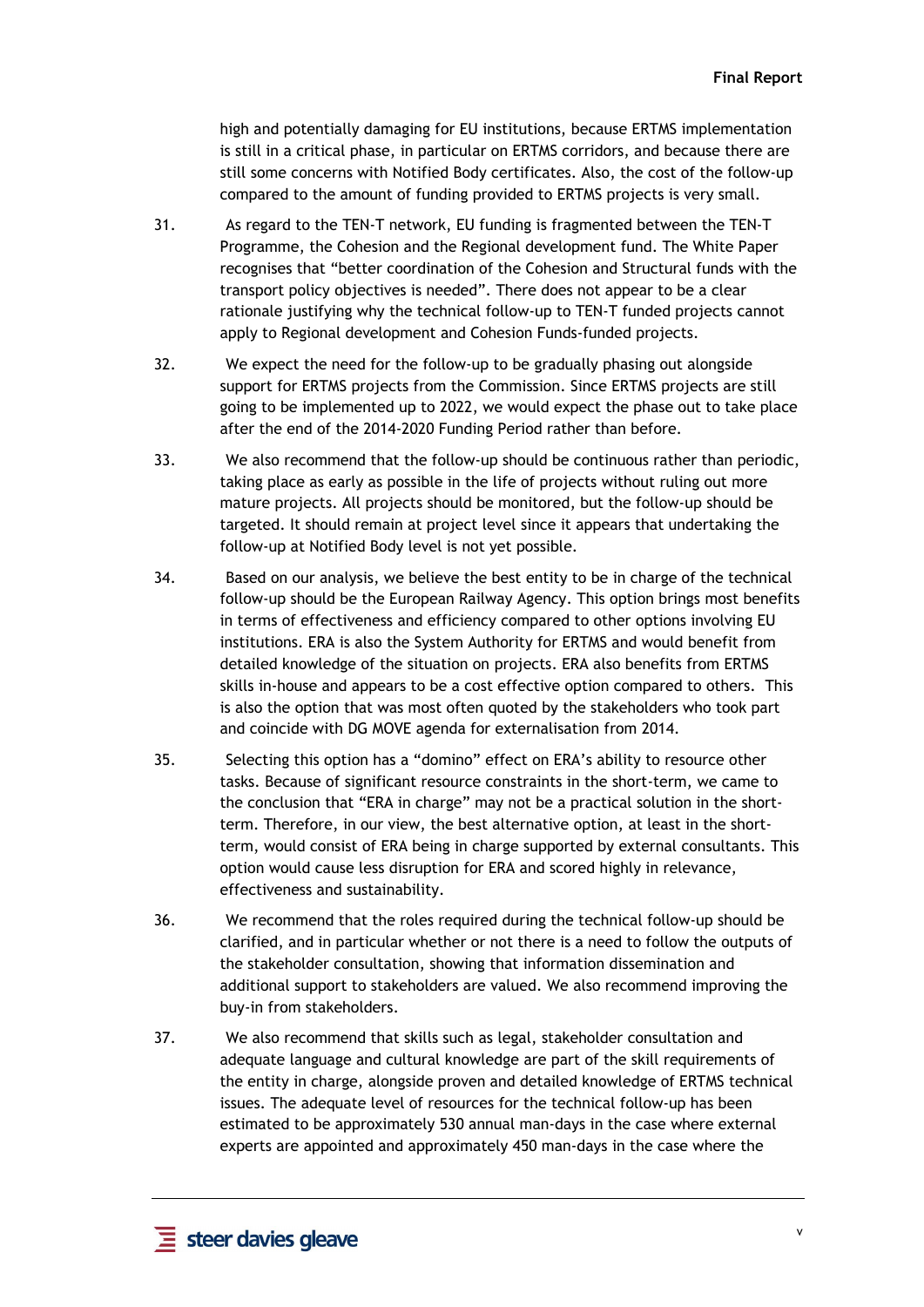follow-up can be undertaken without external experts. We also recommend retaining the current geographic groupings of projects.

# **GLOSSARY**

| Term/Abbreviation | Description                                                                               |
|-------------------|-------------------------------------------------------------------------------------------|
| <b>CCS TSI</b>    | Technical Specification for Interoperability, Control-Command and<br>Signalling Subsystem |
| CR.               | <b>Change Request</b>                                                                     |
| <b>ERA</b>        | European Railway Agency                                                                   |
| <b>ERTMS</b>      | European Rail Traffic Management System                                                   |
| <b>ETCS</b>       | European Train Control System                                                             |
| IM                | Infrastructure Manager                                                                    |
| <b>IOP</b>        | Interoperability                                                                          |
| MoU               | Memorandum of Understanding                                                               |
| <b>NoBo</b>       | Notified Body                                                                             |
| <b>NSA</b>        | National Safety Authority                                                                 |
| <b>RU</b>         | Railway Undertaking                                                                       |
| <b>SRS</b>        | System Requirements Specification                                                         |
| <b>SAP</b>        | Strategic Action Plan                                                                     |
| <b>TEN-T EA</b>   | Trans European Network Executive Agency                                                   |

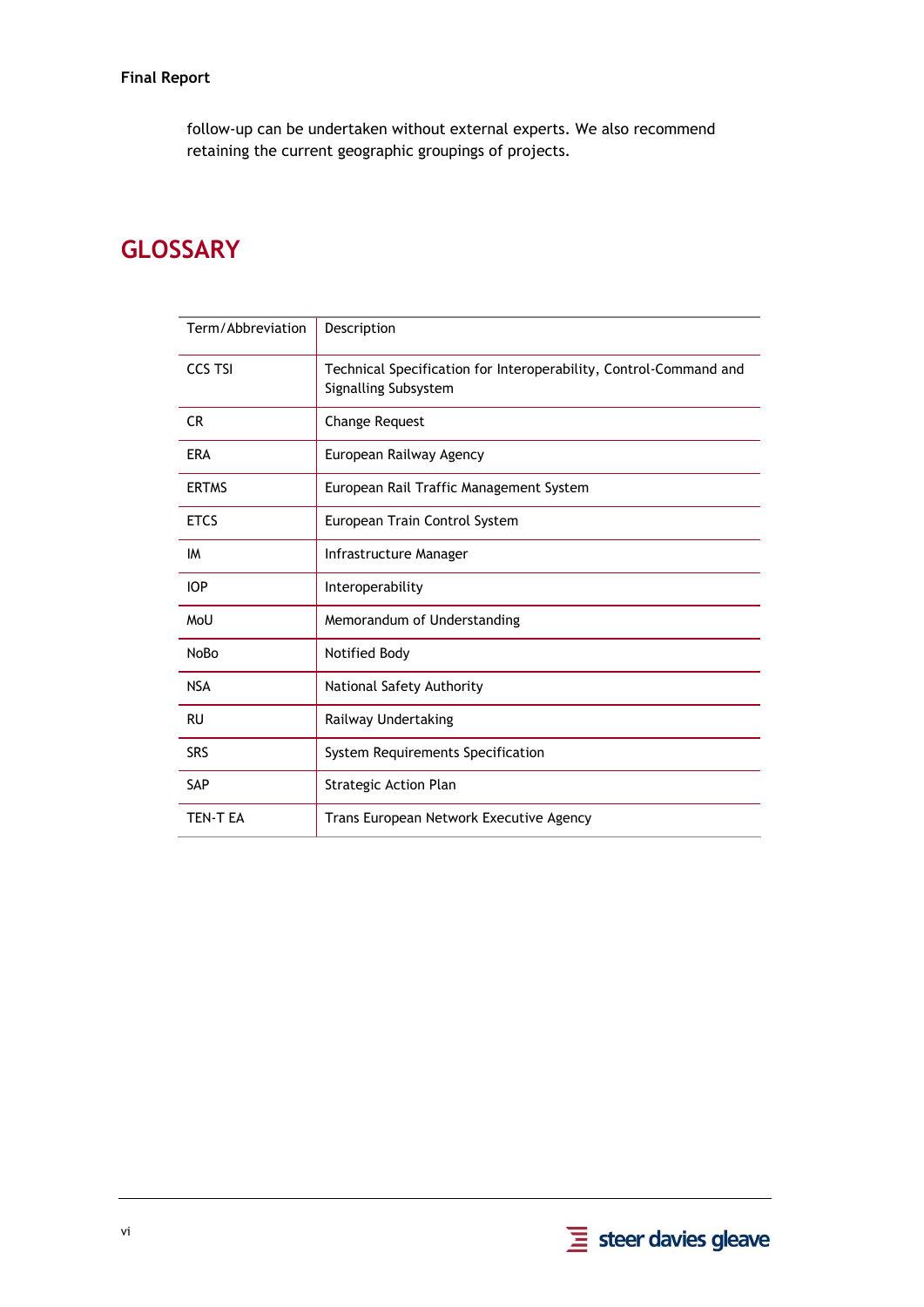## <span id="page-10-1"></span><span id="page-10-0"></span>1 Introduction

### **Background**

#### *The Trans-European Transport Network*

- 1.1 The Trans-European Transport Network (TEN-T) programme was established in the mid-1980's to provide the transport infrastructure needed to facilitate a smooth functioning of the internal market, to ensure economic, social and territorial cohesion and to improve accessibility across the European Union (EU) territory. The network plays an essential role in helping to build missing links or removing transport bottlenecks by creating a single, multimodal network that efficiently integrates land, sea and air transport networks throughout the EU.
- 1.2 The ultimate policy objective of the TEN-T programme is the establishment of a single, multimodal network covering both traditional ground-based structures and equipment (including intelligent transport systems) to enable safe and efficient traffic flows, by integrating the land, sea and air transport infrastructure components.
- 1.3 The TEN-T Programme requires commitment by the project promoters for EU financial aid and by the Member State(s) concerned to make a financial contribution to the project submitted, mobilising private funds if necessary. The TEN-T funding covers only a small part of the total funding requirement of the project cost. Funding is generally given in the form of a grant for studies or works, or loans and availability payment schemes.
- 1.4 The TEN-T funding is currently allocated through competitive calls for proposals either each year for the annual work programme and EERP or once per financial perspective (currently 2007-2013) for the multi-annual work programme. Proposals are selected according to a number of criteria such as project maturity, socio-economic and environmental effects, soundness of the financial package, etc.
- 1.5 The European Commission's Directorate-General for Mobility and Transport (DG MOVE) defines the policy, while the Trans-European Transport Network Executive Agency (TEN-T EA) implements and oversees the programme. The agency was established in October 2006 to manage the TEN-T programme on behalf of the European Commission until 31 December 2008, and later on extended to 2015.

### *ERTMS technology*

1.6 There are currently more than 20 stand-alone train control (signalling) systems across the European Union that are not interoperable and this represents a significant barrier to trans-European interoperability. The European Rail Traffic Management System (ERTMS) is a major rail industry programme being implemented throughout Europe, which will serve to make rail transport safer, more competitive and support increases to rail network capacity. One component of ERTMS, the European Train Control System (ETCS), guarantees a common standard that enables trains to cross national borders and enhances safety.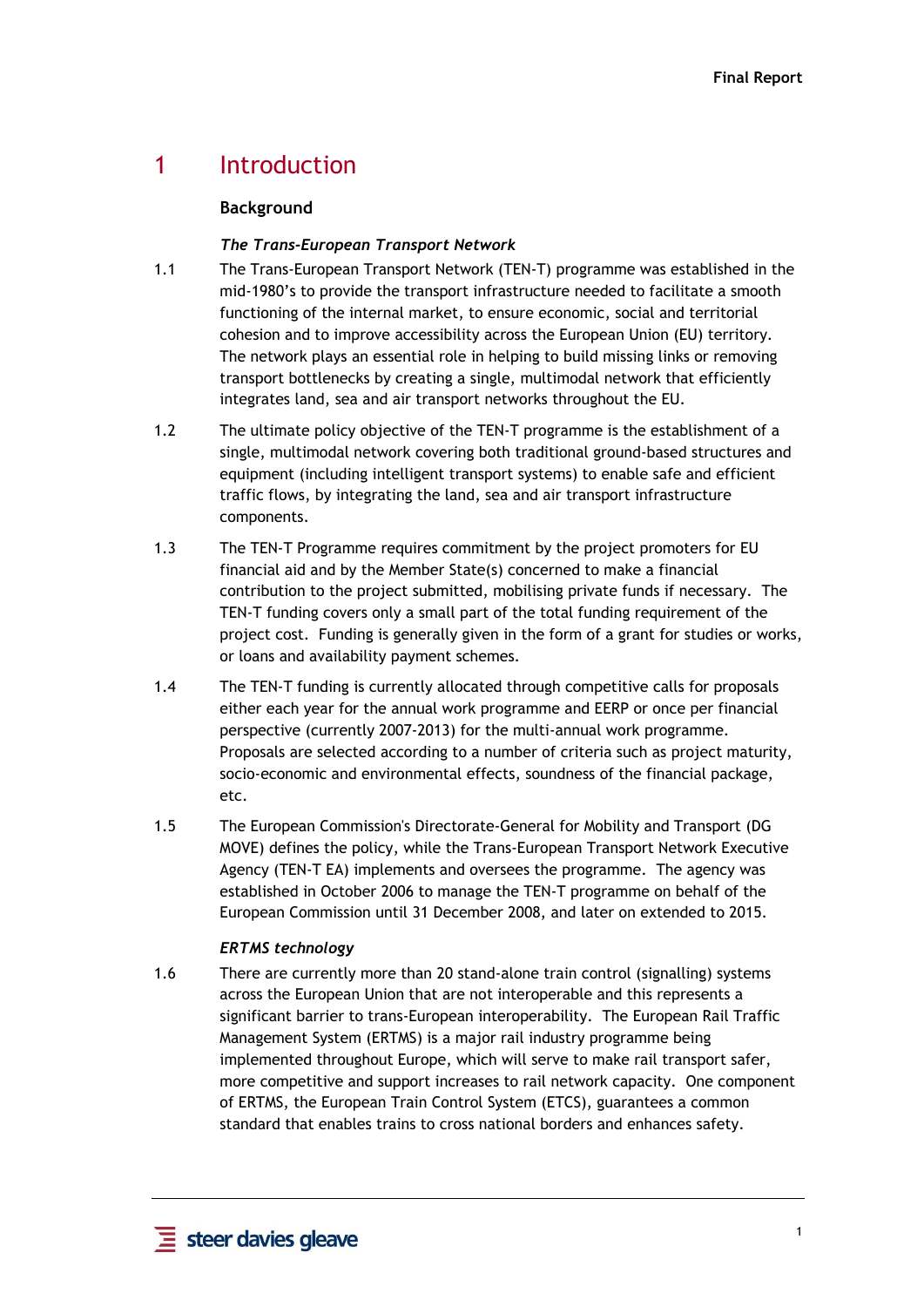## **Final Report**

- 1.7 Common technical standards have been formalised at EU level through Technical Specifications for Interoperability (TSI), which include, *interalia*, standards regarding ERTMS. The task of developing TSIs has been delegated by the Commission to the European Railway Agency.
- 1.8 ERTMS has two basic components:
	- **I** The European Train Control System (ETCS), an automatic train protection system to replace the existing national systems; and
	- I GSM-R, a radio system for providing voice and data communication between the track and the train.
- 1.9 ETCS has 3 levels:
	- I Level 1 this retains the existing fixed signalling system and fixed signals but complements this with radio beacons to transmit braking curves to trains to ensure safety;
	- I Level 2 this retains centralised signalling interlocking based upon block sections but no longer requires trackside signals or track circuits as movement authorities are transmitted to trains, which also report on their own positions; and
	- I Level 3 no longer requires block sections but operates on 'moving block' principles to keep a safe distance between trains.
- 1.10 Levels 2 and 3 hold the prospect of significant cost savings through not needing to install and maintain trackside equipment. However, this can only be achieved if every train operating over the network concerned is equipped with the necessary systems and infrastructure.

### *ERTMS and TEN-T*

- 1.11 ERTMS is a key part of TEN-T Policy. Under the 2007-2013 TEN-T Programme, three dedicated ERTMS calls for proposals have been launched (excluding the fourth call launched on 28 November 2012), providing overall financial support of around €520 million for almost 50 projects, and € 9.3 million in the past financial perspective (up to 2006). These grants have focused on the equipment of rail infrastructure and trains, as well as activities covered by the industry Memorandum of Understanding (MoU), such as ERTMS testing and the definition of the technical specifications.
- 1.12 For ERTMS projects, the maximum amount of European Union aid which can be awarded to an individual action can be up to 50% for trackside (studies and works) or on board equipment proposals<sup>1</sup>. However, some maximum limits have been introduced in the call text, whereby eligible costs for the equipment of a line will be limited to €150.000 per km of double-track and eligible costs will be limited to €150.000 per locomotive for the equipment of existing locomotives (retrofit) and to €100.000 for the equipment of new locomotives.
- 1.13 Following an intense ten year phase of research and development, validation of the ETCS standard was carried out between 2000 and 2007 using test/pilot

1

<sup>1</sup> Article 6.2 of the TEN Regulation (EC) No 680/2007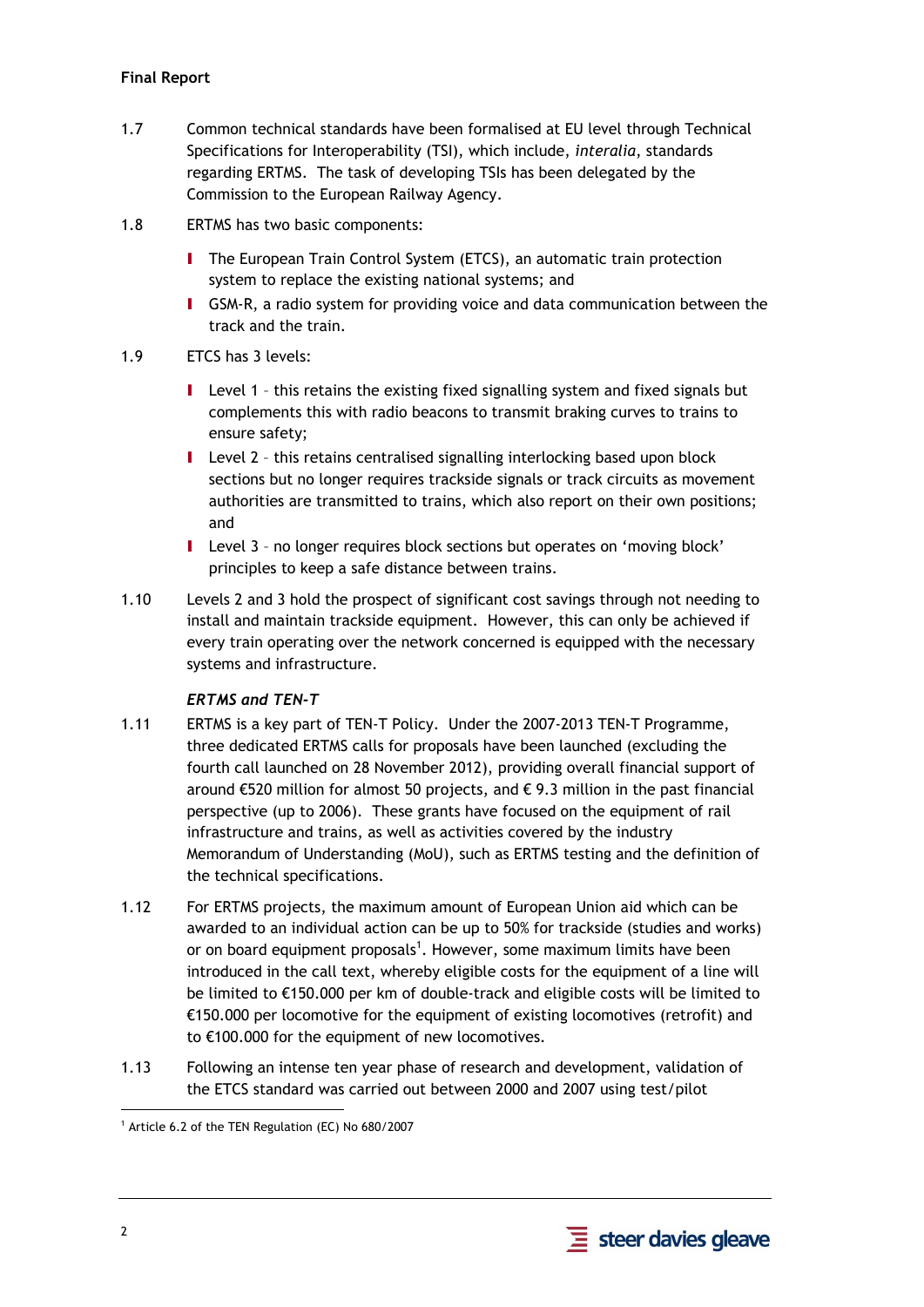projects. Since 2005, feedback from these projects prompted the need to refine the specifications in order apply them to ensure interoperability between all projects in Europe. The specification, as modified by a Commission Decision on 23 April 2008, will ensure that trains equipped with ETCS can operate over rail lines similarly equipped with ETCS and thereby facilitate efficient cross-border rail transport between Member States. On 22 July 2009 the Commission adopted a European Deployment Plan for ERTMS which provides for the progressive deployment of ERTMS on Europe's main freight corridors, such as Rotterdam-Genoa, Antwerp-Basel, and Barcelona-Lyon-Budapest-Constanţa. This aims to reduce running costs and improve the system efficiency of rail transport over long cross-border distances.

- 1.14 During this deployment phase, in circumstances where ERTMS is not in operation along the entirety of a corridor and some sections continue to be served with only the existing system, locomotives will have to be fitted with both ERTMS and the existing systems and this implies increased installation and maintenance costs for the train operator. This would affect freight transport in particular, where locomotives are normally called upon to operate over a wider range of routes.
- 1.15 There are significant benefits of implementing ERTMS in terms of investment in rolling stock, an interoperable control and signalling system reduce (virtually eliminate) the need to have multiple systems on board trains to service routes which cross borders. Implementing ERTMS also affects travel time: in fact it eliminates the need to switch traction units at the national borders, which is a common practice in order to avoid equipping locomotives with costly multiple systems. Implementation of ERTMS means that the same amount of freight can be transported by using fewer traction units, in a shorter time. In short, the implementation of ERTMS should allow increased capacity, speed and competition on international corridors. The system also offers significant improvement in terms of safety.

#### *Issues with the interoperability of ERTMS across Europe*

- 1.16 However, there are some issues regarding interoperability and ERTMS. Initially, the functional specification of ERTMS left some margin for interpretation by the engineers of the companies supplying it (Baggen et al., 2010)<sup>2</sup>. In the early years of implementation (2000-2005) no version of ERTMS met all the specifications of the various European countries.
- 1.17 De facto, there was no real standard for ERTMS: with different countries implementing the system slightly differently, eventually causing it to be noninteroperable. As a consequence, adjustments to the software on rolling stock equipped with ERTMS were needed in order to use railway tracks with ERTMS in different countries.
- 1.18 There were also system upgrades released, with the consequence that rolling stock equipped with an older version cannot use tracks with a newer version of ERTMS.

 $\overline{a}$ 

<sup>2</sup> Baggen, J. H., Vleugel J. M. & Stoop, J. A. A. M. (2010), *European experiences with ERTMS implementation: the case of the high-speed railway Amsterdam-Antwerp*. In Ning, B. (2010), *Advanced Train Control Systems*. WIT Press, Southampton (UK).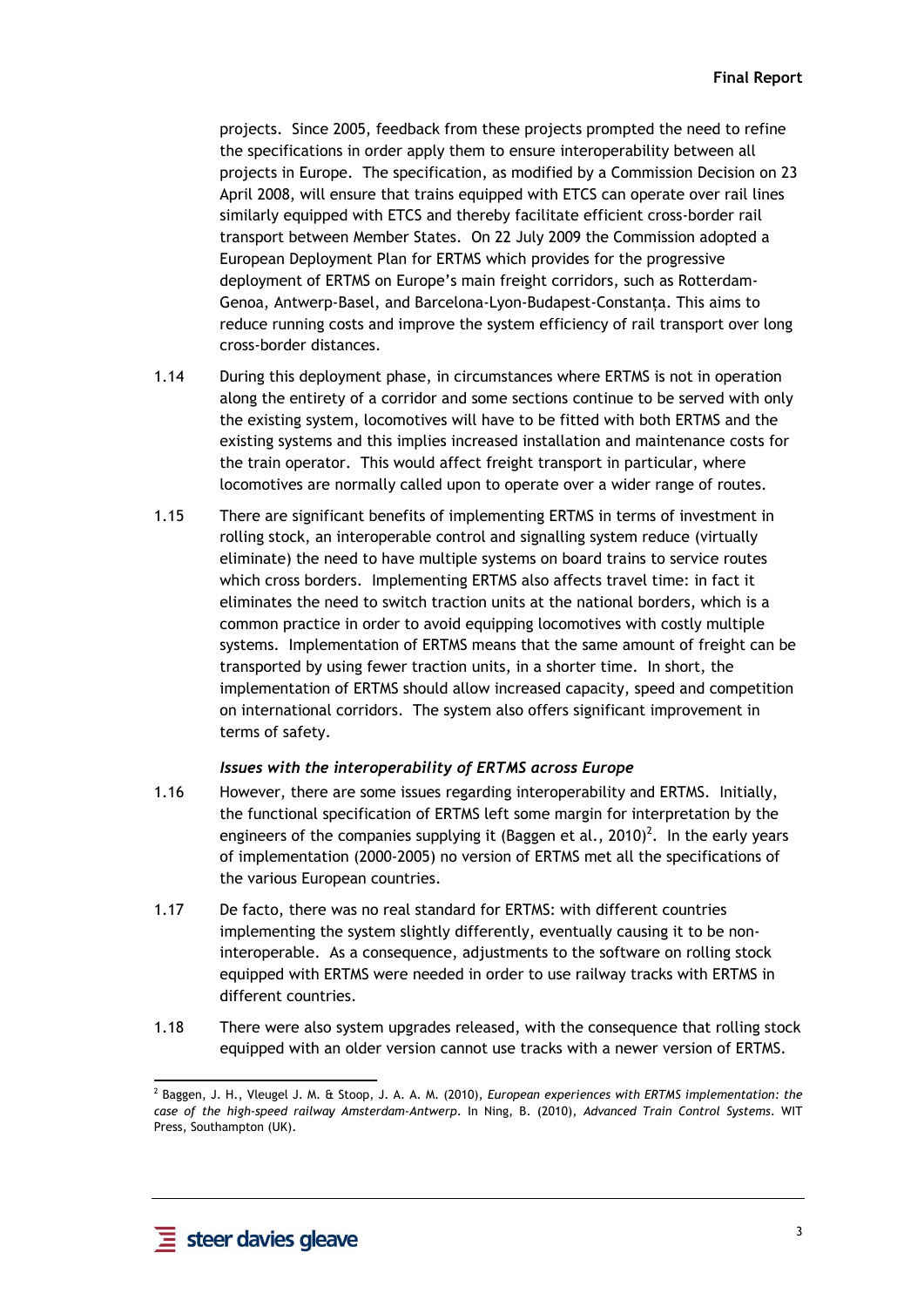Backwards compatibility with older versions of the Software is ensured by ERTMS upgrades. This means that trains crossing borders need to be equipped with the version that is used in any of the tracks in the countries they pass.

#### *Memorandum of Understanding*

- 1.19 In March 2005, the European Commission, together with representatives of the rail industry, signed the first Memorandum of Understanding (MoU) establishing the basic principles of the EU's ERTMS deployment strategy. Its objective was to define each stakeholder's contribution to ensure the progressive implementation of an ERTMS equipped network within 10-12 years. In order to facilitate this work, the European Commission appointed Mr Karel Vinck as the ERTMS Coordinator in July 2005. Mr Vinck has promoted an approach based on the coordinated deployment of ERTMS along six important freight Corridors (A through F).
- 1.20 In 2008, the second MoU was signed by the Commission and the European railway associations (CER, UIC, UNIFE, EIM, GSM-R Industry Group and ERFA) to speed up the overall deployment of ERTMS. It focusses on using a single technology baseline, getting manufacturers to agree to include software updates in new contracts, agreeing on a programme enabling a new version of the specifications, improving and harmonising test procedures and accelerating the deployment of ERTMS.

<span id="page-13-0"></span>

#### **FIGURE 1.1 MAP OF ERTMS DEPLOYMENT IN 2020**

Source: DG MOVE, http://ec.europa.eu/transport/rail/interoperability/ertms/doc/edp/ertms\_map\_10\_07\_2009.pdf

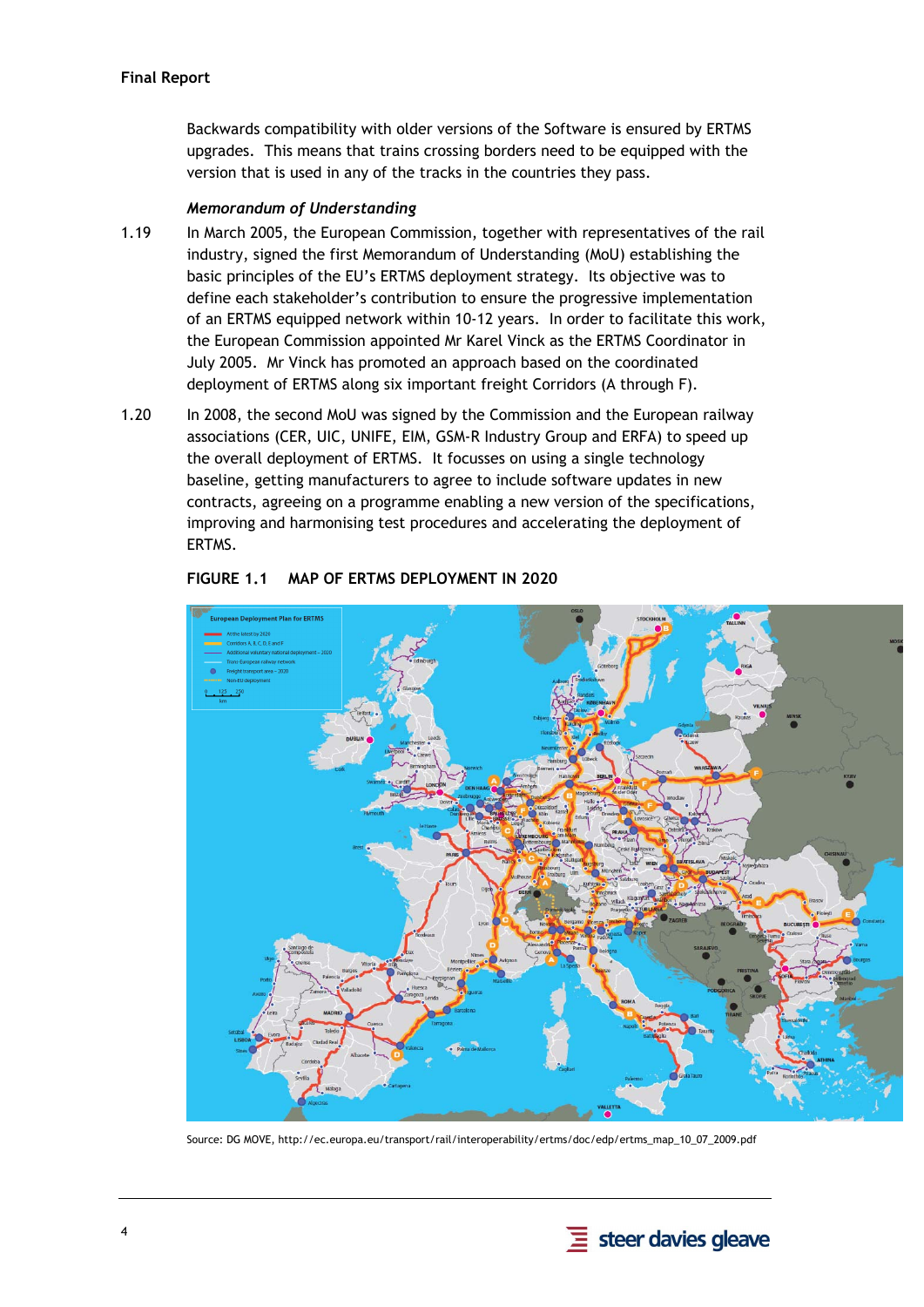- 1.21 In 2009, the Commission adopted the European Deployment Plan (Commission Decision COM (2009) 5607 final), setting out Member States' ERTMS deployment obligations for between 2015 and 2020. This plan provides for the progressive deployment of ERTMS along the main European rail routes and for almost 10,000 km of lines to be equipped by 2015. These lines will form an initial network with vital corridors for freight goods transport, such as Rotterdam-Genoa, Antwerp-Basel, and Barcelona-Lyon-Budapest-Constanta. By 2020 there should be a network of 25,000 km of rail lines linking the main European ports and freight terminals equipped with the ERTMS. However, many Member States have committed themselves, via their own national plans, to exceed their EU obligations, so there should be around 40,000 km equipped with ERTMS by then.
- 1.22 In April 2012, a third MoU was signed between the European Commission, the European Railway Agency and all relevant railway associations defining the joint approach after introduction of the latest version of ERTMS, Baseline 3. This MoU recognises that version 2.3.0d shall remain in force in the future, as it will protect the investments made by the sector and interoperability in countries that have chosen Baseline 2 as their reference. However it also successfully supports the adoption of a new Baseline 3 specification, which represents the latest set of ERTMS functionalities.

## *CCS TSI (Technical Specification for Interoperability, Control-Command and Signalling Subsystem)*

- 1.23 Interoperability of the trans-European rail network depends in part on the ability of the on-board Control-Command equipment to work with various track-side equipment. This means that all subsystems and interoperability constituents including interfaces meet essential requirements such as technical compatibility, reliability and availability, safety, health and environmental protection. The CCS TSI defines the minimum requirements to achieve interoperability and Change Requests are part of the mandatory requirements of the TSI. All CRs that are part of the TSIs were part of the follow up analysis.
- 1.24 The development of TSIs, as set out in the Interoperability Directive (2008/57/EC), and the management of the Change Requests is a complex process. It is managed by the European Railway Agency. Change Requests may come from suppliers or other stakeholders.
- 1.25 Annex A to the TSI CCS refers to mandatory and recommended specifications. There are periodic updates of the Annex A which reflect the new versions of the specifications (subsets).

#### *The need for this study*

1.26 In 2007, the European Commission entered into a 4-year service framework contract TREN/E2/322-2008 (comprising several lots) with a maximum budget of €550,000 per year (or a maximum total of €2.2 million) to strengthen its capacity to monitor EU funded projects for the deployment of the ERTMS programme. In addition to EU financing for large-scale TEN-T rail infrastructure projects which incorporate ERTMS within the project, €520 million of targeted EU financing was also allocated for trackside and on-board deployment within the framework of the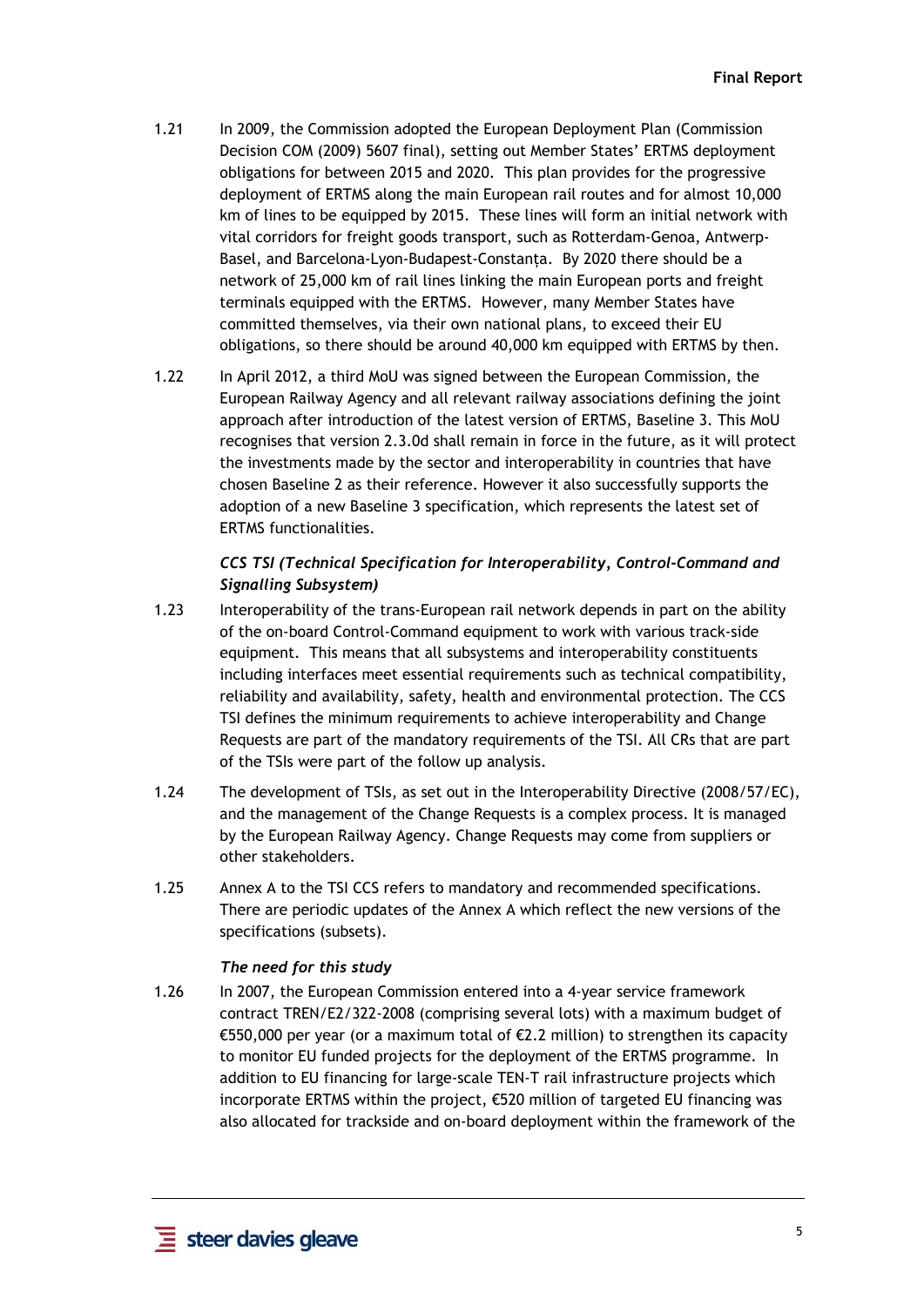TEN-T 2007-2013 multi-annual work programme under two separate calls for proposals launched in 2007 and 2009.

- 1.27 At the time of the launch of the call for tender for technical assistance, neither the TEN-T EA nor ERA were in a position to ensure the IOP monitoring as required in the Terms of Reference for the contract in subject. The mandate of the TEN-T EA covers monitoring of TEN-T co-financed projects' implementation and does not encompass detailed analysis of the IOP issues in ERTMS projects. And while it is within ERA's mandate to assess the interoperability of projects, ERA was clearly not in a position to do so in 2007-2008 when the tender was launched as it was heavily involved in stabilisation and development of the standard at the time.
- 1.28 The framework contracts for the technical follow-up and monitoring of ERTMS projects will come to an end in December 2012. The Commission is seeking to determine whether technical follow-up and monitoring of such projects (and possible future projects) should be continued from 2013 and if so, the best means of doing so.

## **The study**

- <span id="page-15-2"></span><span id="page-15-0"></span>1.29 Steer Davies Gleave was appointed to conduct an ex-post evaluation of the technical follow-up of TEN-T funded ERTMS projects. The objectives of this evaluation were described by the Terms of Reference as to:
	- I Assess the effectiveness of the framework contracts (2008-2012) in delivering the technical expertise which enabled the mitigation and minimisation of interoperability threats to EU-funded ERTMS projects;
	- I Assess the most appropriate way to ensure that these projects (and future ERTMS projects – possibly also including projects which receive Structural Funds) are fully interoperable taking into account resource constraints faced by the Commission.

### **Structure of this document**

- <span id="page-15-1"></span>1.30 The remainder of this document is structured as follows:
	- I Chapter 2 covers the specific objectives of the evaluation and its associated methodology;
	- I Chapter 3 provides an analysis on the past and current technical follow-up;
	- I Chapter 4 provides the findings on the future technical follow-up; and
	- I Chapter 5 presents the conclusions and recommendations of this study.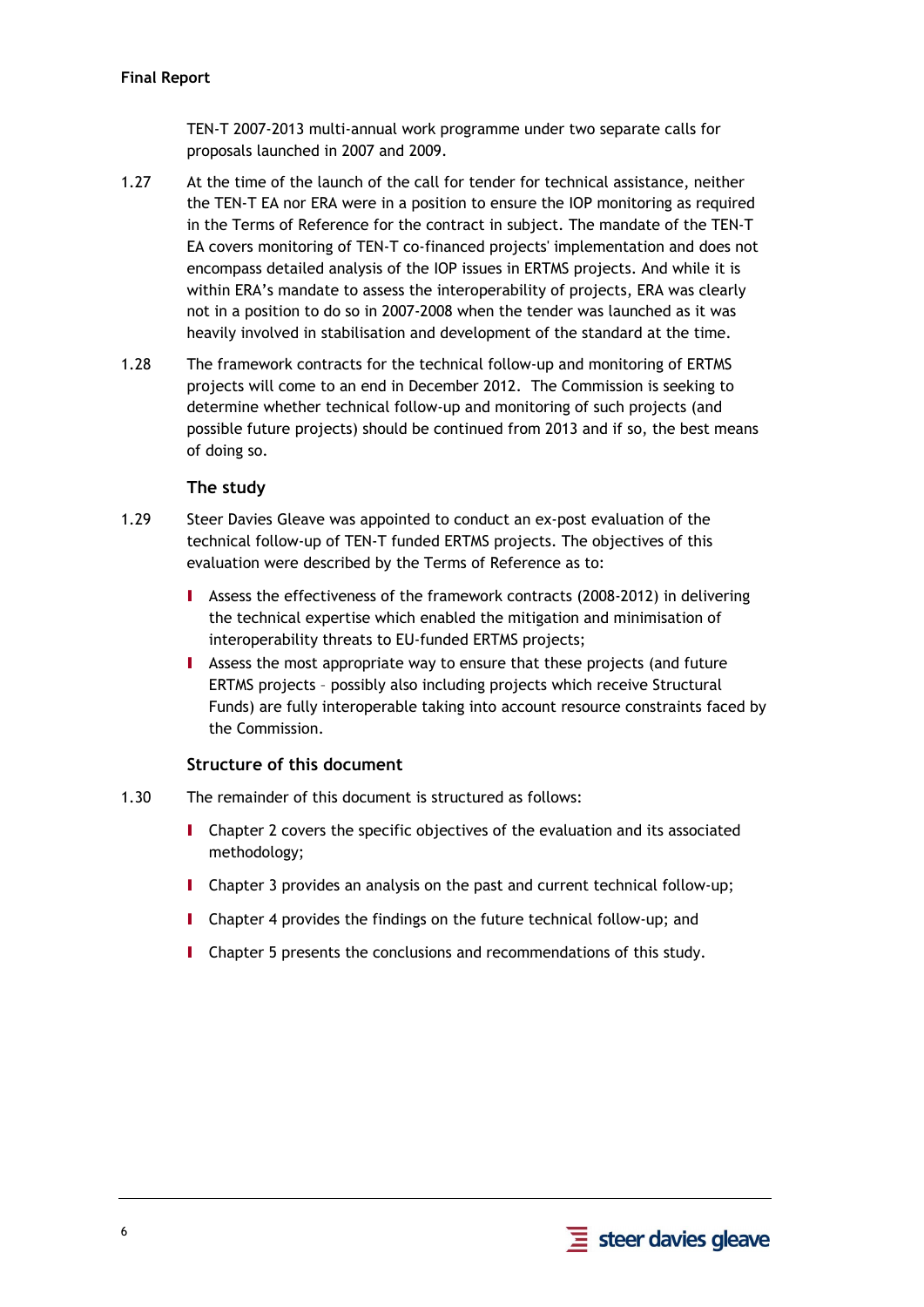## <span id="page-16-1"></span><span id="page-16-0"></span>2 Methodology

## **Objectives**

- 2.1 As explained above i[n 1.29](#page-15-2) there were two principal objectives of the ex-post evaluation of the technical follow-up of TEN-T funded projects:
	- **I** Looking back by assessing the effectiveness of the framework contracts; and
	- I Looking forward by assess the most appropriate way to ensure that these projects and future ones are fully interoperable.
- 2.2 The methodology developed has been based on the evaluation criteria defined in the EU evaluation guidelines: relevance, effectiveness, efficiency, utility and sustainability. Added value was also added.
	- I **Relevance** is the extent to which an intervention's objectives are pertinent to the needs, problems and issues to be addressed.
	- I **Effectiveness** is the extent to which the set objectives are achieved. This also includes the functioning of management structures and the way they support the organisation in delivering results.
	- I **Efficiency** is the extent to which desired effects are achieved at a reasonable cost. This also includes the management structures and the way they support a cost-effective implementation.
	- **I** Utility is the extent to which effects achieved correspond with the needs, problems and issues to be addressed.
	- I **Sustainability** is the extent to which positive effects are likely to last after an intervention has terminated.

### **Framework for evaluation**

- <span id="page-16-2"></span>2.3 The evaluation framework that has been used here has of course been based around the evaluation criteria defined above, and has been used to direct the process of data collection and analysis.
- <span id="page-16-3"></span>2.4 A number of specific questions to answer alongside the two main objectives were listed in the Terms of Reference for this study and are detailed below. Some of these specific questions have been answered in Chapter 3 (backward looking section) whilst others have been answered in Chapter 4 (forward looking section).

| Criteria             | Question                                                                                      | Addressed in |
|----------------------|-----------------------------------------------------------------------------------------------|--------------|
| Relevance            | To what extent there was a need for the technical<br>follow-up of ERTMS projects?             | Chapter 3    |
| Relevance            | To what extent has the objective of interoperability<br>been fulfilled?                       | Chapter 3    |
| <b>Effectiveness</b> | To what extent the team of experts was able to<br>ensure technical follow-up to the projects? | Chapter 3    |

#### **TABLE 2.1 EVALUATION QUESTIONS**

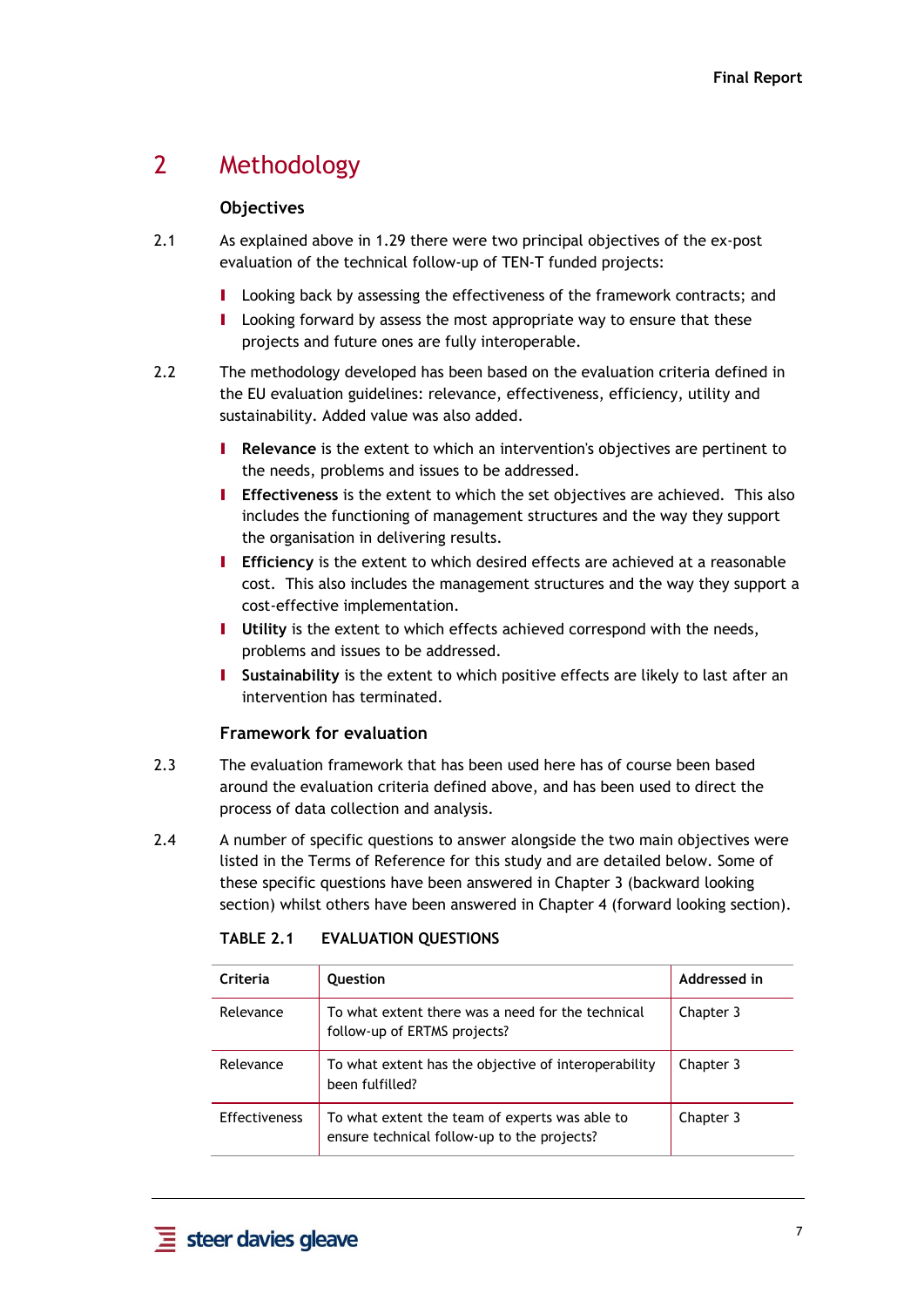| Effectiveness        | To what extent has technical follow-up of TEN-T<br>funded ERTMS projects has been effective in<br>reducing interoperability risks?                                                      | Chapter 3 |
|----------------------|-----------------------------------------------------------------------------------------------------------------------------------------------------------------------------------------|-----------|
| Effectiveness        | Did the experts identify technical or other solutions<br>to mitigate the interoperability risks? What effects<br>(impacts) have been obtained by these technical or<br>other solutions? | Chapter 3 |
| Effectiveness        | Have these effects contributed to the achievement<br>of the objective of minimising threats to<br>interoperability?                                                                     | Chapter 3 |
| Effectiveness        | Which factors have hindered the achievement of the<br>objectives?                                                                                                                       | Chapter 3 |
| <b>Effectiveness</b> | Does participation in/implementation of the action<br>appear satisfactory?                                                                                                              | Chapter 3 |
| Effectiveness        | Has geographical coverage been even?                                                                                                                                                    | Chapter 3 |
| Efficiency           | Were the results obtained at a reasonable cost?                                                                                                                                         | Chapter 3 |
| Efficiency           | Was the size of budget appropriate and proportional<br>to the objectives?                                                                                                               | Chapter 3 |
| Efficiency           | Could the same results have been achieved with<br>fewer resources (both financial and administrative)?                                                                                  | Chapter 3 |
| Efficiency           | Is it possible in the future to carry out the same<br>actions within the allocated budget of the TEN-T<br>Agency and/or ERA?                                                            | Chapter 4 |
| Sustainability       | Will the interoperability effects achieved last in the<br>medium or long term?                                                                                                          | Chapter 3 |
| Sustainability       | Are the outcomes of intervention fully exploited?                                                                                                                                       | Chapter 3 |
| Sustainability       | To what extent have the results of technical support<br>been disseminated to stakeholders?                                                                                              | Chapter 3 |
| Utility              | To what extent there is still a need for technical<br>follow-up?                                                                                                                        | Chapter 4 |
| Added value          | Would it have been possible to achieve the same<br>results without Commission-funded technical follow-<br>up?                                                                           | Chapter 3 |
| Added value          | To the extent that there may still be a need for<br>technical follow-up, would it be possible without<br>Commission-funded technical expertise?                                         | Chapter 4 |

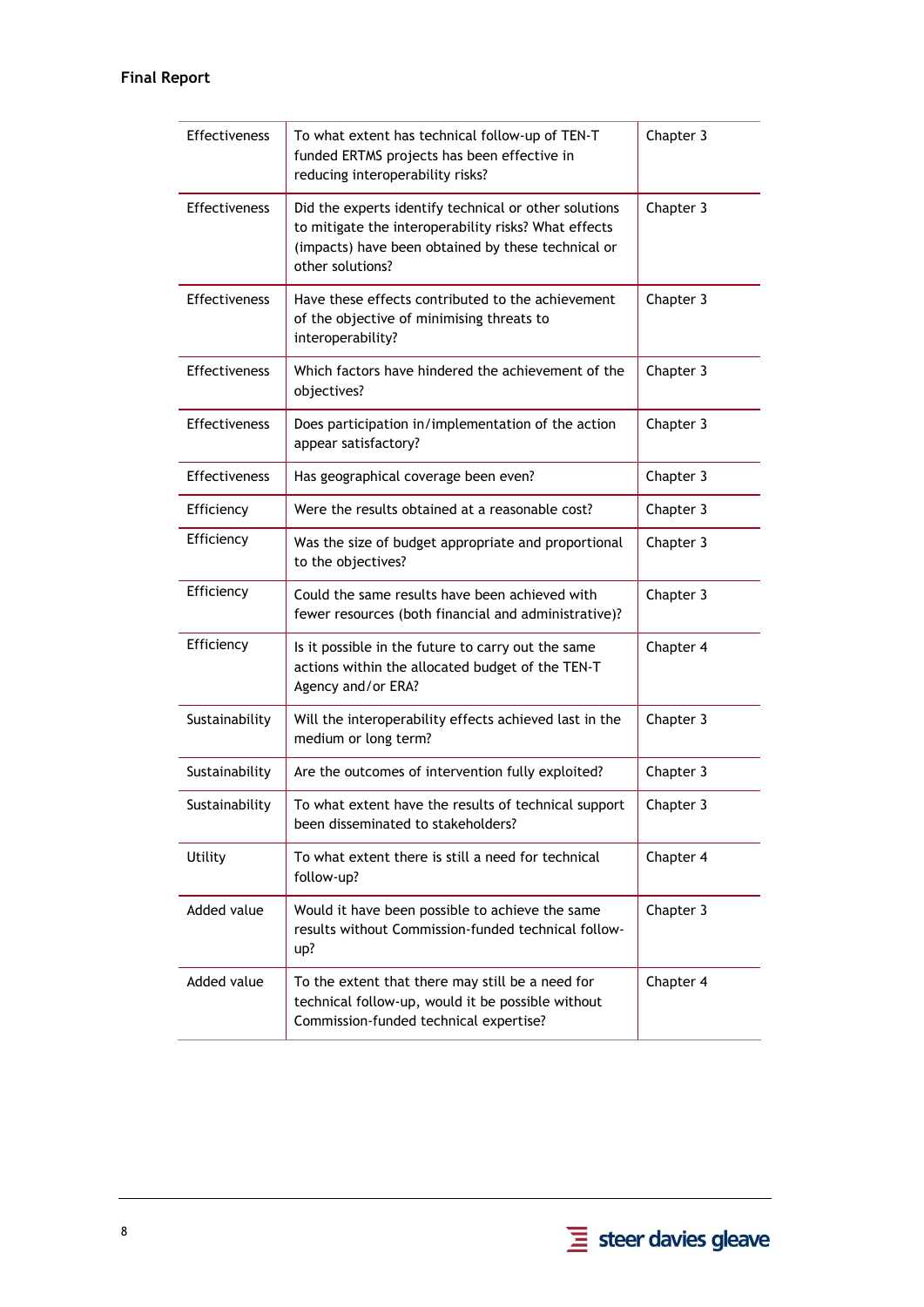#### **Data collection and documentation reviewing**

- <span id="page-18-0"></span>2.5 We have carried out desk research to collect relevant information. This was started immediately after the kick-off meeting.
- 2.6 The desk review was conducted with the following objectives:
	- I To identify the data available and assist in the structure of the evaluation framework and the definition of Key Performance Indicators (KPI); and
	- I To review the key issues highlighted by other studies and understand the context of the study;
- 2.7 It should be noted that this study is an ex-post evaluation of a technical follow-up programme and not an ex-post analysis of a policy study, and as such there is only a very limited amount of relevant documents to review.
- <span id="page-18-2"></span>2.8 [Table 2.2](#page-18-2) lists the documents that were reviewed and used for the study.

| Type                        | Document name                                                                                     |  |  |
|-----------------------------|---------------------------------------------------------------------------------------------------|--|--|
| Legislative document        | Memorandum of understanding concerning ERTMS, April 2012                                          |  |  |
| External experts<br>reports | Lot 1, Lot 2 and Lot 3 reports by the external consultants, 2009,<br>2010 and 2012                |  |  |
| Policy document             | European Railway Agency Evaluation, April 2011                                                    |  |  |
|                             | European Railway Agency Impact Assessment, June 2012                                              |  |  |
| Policy document             | Mid-term evaluation of the TEN-T Executive Agency, June 2012                                      |  |  |
| Policy document             | Mid-term evaluation of the TEN-T Programme, March 2011                                            |  |  |
| Other document              | Progress with railway interoperability in the European Union, by<br>European Railway Agency, 2011 |  |  |
| Other document              | Report on the certification of ERTMS equipment, by European<br>Railway Agency, 2011               |  |  |

**TABLE 2.2 BIBLIOGRAPHY** 

#### **Stakeholder consultation**

#### *Questionnaires*

- <span id="page-18-1"></span>2.9 In order to collect the views of the stakeholders and be able to answer the questions raised in the Terms of Reference of the study, a questionnaire was prepared. Because there were stakeholders with different levels of involvement with the technical follow-up and different objectives, the questionnaire was tailored for each category of stakeholders (EU institutions, external experts and all others)
- 2.10 The questionnaires were designed in order to help understand: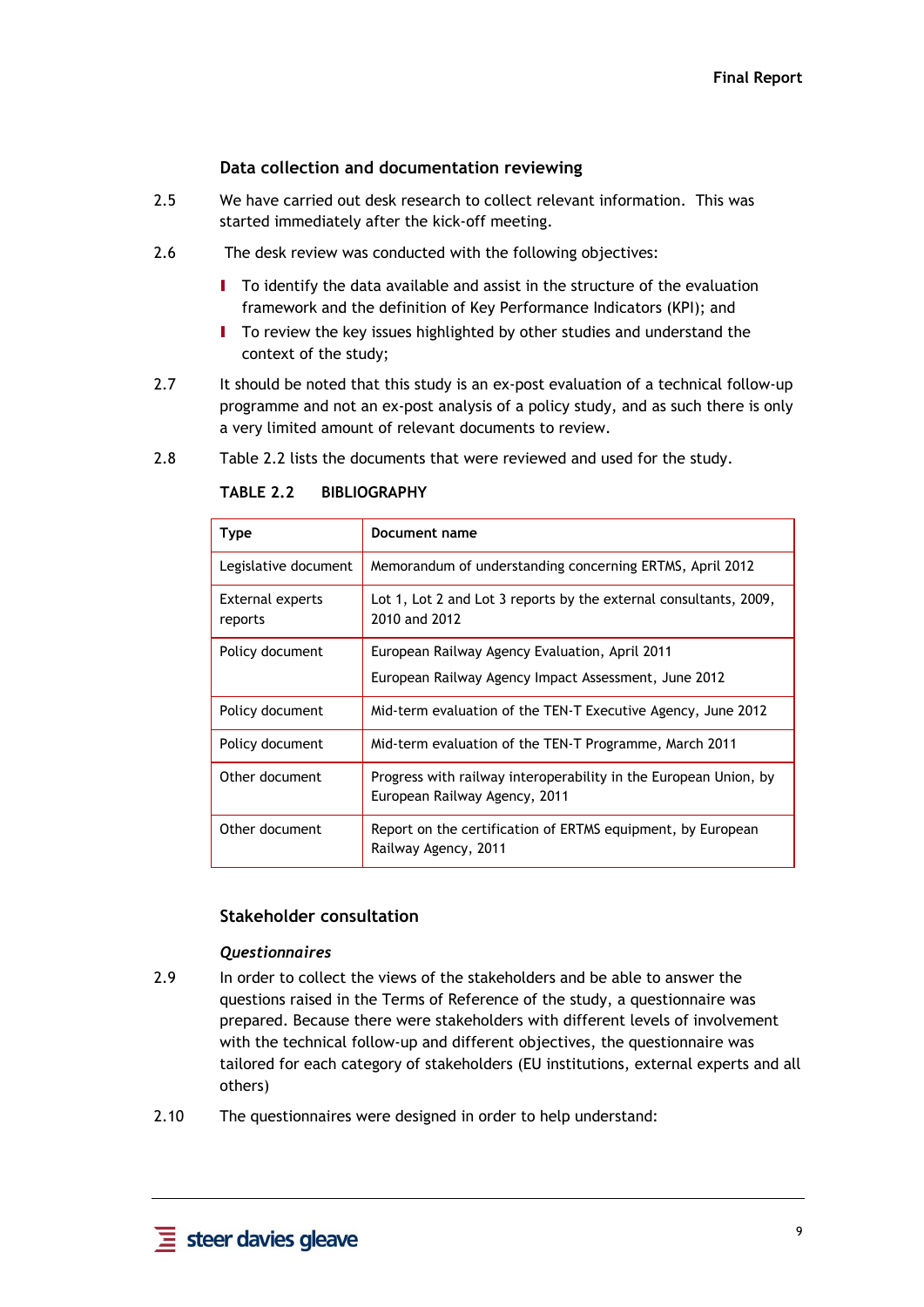- I The views of the stakeholders on the technical follow-up that took place since 2009 (where the stakeholders were involved with the technical follow-up);
- I The views of the stakeholders on the need for further external assistance, and who would be best placed to undertake it or monitor it;
- **I** The views of the external consultants on the most appropriate skills and expertise required for the technical follow-up;
- I What has been most useful from the technical follow-up undertaken to date.
- 2.11 The questionnaires as issued to stakeholders are included for reference in Appendix A.

#### *Responses and interviews*

- 2.12 In order to gain a deeper understanding of the issues of the stakeholders of the industry, in agreement with the Commission we defined a programme of stakeholder interviews that would be held with the following organisations:
	- **I** DG MOVE:
	- **I** TEN-T Executive Agency;
	- **I** European Railway Agency;
	- **I** Technical consultants;
	- **I** Member States;
	- **I** National Safety Authorities (NSAs);
	- **I** Notified Bodies (NoBos);
	- **I** Railway Undertakings;
	- **I** Infrastructure Managers; and
	- **I** Other organisations.
- <span id="page-19-0"></span>2.13 The table below (Table 2.3) shows the result of the participating from stakeholders.

|  | TABLE 2.3 RESPONSES OF STAKEHOLDERS IN RELATION TO QUESTIONNAIRE |
|--|------------------------------------------------------------------|
|--|------------------------------------------------------------------|

| Stakeholder Group              | Specific organisation(s)                   | <b>Status</b>               |  |
|--------------------------------|--------------------------------------------|-----------------------------|--|
| <b>EU</b> Institutions         | DG MOVE                                    | Written responses submitted |  |
|                                | TEN T EA                                   | Written responses submitted |  |
|                                | <b>ERA</b>                                 | Written responses submitted |  |
| <b>External Consultants</b>    | <b>SBB-GESTE</b>                           | Written responses submitted |  |
|                                | <b>INECO/TIFSA</b>                         | Written responses submitted |  |
| <b>Member States</b>           | <b>Five Member States</b>                  | Written responses submitted |  |
| National Safety<br>Authorities | One National Safety Authority              | Written responses submitted |  |
|                                | <b>Four National Safety</b><br>Authorities | Declined to participate     |  |

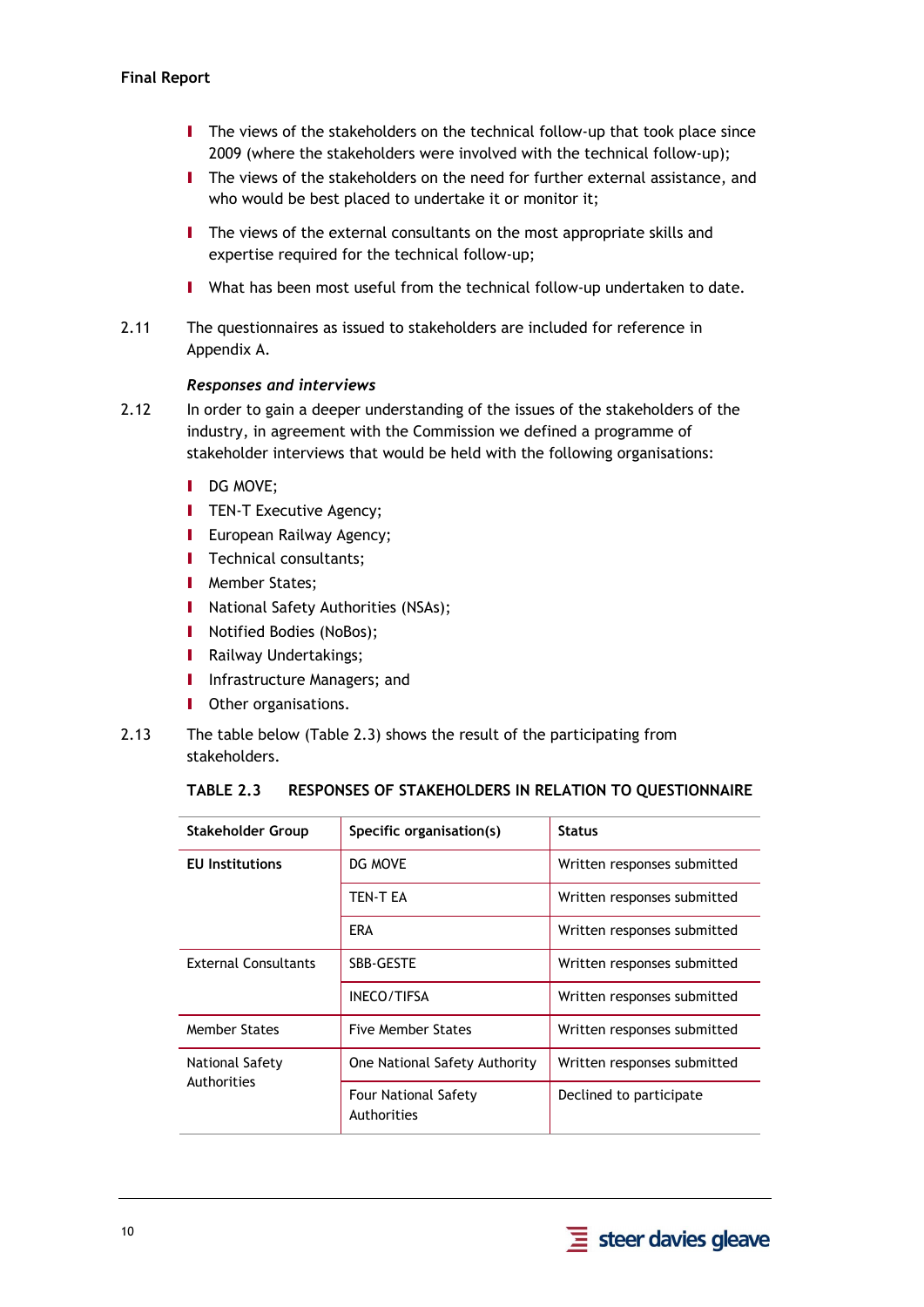| <b>Notified Bodies</b> | <b>Six Notified Bodies</b>   | Declined to participate     |
|------------------------|------------------------------|-----------------------------|
| Railway Undertakings   | Two Railway Undertakings     | Written responses submitted |
|                        | Three Railway Undertakings   | Declined to participate     |
| Infrastructure         | Five Infrastructure Managers | Written responses submitted |
| <b>Managers</b>        | Six Infrastructure Managers  | Declined to participate     |
| Other organisations    | One trade organisation       | Written responses submitted |
|                        | Two trade organisations      | Oral responses provided     |

- 2.14 An interview mission was carried out in Brussels over two days on 11 and 12 October, 2012 and in Valenciennes with ERA on October 16<sup>th</sup>. Telephone interviews were also arranged for those individuals that could not be interviewed face to face.
- 2.15 Stakeholders interviewed (face-to-face or by telephone) came from the following organisations:
	- **I** DG MOVE;
	- **I** TEN-T Executive Agency;
	- **I** European Railway Agency;
	- I SBB-GESTE;
	- I INECO/TIFSA;
	- I CER;
	- I EIM;
	- I UNIFE;
	- **I** A Member State:
	- **I** An Infrastructure Manager.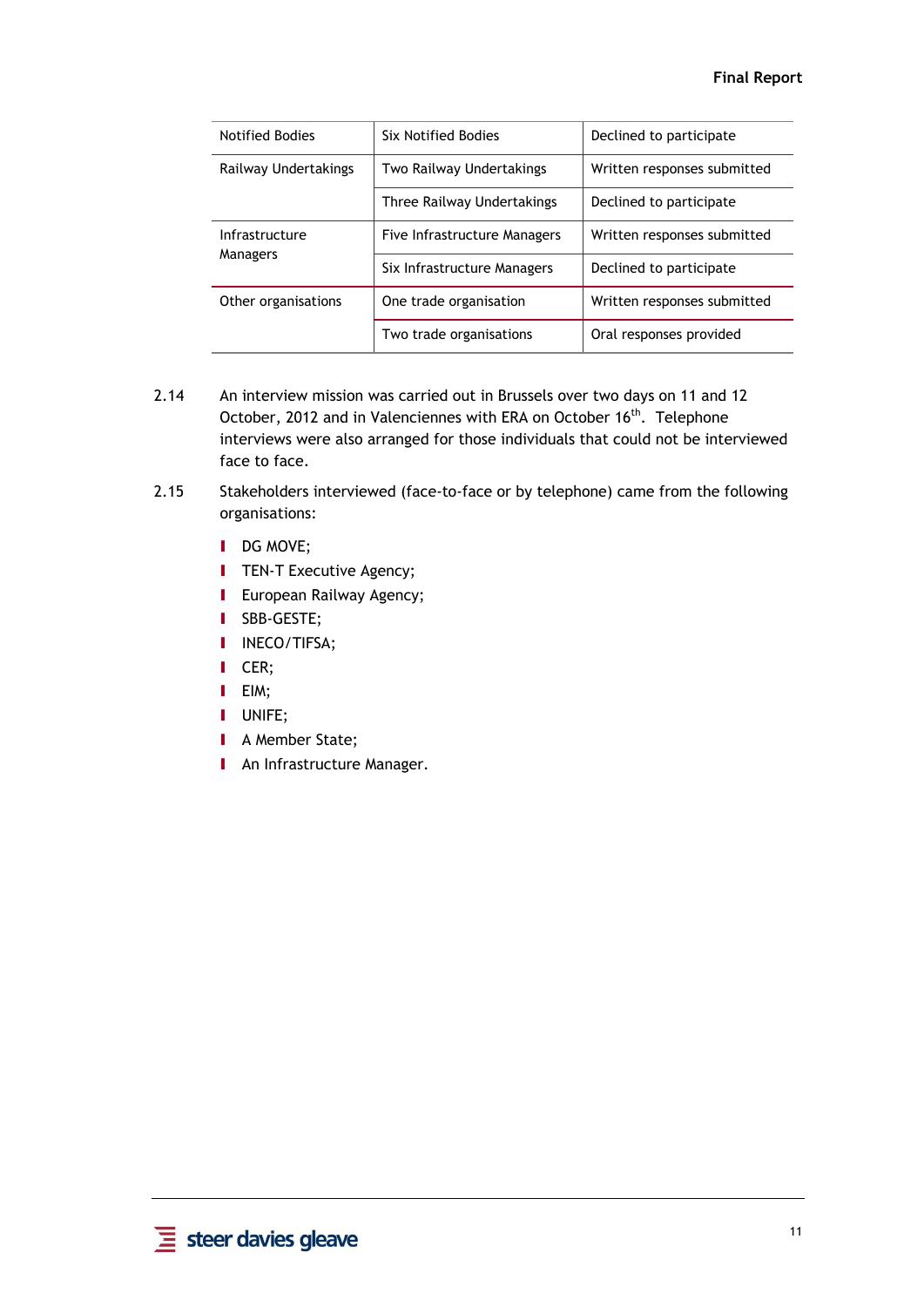# <span id="page-21-1"></span><span id="page-21-0"></span>3 Looking back

### **Introduction**

3.1 This chapter focusses on the past and current technical follow-up processes. It presents a review of the work carried out to date by the external experts and then presents the findings of our evaluation of the technical follow-up to date.

## **Review of the work carried to date**

### *The Terms of Reference*

- <span id="page-21-2"></span>3.2 We examined the brief that was given to the external experts. Written in 2008, it lists five key objectives, which are a "*non-exhaustive list*":
	- I *Review of tenders issued within the framework of the above mentioned projects to verify compliance with the TSI CCS.*
	- I *Follow-up of the pre-contractual technical negotiations and analysis of the solutions provided by the manufacturers as regards their compatibility with the TSI CCS.*
	- I *Participation at regular meetings between manufacturers, infrastructure managers and/or rail undertakings in order to report on any decision that might have an impact on the implementation of the TSI CCS within the context of the project.*
	- I *Permanent and immediate reporting to the Commission on any major event related to the project, in particular as regards possible risks related to the interoperability or risks related to the planning.*
	- I *Formulation of proposals for possible mitigation measures to address risks related to interoperability or planning.*
- 3.3 The brief does not appear to provide a significant amount of additional information other than these five objectives. It mentions that the assistance sought after by the Commission will be detailed in each specific contract. We were provided with a copy of a specific contract which listed additional points to those above:
	- I *Analysis of the overall context of the projects (on-going projects at national level, technical specifications used on the projects, planned upgrades, compatibility with version 2.3.0d and any other relevant issues);*
	- I *Provision of technical support to the European Railway Agency in cases where technical issues which arise in the context of a project may have an impact on the European Technical Specifications for Interoperability relating to controlcommand and signalling;*
	- I *Involvement in activities relating to project 2007-EU-60040 (ERTMS User Group: Testing Activities) may also be necessary for activities having an impact on certain projects;* and
	- I *Additional tasks may be agreed between the parties at the kick-off meeting or during the duration of the Specific Contract.*

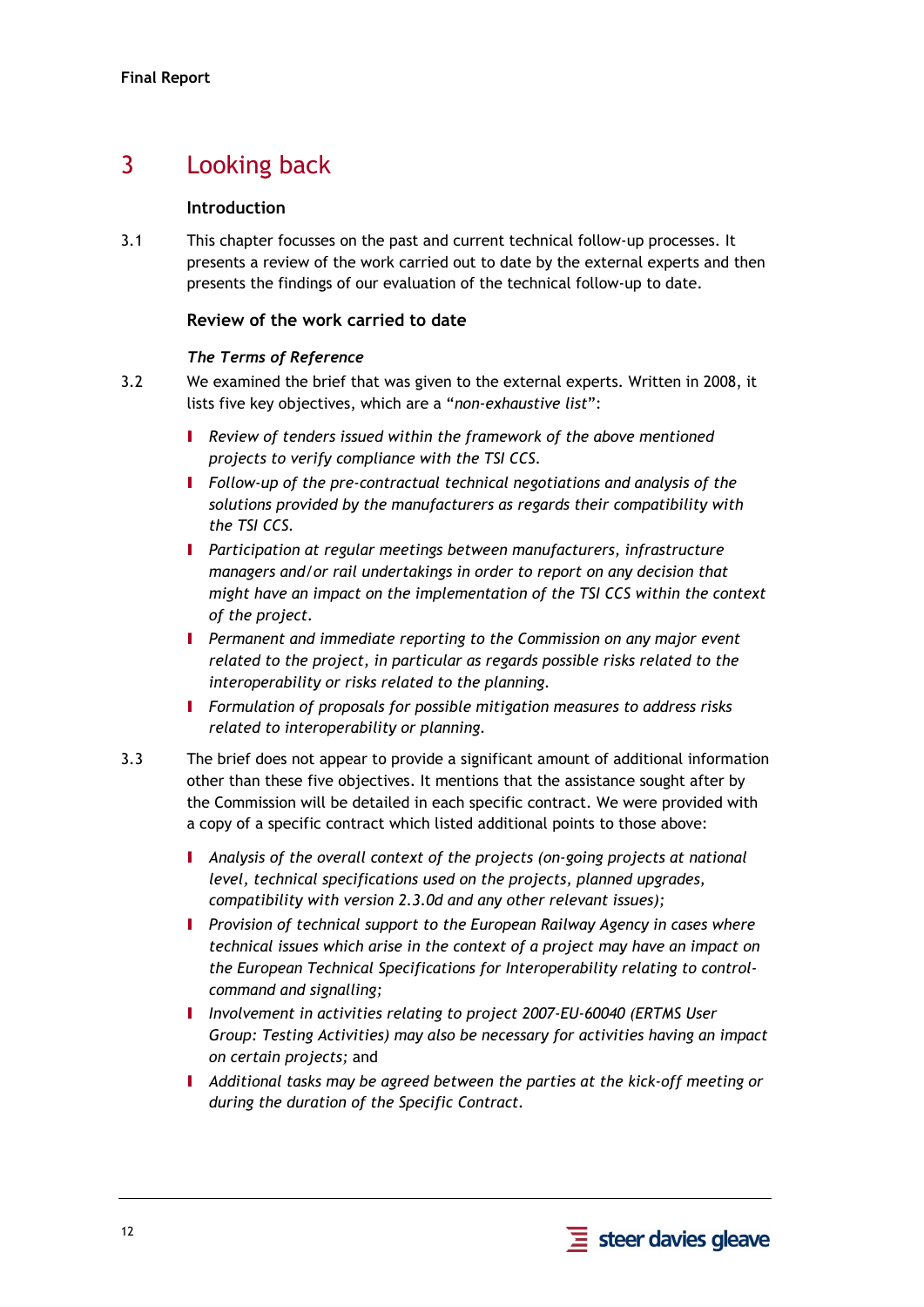3.4 We found that there was no clear definition of what an "interoperable risk" is in the brief (fourth bullet refers to "*possible risks related to the interoperability or risks related to the planning*"). We suggest that the concept may mean different things to different parties and therefore requires further explanation and clarification. However, we were informed by DG MOVE that this was addressed during the kick-off meetings through discussion with each contractor.

#### *Recommendation*

- 3.5 We recommend the introduction of a clear and comprehensive definition of "interoperable risk" in the brief rather than through a discussion at each kick-off meeting
- 3.6 The brief needs to be more clearly defined to ensure that the technical follow-up delivers the desired outcomes.

#### *The reports*

- 3.7 The follow-up was undertaken in each year from 2009 to 2012. Monthly reports were prepared, as required by the brief, as well as notes of meetings attended. One month before the end of the contract year, the external experts submitted annual reports to DG MOVE, copies of which we reviewed.
- 3.8 There were significant differences between the two sets of reports in terms of their approach and outputs:
	- i) Expert A provided detailed descriptions of the communications between its team and the project as well as with DG MOVE, whereas such communications are not described in the reports prepared by Expert B.
	- ii) Expert A provided a monthly summary of tasks undertaken during the course of the project while Expert B did not provide such information.
	- iii) Expert A has identified very few interoperability risks in comparison to Expert B. Expert A has described a large number of open points (discussion points) but have not explicitly identified these as risks. The distinction between open points and risks, which are separately reported in, respectively, Annex A and Annex B of their reports, is not made clear.
	- iv) Expert B produced concise reports with many recommendations and followup actions and identified the responsible party in each case. The structure of their reports has changed over time, with the 2012 report containing a separate description of the risk followed by a recommendation.
	- v) Expert B reports set out clear, well written actions, again identifying a responsible party in each case. The list of actions reduces over time, suggesting that stakeholder understanding of the required actions improved.
	- vi) Both experts have acted in a coordinating role, bringing all the parties together to discuss progress and provide updates. This process is well documented in the Expert A reports, whereas only the kick-off meetings are mentioned in the Expert B reports.
	- vii) Expert A reports only appear to consider matters related to the immediate implementation of the TSI CCS, with little consideration given to longer-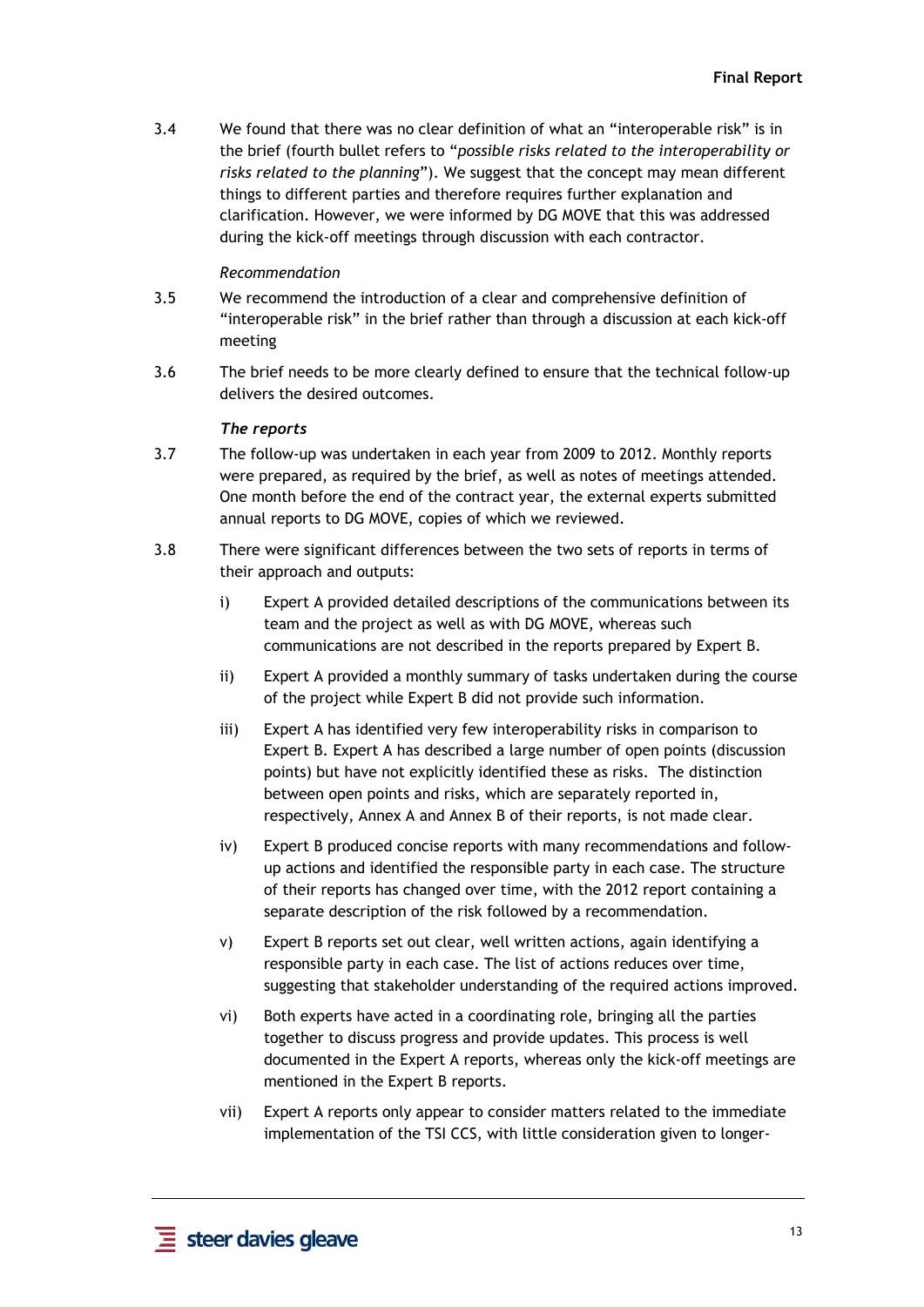term issues; other critical aspects impacting interoperability (e.g. operations, cross acceptance, simulation and testing) received no mention.

- viii) Expert A provided a relatively detailed summary of conclusions while Expert B provided a briefer summary.
- ix) Expert B's conclusions are logical consistent realistic and achievable. They also address issues covering multiple projects and reflect the needs of industry and suppliers.
- x) Expert B recommendations concern implementation over the long term and offer the prospect of significant value in terms of future cost savings.
- xi) The appendices provided in Expert A reports are extensive, providing a range of supporting information including open-points, interoperability risks, copies of the monthly reports, meeting minutes, contact lists, timesheets, and country specific information. Expert B report appendices are more limited, including only project reports and questionnaires.
- <span id="page-23-0"></span>3.9 We found that in some cases it was not easy to understand the continuity of projects and/or recommendations, which is an important issue since ERTMS projects are long-terms and require follow-up over an extended period. Regarding the two sets of reports:
	- i) Expert A has ensured clear continuity in recording open points, providing updates year-on-year and explicitly identifying new points. A similar approach is taken in respect of risks.
	- ii) Expert B reports were less easy to follow in some respects. In the case of one project, detailed reports were prepared for 2009 and 2010, but not for 2012. It was also difficult to determine how the recommendations in 2009, 2010 and 2011 related to one another. In the case of another project, the 2009, 2010 specific reports contain the same recommendations but these were not consistent with those included in the overall summary report. The 2011 report was more detailed, however, and included direct links to the summary report.
- 3.10 We found that there seemed to be some confusion about what was reported as a risk, an open-point or a recommendation. Important information like mitigation measures was sometimes not clearly matched with the risks it tried to sort. We believe that it would be beneficial if the issues for each project were summarised in a consistent format, such as a table similar to the following:

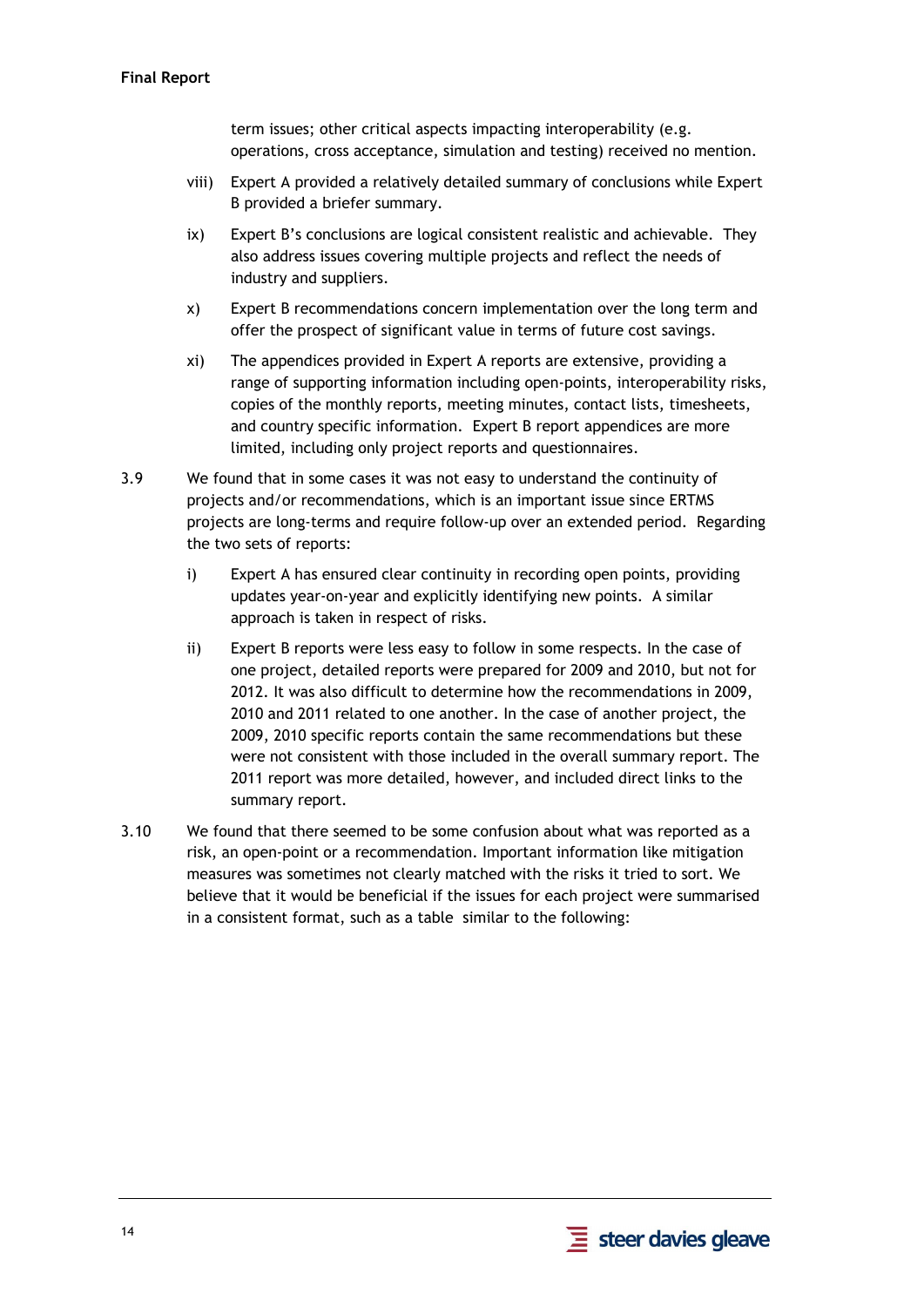<span id="page-24-0"></span>

| # | <b>Risk</b> | <b>Details</b>                     | Who                                                                              | Likelihood                                                                                                    | <b>Importance</b>                                                                         | Mitigation                                                               | By who                                                                  | By when                                                |
|---|-------------|------------------------------------|----------------------------------------------------------------------------------|---------------------------------------------------------------------------------------------------------------|-------------------------------------------------------------------------------------------|--------------------------------------------------------------------------|-------------------------------------------------------------------------|--------------------------------------------------------|
|   |             | Detailed<br>description<br>of risk | <b>Describes</b><br>who is or<br>would be<br>impacted if<br>risk<br>materialised | Estimate of<br>the likelihood<br>of risk<br>occurring<br>(High,<br>Medium, Low<br>or traffic light<br>signal) | Impact of<br>risk<br>occurring<br>(High,<br>Medium,<br>Low or<br>traffic light<br>signal) | <b>Describes</b><br>the<br>mitigation<br>measures<br>to be<br>considered | Shows who is<br>in charge of<br>implementin<br>g mitigation<br>measures | Show by when<br>solution<br>needs to be<br>implemented |

**TABLE 3.1 PROJECT RISK SUMMARY TABLE** 

- 3.11 Recommendations would need to follow the project summary table.
- 3.12 According to the brief, each consultant provided a fiche for each project that they were asked to monitor.
	- i) For Expert A, the fiches provided a good description of the project and current stage in terms of figures and timeline as well as the activities performed;
	- ii) For Expert B, we found that depending on the author, there were some variations in the level of detail of the fiches, but that this issue seemed to have been streamlined in 2011;

#### *Summary*

- 3.13 We found a lot of evidence of significant amount of work undertaken by both experts on the projects they followed-up.
- 3.14 However, the structure of the annual reports prepared was very different, making it difficult for readers to compare them and for those taking over responsibility for projects to understand the background. More specifically, we note that:
	- I Expert A focussed on providing technical assistance to the projects, particularly in respect of implementing the CCS TSI, but it is not clear from looking at the annual reports whether other issues such as operating processes or testing were considered in the technical follow-up. However some stakeholder indicated during the consultation that the quality of the work and support received by Expert A to be excellent and an important contribution to reducing interoperable risks. This is presented i[n 3.40](#page-30-1) an[d 3.47.](#page-32-1)
	- Expert B was better than expert A at highlighting risks and recommendations.
- 3.15 Both interventions appear detailed and technical and seemed to provide an acceptable level of analysis and support.
- 3.16 On the basis of our review, we have identified a number of lessons learned and these are reported in the table below.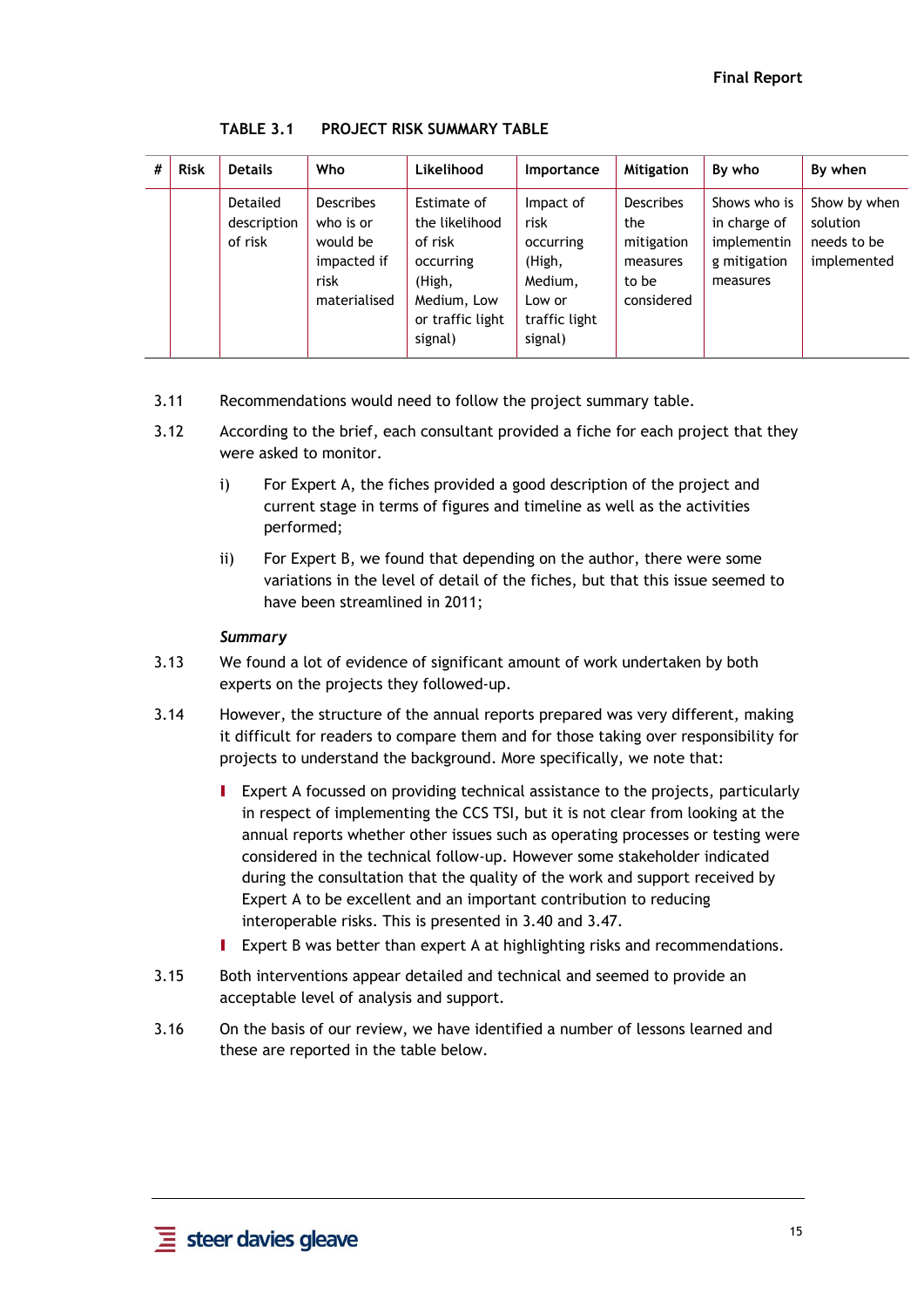<span id="page-25-0"></span>

|          | Positive points                                                                                                                                                                                                                                                       | <b>Negative points</b>                                                                                                                                                                                                                                                               |  |
|----------|-----------------------------------------------------------------------------------------------------------------------------------------------------------------------------------------------------------------------------------------------------------------------|--------------------------------------------------------------------------------------------------------------------------------------------------------------------------------------------------------------------------------------------------------------------------------------|--|
| Expert A | Meetings are fully<br>described, project fiches<br>are useful, and the reports<br>contain a lot of information<br>useful for understanding<br>the processes.<br>The reports identify the<br>technical assistance that<br>was provided to the                          | Difficult to see how open<br>points and interoperability<br>defined.<br>risks<br>were<br>Actions and next steps are<br>provided but often<br>no<br>indication of who should<br>carry out action.<br>The reports do not provide<br>a lot of information on                            |  |
|          | projects in terms of<br>implementing the CCS TSI.                                                                                                                                                                                                                     | other interoperability risks.                                                                                                                                                                                                                                                        |  |
| Expert B | Recommendations are<br>mainly technical.<br>Consultants also carried out<br>a coordinating role, as their<br>communication between<br>the various parties brought<br>common interests together.<br>Clear timelines for the<br>recommendations, e.g. in<br>the tender. | No detailed descriptions of<br>meetings in the monthly<br>reporting, however minutes<br>all<br>of<br>meetings<br>were<br>submitted.<br><b>The</b><br>which<br>extent<br>to<br>technical<br>assistance<br>was<br>provided to the projects<br>remains unclear based on<br>the reports. |  |

#### **TABLE 3.2 LESSONS LEARNT**

#### *Recommendations*

- 3.17 We recommend that DG MOVE provides a more-defined structure for the annual reports to ensure better consistency in the format and content of the follow-up reporting; it would make easier reading to have a general progress report and then specific fiches per project.
- 3.18 We recommended establishing templates so that consultants can record information collected in a more consistent manner. The Commission provided us with an example of a standardised template which has been developed. It is presented in Appendix B.
- 3.19 Consultants should use common definitions to avoid confusion in the use of terms such as "open-points", "risks" and recommendations". We also suggest that a consistent table for reporting risks is used (see example in paragrap[h 3.8i\)\)](#page-23-0).
- 3.20 Consultants should be required to ensure that for each project followed-up over more than a year, there is clear continuity between reports and explicit recognition of any changes in recommendations from one year to the next.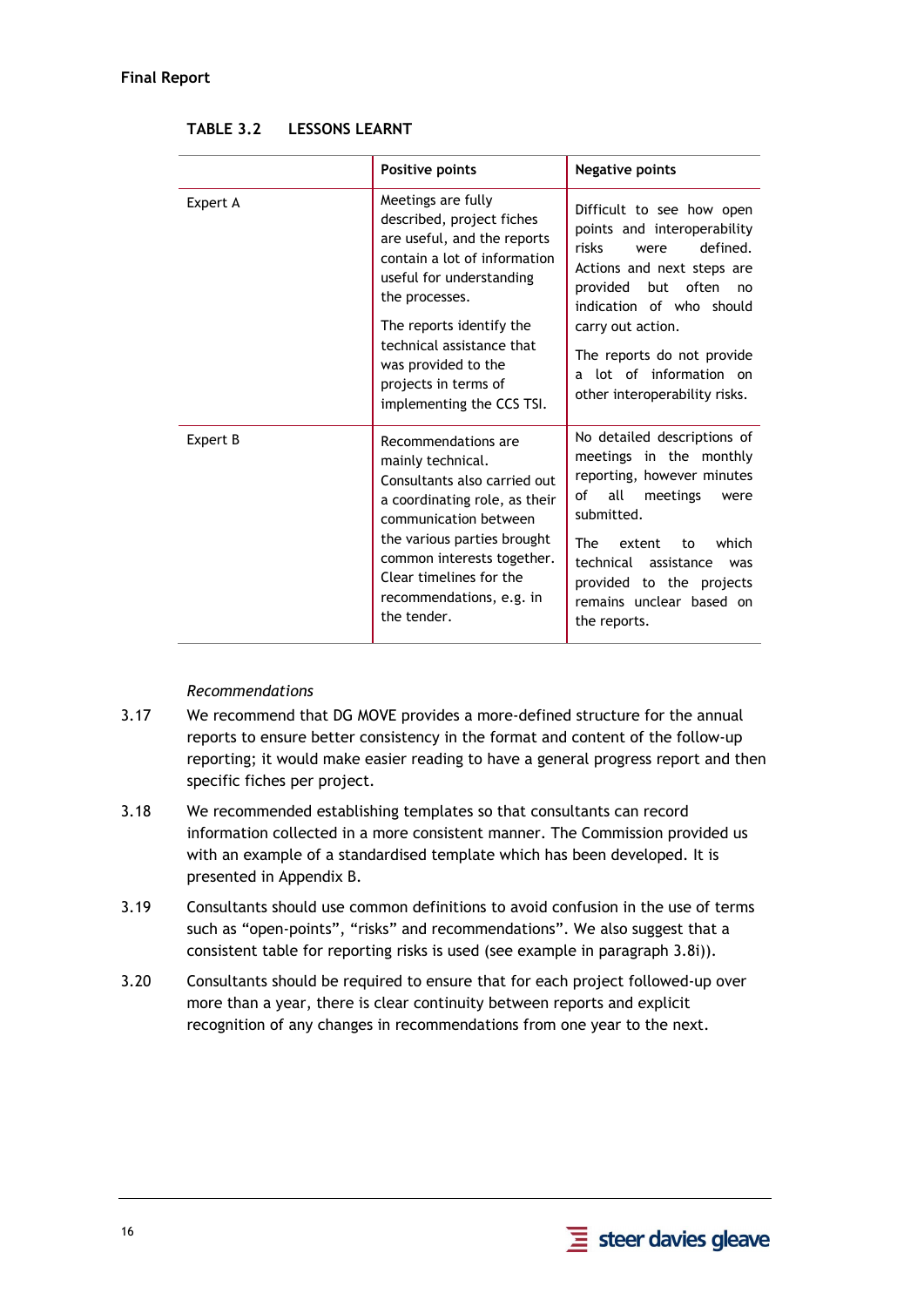We now examine each of the evaluation questions that were asked in the Terms of Reference, in terms of Relevance, Effectiveness, Efficiency, Sustainability, Utility and Added value.

#### **Relevance**

## *To what extent was there a need for the technical follow-up of TEN-T funded ERTMS projects?*

- <span id="page-26-0"></span>3.21 Where public funds are invested, the granting authority always has a duty to ensure that they are used according to the rules and objectives governing their application. A significant amount of TEN-T Programme funds have been provided to ERTMS projects to promote interoperability of the rail network in Europe:
	- **I** € 9.3 million until the end of 2006:
	- **I** € 520 million in the 2007-2013 Programme (excluding  $4<sup>th</sup>$  call published on 28/11/12);
	- I There is also a strong likelihood that more funds will be available in the 2014- 2020 Programme.
- 3.22 However, experience has shown that installing ERTMS has not been achieved without problems, which in turn have hindered achievement of the objective of interoperability: the case study below of the implementation of ERTMS on the Amsterdam to Brussels corridor is an example:

The decision to deploy ERTMS on the HSL-Zuid was taken at the time when technical details of the system were still under discussion, so there was no practical experience with the new technology and no de facto standardisation.

In addition, two different suppliers were contracted by the two countries for the development and installation of ERTMS on the railway sections on each side of the border. Alcatel was tasked with the Dutch part of the railway section and Alstom for the Belgian side. Unfortunately, the technologies adopted by Alcatel and Alstom turned out to be incompatible (there are also incompatibility relating to the implementation of certain train-side and track-side technology.

Because of the lack of technological standardisation, the implementation of ERTMS became the main cause of serious delay in the development of cross-border services on the Amsterdam-Antwerp line. Eventually a special version of ERTMS (Version 2.3.0 Corridor) was developed at a significant cost, and trains were fitted with a "gateway" (a computer translating messages from one ERTMS system into the other), in order to address the problem. Further technological development subsequently allowed the line to operate at adequate levels of performance and interoperability.

3.23 Other reasons for a lack of ERTMS interoperability in Europe include those described below: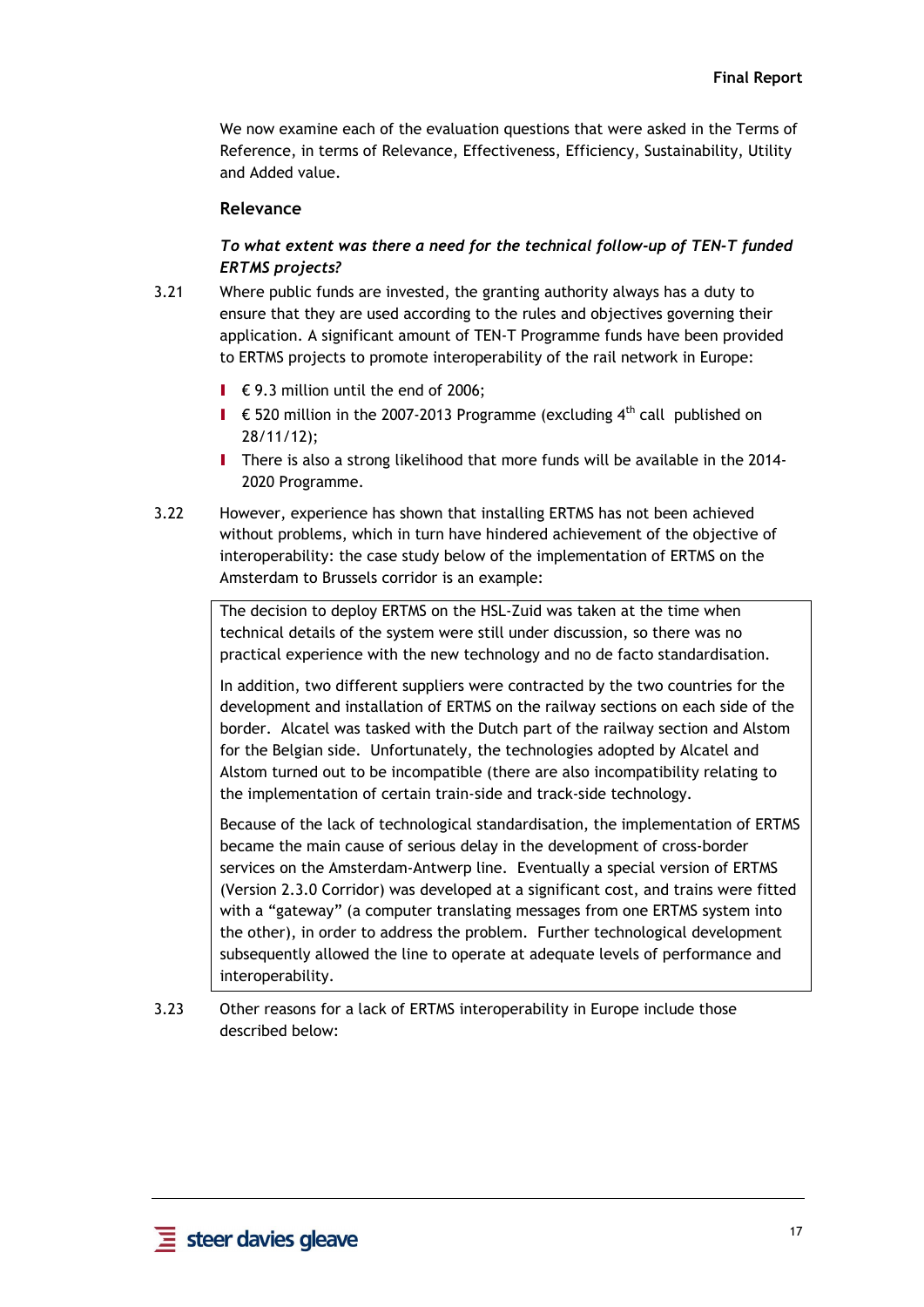- I Initially, the functional specification of ERTMS left some margin for interpretation by suppliers (Baggen et al., 2010)<sup>3</sup>. In the early years of implementation (2000-2005), no version of ERTMS met all the specifications of the various European countries.
- I There was no real standard for ERTMS and different countries implemented the system in different ways such that the objective of inter-operability was not met. As a consequence, adjustments to the software on rolling stock equipped with ERTMS were needed in order to allow them to use infrastructure in different countries.
- I There were also system upgrades released, with the consequence that rolling stock equipped with an older version could not use tracks with a newer version of ERTMS. This meant that trains crossing borders had to be equipped with the version used in each of the countries through which they passed.
- I DG MOVE also considered that there was a high risk that managers of projects benefitting from EU funding would focus on budget and timetable and would not necessarily pay sufficient attention to ensuring compatibility with lines not yet connected to their own project.
- I With subsequent dedicated ERTMS Calls for the 2007-13 financial perspective, increased emphasis was put on testing and verification of IOP. For instance, the MAP ERTMS 2011 Call encouraged a range of tests (with suppliers, infrastructure managers in neighbouring countries, laboratories, etc ) to ensure interoperability. It defined strict testing requirements, including testing in at least two Member States on three different lines and the involvement of a supplier different to that providing on-board information. ERA is also consulted on principles during the calls, as well as during the definition of the final project so that it can ensure that evidence is provided to show that the applicable ERTMS legal framework has been followed.
- **I** Effective implementation of ERTMS requires cooperation across borders and between private companies, national authorities and the EU. A large number of stakeholders with different objectives and cultures are involved, and it is important that there is good communication between all of them. The available evidence indicates that the level of communication has not always been adequate and particularly limited in the case of cross border projects with different project teams, reporting structures, budgets languages and cultures.
- I Very few Member States perceived the need for a "system integrator" with responsibility to "safeguard" interoperability of the whole ERTMS system (trackside as well as on-board). Such an entity would oversee line-side testing, field-tests, cross-check of testing-protocols and analysis of inconsistencies. This was the case in Austria where such an independent system integrator was established, but this is an exception in Europe.
- 3.24 There was therefore a need to raise awareness at project level of the need to take full account of interoperability requirements.



<sup>-</sup>3 Baggen, J. H., Vleugel J. M. & Stoop, J. A. A. M. (2010), *European experiences with ERTMS implementation: the case of the high-speed railway Amsterdam-Antwerp*. In Ning, B. (2010), *Advanced Train Control Systems*. WIT Press, Southampton (UK).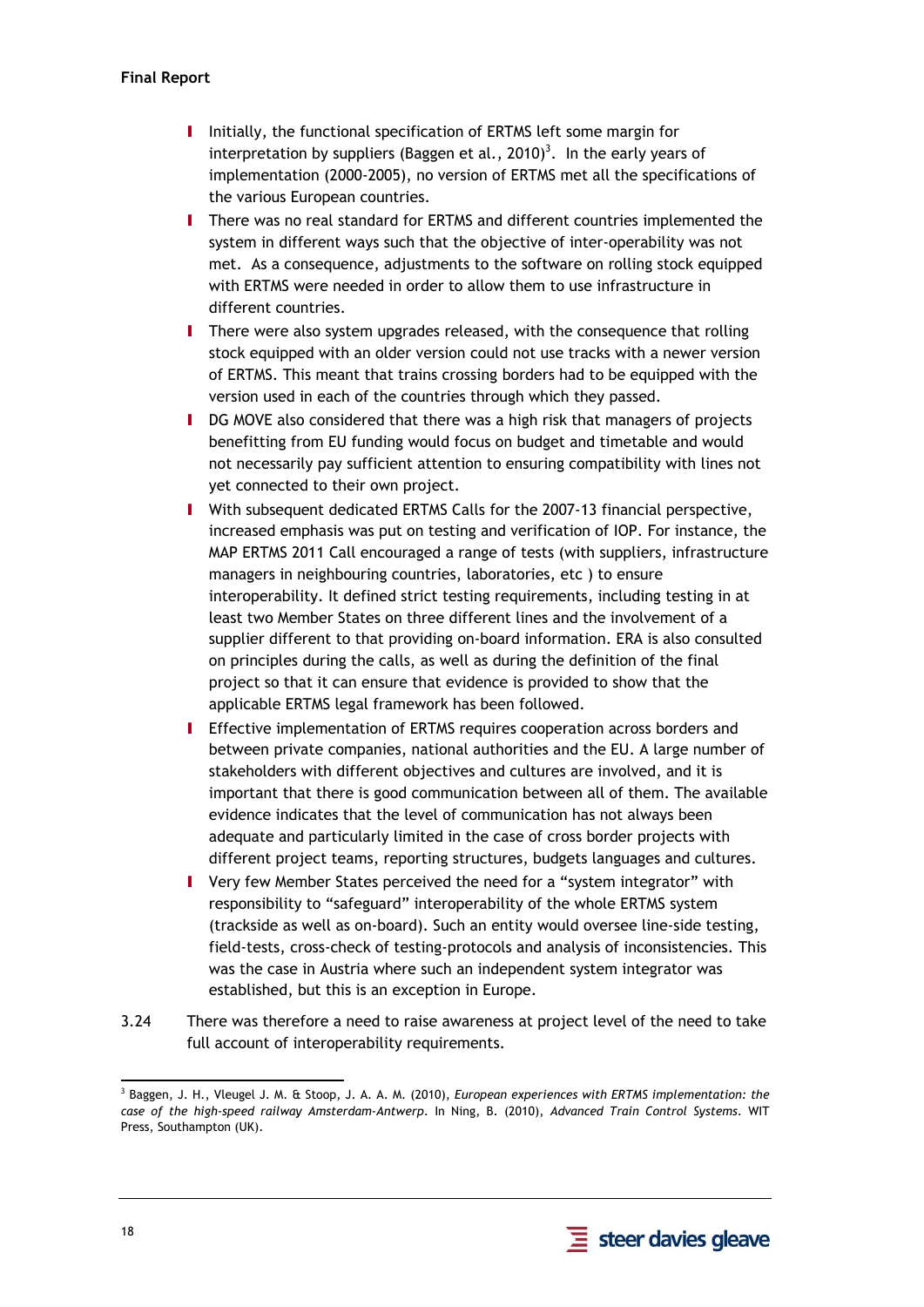- 3.25 The European Commission and the TEN-T Executive Agency, through monitoring the work of the contractors, obtained valuable feedback of the situation "on the ground". The technical follow-up had some benefits for other stakeholders also. For ERA, the technical follow-up reports have been particularly useful in identifying shortcomings in a number of areas, notably awareness at local level of EU level activities (e.g. ERA/EC operational rules, guidance on certification and authorisation to put into service).
- 3.26 The TEN-T Executive Agency has also benefitted from the technical follow-up of the Interoperability (IOP) Tests Program issues, especially during the final stage of the project. With a final report a beneficiary is required to demonstrate that ERTMS was deployed according to IOP rules. Once the TEN-T Executive Agency is satisfied, it can authorise and process the final payment claim. The issue faced by the Agency, both currently and in the past, is that documents relating to the authorisation procedure, obtained as project deliverables, do not always provide clear confirmation whether the results are in line with the EC Decision (i.e. whether its objectives in terms of TSI CCS compliance have been achieved). Moreover, the authorisation procedures are often not transparent, sometimes duplicated (NoBo tests verified/repeated by NSA) and usually quite lengthy.
- 3.27 The TEN-T Executive Agency also noted that the technical follow-up had proved useful for the verification of certain milestones (such as IOP declaration or IOP verification) during the implementation of a project.

#### *Conclusion*

3.28 There is clear evidence that EU funded projects have not always delivered interoperable networks in spite of the procedures in place. Hence, there is a need for further measures to ensure that project funding is spent effectively in delivering the project goals.

#### *Recommendation*

3.29 We recommend that the technical follow-up continues beyond December 2012 because there are no guarantees yet that beneficiaries and the various EU and national institutions will be able to rely on the current processes to avoid interoperable risks. This is discussed further in Chapter 4.

> *The general objective of the contract was to provide the European Commission with targeted technical assistance consisting of experts liaising with the corridor/project coordinators to ensure that technical solutions implemented within projects were fully consistent with the TSI CCS provisions. To what extent has this objective been fulfilled?*

- 3.30 Fulfilling this objective is highly dependent on the maturity of the project and the collaboration from the beneficiary.
- 3.31 The external consultants who were engaged to undertake the technical follow-up were responsible for monitoring projects at various stages of completion. Some had not yet started, some were well advanced and others were reaching the end of their life, awaiting final payment from the TEN-T Executive Agency. The figure below shows the progress of the various projects reviewed through time.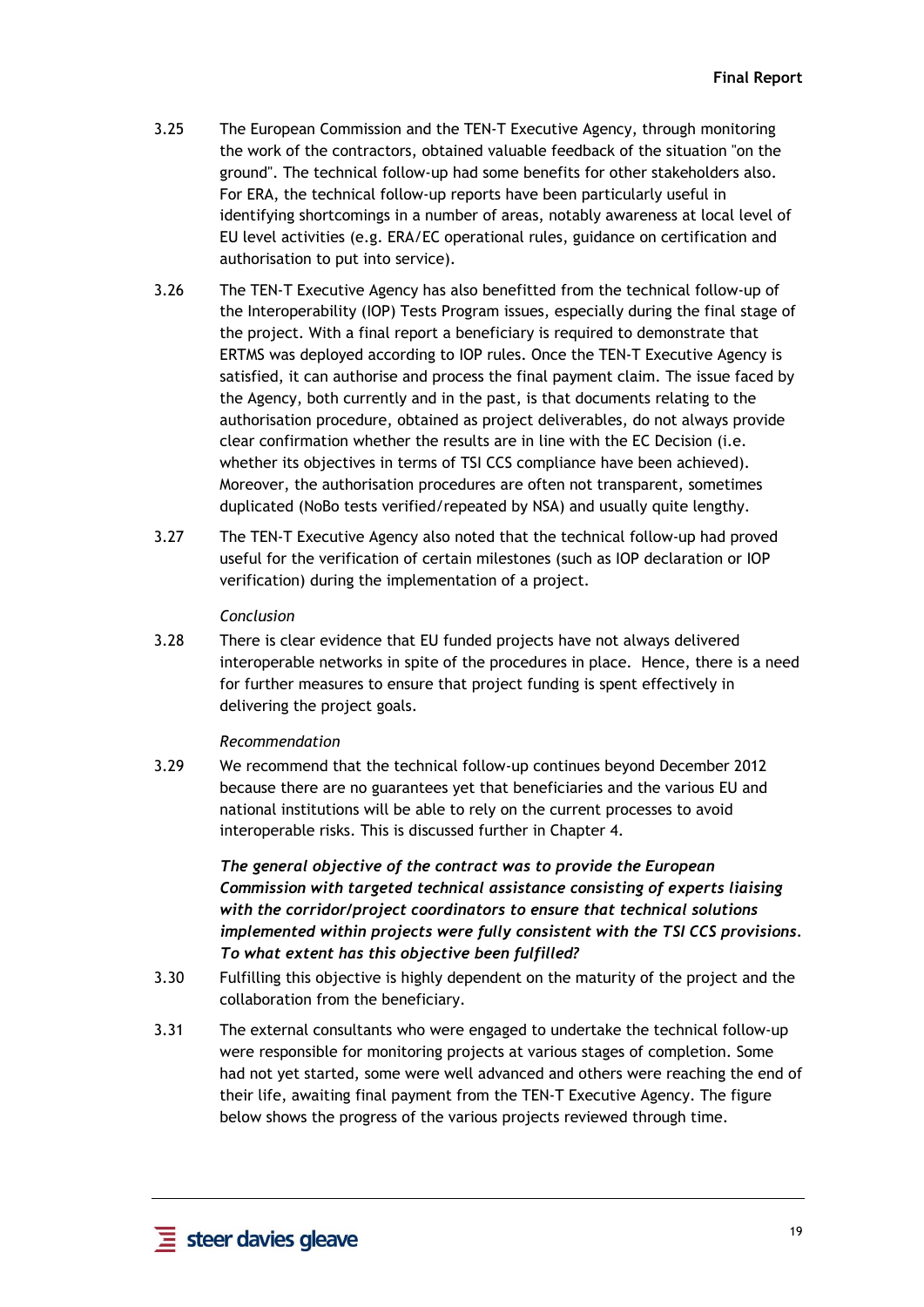<span id="page-29-0"></span>

**FIGURE 3.1 STATE OF ADVANCEMENT OF ERTMS PROJECTS FOLLOWED** 

Source: SDG analysis of TEN-T EA data

- <span id="page-29-2"></span>3.32 When consultants intervened on projects that had already progressed to implementation, there was less scope for them to ensure that the technical solutions implemented were fully compliant with TSI CCS. By contrast, projects that were followed-up after the pre-tender phase benefitted to a much greater extent from the knowledge and experience of the experts.
- <span id="page-29-1"></span>3.33 The level of collaboration that external experts obtained from project beneficiaries also varied considerably: in some cases collaboration was good, in others it was largely absent. In addition, initially external consultants had difficulty obtaining information because of confidentiality issues, although this was resolved after DG MOVE intervention.
- 3.34 Beneficiaries of projects that were subject to technical follow-up shared different views as to the relevance of the assistance and its impact. The observations below are broadly representative of the range of opinion:
	- I "We believe there is a need for an overall approach since there has only been few examples of national solutions, which makes interoperability more difficult. The technical follow-up is one good example of an overall approach";
	- I "Discussions were useful but did not change the implementation solutions";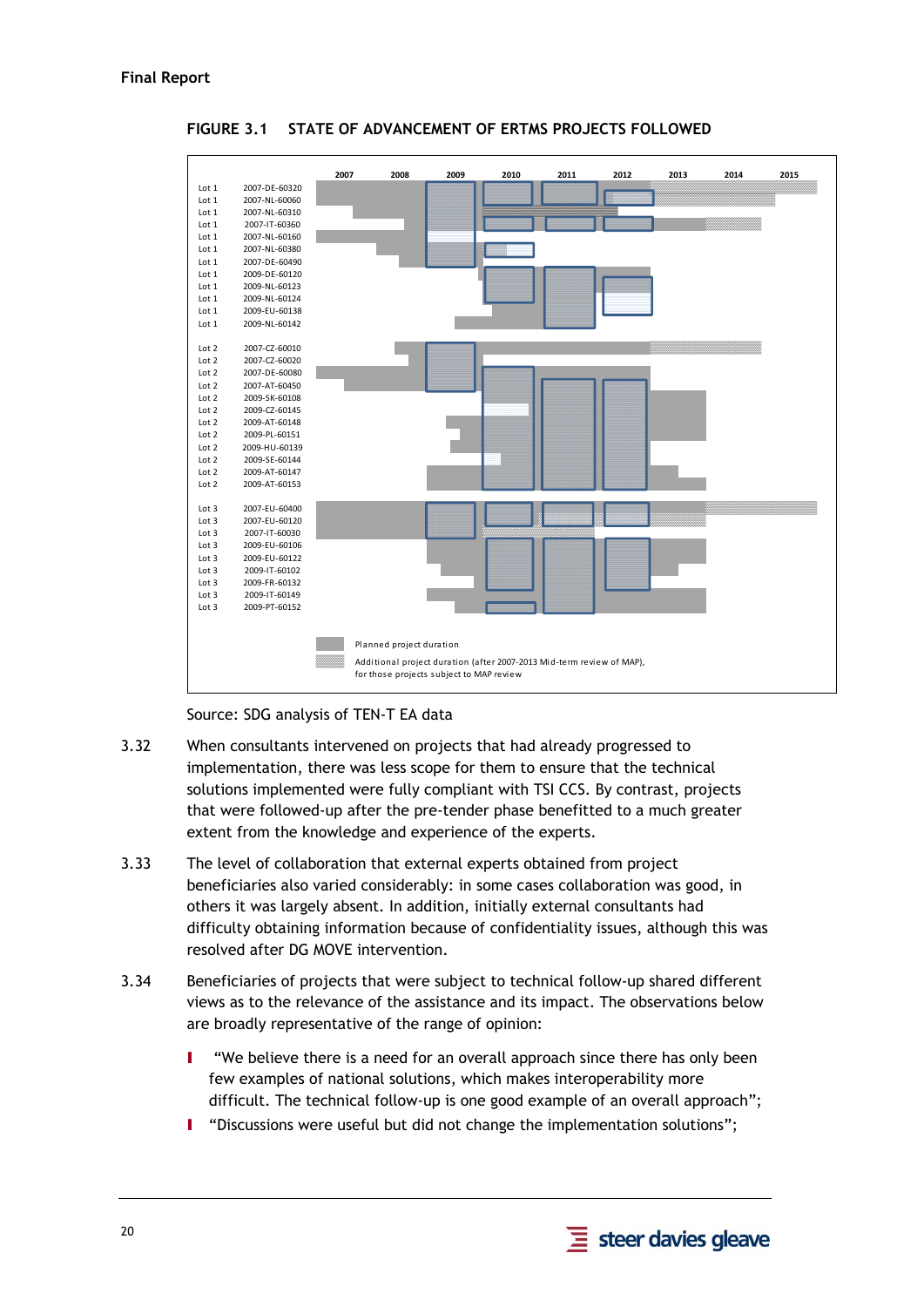- I "ERTMS projects are contracted nationally. Checks for EU interoperability are useful/ necessary";
- I "Technical follow-up have followed this goal and supported its achievement".
- <span id="page-30-3"></span>3.35 The experts were not in a position to require the project beneficiaries to implement the solutions identified. The mitigation of the risks is ultimately the responsibility of the project beneficiaries and their suppliers and the experts were only able to estimate whether risk mitigation measures were reasonable.

#### *Conclusion*

3.36 Whether or not technical solutions were fully consistent with TSI CCS provisions was strongly correlated with the stage of development of the project and the extent of collaboration of the project stakeholders. When consultants intervened on projects where beneficiaries were willing to participate, share information and alter their approach on the advice of consultants, then the objective was met. When collaboration limited or slow to emerge, the objective was only partially met. Similarly, in the case of projects that had been largely implemented or were nearing completion, consultants had little scope to propose actions to ensure the project was fully consistent with the TSI CCS.

#### *Recommendation*

- 3.37 Earlier intervention is preferable to late intervention if the requirements of the TSI CCS are to be met.
- 3.38 The participation of project beneficiaries in the technical follow-up should be compulsory. This could be made a requirement in the Call for Tender of the Multi Annual Programme (MAP).
- 3.39 Where the mitigation solution identified by the experts has not been followed, consideration should be given to requiring project beneficiaries to present a justification. This would place an incentive on the beneficiaries to take a more active role.

#### **Effectiveness**

*To what extent the team of experts was able to ensure technical follow-up to the projects? Which factors have hindered the achievement of the objectives?* 

- <span id="page-30-1"></span><span id="page-30-0"></span>3.40 Experts were carefully selected by DG MOVE in order to have the adequate skills to undertake the follow-up. One Infrastructure Manager, a stakeholder in a project subject to follow-up, reported that "the competence of the consultants doing this work was very high and professional".
- 3.41 DG MOVE also had the flexibility to choose different consultants each year for each lot if it became dissatisfied with the performance of those previously engaged. In practice both external experts were re-appointed each year, indicating that DG MOVE (and TEN-T EA and ERA as observers) was satisfied with the quality of their work.
- <span id="page-30-2"></span>3.42 However there were some obstacles to effective completion of the work: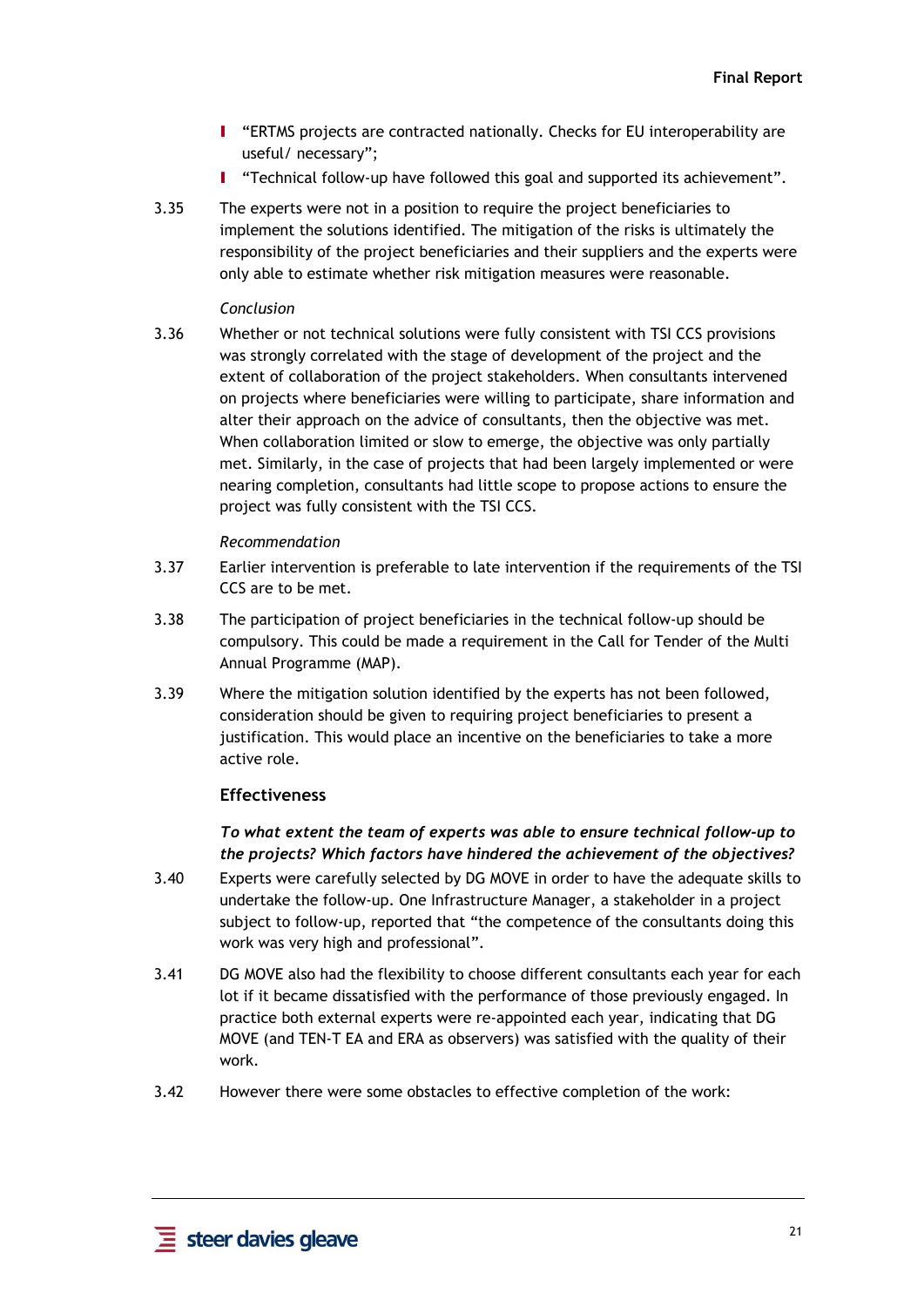- I Lack of cooperation of stakeholders as discussed above. This meant that in some cases consultants wrote their reports with statements such as "No additional recommendations to date due to unavailability of information".
- I Confidentiality issues that slowed down the process particularly in the first year;
- I Language and cultural barriers in one instance the project beneficiaries were unable/unwilling to speak English, with the result that DG MOVE changed the consultants reviewing the project in question, disrupting the work and introducing discontinuity;
- I Discontinuity of the project organisation, a common problem in studies requiring stakeholder consultation where establishing and maintaining adequate contact is anyway challenging;
- **I** Projects at different stages of implementation (discussed above);
- I The follow-up undertaken by the consultants was regular but periodic rather than continuous and DG MOVE would have preferred the experts to have been more involved in the "day-to-day" management of projects in some cases; and
- I A limited budget per project in some cases, an issue highlighted by an Infrastructure Manager who considered that consultants were not given sufficient time during the year to provide effective support.

#### *Conclusion*

<span id="page-31-1"></span>3.43 The external experts have been able to undertake effective technical follow-up on projects where project beneficiaries have shown a willingness to collaborate. In the absence of such collaboration, the technical follow-up was generally not effective. While both consultants and DG MOVE sought to overcome lack of stakeholder engagement, as participation in the technical follow-up is not compulsory, they were not always able to secure the necessary cooperation. Therefore we believe this objective was only partially achieved.

### *Recommendation*

3.44 We have no specific recommendations here.

## *To what extent has the technical follow-up been effective in reducing interoperability risks?*

- <span id="page-31-0"></span>3.45 Our review of the annual reports from Expert B indicates that the analysis of the facts, findings and conclusions address the most important issues relating to interoperability risks. For instance Chapter 4 of the 2010 report provides a summary addressing a broad spectrum of technical, specification, commercial and delivery issues that could pose a risk to interoperability. It includes:
	- I Identification of issues beyond the TSI CCS (for example, the harmonization of operational rules) and provides a sound basis for making informed decisions.
	- I Implementation issues that are outside the scope of TSI CCS have also been captured. The discussion on test activities and the associated need to harmonize test scripts and data bases addresses the complexities experienced with the baseline 2 releases.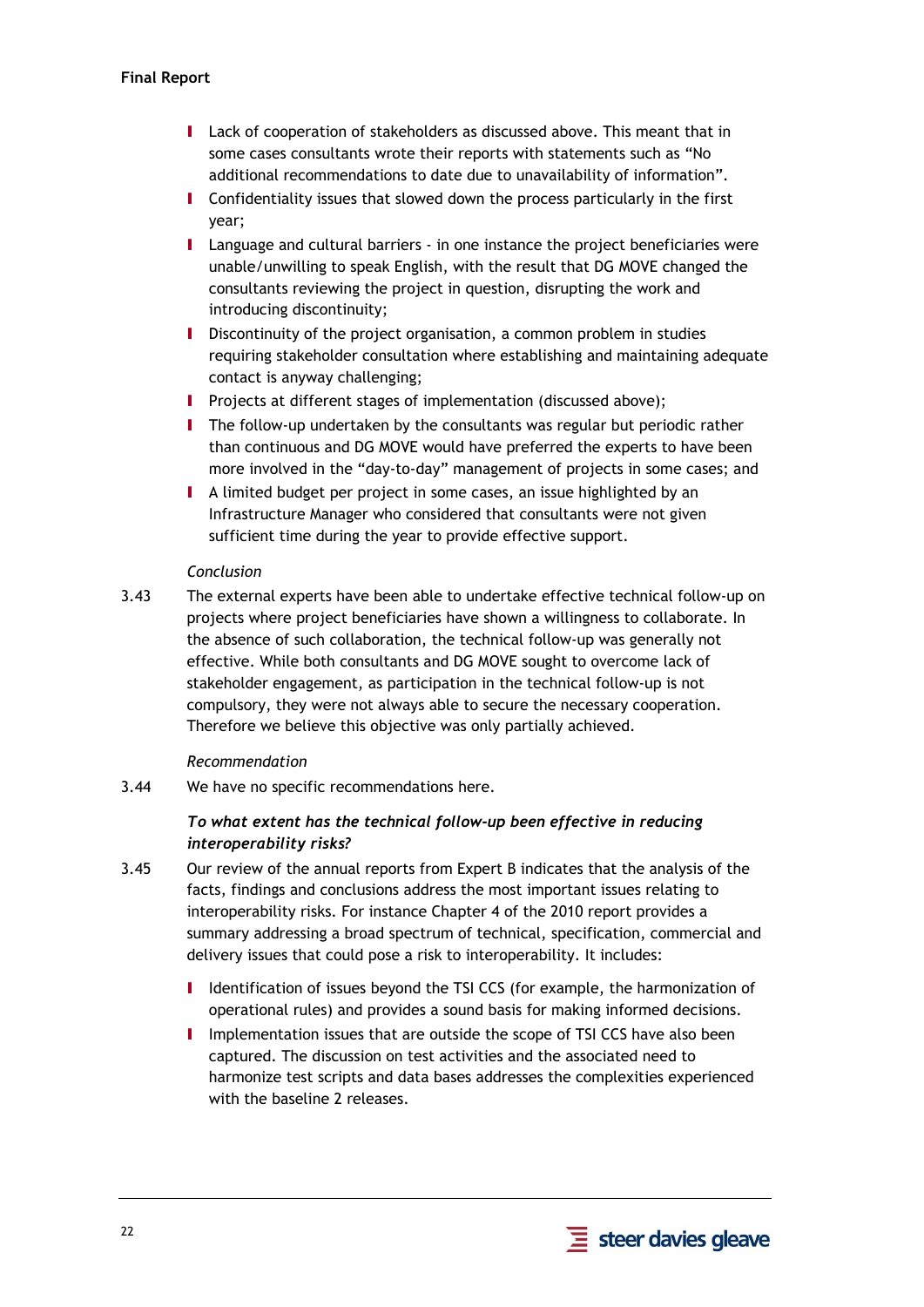- I The summary identifies problems with train-borne application. It also considers how the commercial implications of these issues in terms of uptake by the Railway Undertakings could affect the practical implementation of the TSI CCS.
- 3.46 Chapter 5 of the same report presents recommendations on a corridor by corridor basis. Identification of the cross boarded Radio Block Centre handover is correctly shown as posing the highest risk for the technical completion of the project. The recommendation to involve ERA in the resolution of the issues is also appropriate. The other recommendations in this section address broader issues including:
	- **I** Availability of test slots on working lines;
	- **I** Harmonisation of operating rules;
	- **I** Cross border acceptance:
	- **I** Commercial conditions for procurements;
	- **I** Compatibility between v2.2.2 and 2.3.0d;
	- **I** Key management activities;
	- **I** Track train integration, safety targets along the corridor; and
	- **I** The need to address interoperability.
- <span id="page-32-1"></span>3.47 A stakeholder also commented that "Expert A had a very good understanding of ERTMS and was able to give us some input on specific issues such as how the ETCS handles balise detection" or "the dialog with Expert A was a good input for some issues on a European level, when they confirmed for instance our concerns about a requirement to change hardware when upgrading to BL3".
- <span id="page-32-0"></span>3.48 The number of identified risks and open-points identified by the consultants is displayed below. The experts used different approaches: Expert A reported openpoints and risks in order to indicate the severity of the issue: this explains why there are significantly less "risks" than "open-points". All issues identified by Expert B were classified as "risks".

| 2009<br>2011<br>2010<br>Name<br>27<br>77<br>Expert A<br>Open-points*<br>41<br>5<br>5<br>11<br><b>Risks</b><br>8.8<br>8.0<br>4.2<br>Risks + open-points<br>/ project<br>0.32<br>0.88<br>0.46<br>Risks + open-points<br>/ project size<br>26<br>Expert B<br><b>Risks</b><br>61<br>44<br>6.1<br>3.1<br>Risks / project<br>1.6<br>0.24<br>0.18<br>0.10<br>Risks / project size |  |  |  |  |  |  |
|----------------------------------------------------------------------------------------------------------------------------------------------------------------------------------------------------------------------------------------------------------------------------------------------------------------------------------------------------------------------------|--|--|--|--|--|--|
|                                                                                                                                                                                                                                                                                                                                                                            |  |  |  |  |  |  |
|                                                                                                                                                                                                                                                                                                                                                                            |  |  |  |  |  |  |
|                                                                                                                                                                                                                                                                                                                                                                            |  |  |  |  |  |  |
|                                                                                                                                                                                                                                                                                                                                                                            |  |  |  |  |  |  |
|                                                                                                                                                                                                                                                                                                                                                                            |  |  |  |  |  |  |
|                                                                                                                                                                                                                                                                                                                                                                            |  |  |  |  |  |  |
|                                                                                                                                                                                                                                                                                                                                                                            |  |  |  |  |  |  |
|                                                                                                                                                                                                                                                                                                                                                                            |  |  |  |  |  |  |

**TABLE 3.3 NUMBER OF IDENTIFIED RISKS** 

Note: (\*) open-points of Expert A include all open-points whether the issue was resolved or not.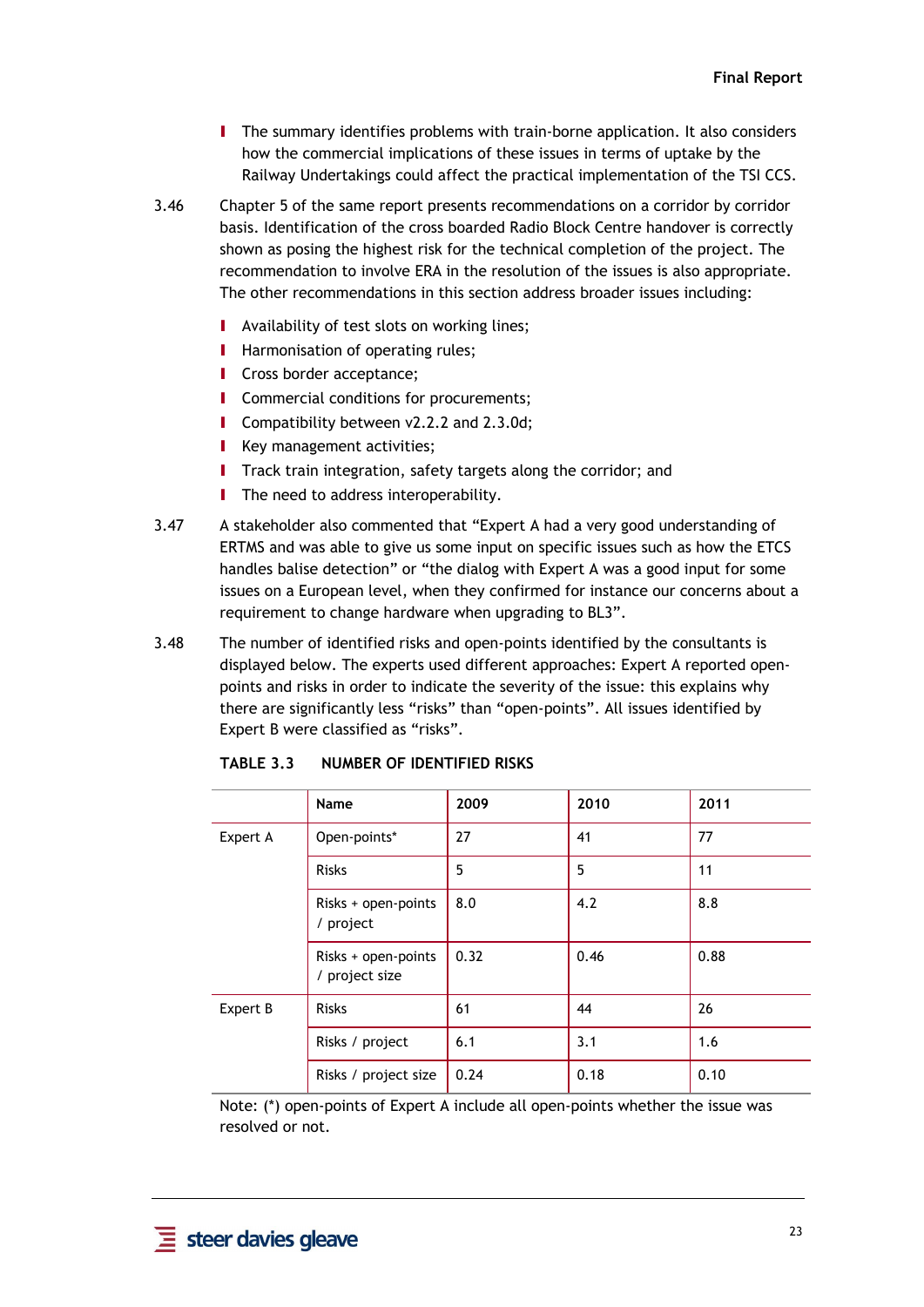### **Final Report**

- 3.49 The table shows that the number of risks/project issued each year by Expert B decreased as project beneficiaries became more aware of the issues identified by the experts and undertook to address them. In the case of Expert A, the data for the number of open-points closed each year was only available for 2011, so no trend can be seen. However examining the table also shows that Expert A identified more issues in total per project regardless of the size, so it was beneficial to use a scale with level of severity as it allowed a better reporting of issues.
- 3.50 TEN-T EA noted that the information provided by the contractor was sometimes already known (due to ASRs received or on-going working correspondence) or too technical in detail for its actual needs. Verification of the compliance of the final project deliverables with applicable legislation (primarily TSI CCS) would have been useful. However, this issue concerns the brief rather than the work of the experts.

#### *Conclusion*

3.51 Reports show that experts have been able to raise awareness of the importance of interoperability and detect in a number of cases of interoperability risks (nonconformity with the specifications). Were these risks were corrected by project beneficiaries, then this objective was addressed in full, otherwise only partially.

#### *Recommendation*

3.52 We have no recommendations here.

## *Did the experts identify technical or other solutions to mitigate the interoperability risks? What effects (impacts) have been obtained by these technical or other solutions? Have these effects contributed to the achievement of the objective of minimising threats to interoperability?*

- 3.53 As discussed i[n 3.45,](#page-31-0) experts were generally able to identify technical solutions including recommendations regarding modification of specifications, different approaches or the definition of additional tests, thereby helping to minimise threats to interoperability.
	- i) For example, in an on-board project in Austria, one of the Experts analysed a Change Request list that was included in the latest software version upgrade of the on-board units. It identified that at least one of the Change Requests presented an interoperable risk and informed the stakeholder. The stakeholder updated the software which resulted in eliminating the potential interoperability risk that was underlined in the technical analysis performed by the Expert.
	- ii) Experts also explained that in some cases of early intervention, they were able to review documents (such as tenders) with some stakeholders and were at that stage able to obtain good cooperation from them to address the issues raised: there was a transfer of "know-how" between experts and stakeholders.
- 3.54 An Infrastructure Manager stakeholder involved in the follow-up outlined the support provided by the expert in various cases: "we asked for their opinion in cases where we were not completely sure whether a certain solution would carry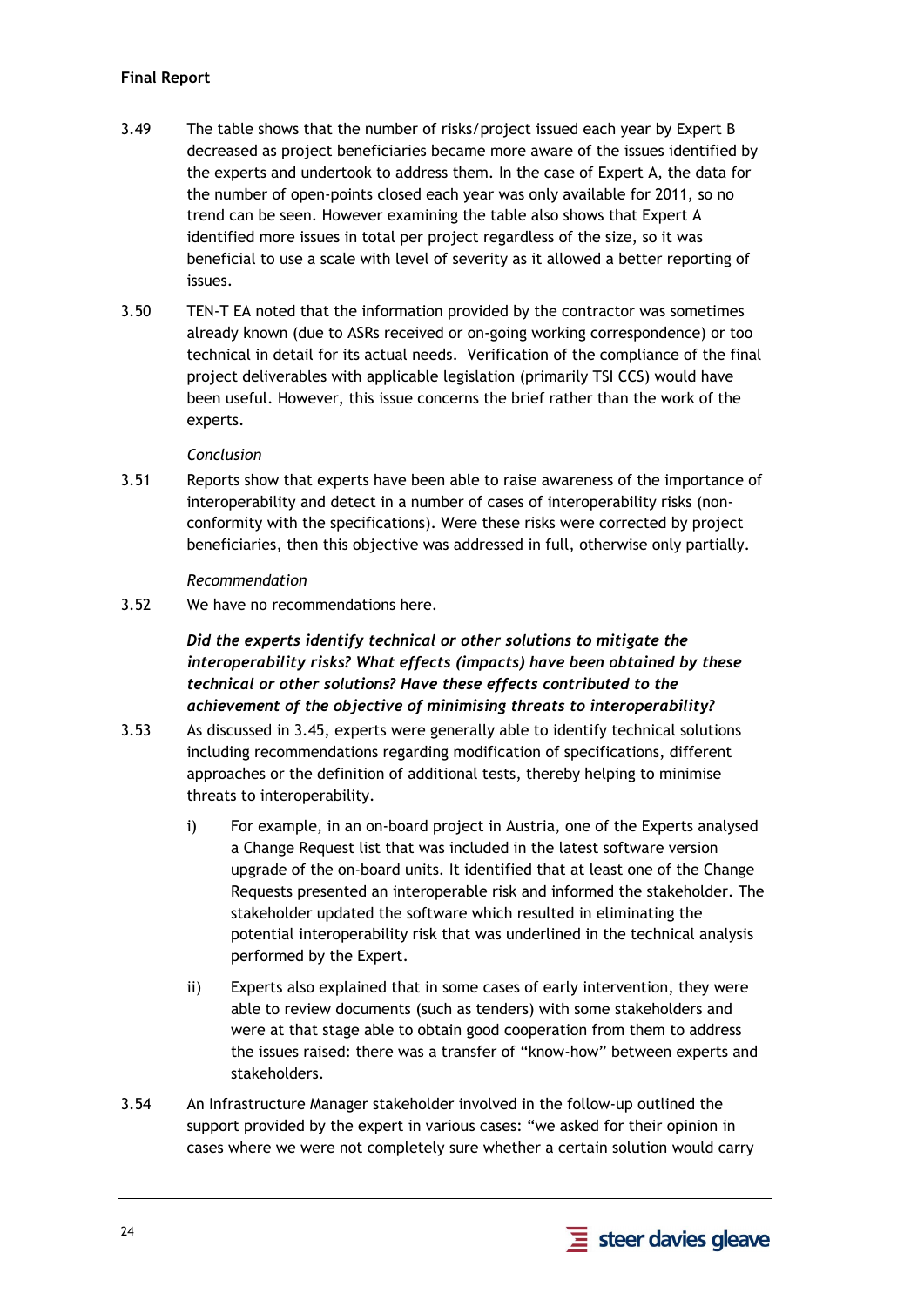risks or not. The expert was then consulted to assess whether or not the chosen solution carried risks, based on their knowledge and experience. In some cases the expert had no better solution, but could confirm that the probability for risks was low and that the chosen solution could be implemented".

- 3.55 The mitigation of the risks remained the responsibility of the project beneficiaries. The external consultant was only responsible for assessing whether the measures proposed to mitigate risk were appropriate. Hence, the main impact of the follow-up has been dissemination of information rather than concrete solutions to project issues.
- 3.56 One expert also commented that "The interviewer acts as an intermediary between the different investigated projects and by doing so acts completely unintentionally in the role of a coordinator. Perception of common interests is actually induced by the interviews.

#### *Conclusion*

3.57 As mentioned previously, experts have been able to identify solutions to mitigate interoperable risks, but it was left to the beneficiaries to decide or not to implement these solutions. Therefore, the technical follow-up has helped to reduce interoperable risks, but it has not achieved in full its objective of technical solutions implemented in projects to be fully consistent with TSI CCS provisions.

#### *Recommendation*

3.58 We recommend that in the case where experts propose mitigation solutions which are not followed by the stakeholders, then stakeholders must justify why the recommendations have not been followed.

#### *Does participation in/implementation of the action appear satisfactory?*

- 3.59 Participation of stakeholders is considered in the discussion in paragraph[s 3.33,](#page-29-1) [3.32](#page-29-2) an[d 3.42.](#page-30-2)
- 3.60 The most significant issue in this regard was the inability of DG MOVE and the experts to ensure that the findings of the follow-up were implemented, as discussed i[n 3.35.](#page-30-3)

#### *Conclusion*

3.61 See conclusion discussed i[n 3.43 i](#page-31-1)n relation to effectiveness.

#### *Recommendation*

3.62 We have no specific recommendations here.

#### *Has geographic coverage been even?*

- 3.63 At the time of the call for tender for external experts in 2007, it was recognised that the scope of work was potentially very broad and that few contractors would have a team of experts with the necessary language capacity to participate effectively in projects across the whole of Europe.
- 3.64 In addition, it was important to ensure the independence of experts from the beneficiaries of the projects for which technical assistance was being sought. It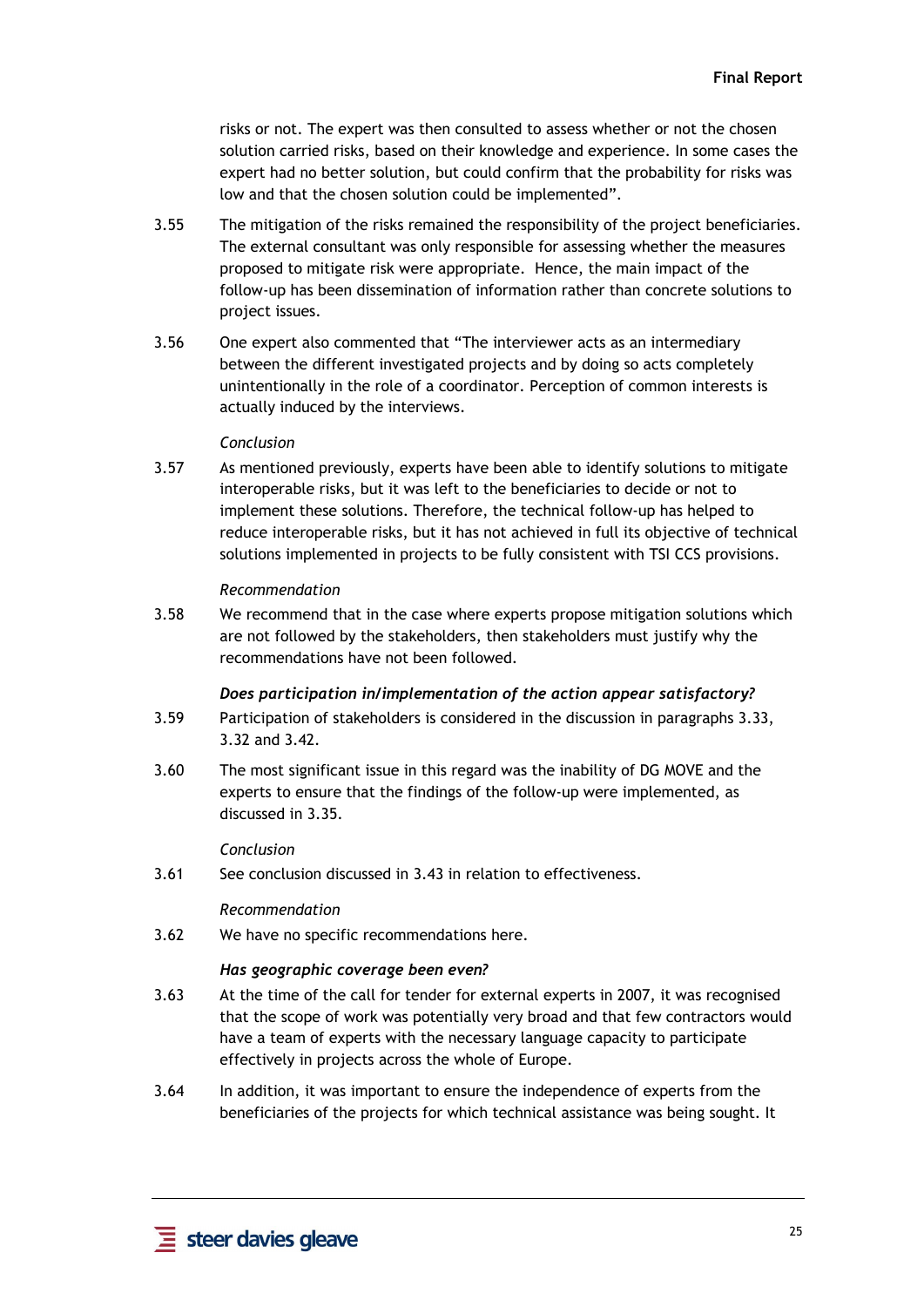### **Final Report**

was recognised that few contractors would be able to ensure such independence in respect of projects being implemented across the whole of the EU.

- 3.65 Consequently, the tender was divided into 3 lots covering different geographic areas and different ERTMS corridors.
	- **I** Lot 1: Corridor A and non-corridor projects in Austria, Estonia, Finland, Germany, Latvia, Lithuania and the Netherlands;
	- I Lot 2: Corridors B, E, F and any non-Corridor projects in Bulgaria, Czech Republic, Denmark, Greece, Hungary, Poland, Romania, the Slovak Republic and Sweden; and
	- I Lot 3: Corridors C, D and any non-corridor projects in Belgium, France, Ireland, Italy, Luxembourg, Portugal, Slovenia, Spain and the United Kingdom.
- 3.66 Some countries are included in more than one lot (e.g. Germany, which is part of 4 corridors - A, B, E and F). The European Deployment Plan identifies the following corridors:
	- I Corridor A: Rotterdam Genoa;
	- I Corridor B: Stockholm Naples;
	- I Corridor C: Antwerp Basel Lyon;
	- I Corridor D: Valencia Lyon Ljubljana Budapest;
	- I Corridor E: Dresden Prague Budapest;
	- I Corridor F: Duisburg Berlin Warsaw;

#### **FIGURE 3.2 MAP OF THE ERTMS CORRIDORS**

<span id="page-35-0"></span>

Source: Annual activity report of ERTMS coordinator, 2007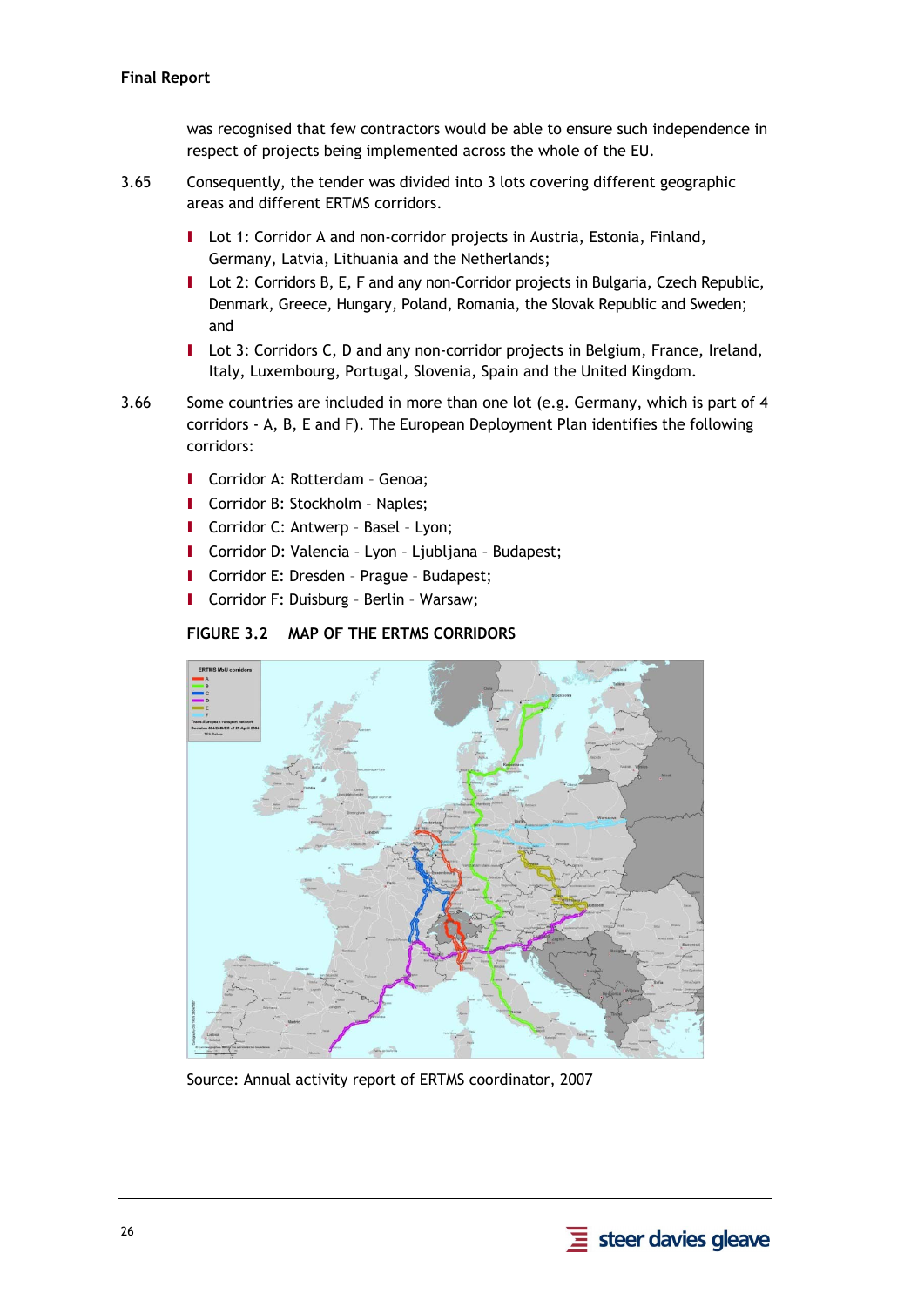### *Conclusion*

- 3.67 The grouping of projects for the purposes of follow-up was on a corridor and language basis, which we consider appropriate. An Infrastructure Manager commented that "in general, it helps to discuss interoperability risks with ERTMS specialists who are involved in the implementation of ERTMS in a whole corridor". Additionally, one of the key requirements for the grouping was to be grouped according to borders so that projects involving different Member States could be grouped together.
- 3.68 It was noted that one Scandinavian project was allocated to Lot 2 which seemed anomalous but nonetheless it was acceptable, since it was an isolated project, and it would have equally been anomalous with Lot 1 or 3.

#### *Recommendation:*

3.69 We recommend not changing the groupings of the projects.

# **Efficiency**

# *Were the results obtained at a reasonable cost? Was the size of the budget appropriate and proportional to the objectives?*

- 3.70 The daily rates quoted by the external consultants are within the relevant range of rates for EU institutions. Total payments to the external consultants were small when compared to the amount of EC support invested in the ERTMS projects subject to technical follow-up ( $\epsilon$ 1.2 million for the experts (over 4 years) compared with €520 million support for the ERTMS projects, representing 0.2%). Consultant payments range from 0.2% for Lot 3, to 0.6% for Lot 1 (Lot 1 included the most important projects) with 0.3% for Lot 2.
- 3.71 We did not obtain a detailed financial assessment for DG MOVE. In terms of number of man-days used, DG MOVE reported 62 days:
	- **I** Launch of Call for Tender: 40 days in 2008;
	- **I** Project management: around 12 days per year;
	- I Meetings, preparation and follow-up: around 10 days per year;
	- **I** Final reports work: around 6 days per year;
	- **I** Financial contractual issues: around 20 days per year;
	- I Secretarial support (notably as regards contract conclusion) : around 6 days per year; and
	- **I** Unforeseen complications: around 8 days per year.
- 3.72 ERA and TEN-T Executive agency also reported some time associated with their role of observers of the technical follow-up in particular for:
	- I Initial launch of Call for Tender in 2008: 4 and 2 days respectively:
	- **I** Project management: around 12 and 4 days per year respectively;
	- I Meetings, preparation and follow-up: around 4 days per year for each entity.
- 3.73 This gives a total 46 days one-off in 2008 with an additional 86 days annually. This represents an estimated 56% of the annual time of a Policy Officer in 2008 (although one officer cannot possibly carry out all the different tasks as they require different competences and skills) and an estimated 36% in the subsequent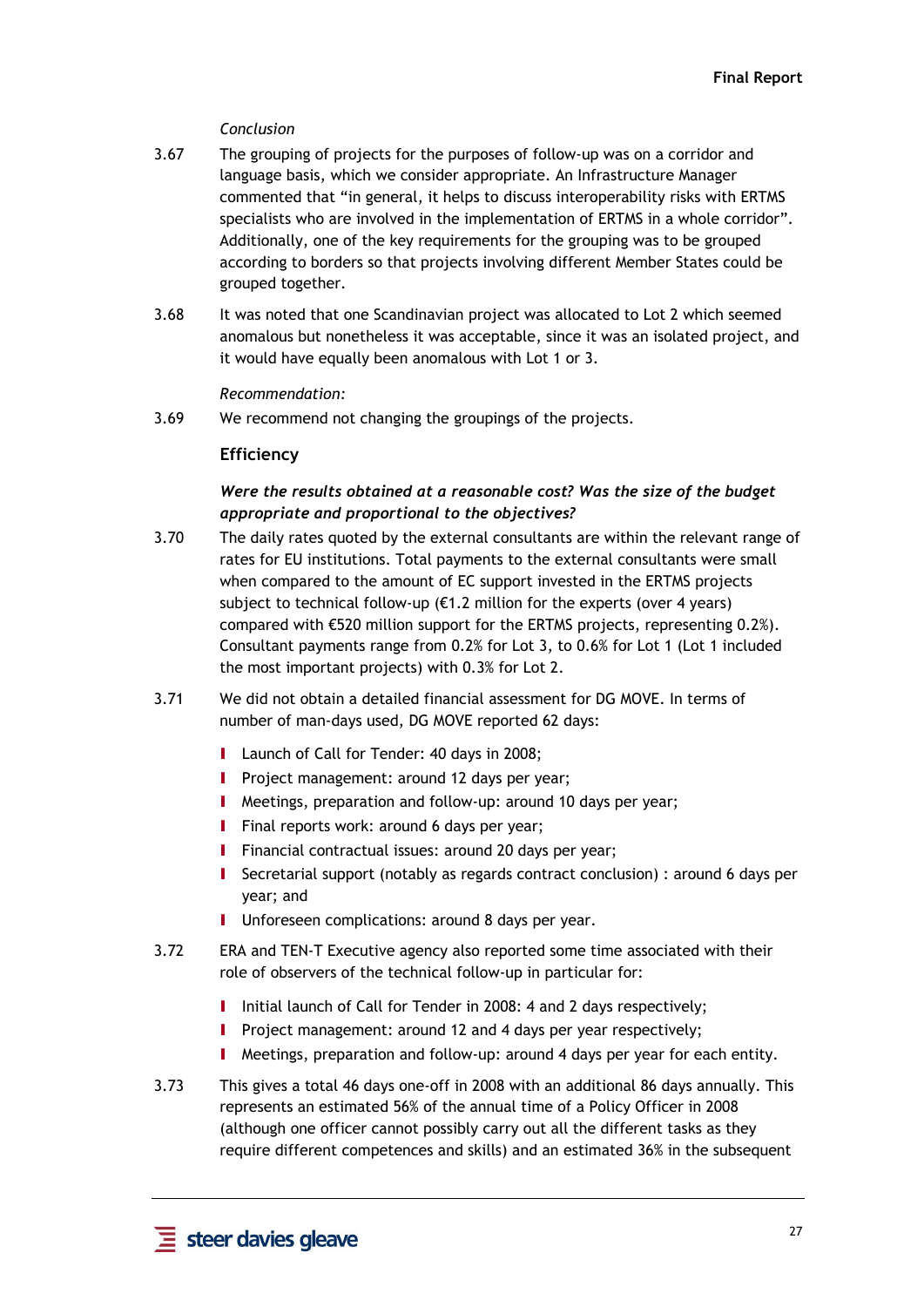# **Final Report**

years where the tasks associated with the launch of Call for Tender do not take place.

3.74 Not all of the available resources for the external support set aside were used by DG MOVE, as shown below. DG MOVE had provisioned nearly €1.7 million versus €1.2 million spent (or 73%). This indicates careful financial management, recognising the importance of the outputs rather than simply utilising the available budget. External consultants only billed DG MOVE for the days effectively worked and in many cases did not reach the maximum amount available.



**FIGURE 3.3 EXPENDITURE AS A PERCENTAGE OF COMMITTED BUDGET** 

Source: Steer Davies Gleave analysis of DG MOVE data

- 3.75 There is no clear emerging trend in expenditure. Analysis of the data shows that the amount spent per project decreased between 2008 and 2010, reflecting greater familiarity with the issues on the part of the experts as well as improvements in the quality of the specifications and the availability of test specifications. In addition, stakeholders became increasingly aware of the need to take interoperability constraints into account.
- 3.76 In the period 2009-2010, when the experts began project follow-up work, sound test specifications were not yet available. Specific tests to ensure fulfilment of the relevant specifications were designed for each project and close monitoring of projects was required. Monitoring requirements subsequently became less onerous. DG MOVE has noted that it considered the available budget was probably too limited at the beginning of the follow-up initiative, although this is not entirely consistent with the results of our analysis. For example, as shown in the table below, there are variations between Lots 1 and 3 for which there is no ready explanation.

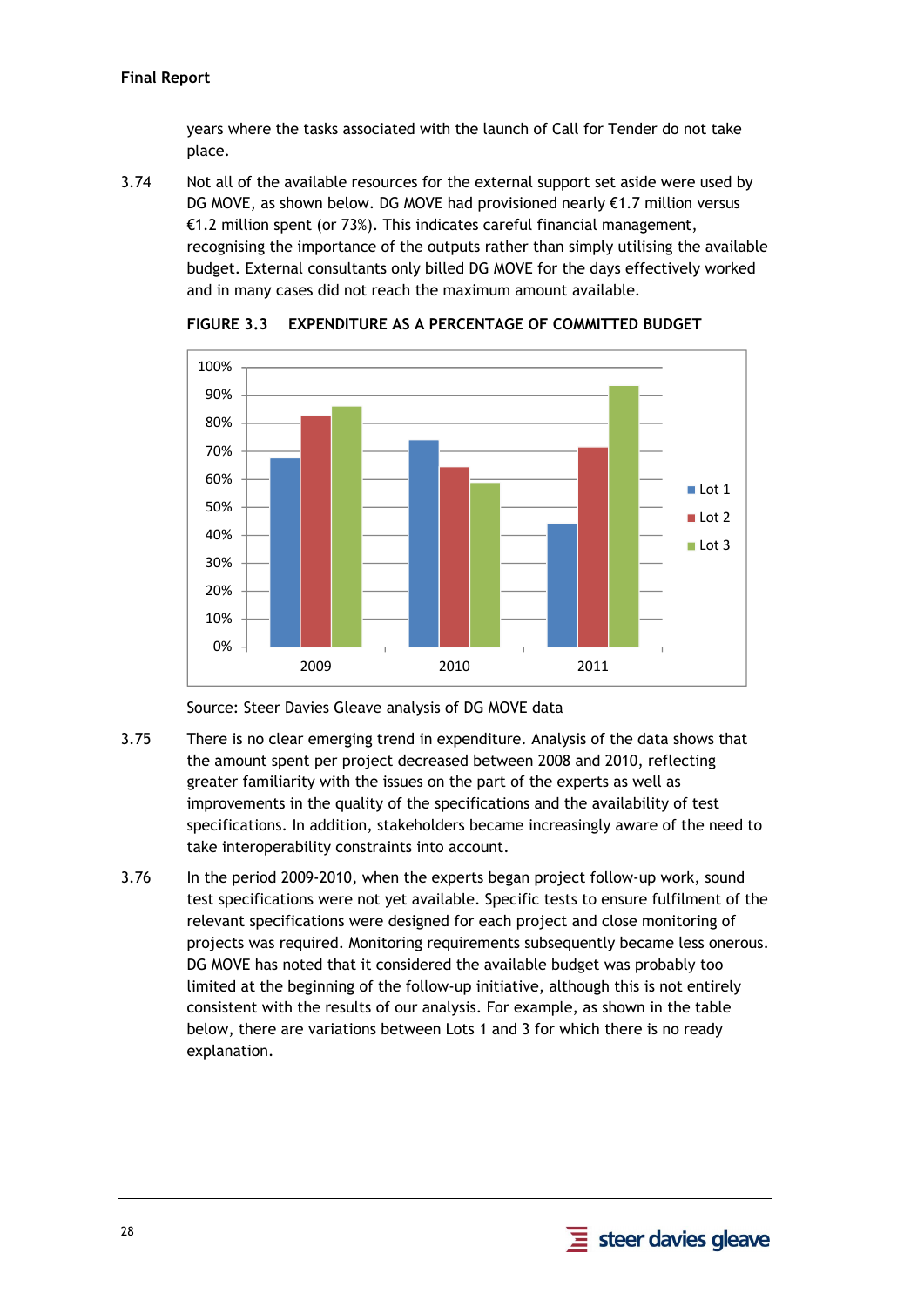|                   | 2009   | 2010   | 2011   | 2012   | Average<br>per lot |
|-------------------|--------|--------|--------|--------|--------------------|
| Lot 1             | 22,755 | 25,324 | 11,650 | 9,320  | 17,643             |
| Lot 2             | 18,523 | 6,310  | 9,005  | 9,336  | 9,340              |
| Lot $3$           | 43,080 | 13,754 | 16,730 | 14,742 | 18,659             |
| Annual<br>average | 25,901 | 13,718 | 12,196 | 10,877 | 14,547             |

**TABLE 3.4 SPENT AMOUNT VS. NUMBER OF PROJECTS (€/PROJECTS)** 

Note: The figure of €43,080 for Lot 3 in 2009 is explained by the small number of projects monitored that year (3 projects) but their complexity justified a proportionally higher number of person-days. This is in line with the committed amounts that were allocated to these projects in 2009. Further analysis indicates that 86% of the committed amount was used for Lot 3 in 2009, whereas the same contractor used only 68% of the committed amount for Lot 1.

3.77 We understand the maximum possible number of person-days per Lot (Lot 1: 150 days, Lots 2 and 3: 100 man-days) was estimated by DG MOVE based on an assessment of the complexity and number of projects in each lot, with Lot 1 (and particularly Corridor A) being the highest priority and perceived as the most complex.

#### *Conclusion*

3.78 The results appear to have been obtained at a reasonable cost. Adequate financial management was applied by DG MOVE.

#### *Recommendation*

3.79 We have no recommendations here.

#### *Could the same results have been achieved with fewer resources (both financial and administrative)?*

- 3.80 Financial resources are discussed in the above paragraphs.
- 3.81 Due to the structure of the framework contract (the only legal option for DG TREN at the time of the call for tender for a project involving long-term service provision), involving three lots and selection of successful contractors "in cascade", the need to conclude specific contracts every year (requiring a request for services, an offer and a signature of contract) created a substantial administrative burden.
- 3.82 Contractors were required to provide monthly reports (reports were provided bimonthly at a later stage) and a final report at the end of each contract year. Hence, although follow-up was intended to be a continuous process, reporting requirements did not necessarily align with the deliverables. Consultants used different approaches for the final report: one merged all monthly reports into one document, whereas the other issued a short summary document.
- 3.83 There was also a significant administrative burden on DG MOVE, which spent an estimated 26 days resolving financial and contractual issues. The level of the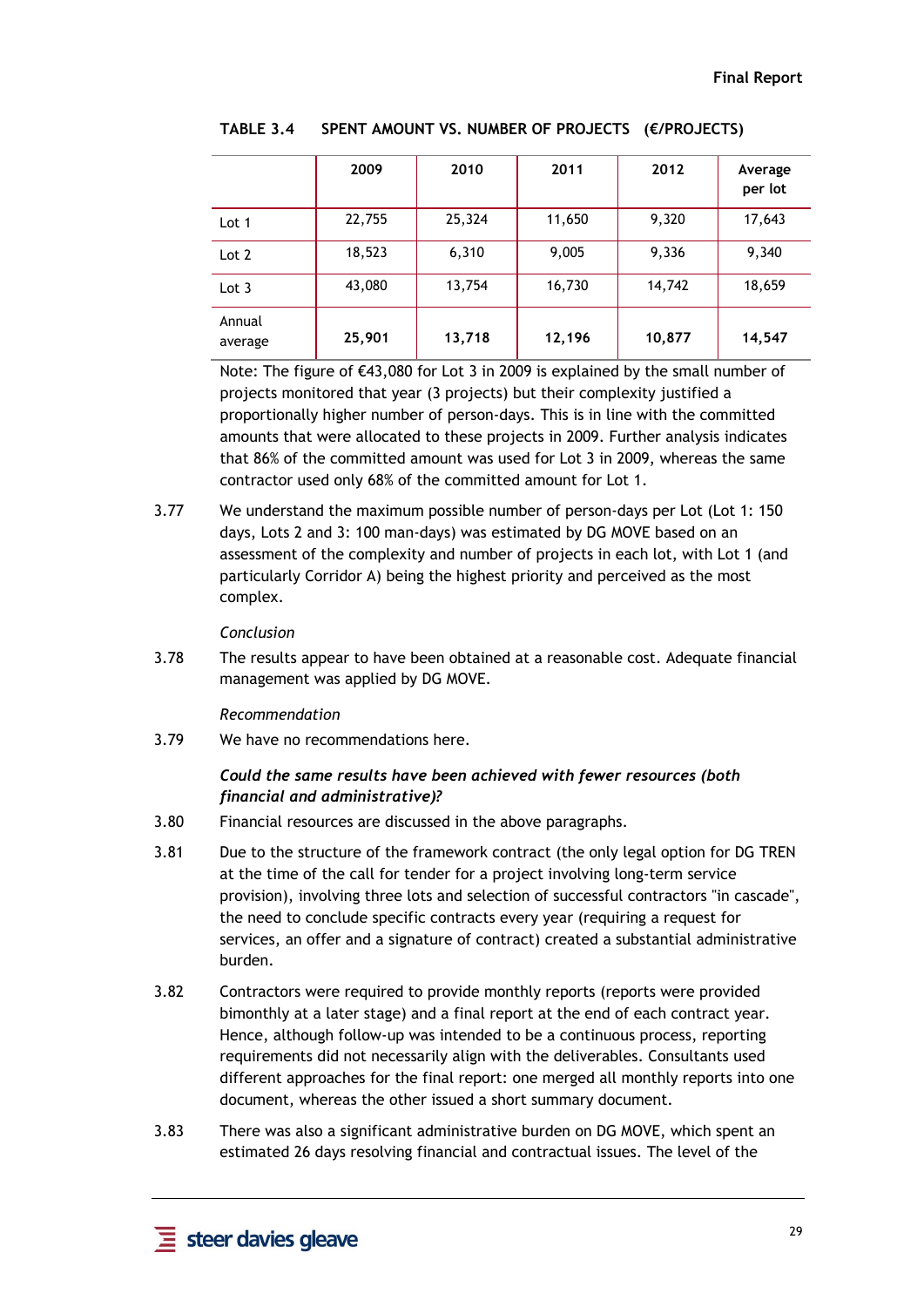administrative overhead was considered "reasonable" by one consultant but "inappropriate" by the other.

- 3.84 It appears that DG MOVE and the consultants established and maintained a constructive relationship. Consultants were made aware of the importance of reporting continuously rather than simply at year-end.
- 3.85 The TEN-T Executive Agency also received information from project beneficiaries, coordinators and Member States who considered that the requirements of the technical follow-up were an additional administrative burden over and above the requirements of individual funding decisions. As already noted, the invitation to participate in the technical follow-up was unclear at the time decisions were taken. Nonetheless, when stakeholders regard administrative requirements as a burden, this tends to work against establishing a collaborative relationship with experts.
- 3.86 The information sought by experts included:
	- **I** Responses to a questionnaire (for example 40 questions on requirements, tests, DMI in the case of an on-board product);
	- **I** Strategic Action Plan (SAP);
	- **I** Requirement for Tender and copies of Tenders;
	- **I** Management plan, safety plan and hazard log;
	- **I** Certificates from Nobos and other parties;
	- **I** Ouality plan:
	- **I** Validation dossier; and
	- **I** Maintenance plan;
- 3.87 The external experts indicated that much of this information should have been readily available to beneficiaries and that it should not have been necessary to prepare specific information (although completing the questionnaire was an additional activity). Hence, the administrative burden should have been limited in most if not all cases.
- 3.88 Project beneficiaries also maintained that some project managers were asked for similar information from TEN-T Executive Agency staff (when liaising on TEN-T project management issues), external consultants during the technical follow-up or DG REGIO (in relation to Cohesion and Structural funded projects). From the perspective of beneficiaries not aware of the differences between these various "Commission" requests, the apparent lack of coherence tended to enhance perceptions of onerous administration.

## *Conclusion*

3.89 The level of administrative activity was substantial for DG MOVE and, in the case of most projects, for the external experts. However, both parties were able to establish good working practices that supported rather than hindered the overall objective of the intervention. In the case of other stakeholders, the burden was limited but some considered it unreasonable as the relevant requirements were not made sufficiently clear at the outset.

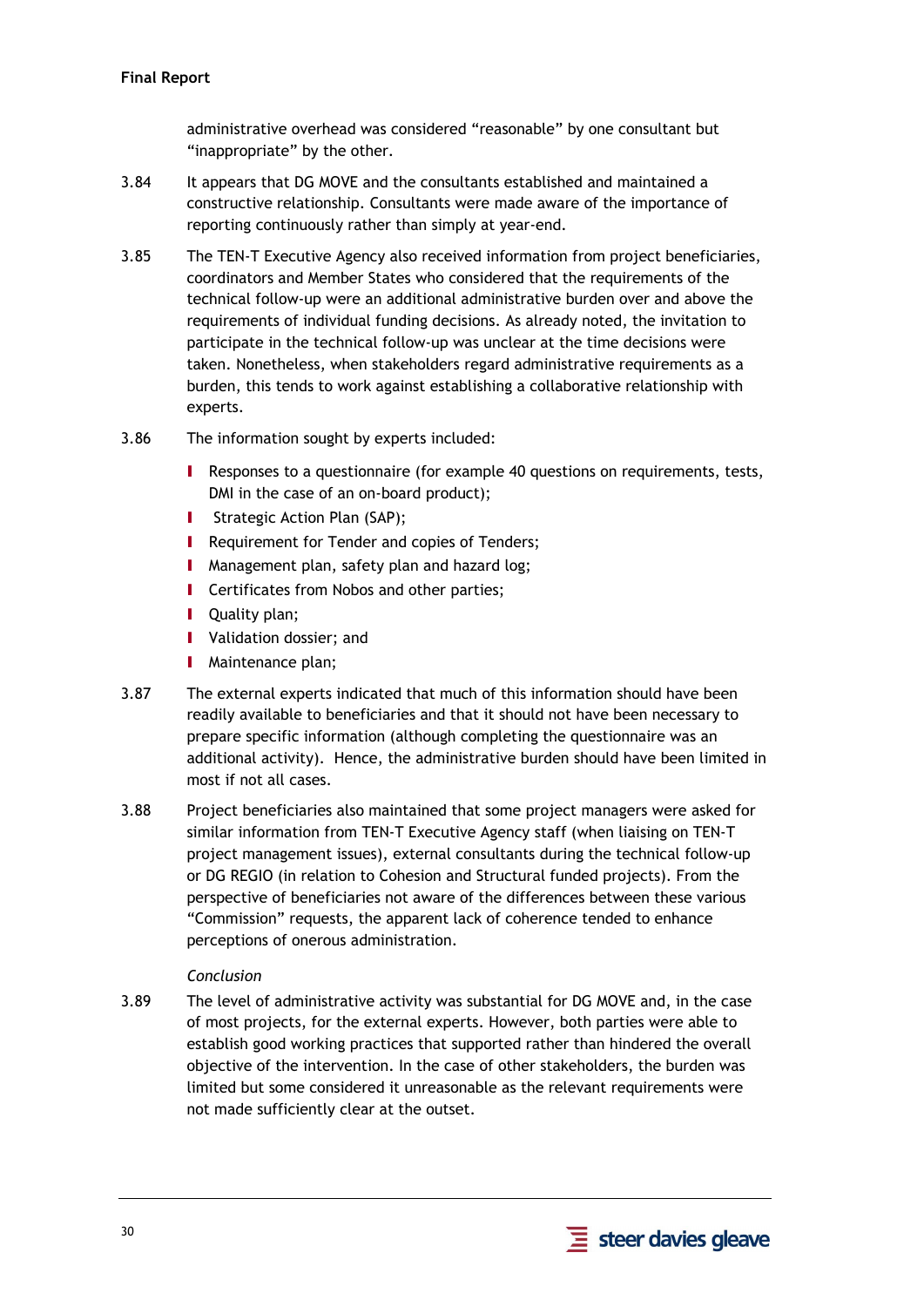#### *Recommendation*

- 3.90 Bimonthly reporting appears adequate and should be maintained.
- 3.91 We recommend measures to ensure more guidance for the production of reports or the use of templates to store project information so as to reduce the administrative burden of different entities taking part in the management of the technical follow-up.
- 3.92 We also recommend that cooperating with project follow-up is explicitly mentioned as a requirement when individual funding Decisions are made. An illustrative list of documents to prepare for the technical follow-up could also be added, on the understanding that the list might need to be refined once the follow-up work has commenced.

#### **Sustainability and Utility**

## *Will the interoperability effects achieved last in the medium or long term? Are the outcomes of the intervention fully exploited?*

- 3.93 The effects of rail interoperability in Europe will be sustained over the long term and can be expected to improve the sustainability and utility of the EU transport system.
- 3.94 One of the key outcomes of the intervention of the technical follow-up has been to inform project beneficiaries of the need for corrective action in the interests of supporting the objective of interoperability. For instance, one EU-12 Member State noted that the technical follow-up had been particularly useful during "*the process of elaborating the technical requirements for tender dossier (TD) and for the design phase of the projects*". Corrective action was particularly successful where beneficiaries had sufficient time and resources to implement changes or mitigate risks in a way that helped to deliver the long term vision of interoperability.
- 3.95 A secondary, albeit important, outcome has been the dissemination of information to DG MOVE, TEN-T Executive Agency and ERA. These organisations observed that the outcome of the technical follow-up could have been better exploited if the associated timeline had been better aligned with the project lifecycles.
- 3.96 At present, project beneficiaries cannot be mandated to address the issues and associated mitigating solutions highlighted by the external experts, even in a worst case scenario involving forfeiting Commission funds.
- 3.97 Moreover, interoperable effects in the long-term also depend on the future decisions regarding ERTMS. This is supported by the stakeholders, since it was agreed in April 2012 in the new Memorandum of Understanding (MoU) between the European Railway Associations and DG MOVE that "*once adopted, Baseline 3 will provide a stable basis. We do not consider the need to envisage a new Baseline in the foreseeable future*" (Article 37).

#### *Conclusion*

3.98 Where the intervention was successful (through early detection of, and willingness to address, issues on the part of stakeholders), the benefits in terms of interoperability can be expected to be sustained over the long term. However, since the technical follow-up, in its present form, cannot result in stakeholders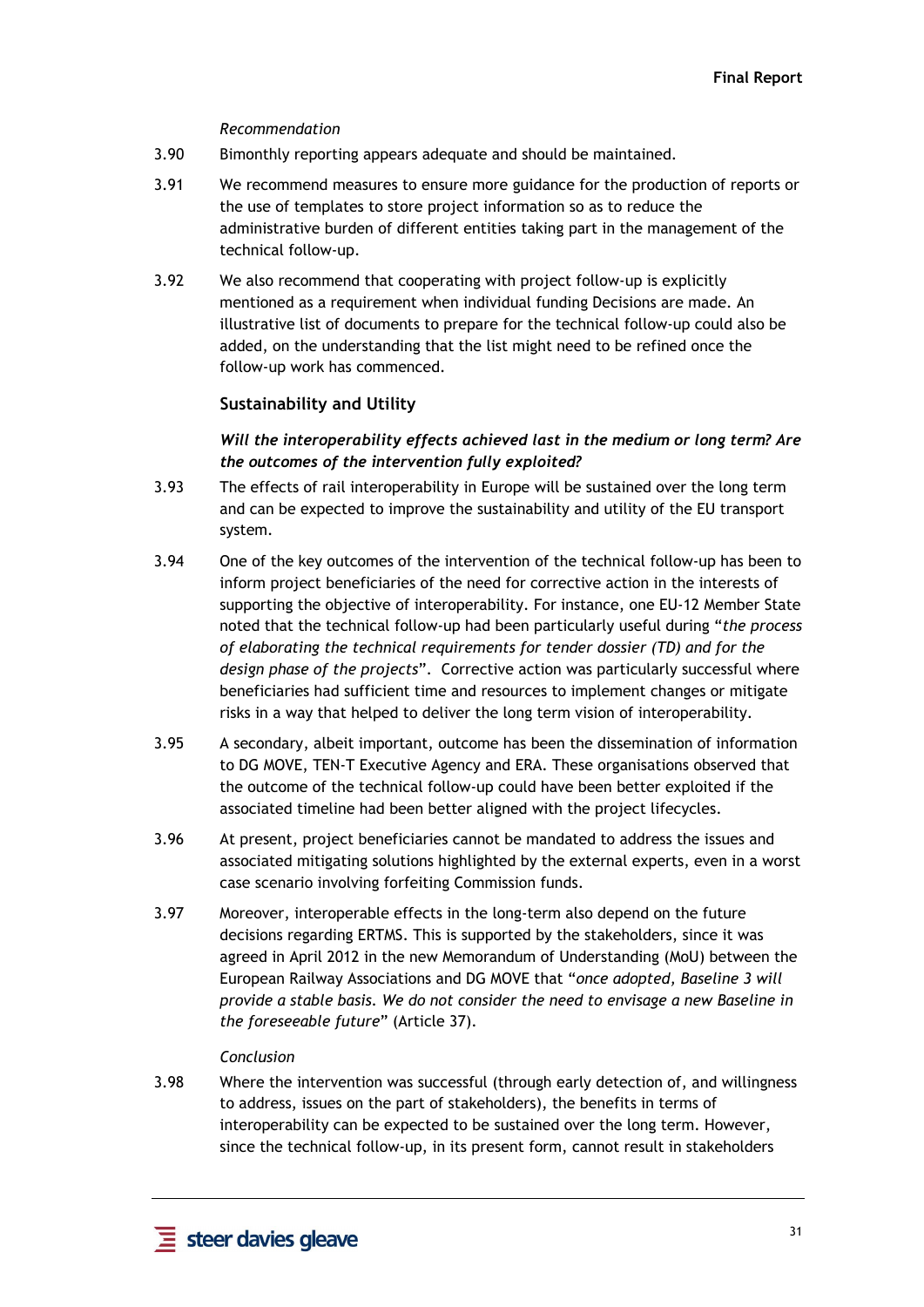being mandated to implement interoperable solutions, and as technical solution implementation depends on legislative requirements, the objective of the initiative was only partially achieved.

## *Recommendation*

3.99 We have no specific recommendation here.

# *To what extent have the results of the technical support been disseminated to stakeholders?*

- 3.100 While ERA and TEN-T EA each received copies of the final reports and acted as observers during the technical follow-up, the dissemination of information has generally been limited. Project beneficiaries who had meetings with the external experts did have access to meeting minutes and were made aware of interoperability issues if any were found. In the early years, they did not receive copies of the reports compiled by the external consultants on their project. One Infrastructure Manager stakeholder observed that "*it is difficult to see the outcome of the technical follow-up, since we had reduced visibility of the reports produced*". We understand that since early 2011, project beneficiaries have been sent a copy of the draft report received by DG MOVE so that any reporting mistakes could be corrected.
- 3.101 The decision not to circulate reports to stakeholders was made by DG MOVE as it considered that effective and honest reporting on the part of the external experts might be compromised if there were complete transparency. DG MOVE were particularly concerned that if the reports prepared by external experts were read by stakeholders, the quality of the insights might be undermined. In addition, the issue of commercial confidentiality had been raised by certain project managers and the contract with the external contractors included provisions on confidentiality, meaning that broad dissemination of the reports was not possible.
- 3.102 We understand that there has been little communication on the technical followup. One Member State contacted observed that "it is not clear to us in what way the technical follow up was performed in our country in the past, and what parties were involved. Although we are responsible for the ASR<sup>4</sup>, together with the Infrastructure Manager, we do not know of any external follow up. If you could give information on this it would interest us." We indicated to this Member State which projects had been followed-up, with the result that they were able to identify the project beneficiaries.

#### *Conclusion*

3.103 In the early stages of the follow-up, there was only a limited amount of information disseminated to stakeholders, but this was subsequently enhanced. There was no external communication and therefore, apart from the few stakeholders directly involved with the follow-up, there is little awareness of the benefits of the follow-up.



<sup>-</sup>4 ASR: Action Status Report. The ASR is used by project beneficiary to report on the technical as compared to the initial plan, as well as the associated budget consumption. It is the main document used by the TEN-T Executive Agency to follow and review the progress of a given project.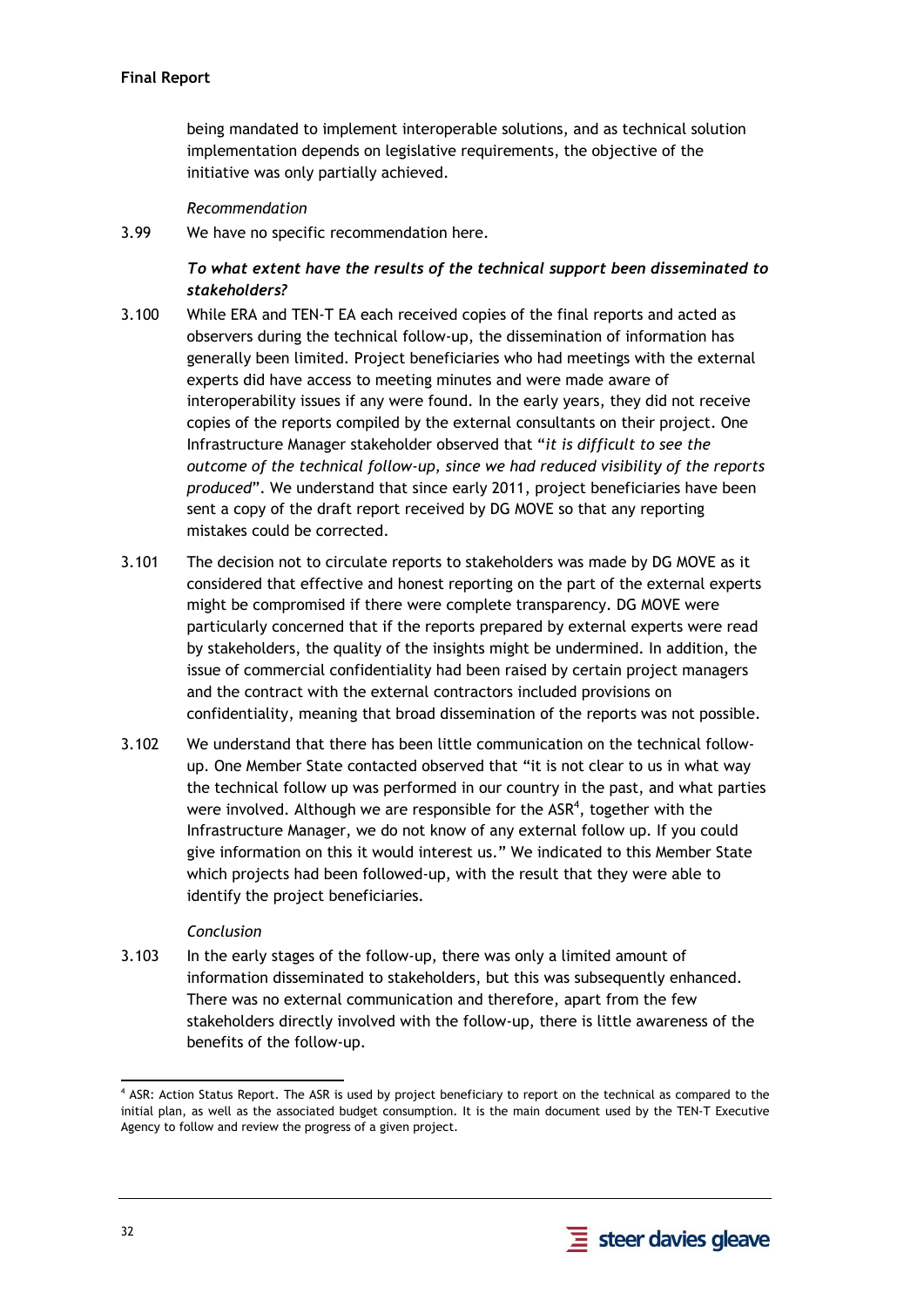## *Recommendation*

3.104 We recommend that some consideration is given to greater transparency on a project basis for project beneficiaries and on a larger scale for the benefit of the intervention and the community of stakeholders with interests in ERTMS interoperability.

# **Added value**

# *Would it have been possible to achieve the same results without Commissionfunded technical follow-up?*

- 3.105 In the period 2006-2008 the Commission sought to encourage suppliers to increase their co-operation with independent laboratories in order to ensure the availability of efficient testing tools and procedures allowing verification of the compatibility of new lines with all already existing on-board equipment. This approach proved to be very long to implement (this is still not the case) so it does not seem that other approaches were feasible.
- 3.106 At the time of the call for tender for technical assistance, neither ERA nor TEN-T Executive Agency were in a position to ensure the IOP monitoring as required in the Terms of Reference. The mandate of the TEN-T EA covers monitoring of the implementation of TEN-T co-financed projects and does not encompass detailed analysis of the IOP issues in ERTMS projects. At that time ERA was heavily involved in stabilisation and development of the standard. ERA is an Agency funded from the EU budget. There is currently no mention in the work programme of ERA that relates specifically to the activities performed by the external experts, nor do they have a budget allocation within their budget for these activities. The TEN-T Executive Agency funding comes directly from the TEN-T Programme. The Executive Agency budget for 2012 is €9.805 million (value of the Commission subsidy).
- 3.107 Some stakeholders who have set up project management and organisation arrangements to ensure that interoperability is achieved have stated that the same results could have been achieved on their projects without Commission-funded follow-up. Other stakeholders disagreed.

#### *Conclusion*

3.108 It is encouraging to see some stakeholders believed that there was no need for the Commission to ensure technical follow-up. However, the evidence suggests that only a minority of project beneficiaries are able to deliver fully interoperable solutions, and we consider that similar results could not have been achieved on other projects without technical follow-up.

#### *Recommendation*

3.109 We recommend that the technical follow-up is maintained beyond 2012. This is further discussed in the next Chapter.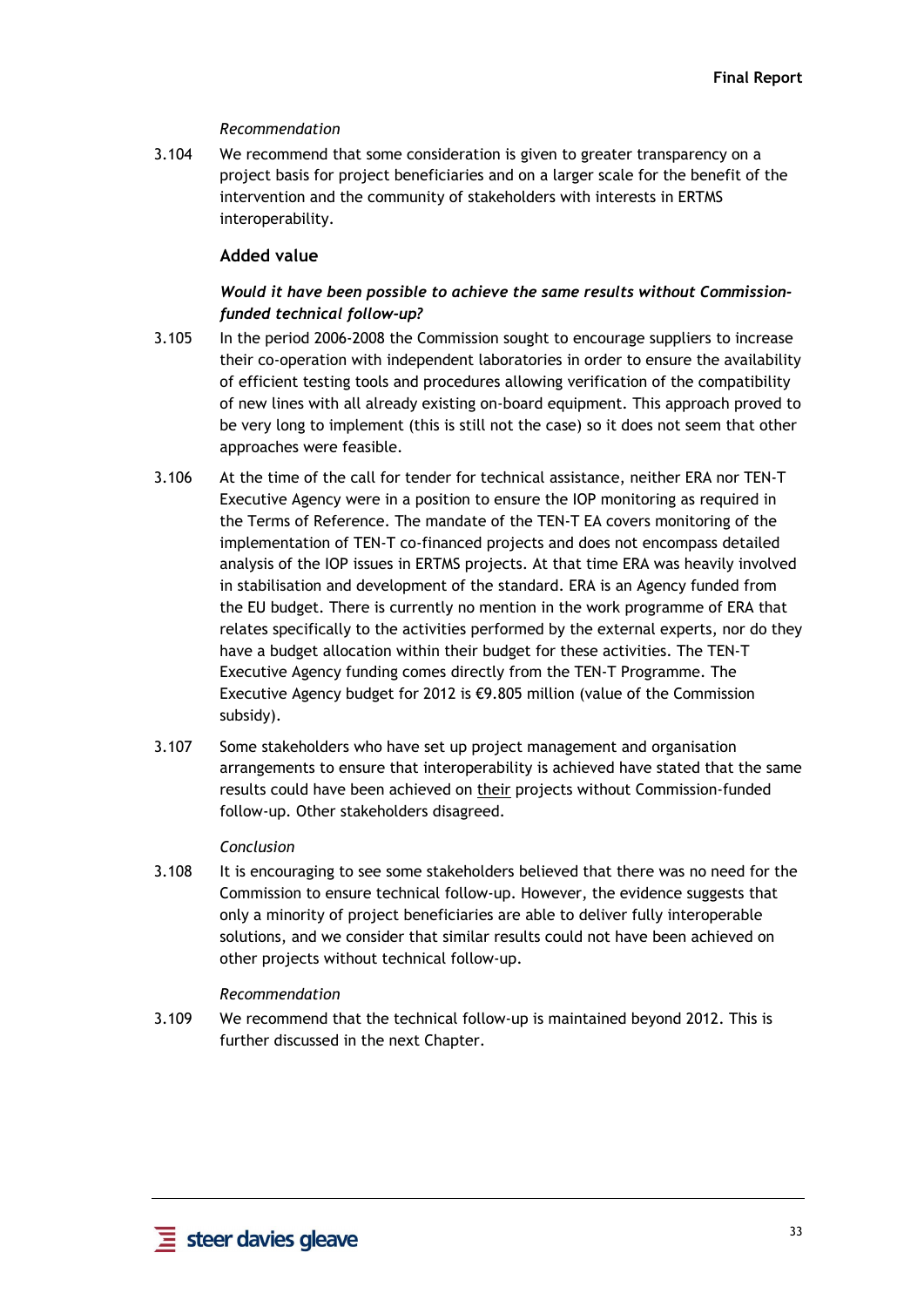# 4 Looking forward

## **Introduction**

4.1 In this chapter we examine the need or not for a technical follow-up beyond 2012. We also present key aspects of what is required for an adequate follow-up in terms of skills, resources, timeline, etc. We then consider and evaluate the options available for the entity(ies) in charge of the follow-up.

# **To what extent is there still a need for technical follow-up?**

- 4.2 There are a number of points to take into account when assessing the need to an extension of the technical follow-up beyond December 2012.
- 4.3 First of all, it appears that the risk of funding "non-interoperable projects" is still high and could seriously undermine the effectiveness of the projects. This would also contribute to a negative image of the Commission if this was the case since ERTMS is a technology that been led "top-down" to an extent by EU Directives on Interoperability (but "bottom-up" as well by the suppliers).
- 4.4 As far as ERTMS implementation is concerned, this is a critical moment where some countries will be implementing the 2.3.0.d version while others will start with baseline 3. Some countries have now the benefit of a significant amount of experience with ERTMS, whilst some others have ERTMS programmes to be started. Implementation in the ERTMS corridors is also only at a preliminary stage. Given the limited extent of knowledge exchange and cooperation within and between ERTMS projects, there is a case for ensuring that countries implementing ERTMS can benefit from some technical follow-up.
- 4.5 When comparing the cost of the current technical follow-up with the amount of funding offered to ERTMS projects (€1.25 million spent for the follow-up against €520 million of committed EU funds for the ERTMS projects, i.e. 0.2% of the committed funds), it shows that the financial weight of the technical follow-up is small relative to the benefits achieved (even if partial). Since it is expected that ERTMS projects will benefit from funding in the next Financial Period and because the technical context remains not so different to the one that prevailed in 2007, the case for continuing the follow-up is strong.
- 4.6 Various stakeholders also stated that it is still the case that certificates issued by the Notified Bodies cannot be relied upon. There are some issues with the quality of the EC certificates which has an effect on the authorisation issued. These stakeholders felt that "there is still the need for someone on the ground to make sure things work". Technical support remains crucial for the assessment, verification of the milestones and deliverables of ERTMS projects, which is undertaken by the TEN-T EA in cooperation with ERA.
- 4.7 It is important to have a mechanism that is able to ensure that tenders launched by Infrastructure Managers or Railway Undertakings as a result of TEN-T funding are fully ERTMS compliant. For the European Railway Agency early detection of problems or difficulties remains important.

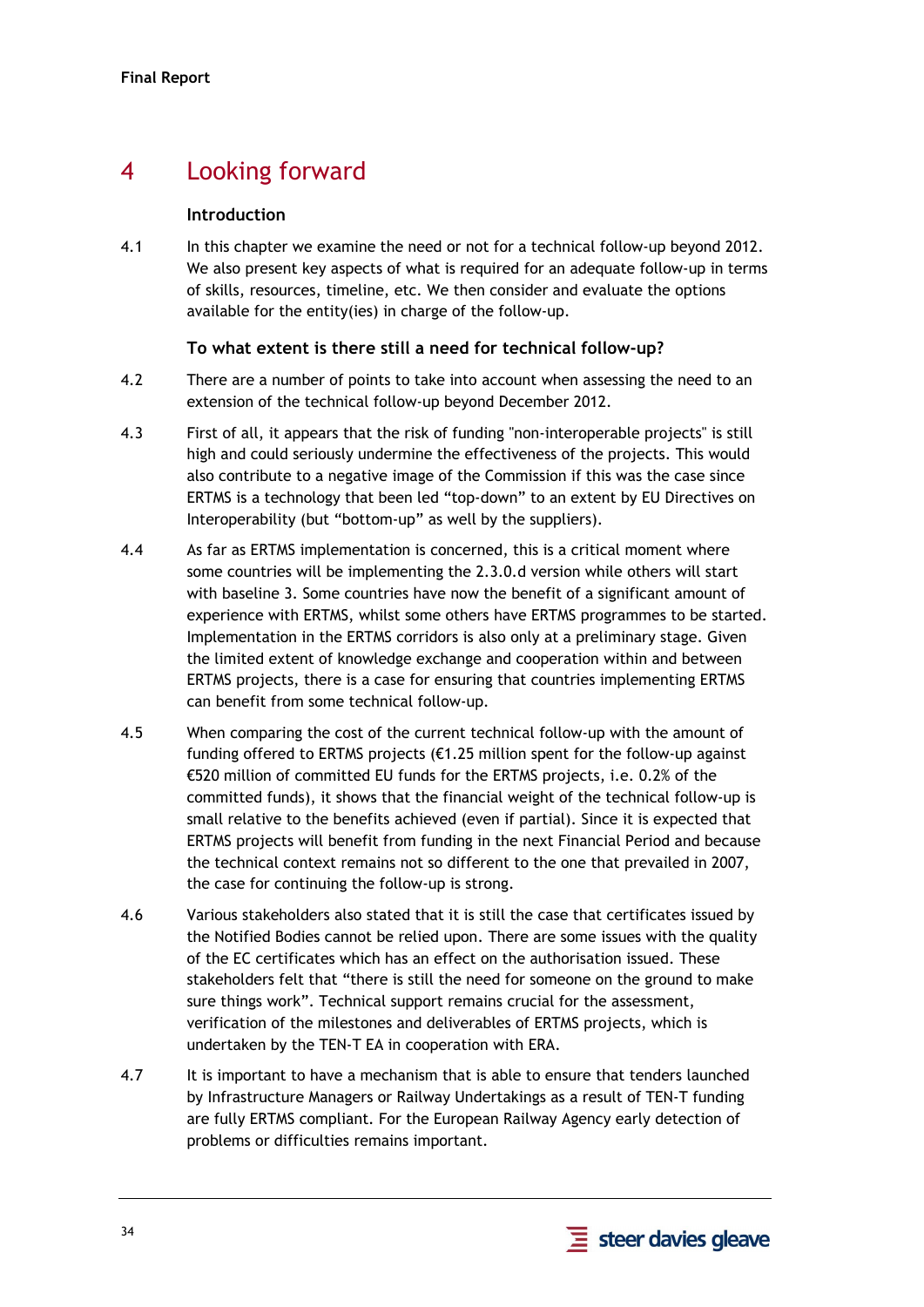4.8 Nonetheless, it is expected that risks related to interoperability will, in the long term, gradually reduce through improvements to the technical specifications, the upgrading of the fleet to the last interoperable baseline, better selection procedures, stabilisation of the baseline, increased awareness of stakeholders of the benefits of participating in the follow-up and early intervention.

#### *Conclusion*

4.9 We believe there is still a serious and necessary on-going need for the level of support that has been provided by the technical follow-up of TEN-T funded ERTMS projects. We expect this need to gradually phase out. Since ERTMS projects are still going to be implemented up to 2022 (two years after the end of the 2014-2020 Funding Period which includes ERTMS support), we would expect the phase out to take place after the end of the 2014-2020 Funding Period rather than before.

#### *Recommendation*

4.10 We recommend that the technical follow-up should be extended beyond 2012 and phased out at the end of the 2014-2020 Funding Period. The length of the technical follow-up would need to be assessed against the timeline of the projects to be followed-up.

#### **What is required for a successful Technical Follow-up**

#### *The roles required*

- 4.11 Undertaking a successful follow-up requires a number of roles to be undertaken by the Commission and/or its Agencies and/or external consultants. Understanding and clarifying what the roles are is helpful in order to understand which entity is better placed to undertake it.
- 4.12 The following roles detailed below were all required during the technical follow-up and would continue to be required if it were extended.
	- I Specify: this requires DG MOVE or the entity in charge to detail what the requirements of the technical follow-up are (the need for more detailed Terms of Reference). It requires good knowledge of the objectives to be achieved as well as the skills to "translate" this into a detailed requirement and specification for works.
	- I Monitor: regular monitoring to check that the task is conducted according to expectations, but also that the terms of reference were adequately expressed so that corrections to the outputs can be provided if necessary. Also requires detailed technical knowledge in order to be able to challenge the outputs provided.
	- I Undertake: liaising with project beneficiaries, obtaining and gathering information, analysing documents, distilling information, formulating proposals and mitigation measures, writing reports and provision of technical support to ERA.
	- I Contract: financial contractual matters for DG MOVE, including support for contract conclusions;
- 4.13 There are some other roles that are less important but have emerged from the discussion with stakeholders: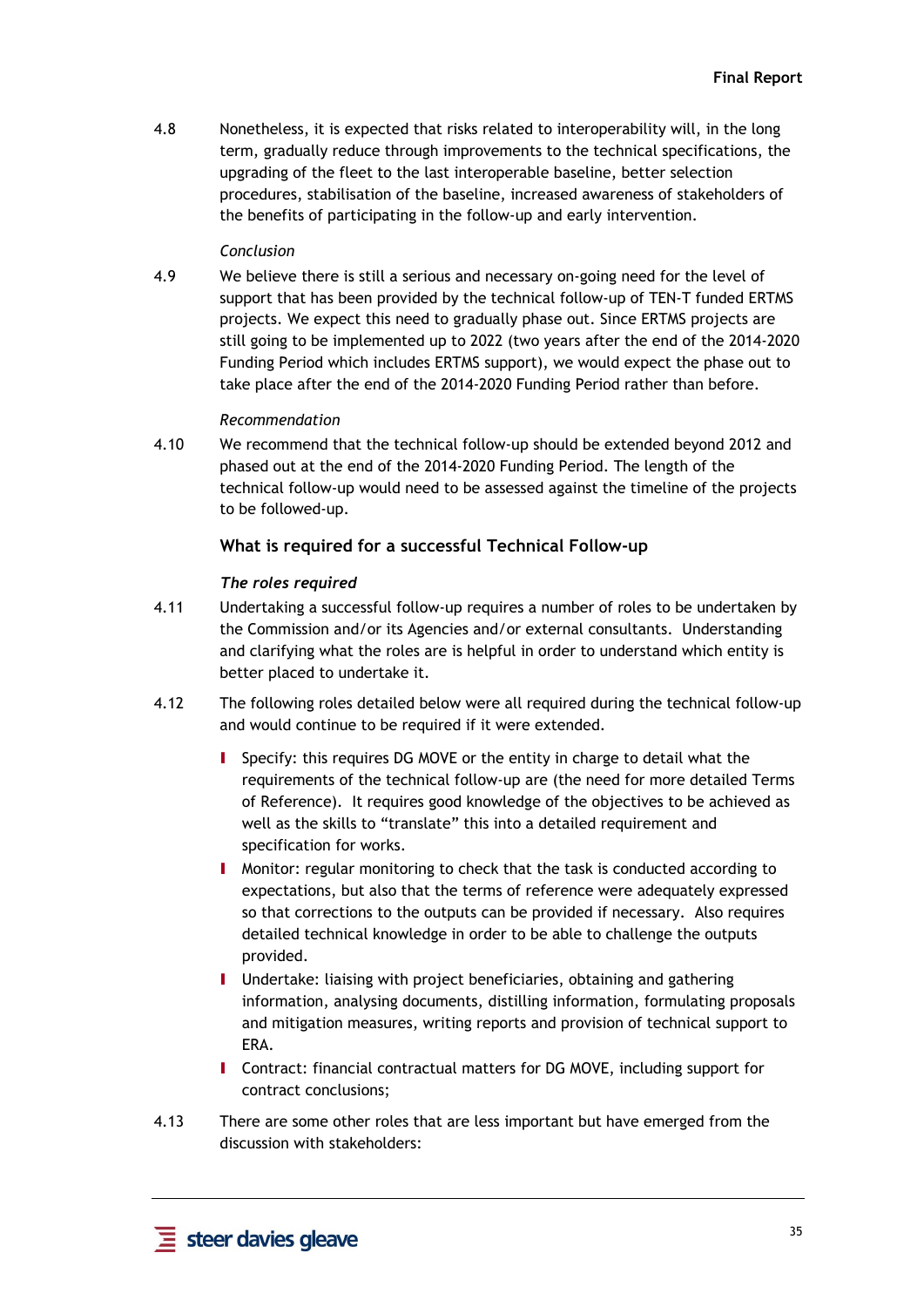- **I** Disseminate information: Requires a good understanding between the various entities in order to make sure that the information is correctly disseminated and that the internal stakeholders are aware of the work conducted.
- I Provide additional support to the project beneficiaries: it was felt by some stakeholders (including ERA) that there is a need not just for the technical follow-up as it already exists but for some additional support for beneficiaries so that the technical follow-up should be a win-win situation for EU institutions and project beneficiaries; it could take the form of workshops but would need to be very targeted and very technical. Workshops could also provide an opportunity for project beneficiaries from different corridors to collaborate in sharing knowledge and experience.

## *Adequate skills*

- 4.14 There is no doubt that the most paramount skill in undertaking the technical follow-up is detailed knowledge of ERTMS specifications and TSI CCS. However other skills that are important to a successful and efficient follow-up are:
	- I Legal understanding: it is important to understand what the current legal framework for ERTMS is in Europe, because just knowing about ERTMS technology would not be sufficient. This requires the need to keep up to date with Change Requests and any other developments;
	- I Associated understanding: an understanding of the commercial and specific national issues (including contractual requirements) would also be helpful as well as knowledge of the role of each entity involved with the TEN-T Programme.
	- I Stakeholder consultation skills: to liaise adequately and effectively with stakeholders, in order to build good relationships and ensure continuous monitoring rather than on a periodic basis;
	- I Adequate language skills and culture knowledge to follow-up projects in different EU countries, especially in those where English is not spoken or regarded as a language of international communication.

#### *Adequate timeline*

- 4.15 To be efficient the timeline of the technical monitoring needs to be aligned with the timeline of the projects to be monitored. ERA highlighted that it thought the "timeline of the technical follow-up is critical".
- 4.16 Most stakeholders have mentioned that to be fully efficient, technical monitoring should start in the tendering phase to be able to raise awareness on interoperability issues even at this stage and last until the testing phase or at worse the beginning of the implementation phase. It is better to invest upfront when risks and mitigation measures can be identified, whereas the impact of later activities has more limited effectiveness.
- 4.17 While agreeing with "the earlier, the better" principle, the TEN-T EA confirmed that for its purposes the technical follow-up would be extremely useful at the final payment stage to assist in verifying completion of the deliverables".
- 4.18 The aim of the follow-up was to provide continuous reporting to DG MOVE so that any issue could be flagged up in time and a mitigating measure offered as soon as

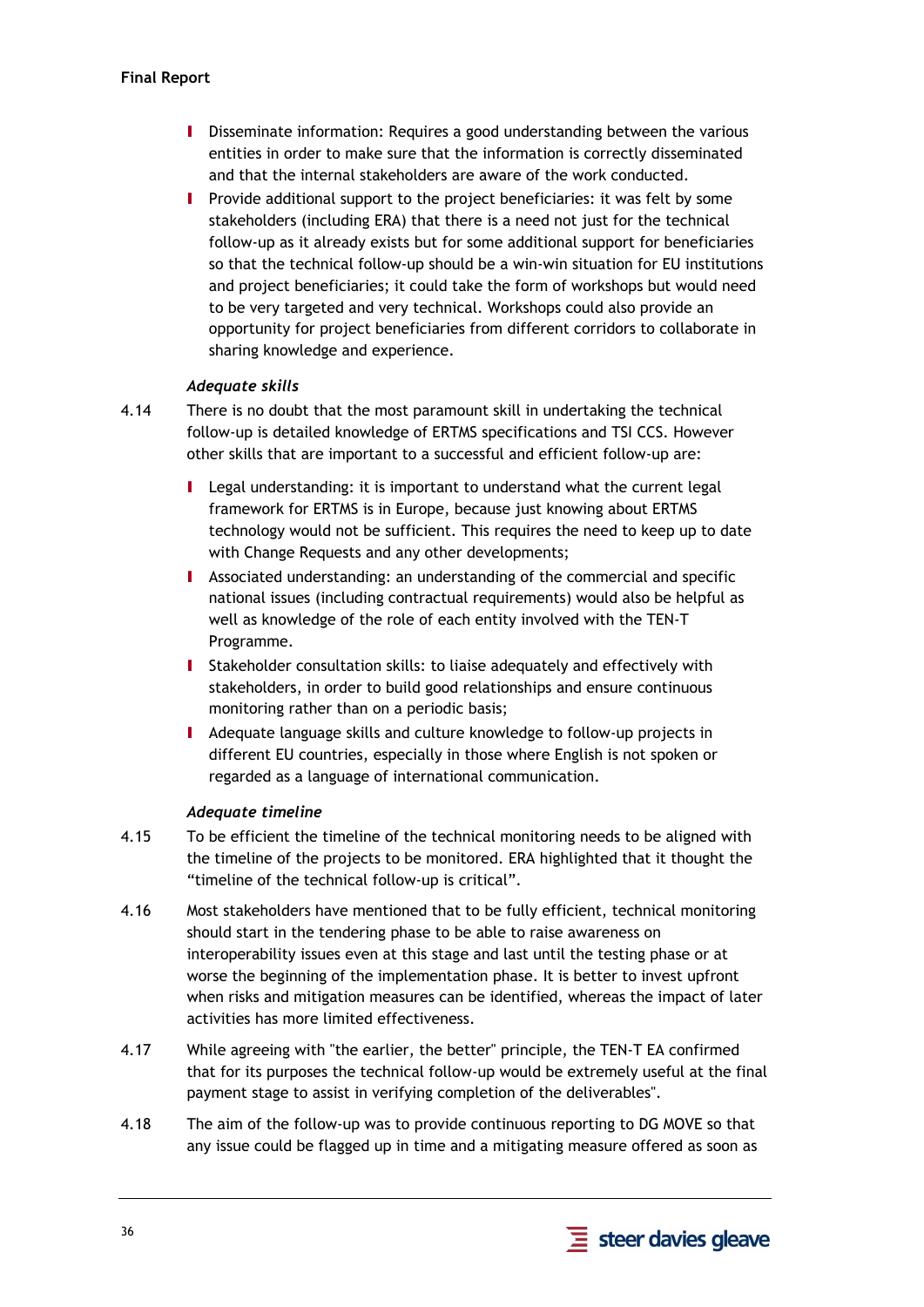possible. In practice the monitoring was periodical, taking place once or twice a year. It should be recommended that the follow-up is effectively continuous. This would require slightly more days per project than has been used previously.

4.19 As to whether the technical follow-up should be done when projects already reached the middle of their lifecycle, ERA felt it was difficult to conclude because it depends on project conditions such as project size, special or general interest, past experience of the Member State, first time or not that a project is subject to technical follow-up, so we recommend that a pragmatic approach remains.

#### *Adequate resources*

- 4.20 It is important that the level of resources is correctly planned in order to maximise efficiency and returns and minimise waste. We reviewed the level of resources in Chapter 3 and came to the conclusion that most resources were adequate for the mandate provided. At this stage it is also useful to envisage that there may or may not be a need to use external experts. This would of course have an impact on the level of resourcing required. Based on the roles defined above and the assumption that staff have the adequate skills, we believe the following level of resources could be envisaged
	- I Specify: The launch of Call for Tender initially took approximately 40 man-days in 2008 for DG MOVE, a further 4 man-days for ERA and 2 man-days for the TEN-T Executive agency, giving 46 days in total. This included defining the specifications and writing the brief (assumed to be 30 days), as well as the proposal selection process (assumed to be 16 days). As there is now a better understanding of what is expected and a draft brief, the number of days associated would be expected to go down. If the use of consultants is retained, then there is no possible reduction in the number of days for the selection process. If instead the work were carried out internally by DG MOVE or another entity, then the time used for the selection of consultants would likely to be needed for internal recruitment processes instead.
	- I Monitor: DG MOVE estimated that project management took an average of 4 man-days per year per lot and that meetings attendance and the associated preparation would take a further 3.3 man-days per lot per year. The final report review accounted for 2 man-days per lot. This implies a total of 28 mandays or 9.3 man-days per lot for DG MOVE. ERA and TEN-T Executive Agency respectively reported an average of 4 man-days per year per lot and an average of 1.3 man-days for project management. For meetings attendance and the associated preparation, they each reported 1.3 man-days per year per lot. This implies a total of 16 man-days per year for ERA and 8 man-days per year for TEN-T EA. Overall EU institution time associated with project management and meetings is therefore estimated at 52 man-days per year.
	- Undertake: both sets of consultants have quoted an average of 10 man-days each year per project to follow-up. This is of course an average and based on the state of development, complexity and priority of the project, and thus will vary by specific project. This implies a periodic reporting and does not allow for some regular time to be in touch with the project beneficiaries. We estimate that an additional 3 man-days per project would be required.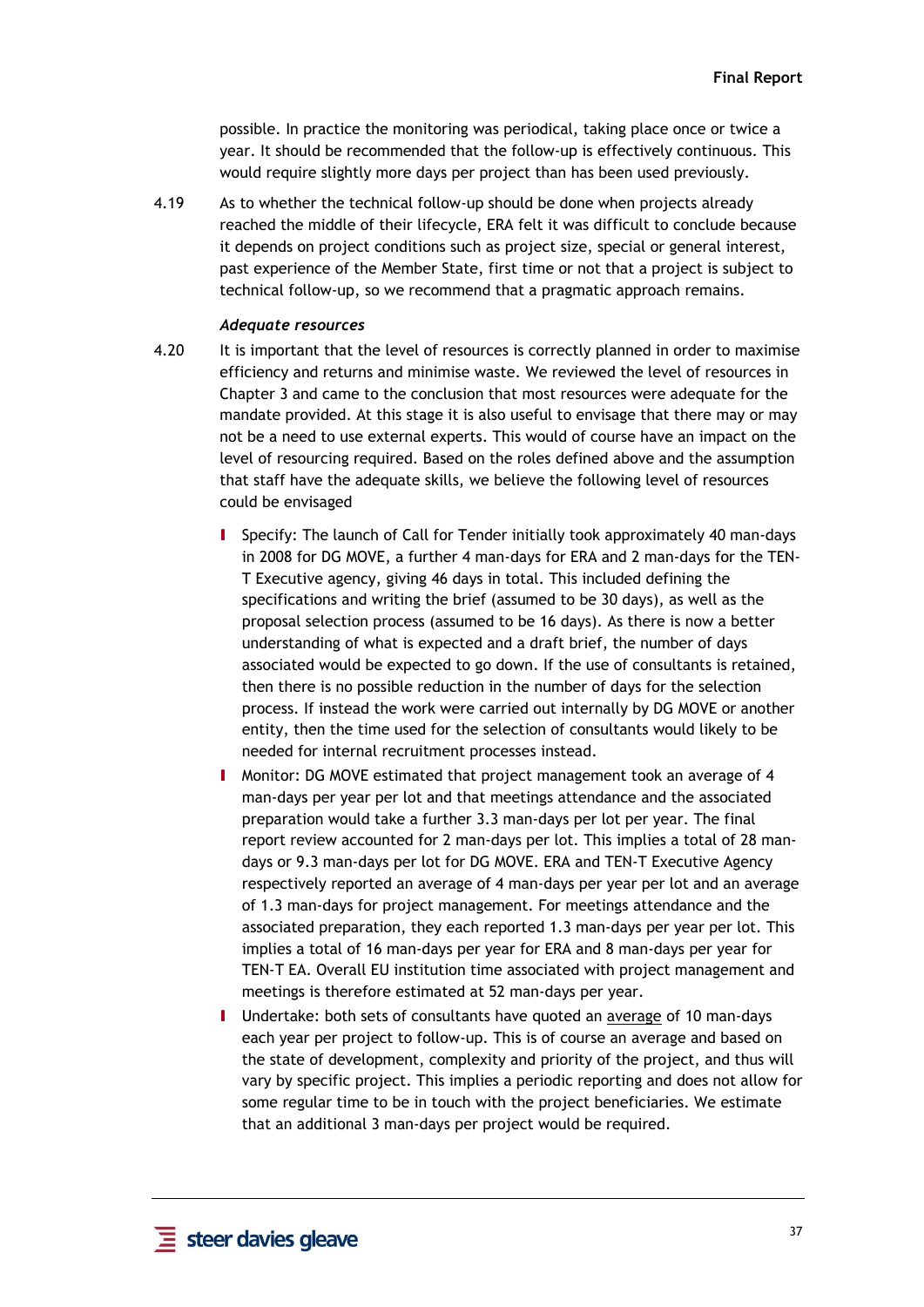- **I** Contract: contracting and administrative matters were quite complex and required a large amount of time from DG MOVE: 20 man-days for contractual issues, as well as 6 man-days for secretarial support. No contracting time was reported by ERA or TEN-T EA.
- I Disseminate information: We would estimate that this would require 1.5 mandays per project per year
- I Support: depending on the form that the additional support would take, we would assume that it would take 10 man-days per workshop.
- **I** Contingencies: In the past there have been some unforeseen complications (such as change in the team members, mergers of contractors) requiring, in some cases, amendments to the contract.
- 4.21 In summary, based on the number of projects to follow-up in the 2011-2012 contract period (8 for Lot 1, 10 for Lot 2 and 8 for Lot 3), then the total man-days required to undertake all of the above would be of the order of 447 man-days in the case where there is no need for external experts. With external experts the total number of man-days is estimated to be 529 man-days. In terms of FTE $^5$  (Fulltime equivalent) per year, it represents 1.9 FTE and 2.2 FTE respectively as shown in the table below. This means that the difference in resourcing required depending on the use of external experts is 82 man-days or the third of the annual time of a EU officer.

| Role          | Effective in 2011-<br>2012 | Assumed achievable in future             |                                       |  |
|---------------|----------------------------|------------------------------------------|---------------------------------------|--|
|               |                            | without the need for<br>external experts | with the need for<br>external experts |  |
| Specify       | 46 man-days                | 20 man-days                              | 36 man-days                           |  |
| Monitor       | 52 man-days                | 12 man-days                              | 52 man-days                           |  |
| Undertake     | 244 <sup>6</sup> man-days  | 338 man-days                             | 338 man-days                          |  |
| Contract      | 26 man-days                |                                          | 26 man-days                           |  |
| Disseminate   | 0 man-days                 | 39 man-days                              | 39 man-days                           |  |
| Support       | 0 man-days                 | 30 man-days                              | 30 man-days                           |  |
| Contingencies | 8 man-days                 | 8 man-days                               | 8 man-days                            |  |
| Total         | 376 man-days               | 447 man-days                             | 529 man-days                          |  |

**TABLE 4.1 ESTIMATE OF ANNUAL RESOURCES REQUIRED** 

Source: Steer Davies Gleave estimates, based on data provided by DG MOVE, ERA and TEN-T EA

Notes: In the scenario where there is no need for experts, we assumed no man-days for translations and have assumed that there are no language issues. In this scenario, we have



<sup>-</sup> $<sup>5</sup>$  We assume that there 5 working days per week less 25 days of leave per year.</sup>

<sup>&</sup>lt;sup>6</sup> As reported in time-sheets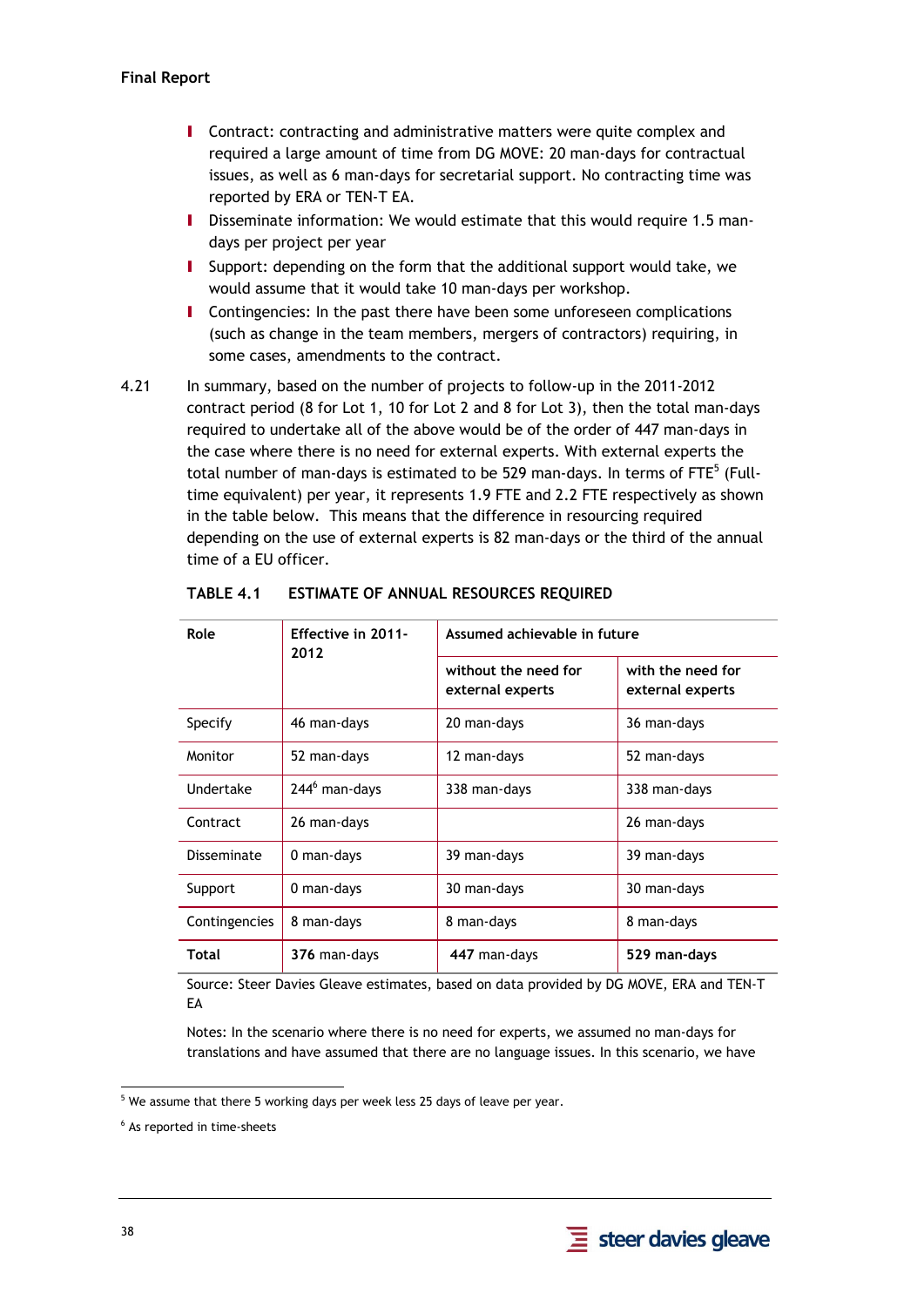assumed that even though there is no need to contract out, write a brief or select experts, there is still a need for detailed Terms of Reference, definition of outputs, timelines, performance measurements, etc. In this scenario, we have also assumed that even though there is no need to monitor the work of the entity in charge, we have assumed that the other EU institutions remain as observers and would therefore need a limited number of man-days to carry out this task.

- 4.22 Reponses from stakeholders about FTE required are of the same order of magnitude:
	- **I** A technical expert quoted 2-3 FTE;
	- I An EU institution quoted 3-4 FTE. This is twice the amount provided here, but given the level of detail that this organisation would be willing to go into may explain a higher figure. The fact also that it is a public institution with more reporting constraints and administrative processes may explain this difference.

#### *Buy-in from stakeholders*

- 4.23 Without cooperation from stakeholders it is difficult or very slow to ensure participation in a programme designed to ensure that the European money invested serves its correct purpose. Therefore, there is a need to raise the awareness of the Technical Follow-up and its benefits for all. One of the expert consultants reported that at the start of a follow-up project with an Infrastructure Manager (IM) they attended meetings with 12 individuals from this organisation, including Financial Directors, engineers and lawyers, whereas one or two technically competent people would have been enough. It appeared that this IM had expected an adversary meeting to address non-compliance or nonconformities, rather than the intended purpose of a technical discussion to highlight issues and discuss corrective measures.
- 4.24 For future ERTMS Calls, there is the simple possibility of making participation in the technical follow-up a compulsory requirement. The technical follow-up should at least be described to project beneficiaries in the tender documents, so that its associated costs (particularly those driven by resource time) can be taken into consideration by the project managers in their bid budgets. It would help to reduce the feeling of additional burden imposed onto them by DG MOVE later on.
- 4.25 For projects that are currently funded and subject to technical follow-up, more information dissemination could be done. Cross-border projects and corridor projects would benefit from communication from project to project. In some cases, the meetings for the technical follow up with the external experts were the initial contact between the countries involved. This is of course not an isolated issue and there is a large amount of evidence that shows that different countries involved in cross-border TEN-T Programme projects have not been proactive in these matters. Nonetheless the technical follow-up is a tool that could be used to further enhance the European cooperation.
- 4.26 One stakeholder also thought that there is currently no clear mechanism between the political level commended by the EU ERTMS Coordinator and the technical level and this was felt to be an area to be addressed.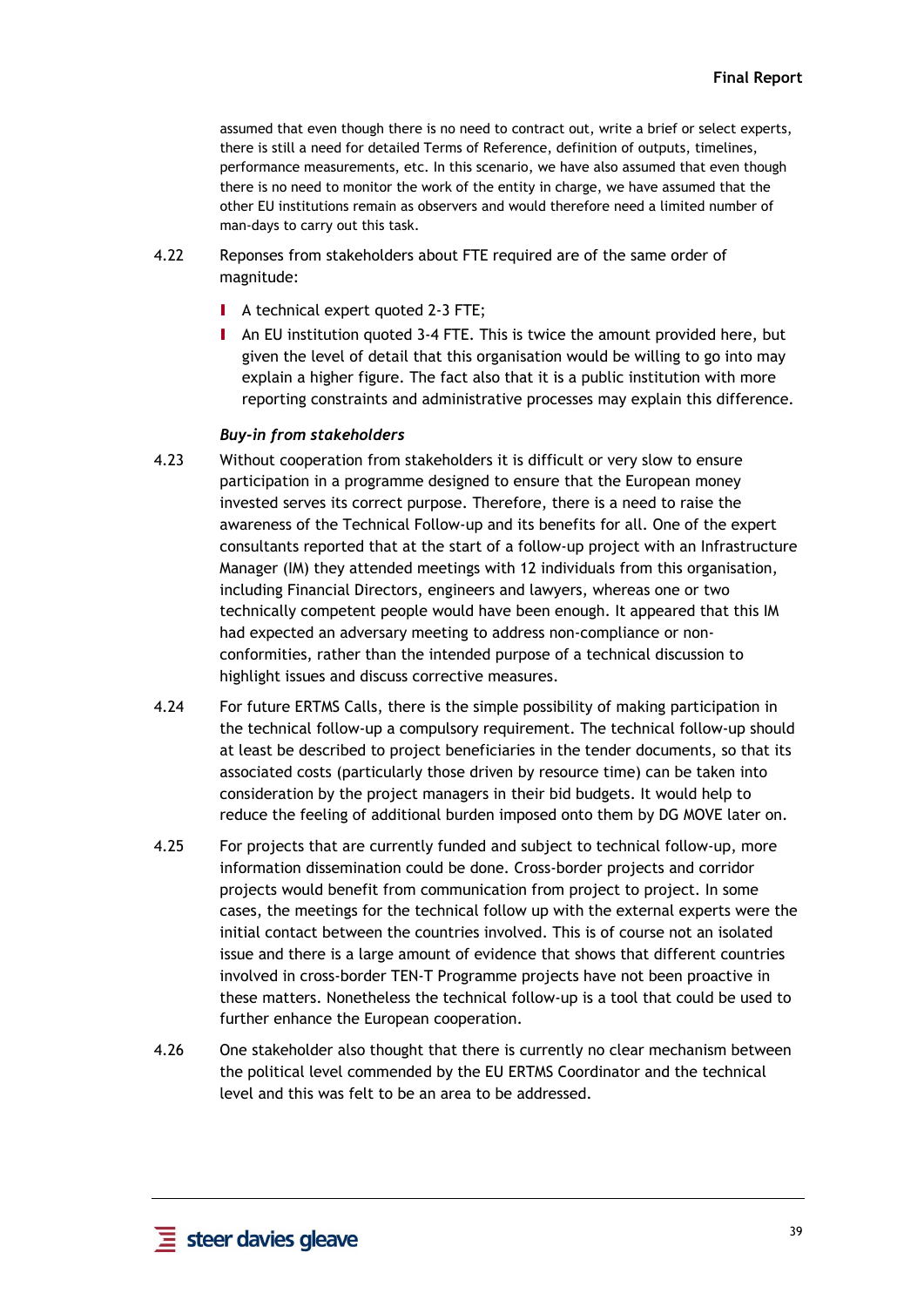# **Final Report**

4.27 A stakeholder also pointed out that it is important to ensure coherence and avoid fragmentation for the project beneficiaries so that they are not asked the same questions for the technical follow-up, then by TEN-T EA and possibly by DG REGIO.

# *Should all projects be subject to monitoring actions, or would it be more efficient to target actions?*

- 4.28 There is no question that the state of ERTMS implementation varies across countries and corridors and that there are some countries which are seen as proactive while some others have not started ERTMS implementation. The recent 2011 ERA report "*Progress with railway interoperability in the European Union*" showed that the deployment of ETCS track-side in countries like Spain, Bulgaria, Luxembourg or Italy had progressed since 2008. Some of the reasons used to justify slow or no progress include a reluctance to invest in a new expensive technology for those Member States that have recently fitted modern non-ERTMS signalling systems, or physical network separation, such as due to non-standard track gauge or geography (e.g. location on an island).
- 4.29 In our view all the projects that are benefitting from European funding should expect to be subject to technical follow-up.
- 4.30 Besides, implementation of ERTMS projects in Europe is not yet in a situation where EU institutions can "sit back and relax". There is no guarantee that past compliance will ensure compliance in the future, even for projects in the same country because they may comprise different teams or organisations.
- 4.31 Nonetheless, the public resources available to the follow-up are finite and from an efficiency point of view targeted action would be more useful. It could be useful to distinguish between monitoring, which should be routine practice, and a specific technical follow-up. In these conditions, a targeted technical follow-up would be reasonable. Some Member States, such as Austria, have designated an independent system integrator whose mandate encompasses the safeguard of interoperability, so in this case monitoring only would be sufficient once DG MOVE is satisfied that the system integrator will be able to perform according to its mandate.

# *Conclusion*

4.32 Targeted technical follow-up should offer a better use of European funds. However EU institutions should be able to have a regular monitoring of all the technical issues of projects.

# *Should the technical follow-up actions be aimed directly at project level or indirectly at Notified Body level?*

- 4.33 All the Notified Bodies that we approached to participate in the study either declined to participate or ignored the opportunity to participate, so unfortunately the comments below do not include the views of the Notified Bodies.
- 4.34 A Notified Body (NoBo) is a body that has been deemed competent by a Member State to verify the compliance of Interoperability Constituents and Subsystems with the relevant specifications, and to certify their compliance. To qualify for notification, a prospective Notified Body must also demonstrate that it fulfils the criteria set down in Directive 2008/57/EC, which deal with independence,

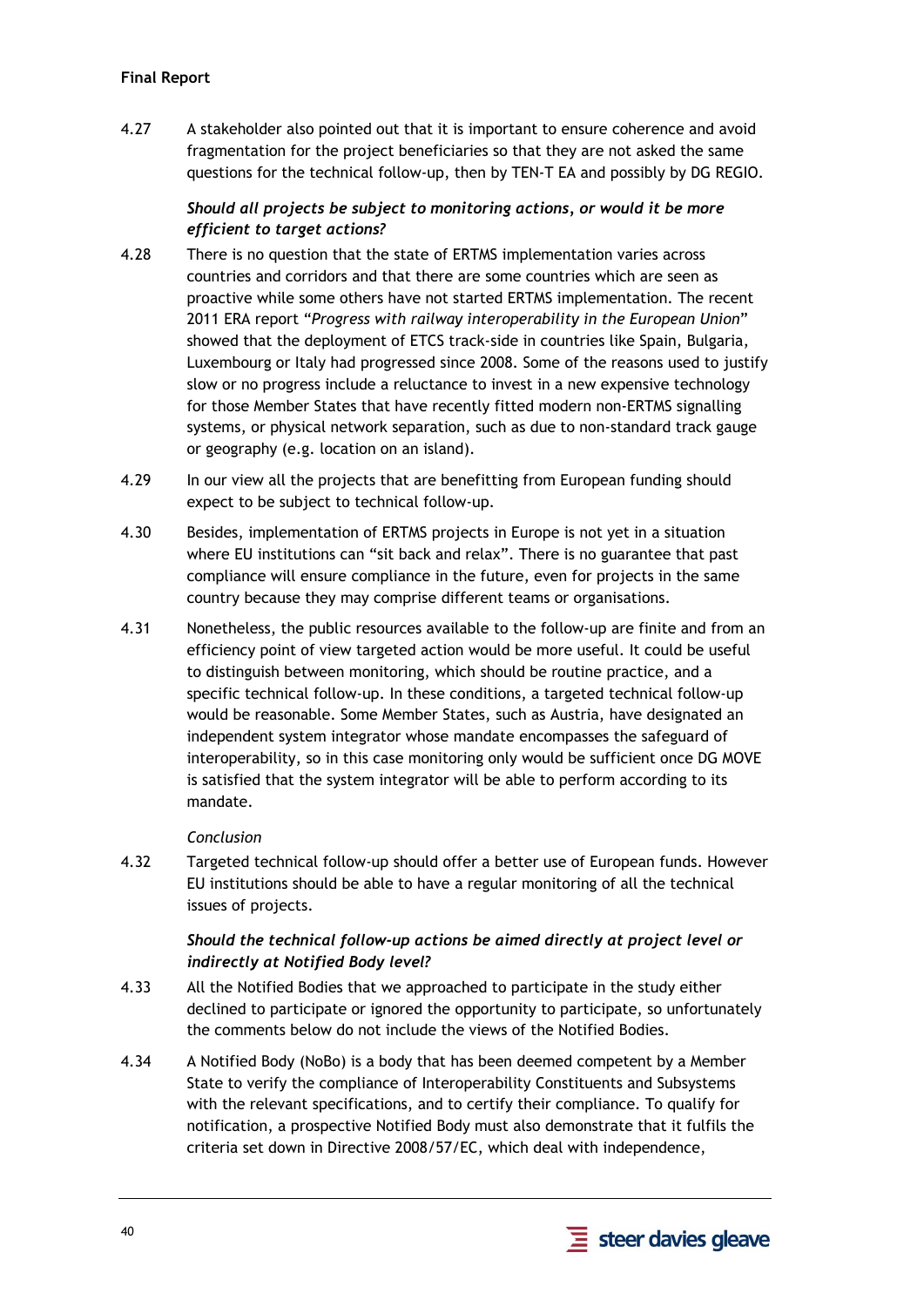integrity, confidentiality and competence. A body which is deemed to meet these criteria is then notified as such to the European Commission, and hence becomes a Notified Body.

- 4.35 In practice the role of a Notified Body is to issue certificates: EC declaration of IC conformity and EC declaration of verification of a CCS sub-system. It requires Notified Bodies to check that:
	- I (IC Conformity) All mandatory functions applicable to the interoperability of the constituent have been implemented;
	- I (IC Conformity) Which optional functions applicable to the interoperability of the constituent have been implemented;
	- I (IC Conformity) Any additional functions implemented are not in conflict with the implemented relevant TSI CCS functions;
	- I (CCS subsystem) Check that the interfaces (either into a vehicle or into a line) and the assigned functionalities are working properly; and
	- I (CCS subsystem) Check of the compatibility between track and train.
- 4.36 It can indeed be seen from the list above that the role and tasks that Notified Bodies are appointed for are extremely useful in the context of the technical follow-up. However there was a strong consensus among the stakeholders who responded that the technical follow-up actions should be aimed directly at project level rather than indirectly at Notified Body level. The reasons are:
	- I Having a Notified Body certificate is not yet sufficient for interoperability. There are still some issues remaining concerning the Notified Body certification process. This view was mentioned in the 2011 report of ERA "*Report on the certification of ERTMS equipment*".
	- I Notified Bodies intervene at the end of the project, and therefore there is little chance that corrective actions can be made easily.

#### *Conclusion*

4.37 It appears that it is preferable for the follow-up to be aimed directly at project level. However this should not prevent the involvement of Notified Bodies where relevant.

#### *EU funding instruments for the TEN-T network*

- 4.38 The TEN-T Programme is not the only source of EU funding for the TEN-T network: the Cohesion fund and the Regional development fund contribute to the TEN-T network too. These funds are financial tools that aim at reducing regional disparities and imbalances in terms of income, wealth and opportunities.
- 4.39 The Cohesion Funds are aimed at Member States whose Gross National Income (GNI) per inhabitant is less than 90% of the EU average. They provide financial assistance to transport infrastructure-related studies and works aimed at having a leveraging effect on other sources of funding (both public and private).
- 4.40 For the period 2014-2020, the Commission has proposed that €31.7 billion be invested, via the Connecting Europe Facility (CEF), to support the TEN-T development. This includes €10 billion ring fenced in the Cohesion Fund exclusively for transport projects in the countries eligible to the Cohesion Fund. The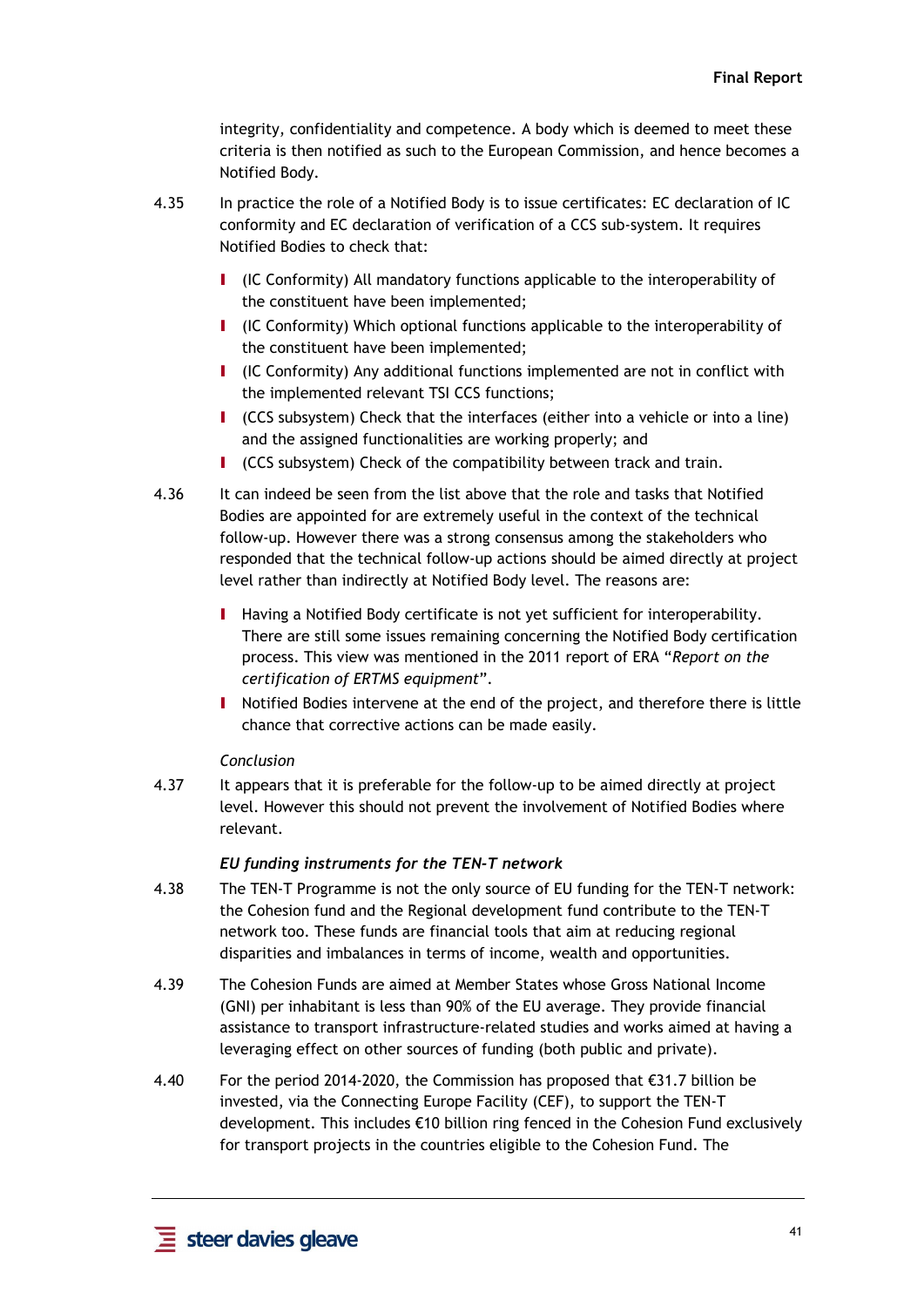remaining €21.7 billion will be available for all Member States, including those eligible to Cohesion Fund support, for investing in TEN-T infrastructure. DG MOVE is responsible for the TEN-T Programme whilst DG REGIO is in charge of the Cohesion and Structural funds. The governance and the regulations of the Funds differ as illustrated in the table below.

|                           | <b>TEN-T Programme</b>                                                                         | <b>Cohesion and Structural Funds</b>                                                                                                                                                                                       |
|---------------------------|------------------------------------------------------------------------------------------------|----------------------------------------------------------------------------------------------------------------------------------------------------------------------------------------------------------------------------|
| Responsibility of         | DG MOVE                                                                                        | <b>DG REGIO</b>                                                                                                                                                                                                            |
| Management of<br>projects | Centralised management<br>by TEN-T EA.                                                         | Shared management with Member<br><b>States</b>                                                                                                                                                                             |
| Selection of projects     | Project selection through<br>calls with the support of<br>external evaluators (TEN-T<br>EA).   | Programmes agreed with Member<br>States and project selection by<br>Member States. Support to project<br>preparation through JASPERS (joint<br>facility with EIB). Ex-ante approval<br>for major Projects (over EUR 50 m). |
| Geographical focus        | EU27 with majority of the<br>grants in EU15.                                                   | EU27 but focus on EU12 and less<br>developed areas of EU15                                                                                                                                                                 |
| Co-funding                | Varies depending on<br>project type and<br>importance; Up to 50%.<br>ERTMS projects up to 50%. | Up to 85% of cost of eligible work.                                                                                                                                                                                        |
| Performance<br>management | Close project follow-up<br>and high payment<br>execution.                                      | MS limited capacity in preparing<br>mature projects and in absorbing<br>the EU funds. Issues are detected<br>during ex-post control.                                                                                       |

## **TABLE 4.2 EU INSTRUMENTS SUPPORTING TEN-T PROJECTS**

Source: Mid-term evaluation of TEN-T Executive Agency, July 2012

4.41 ERTMS projects like the one described in the box below are funded with Cohesion Funds. The project started in 2011. Experience has shown that ERTMS projects are complex and require very strong commitment from Member States, EU institutions, NSAs and Notified Bodies to deliver truly interoperable networks. Even with an adequate project management from the TEN-T EA, DG MOVE ERTMS projects have benefited from the technical follow-up. It is difficult to see why DG REGIO funded projects would not benefit from the same sort of technical follow-up that DG MOVE has implemented.

The installation and testing of ERTMS Level 2 will be done on a 37 km stretch of the Bucharest to Brasov railway line. It forms part of the TEN-T Priority Axis 22 railway line, which runs from Constanta in Romania to the border with Hungary (close to Curtici). This is a 4.5 year pilot project ahead of nation-wide deployment of a value of € 51 million with EU co-funding amount of €43.5 million. It includes the installation of track-side transmitters, on-board equipment in a minimum of six passenger service locomotives from CFR Calatori, and installation of a rail-based GSM radio network (GSM-R).

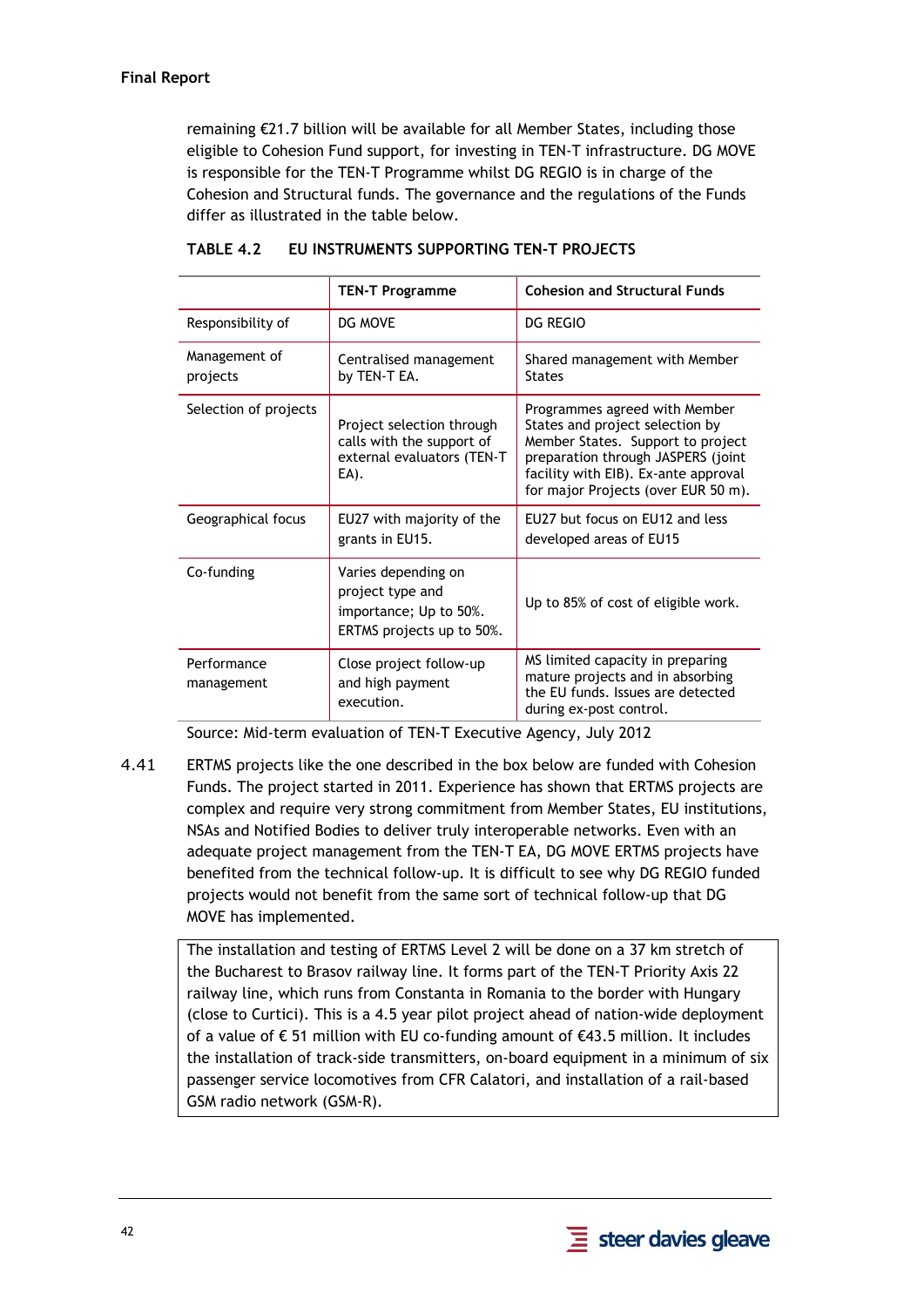4.42 There are some negative points about including DG REGIO project to those of DG MOVE, but they appear minor and short-term only: it would mean that the technical follow-up would be more complex in the short-term because projects have been managed with two set of rules. It would also require enhance collaboration between DG MOVE and DG REGIO which is a positive aspect but may have teething problems at first. The budget for the technical follow-up would also need to reflect the addition of DG REGIO projects.

## *Conclusion*

4.43 There does not appear to be a clear rationale justifying why the technical followup to TEN-T funded projects cannot also apply to projects funded by the Regional Development and Cohesion Funds.

## *Summary of conclusion*

- 4.44 In order to have a successful follow-up, we recommend that the adequate shape of the technical follow-up should be:
	- **I** Continuous:
	- **I** Flexible to adapt to changing circumstances;
	- **I** As transparent as possible for stakeholders;
	- **I** Aimed directly at project level; and
	- **I** Include DG REGIO projects.

## **Which entity should be in charge of the technical follow-up?**

4.45 We have been asked in the Terms of Reference to consider which entity could most effectively identify interoperability risks on TEN-T funded ERTMS projects. We discuss the possible options below.

#### *No change scenario*

4.46 This scenario means no change compared to the current situation: DG MOVE is the entity in charge of specifying, monitoring, and contracting. External consultants would be in charge of undertaking the technical monitoring and if required, disseminating the information and providing additional support to project beneficiaries. ERA and TEN-T Executive Agency remain observers.

#### *TEN-T Executive Agency in charge*

4.47 This scenario means that the TEN-T Executive Agency would be in charge of specifying, monitoring, and contracting the follow-up. TEN-T Executive Agency would hire technical staff with the adequate technical and other skills discussed earlier. These internal experts would be able to undertake the technical follow-up and could support TEN-T EA in its search for information at project closure. In the short-term TEN-T EA would need to hire external experts if the recruitment process was too slow, because the Agency would currently be unable to undertake the technical follow-up. TEN-T EA would also be in charge of disseminating the information and providing additional support to project beneficiaries. DG MOVE and ERA would be observers.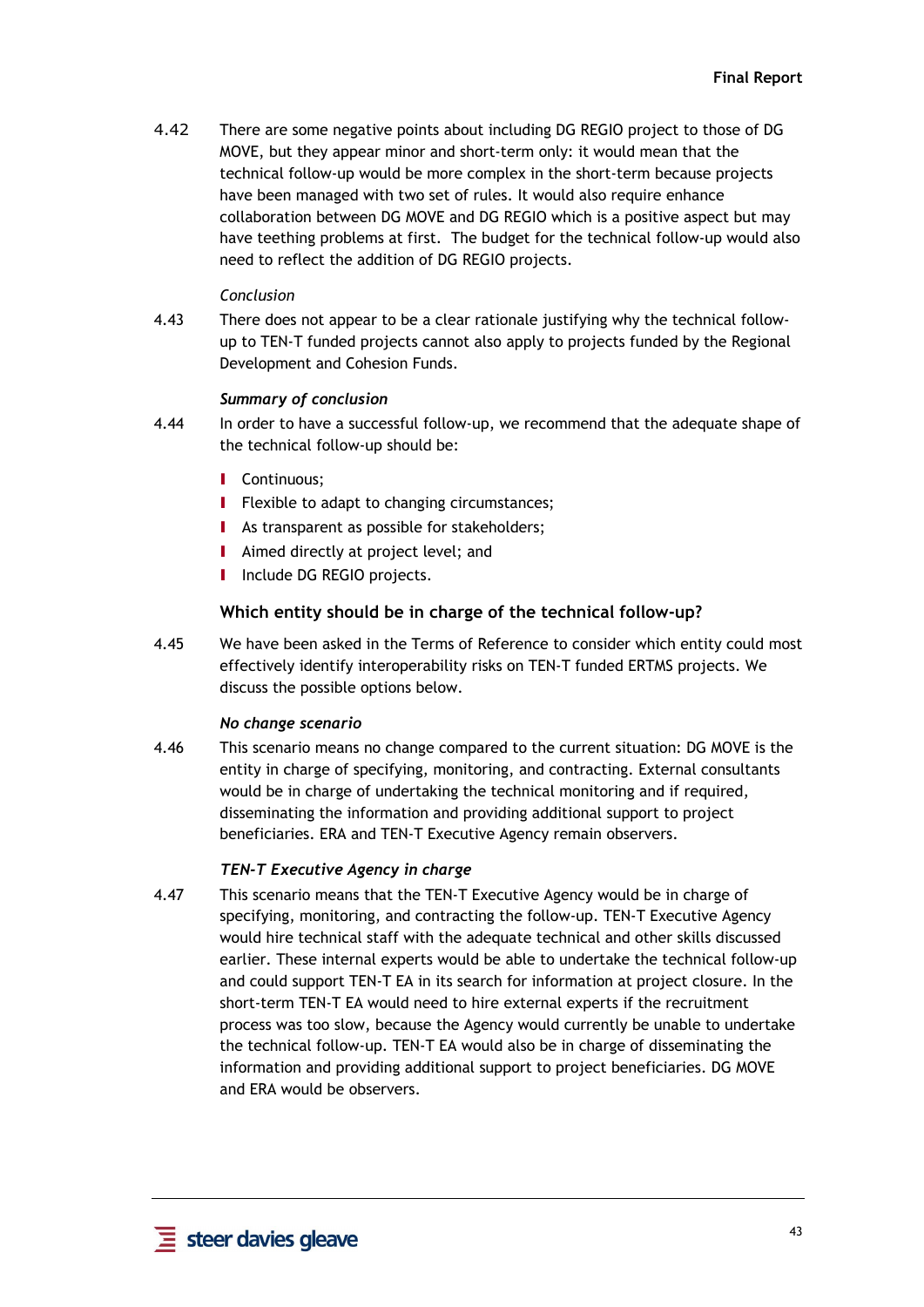## *European Railway Agency in charge*

- 4.48 The technical follow-up is already a priority for ERA because of the benefits it brings, but it is not currently part of the ERA Work Programme. ERA already have adequate ERTMS skills in-house but would need to allocate more specialist staff to be able to undertake the technical follow-up, which may not be possible in the short-term. Therefore we consider the following variants:
	- i) European Railway Agency solely in charge: in this scenario, ERA would be in charge of the whole follow-up i.e. specifying, undertaking supporting and disseminating. There would be no need for man-days associated with monitoring or contracting, because ERA would use its own in-house experts and would not need to rely on and manage external consultants. DG MOVE and TEN-T EA would be observers;
	- ii) European Railway Agency and external consultants: in this scenario, ERA would use external consultants to undertake the technical follow-up, because it would not be able to allocate its skilled staff to the technical follow-up. ERA would be in charge of specifying, monitoring and contracting. The external experts would also be employed for disseminating the information and providing additional support to project beneficiaries. DG MOVE and TEN-T EA would be observers;
	- iii) Joint management of ERA and TEN-T Executive Agency with external experts: this scenario would employ external consultants to undertake the technical follow-up, because ERA would still not be able to allocate its skilled staff to the technical follow-up. In this scenario, however, ERA would focus on the relationship and knowledge exchange with the external experts by being in charge of specifying and monitoring only, leaving another EU entity (TEN-T Executive agency) to be in charge of contracting. The external experts would also be employed for disseminating the information and providing additional support to project beneficiaries. DG MOVE remains an observer;
	- iv) Joint management of ERA and DG MOVE with eternal experts: same as above scenario (Joint management of ERA and TEN-T Executive Agency with external experts), but it would be DG MOVE who would undertake the contracting, rather than TEN-T Executive Agency.

#### *Shifting the responsibility of the technical follow-up to project beneficiaries*

4.49 This scenario means that project beneficiaries or Member States would be in charge of undertaking the Technical follow-up themselves. This would be a requirement of the Call Decision. They would need to hire external experts that would report to them and then project beneficiaries would have to send this information to TEN-T EA. Beneficiaries or Member States would need to be in charge of contracting and monitoring. TEN-T EA would be in charge of specifying. There would be no need to have entities in charge of the disseminating and additional support since this could be provided directly to the beneficiaries by their consultants. DG MOVE and ERA would be observers.

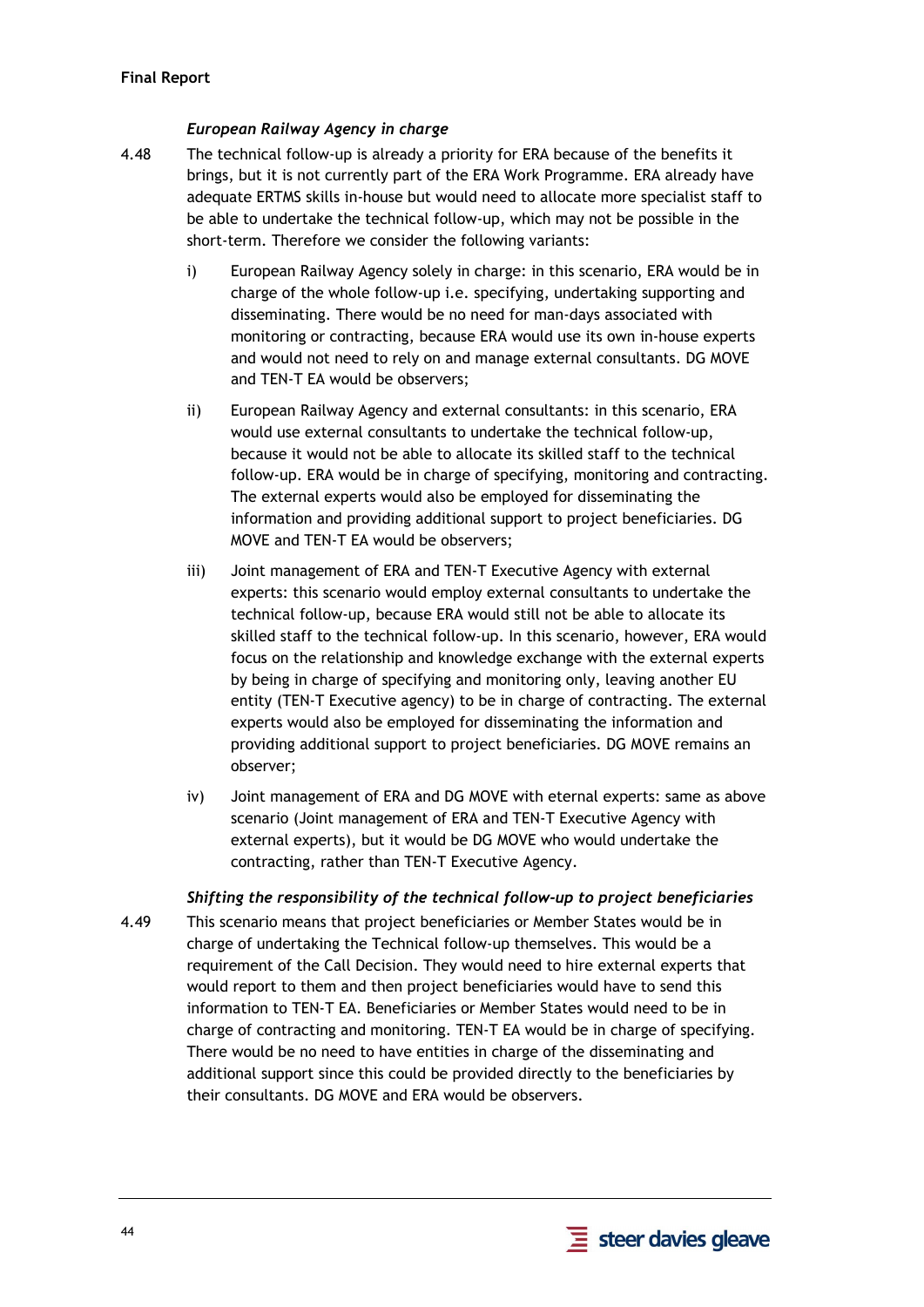# *Build on the strength of the ERTMS European Coordinator*

**4.50** This scenario means that the ERTMS European Coordinator (Mr. Karel Vinck) would need to ensure that each of the project beneficiaries abides by the ERTMS and interoperability rules. His role would remain political but also include additional technical responsibilities. He would need to be supported by external experts, would be in charge of undertaking the technical monitoring and if required, disseminating the information and providing additional support to project beneficiaries. Because the European Coordinator has no power to hire experts (unless his mandate was to change), DG MOVE would need to be in charge of contracting and to an extent specifying. The European Coordinator would be in charge of monitoring. ERA and TEN-T Executive Agency remain observers.

# **Assessment of the best entity to be in charge**

4.51 We present in this part our analysis of the entities that could be in charge, based on the scenarios that are described above and the criteria for assessment which are detailed below.

## *Assessment criteria*

- I Relevance: how does undertaking the technical follow-up fits with the mission of the entity?
- I Effectiveness: how effective would the entity in charge be at delivering a successful technical follow-up and ensuring that projects are fully interoperable?
- I Efficiency: what would be the cost efficiency of the scenario (for EU institutions)?
- I Sustainability: to what extent would the outcomes of the intervention fully exploited and contribute to the objective of interoperability?
- 4.52 The table below presents the results of the assessment. It is largely qualitative owing to the lack of quantitative data. We detail after the table how we arrived at these results. We compare each option versus the reference option which is "no change: DG MOVE remains in charge".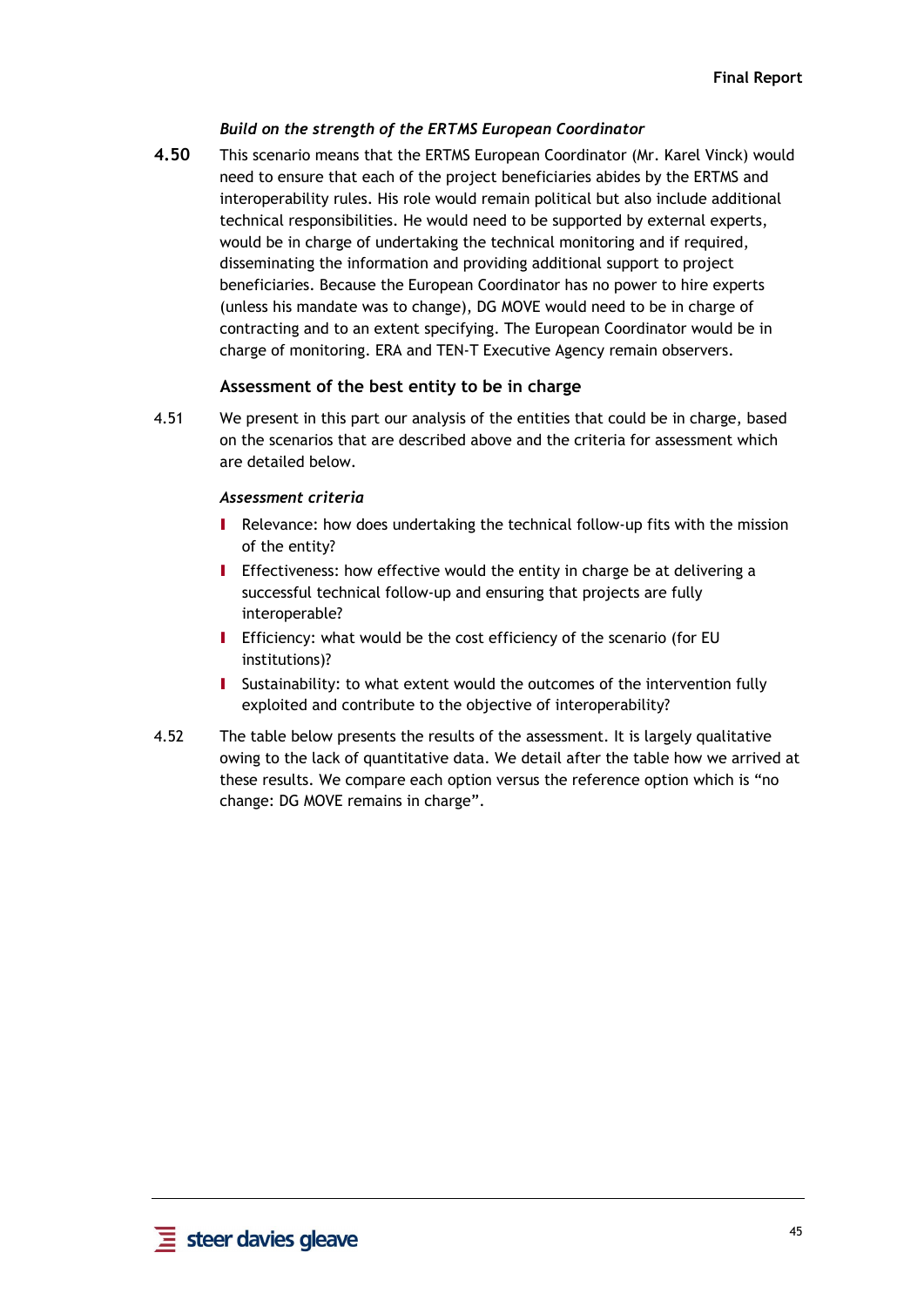| <b>OPTION</b>                                   | Relevance | <b>Effectiveness</b> | Efficiency   | Sustainability |
|-------------------------------------------------|-----------|----------------------|--------------|----------------|
| No change: DG MOVE<br>+ experts                 | 0         | 0                    | 0            | $\mathbf 0$    |
| TEN-T EA in charge +<br>experts                 | $^{++}$   |                      | 0            | $\mathbf{0}$   |
| ERA solely in charge                            | $++++$    | $++$                 | $\ddot{}$    | $++$           |
| ERA + experts                                   | $++++$    | $++$                 | $\mathbf{0}$ | $++$           |
| Joint management<br>ERA/TEN-T EA +<br>experts   | $+++$     | $\ddot{}$            |              | $++$           |
| Joint management<br>ERA/DG MOVE +<br>experts    | $+++$     | $\ddot{}$            |              | $++$           |
| Project beneficiaries<br>+ experts              | $^{++}$   |                      | $++$         |                |
| <b>ERTMS Coordinator</b><br>in charge + experts | $^{++}$   |                      | 0            | 0              |

### **TABLE 4.3 OPTION ASSESSMENT**

Note: Ratings reflect degree of better (+ symbols) or worse (-symbols) relative to base line of no change

#### *Relevance*

- 4.53 There is no doubt that ensuring interoperability is one of the objectives of each of the EU institutions. This is why all have been rated neutral or positively. DG MOVE is the pilot at the helm of the TEN-T Programme, including interoperability. Its mission objective consists of "*Building the EU's core trans-European infrastructure network as the backbone of a multimodal sustainable transport system capable of delivering fast, affordable and reliable transport solutions to serve Europe's transcontinental corridors as well as the needs of its urban centres*". It is not specifically in charge of the management of the interoperable risks.
- 4.54 The mission of TEN-T Executive Agency is to "turn DG MOVE policy into action. Its mission consists of ensuring the technical and financial management of the projects and the successful implementation of the TEN-T Programme". It monitors the TEN-T funded ERTMS projects. It also aims at providing benefits to the beneficiaries of the TEN-T project funding by (among others) increasing the types of services offered, targeting the flow of information and improving the visibility for EU support to infrastructure projects through dissemination activities. Because it is specifically in charge of delivering the successful implementation of the Programme (which would include interoperable issues), it has been ranked more relevant than DG MOVE.
- 4.55 One of the core objectives of The European Railway Agency is "improving the interoperability of the European rail system by developing the conditions for the free and uninterrupted movement of trains through technical and operational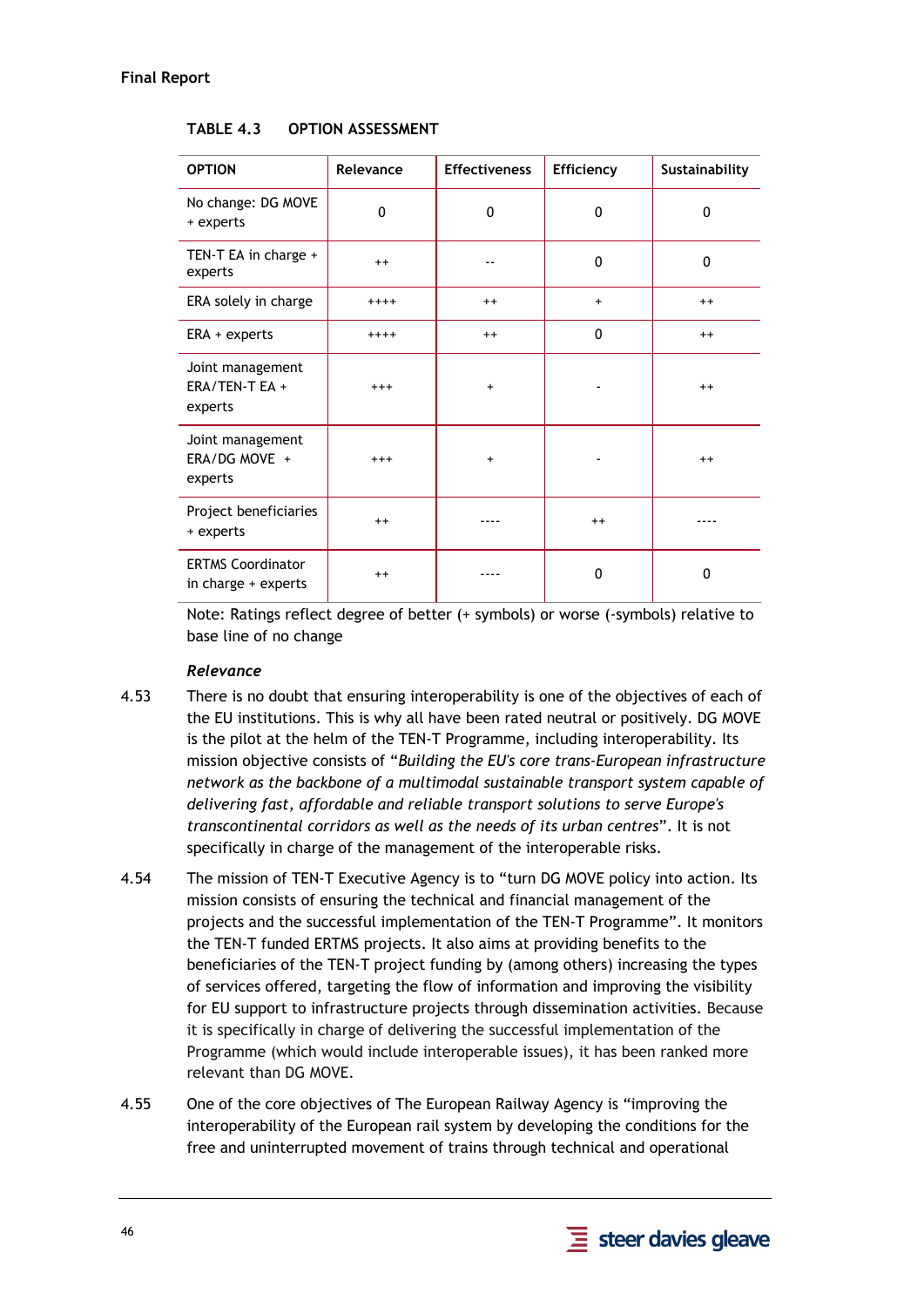harmonization, including conditions for mutual acceptance of railway vehicles" which explains why it has been rated as the highest of all. ERTMS is part of the core activities of the Agency, having a Unit dedicated to it that is held in high regard by the stakeholders who took part in this study. The role of this unit is to monitor the work done by the equipment suppliers who are both collaborators and competitors.

- 4.56 One current objective of ERA is to streamline the current procedure of testing and authorisation in order to ensure full application of the existing legislation and thus progressively reach a point where all procedures related to testing and authorisation of ETCS and GSM-R on-board units can be completed by means of a common, unique and cost-effective procedure.
- 4.57 The activities relating to the technical follow-up are not part of the current Work Programme of ERA, although are compatible with it.
- 4.58 Steer Davies Gleave has recently completed an impact assessment of the future role of ERA for the European Commission. This study is not as yet public but confirms the need for a greater role for the Agency within the sector. ERA in charge of the technical follow-up would not be incompatible with the conclusions of the study. However, it is important to note that this specific issue was not considered at the time of that study and therefore has not been taken into consideration when calculating changes in resource requirements notwithstanding the comments set out above.
- 4.59 Therefore, undertaking the technical follow-up would provide a good "fit" with ERA's current activities.
	- i) In the case where ERA is solely in charge, this has been rated the highest.
	- ii) In the case of ERA and external experts, this has also been rated as high as ERA solely in charge, because it does not change the relevance of the intervention.
	- iii) In the case of joint management of ERA with TEN-T Executive agency and use of experts, we believe it is a slightly less good "fit" than the two options above, because the contribution of TEN-T Executive Agency to the follow-up is less evident from the mission statement of TEN-T EA.
	- iv) We believe that the same rationale applies for DG MOVE.
- 4.60 The mission statement of the European Coordinator for ERTMS writes/puts interoperability at the heart of his role. Therefore, we have rated the European Coordinator as high as the TEN-T Executive Agency.
- 4.61 Project beneficiaries of ERTMS calls have been rated positively, because they are actually receiving EU funding to implement an interoperable technology. Interoperability is part of the Call requirement and should therefore be a high priority of their deliverables.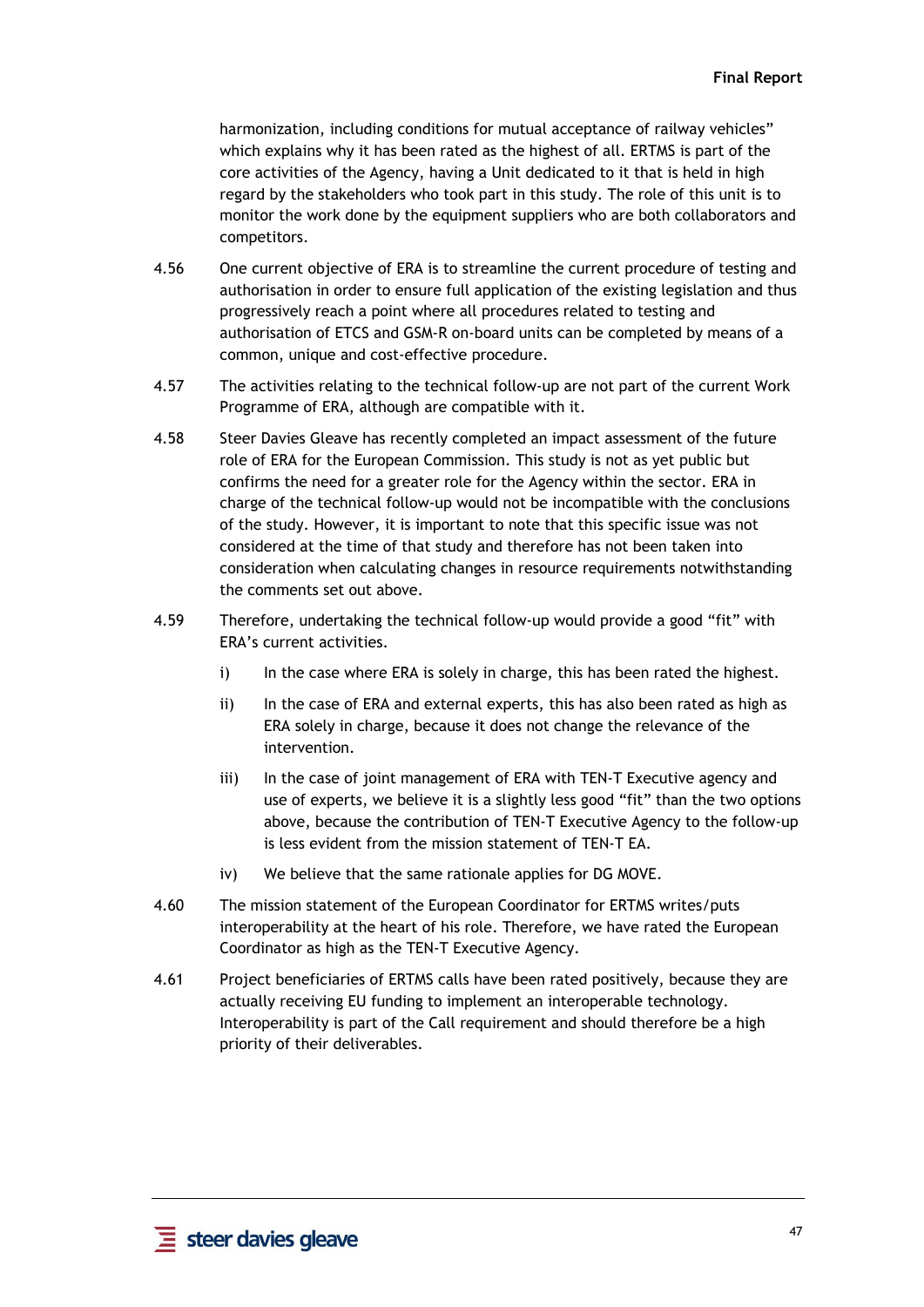# *Effectiveness*

- 4.62 We believe that DG MOVE, ERA or TEN-T EA would offer the most effective solutions. DG MOVE would be an effective solution having handled the process previously. We see no added benefits with TEN-T EA in terms of effectiveness compared to DG MOVE: it would need to rely on external consultants to achieve the objectives of the follow-up in the short-term, and even if it hired staff in the medium-term, there is a risk that these staff would only be necessary for a couple of years (until the follow-up is phased out). This is why TEN-T EA has been rated lower than DG MOVE.
- 4.63 Overall, when ERA is in charge, we believe that the effectiveness of the intervention is increased. We rated ERA to have a higher effectiveness than DG MOVE or TEN-T EA because ERA has all the required skills in-house. Also, ERA would have an incentive to deliver an effective follow-up as the process supports ERA's objectives of improving interoperability through implementation of an effective ERTMS. ERA is already an observer to the follow-up process, so is aware of the relevant issues project by project.
	- i) Where ERA is solely in charge and where ERA used external consultants, we believe that these are the most effective solutions.
	- ii) For all the scenarios where ERA is involved, we see little difference in effectiveness because in all cases ERA will always be in charge of delivering an effective technical follow-up (and ultimately interoperability).
	- iii) Where there is joint management of ERA and TEN-T Executive Agency, it is actually ERA who is the entity in charge of delivering an effective follow-up whereas the involvement of TEN-T EA remains removed from the monitoring of projects or their management since it is only focussed on the contracting activities. In this case we believe that there is only a limited risk of interference and therefore estimate that the effectiveness of this scenario should be nearly as good as the ones above.
	- iv) The same rationale applies for the joint management of ERA with DG MOVE.
- 4.64 We rated project beneficiaries very negatively because we believe that ensuring interoperability is part of their goals under DG MOVE (and DG REGIO) funding rules and therefore in theory there should be no need for a follow-up. It is also hard to imagine how effective it would be on the ground: a large variety of independent experts would have to be hired, which may not be easy or the quality of the advice provided may not be adequate. The reporting style and level of detail provided to TEN-T EA could also be a significant issue. TEN-T EA may not even be able to understand the technical information of the reports and would need external advice too. In the case of cross border projects, only one set of experts would need to be hired in order to ensure interoperability but that would be difficult to achieve in practice for different beneficiaries.
- 4.65 The ERTMS coordinator has also been rated negatively because even though it could achieve a positive outcome with the help of external consultants and its good access to Member States, it could be detrimental to its important political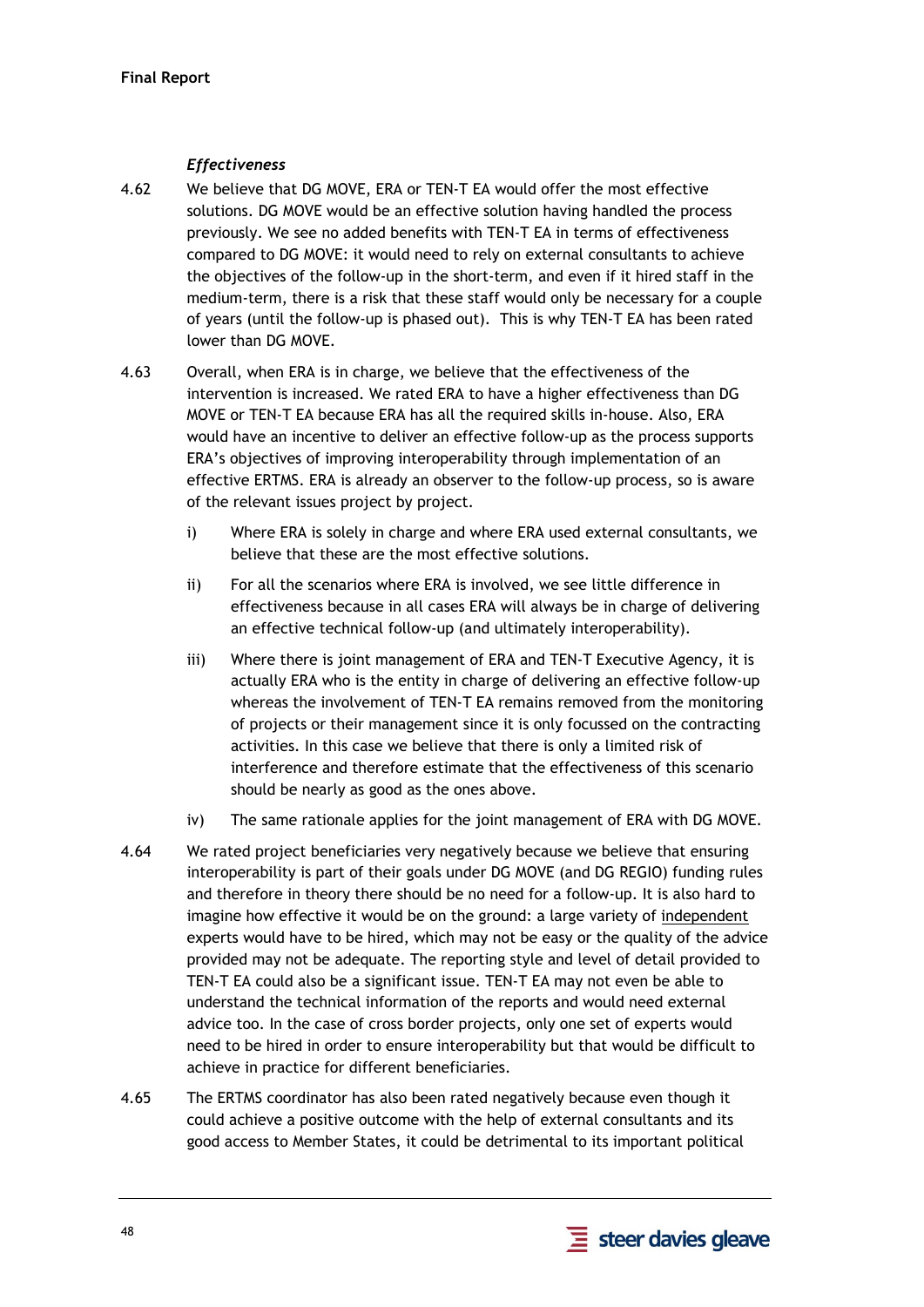mission. The practical set-up is also quite complex with consultants having to be contracted by DG MOVE, but being monitored by the ERTMS coordinator who has little detailed technical knowledge to do this effectively.

#### *Efficiency*

- 4.66 In terms of pure efficiency, shifting the responsibility of the technical follow-up to project beneficiaries is a very simple way to remove any financial cost to EU institutions. However because follow-up would be required as part of the Call, this cost would be internalised by project beneficiaries and may be part of the cost of the project, so in this case there would be no immediate financial gain for the EU.
- 4.67 The cost of external consultants would be of the same order of magnitude in the case where DG MOVE or the ERTMS coordinator would be in charge. The cost of TEN-T EA hiring staff to undertake the follow-up is also estimated to be of a similar order of magnitude.
- 4.68 In the case of ERA, the results vary by option.
	- i) When ERA is solely in charge, there are already in-house staff with relevant expertise, so in this case the issue is more about resource allocation rather than resource increases. Compared to all other options with EU institutions, we believe the cost would be lower. However, this would require some increase in ERA's resource budget if the other areas of ERA's work programme were not to be compromised.
	- ii) When there is the need to hire external experts with ERA managing them, we see no real difference in cost efficiency compared to the current scenario.
	- iii) When there is the need to hire external experts with ERA managing them, and joint management with TEN-T Executive agency or DG MOVE, we believe this is unlikely to be as cost effective as the current arrangements, since two EU entities would be involved with some administrative and contracting requirements for each of them.

#### *Sustainability*

- 4.69 The European Railway Agency is the System Authority for the European Rail Traffic Management System (ERTMS).
	- i) ERA was ranked the highest when it is in charge of the entire follow-up. It would allow ERA to have a greater strategic oversight of the process of enhancing the level of interoperability, a key objective placed on the Agency by the Regulation 881/2004/EC and the subsequent amendment of 135/2008/EC.
	- ii) Where ERA would use external consultants in its relationships with stakeholders, we believe that it would not be as sustainable as ERA solely in charge. There would be no direct contact between the stakeholders and ERA, nonetheless stakeholders would understand that ERA is the authority in charge of the follow-up, and not just an observer as of today. The same rationale applies to joint management of ERA and TEN-T Executive agency/DG MOVE.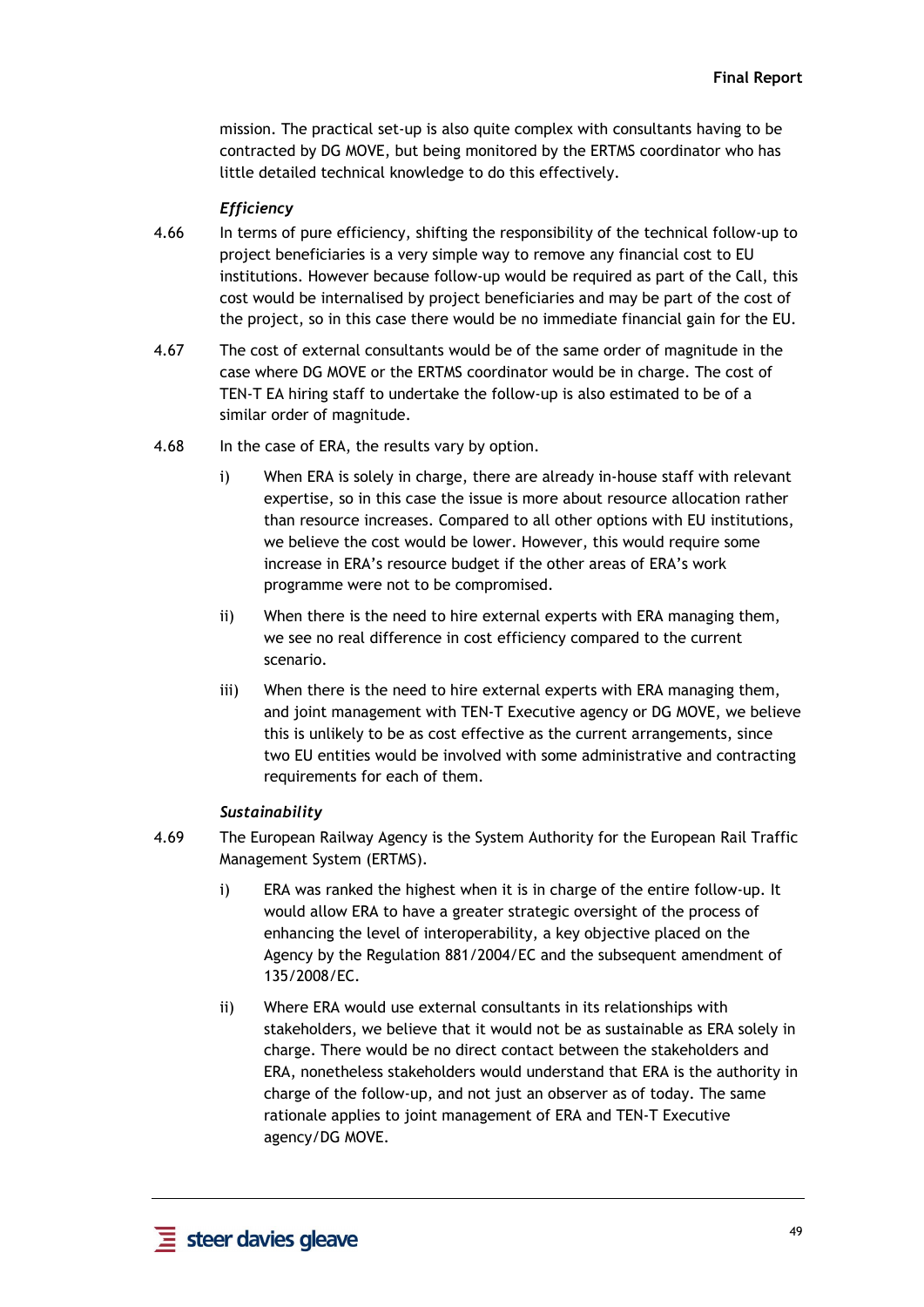- iii) The joint management of TEN-T Executive agency and ERA was ranked as high as ERA solely in charge for the same reasons, since there would be no real difference in the eyes of the beneficiaries about who is in charge of piloting the study.
- iv) For the same reason, the joint management of DG MOVE and ERA was similarly ranked.
- 4.70 All other EU institutions have also been rated neutral because there is no doubt that all have similar interest to DG MOVE in improving interoperability: TEN-T EA more from a project management point of view the European Coordinator is more focussed on the overall picture.
- 4.71 As discussed above, project beneficiaries have not been, up to now, particularly proactive at removing interoperability issues and have been negatively rated.

## *Weighting the criteria*

- 4.72 Deciding on the weighting of each aspect of the follow-up is required: whilst all aspects could be considered equal, one may argue that some would be more important than others and may need to be reflected in the scoring mechanism.
- 4.73 Here we took the view that because the criteria are large and encompass many aspects of the evaluation, the same weight would be applied to each of them. Results are displayed in the table below:
	- $\blacksquare$  +1 point per "++"

 $\blacksquare$  -1 point per "--"

#### **TABLE 4.4 OPTION WEIGHTING**

|                                                 | Relevance      | <b>Effectiveness</b> | Efficiency   | Sustainability | <b>Total</b>            |
|-------------------------------------------------|----------------|----------------------|--------------|----------------|-------------------------|
| No change: DG MOVE<br>+ experts                 | 0              | 0                    | 0            | $\mathbf{0}$   | 0                       |
| TEN-T EA in charge +<br>experts                 | 1              | $-1$                 | 0            | 0              | $\mathbf 0$             |
| ERA solely in charge                            | $\overline{2}$ | $\mathbf 1$          | $+0.5$       | 1              | 4.5                     |
| ERA + experts                                   | $\overline{2}$ | 1                    | $\mathbf{0}$ | 1              | $\overline{\mathbf{4}}$ |
| Joint management<br>ERA/TEN-T EA +<br>experts   | 1.5            | $+0.5$               | $-0.5$       | 1              | 2.5                     |
| Joint management<br>ERA/DG MOVE +<br>experts    | 1.5            | $+0.5$               | $-0.5$       | 1              | 2.5                     |
| Project beneficiaries<br>+ experts              | 1              | $-2$                 | 1            | $-2$           | $-2$                    |
| <b>ERTMS Coordinator in</b><br>charge + experts | 1              | $-2$                 | 0            | 0              | $-1$                    |

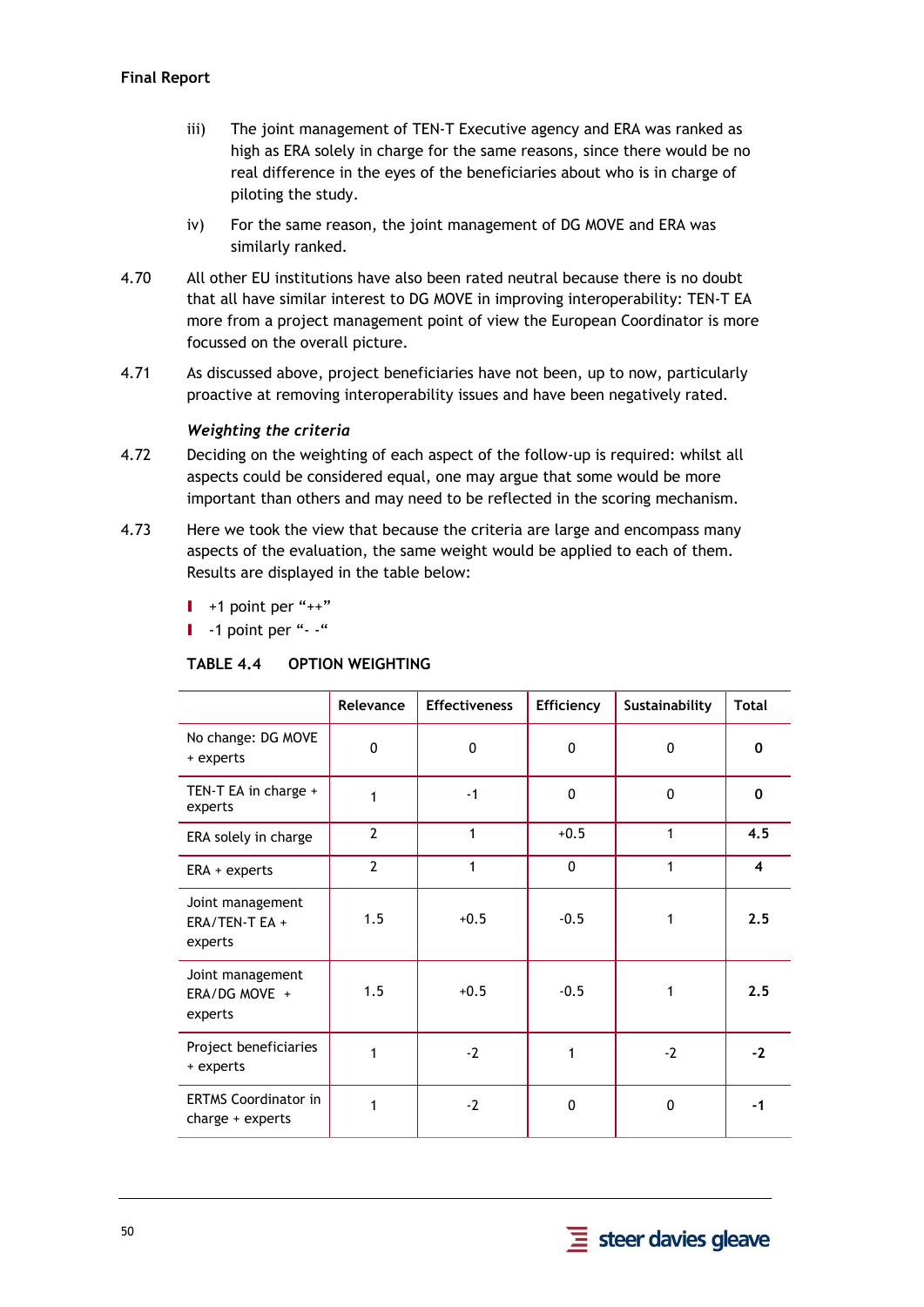## *Short and longer term*

- 4.74 The next Multi-annual Financial Framework will not start before 2014. In the meantime and whilst the budgets for each EU entity are not yet confirmed, we understand that some of the scenarios above cannot be realistically considered because of a lack of funding. For instance there is no possibility for DG MOVE or the European Coordinator to obtain a budget to appoint external advisors in the short term.
- 4.75 Similarly, we understand that ERA could undertake the technical follow-up in the short-term, but this would mean that ERA would need to reallocate staff from other functions to employ them on the ERTMS follow-up, which may not be a practical. ERA explained that the technical follow-up is already a priority for them because of the benefits it brings, but it is not currently part of the ERA Work Programme.
- 4.76 Therefore we were asked to advise on the best entity to be in charge in the short term (where resources are constrained) and in the longer term, where it is anticipated that funding constraints will be eased. The table below presents the scenarios that can be considered.

|                                             | Short-term                                                                                           | Long-term |
|---------------------------------------------|------------------------------------------------------------------------------------------------------|-----------|
| No change: DG MOVE +<br>experts             | Appointment of external experts<br>not possible                                                      | Possible  |
| TEN-T EA in charge +<br>experts             | Possible if the budget for experts<br>can be secured                                                 | Possible  |
| ERA solely in charge                        | Possible but with need to<br>reallocate ERA resources<br>significantly; impact on other ERA<br>tasks | Possible  |
| $ERA + experts$                             | Possible if the budget for experts<br>can be secured                                                 | Possible  |
| Joint management<br>ERA/TEN-T EA + experts  | Possible if the budget for experts<br>can be secured                                                 | Possible  |
| Joint management ERA/DG<br>$Move + experts$ | Possible if the budget for experts<br>can be secured                                                 | Possible  |
| Project beneficiaries                       | Possible                                                                                             | Possible  |
| <b>ERTMS Coordinator in</b><br>charge       | Appointment of external experts<br>not possible                                                      | Possible  |
|                                             |                                                                                                      |           |

#### **TABLE 4.5 OPTIONS POSSIBLE IN SHORT AND LONG-TERM**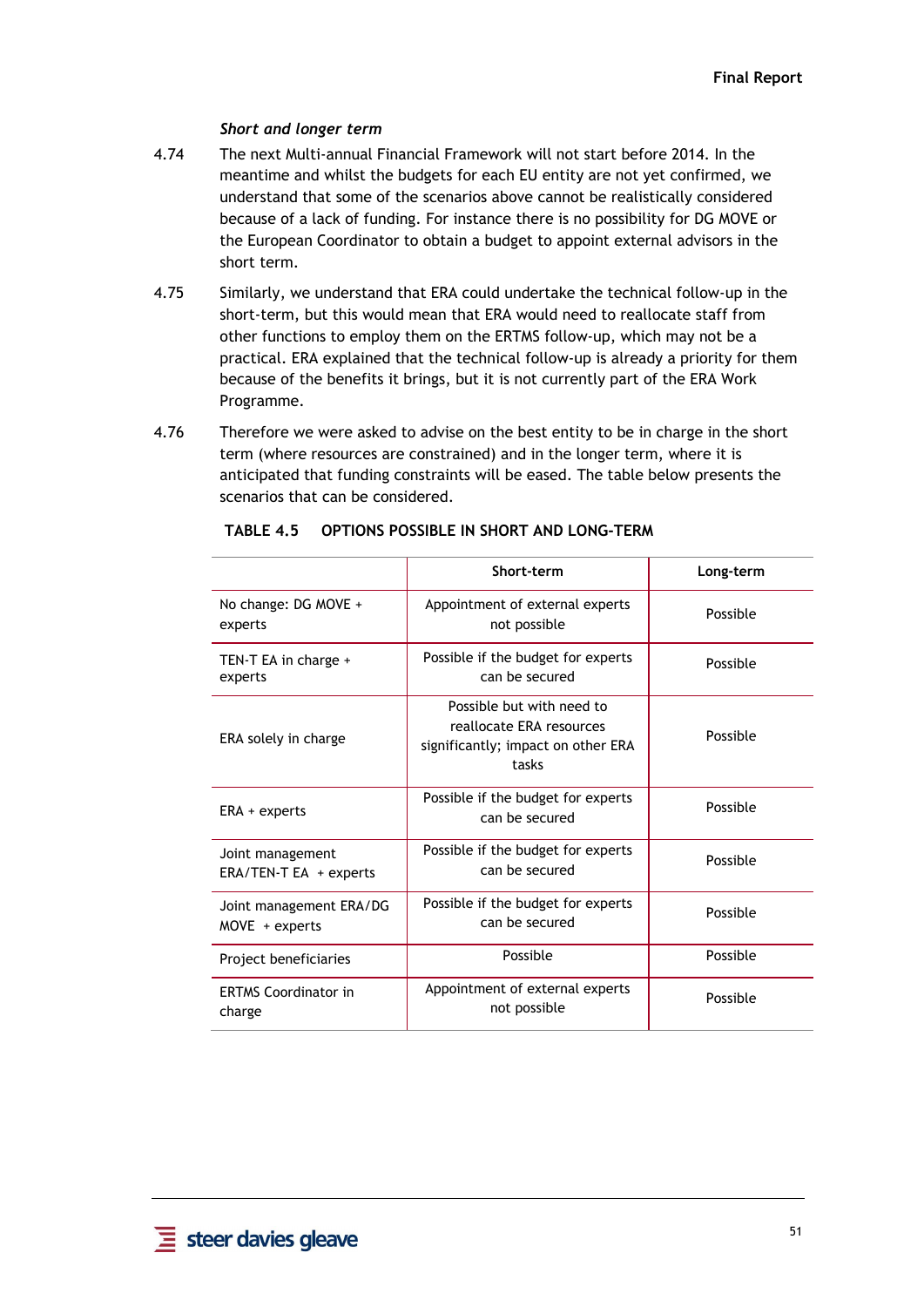## *Conclusion on the assessment of the best entity to be in charge*

- 4.77 Based on the analysis of the scenario and their respective merits, we believe that the best option is "ERA solely in charge". This option brings most benefits in terms of effectiveness and efficiency compared to other options involving EU institutions. This is also the option that was most often quoted by the stakeholders who took part and coincide with DG MOVE agenda for externalisation from 2014.
- 4.78 When resourcing constraints are taken into account, this option does not appear to be ideal as it would necessitate a reallocation of resources within ERA to the potential detriment of other work areas. It therefore appears preferable to recommend that ERA appoints external consultants under these conditions. In the long term, when resources are less constrained, the best option to consider remains, in our view, ERA solely in charge.
- 4.79 The scenarios where there is joint management of ERA are interesting in that they provide another solution if the amount of resources required at ERA for contracting and managing the experts were deemed too high. Whether TEN-T Executive Agency or DG MOVE is in charge does not change the results. In our view, having two entities in joint management is less desirable than just one, but this needs to be contrasted with ERA resource savings of not having to contract with the experts. Based on the resource estimations of Chapter 3, we estimate that this scenario would spare ERA of 50 man-days in the first year and 34 in subsequent years. This is based on 16 man-days for the selection of experts (one-off), 26 annual man-days for contracting with external experts and 8 annual man-days for contingencies.

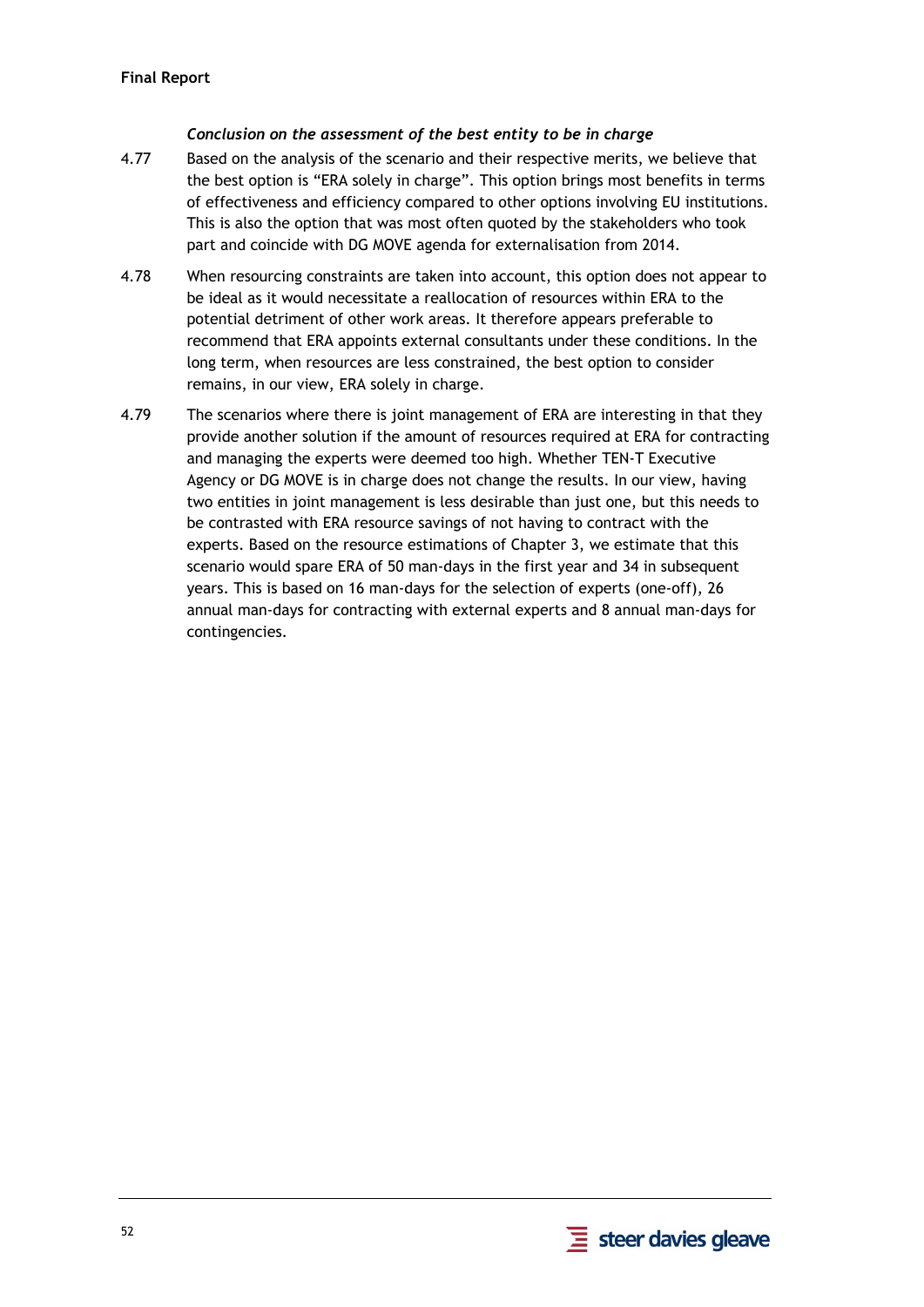# 5 Conclusions and Recommendations

- 5.1 The Terms of Reference described the key objectives of this ex-post evaluation as:
	- I How effective have the framework contracts (2008-2012) been in delivering the technical expertise and enabling the mitigation and minimisation of interoperability threats to EU-funded ERTMS projects?
	- I What is the most appropriate way to ensure that these projects (and future ERTMS projects – possibly also including projects which receive Structural Funds) are fully interoperable taking into account resource constraints faced by the Commission?

# **Conclusions**

# *Conclusion of the present evaluation*

5.2 Reports show that the experts have been able to raise awareness of the importance of interoperability and detect in a number of cases interoperability risks. They were also able to identify solutions to mitigate interoperable risks and maintain regular contacts with stakeholders. In some cases, the intervention of experts led to solutions that would not otherwise have been implemented in order to mitigate risks.

## *Relevance*

- 5.3 There is clear evidence that EU funded projects have not always delivered interoperable networks in spite of the procedures in place. Hence, there was a need for further measures to ensure that project funding was effectively spent in delivering the project goals.
- 5.4 One of the key questions when looking at the success of the European Union technical intervention on the ETRTMS projects funded with TEN-T is the extent of what the intervention has had compared to what the Member States would have been doing without it.
- 5.5 Lack of interoperability derives from nationalistic technological and operational developments and practices that have been taking place independently at a national level within Europe for many years. The fact that harmonization of operations was not stable until a long time after the introduction of the CCS TSI meant that interoperability had a different interpretation for each country. There is no doubt that in this context a European follow-up has been a successful intervention in that it looked at ensuring full interoperability.
- 5.6 Therefore we have concluded that the technical follow-up was highly relevant to the goal of reducing or removing interoperability risks in Europe.

# *Effectiveness*

5.7 The external experts have been able to undertake effective technical follow-up on projects where project beneficiaries have shown a willingness to collaborate. In the absence of such collaboration, the technical follow-up was generally not very effective. While both consultants and DG MOVE sought to overcome lack of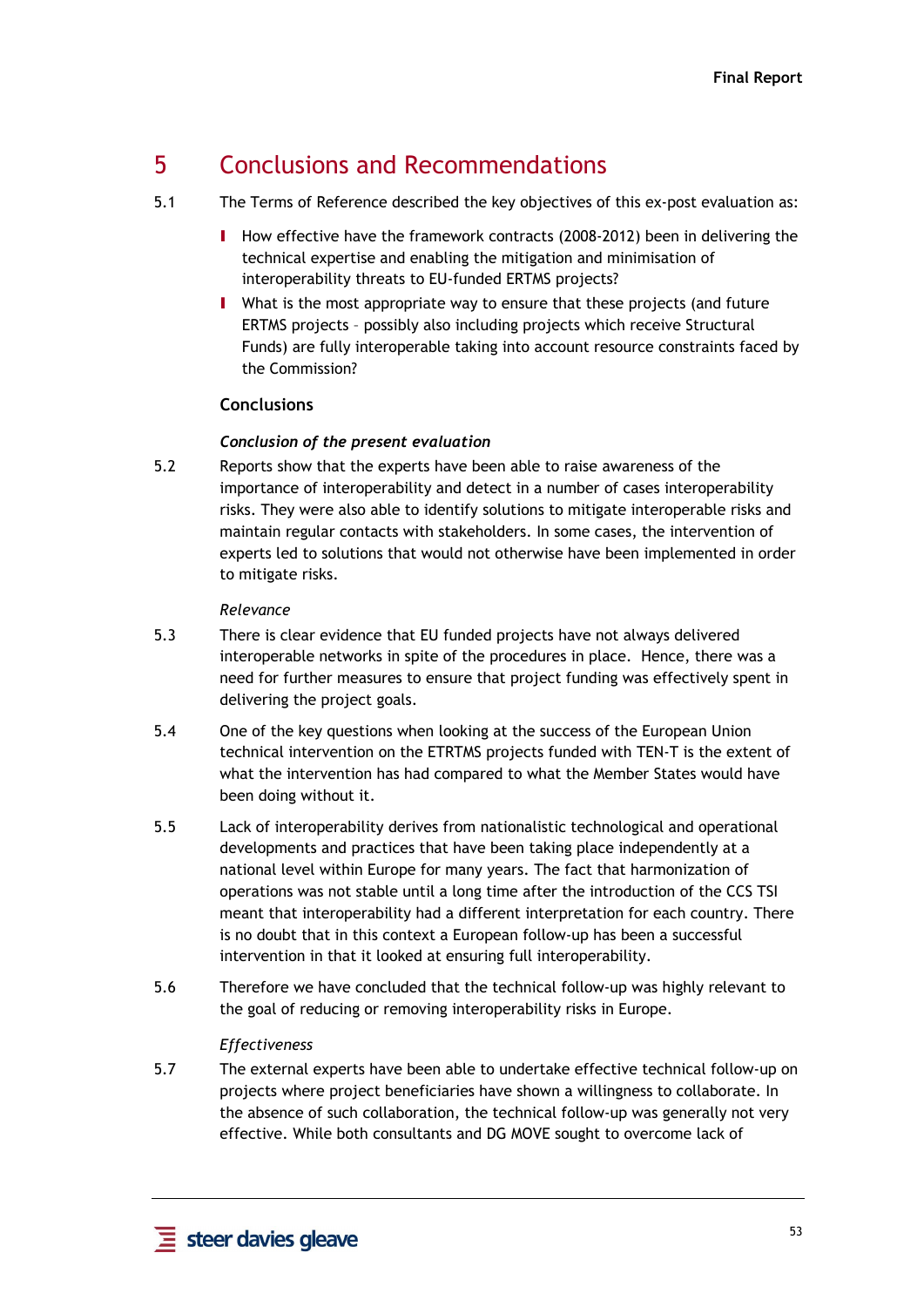stakeholder engagement, as participation in the technical follow-up is not compulsory, they were not always able to secure the necessary cooperation.

- 5.8 Whether or not technical solutions were fully consistent with TSI CCS provisions was also strongly correlated with the stage of development of the project and the extent of collaboration of the project stakeholders. In the case of projects that had been largely implemented or were nearing completion, consultants had little scope to propose actions to ensure the project was fully consistent with the TSI CCS.
- 5.9 The grouping of projects for the purposes of follow-up was on a corridor and language basis, which we consider appropriate.
- 5.10 Experts have been able to identify solutions to mitigate interoperable risks on projects where there was still scope for change and stakeholder willingness to address, but it was left to the beneficiaries to decide or not to implement these solutions. Therefore, the technical follow-up has helped to reduce interoperable risks, but it has not achieved in full its effectiveness objective of ensuring technical solutions that deliver projects fully consistent with TSI CCS provisions.

# *Efficiency*

- 5.11 The level of administrative requirements was excessive for DG MOVE and in most cases for the external experts, however both parties were able to establish good working practices that did not stop them from the overall objective of the intervention. In the case of other stakeholders, the burden was limited but some stakeholders still resented having to participate in the technical follow-up.
- 5.12 Adequate financial management was applied by DG MOVE and the size of the budget appears proportional to the objectives.
- 5.13 We conclude that the follow-up results were obtained at reasonable costs and that the objective of financial efficiency was achieved whereas administrative efficiency was undermined by burdens.

#### *Sustainability*

- 5.14 Where the intervention was successful (early detection and willingness to address by stakeholders), then the effects will last in the near or longer term. Since the technical follow-up is not able in its present form to force stakeholders to implement interoperable solutions, and that technical solutions depend on the legislative requirements, the objective of long-term effect of the follow-up was only partially achieved.
- 5.15 In the early stages of the follow-up, there was only a limited amount of information disseminated to stakeholders, but this was enhanced later on, which we believe was a positive. No external communication was generated which means that apart from the few stakeholders directly involved with the follow-up, no other parties were aware of the benefits of the follow-up. We believe that the outcomes of the intervention in this case were only partially exploited.

#### *Added-value*

5.16 It is encouraging to see some stakeholders believed that there was no need for the Commission to ensure technical follow-up. Unfortunately there is plenty of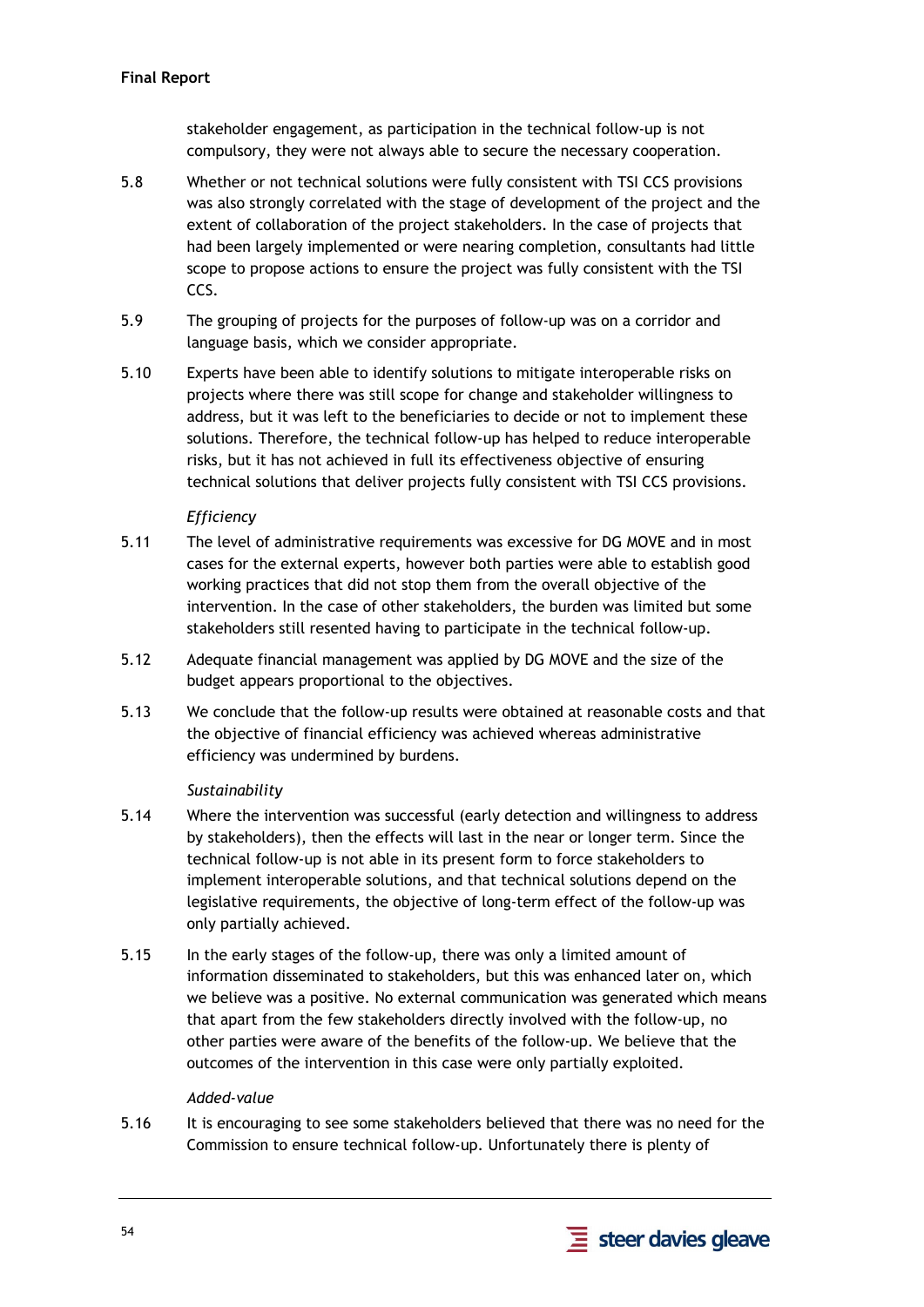evidence that only a minority of project beneficiaries were able to deliver truly interoperable solutions, so for all the other projects we believe the same results could not have been achieved without Commission-funding.

#### *Conclusion on the need for future technical follow-up*

- 5.17 We believe there is still a serious and necessary need for the level of support that has been provided by the technical follow-up of TEN-T funded ERTMS projects. This is because the risk of funding "non-interoperable projects" is still high and potentially damaging for EU institutions, because ERTMS implementation is still in a critical phase in particular on ERTMS corridors and because there are still some concerns with Notified Body certificates. Besides the cost of the follow-up compared to the amount of funding provided to ERTMS projects is very small.
- 5.18 As regard to the TEN-T network, EU funding is fragmented between the TEN-T Programme, the Cohesion and the Regional development fund. The White Paper recognises that "*better coordination of the Cohesion and Structural funds with the transport policy objectives is needed".* There does not appear to be a clear rationale justifying why the technical follow-up to TEN-T funded projects cannot also apply to projects funded by the Regional development and Cohesion Funds.
- 5.19 However, we expect the need for the follow-up to be gradually phasing out alongside support for ERTMS projects from the Commission. Since ERTMS projects are still going to be implemented up to 2022, we would expect the phase out to take place after the end of the 2014-2020 Funding Period rather than before.
- 5.20 Based on our analysis, we believe the best entity to be in charge of the technical follow-up should be the European Railway Agency. This option brings most benefits in terms of effectiveness and efficiency compared to other options involving EU institutions. ERA is also the System Authority for ERTMS and would benefit from detailed knowledge of the situation on projects. ERA also benefits from ERTMS skills in-house and appears to be a cost effective option compared to the others. This is also the option that was most often quoted by the stakeholders who took part in the consultation for this study and coincides with the DG MOVE agenda for externalisation from 2014.
- 5.21 Selecting this option has a "domino" effect on ERA's ability to resource other tasks. Because of significant resource constraints in the short-term, we came to the conclusion that "ERA in charge" may not be a practical solution in the shortterm. Therefore, in our view, the best alternative option, at least in the shortterm, would consist of ERA being in charge supported by external consultants. This option would cause less disruption for ERA and scored highly in relevance, effectiveness and sustainability.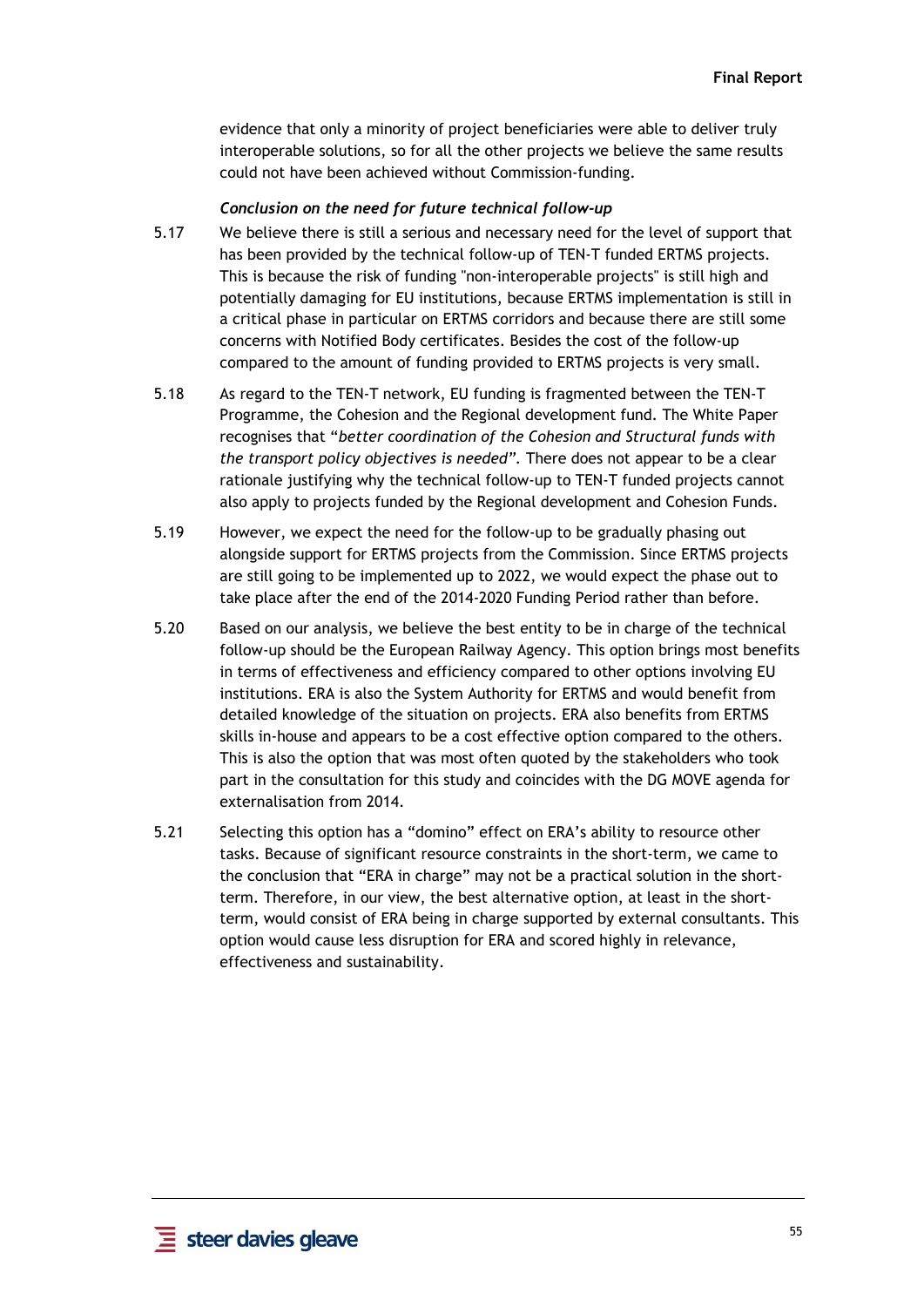# **Recommendations**

5.22 We present below our recommendations. The rationale that we used to reach these recommendations is displayed in Chapter 3 and 4.

## *Recommendations regarding the existing technical follow-up*

## *On the Terms of Reference*

- 5.23 We recommend the introduction of a clear and comprehensive definition of "interoperable risk", rather than relying on clarification at the kick-off meeting.
- 5.24 The Terms of Reference need to be more clearly defined to ensure that the technical follow-up delivers the desired outcomes.

#### *On the reports*

- 5.25 We believe that it would be beneficial if the issues for each project were summarised in a consistent format, such as what is suggested in Table 3.1.
- 5.26 We recommend that DG MOVE provides a more-defined structure for the annual reports to ensure better consistency in the format and content of the follow-up reporting; it would make easier reading to have a general progress report and then specific fiches per project.
- 5.27 We recommended using the template that has been developed so that experts can record information collected in a more consistent manner.
- 5.28 Consultants should use common definitions to avoid confusion in the use of terms like "open-points", "risks" and "recommendations".
- 5.29 Consultants should be required to ensure that for each project followed-up over more than a year, there is clear continuity between reports and explicit recognition of any changes in recommendations from one year to the next.

#### *Recommendations regarding the future technical follow-up*

- 5.30 We recommend that the technical follow-up should be extended beyond 2013 and 2014 until after 2020.
- 5.31 We recommend that the technical follow-up should be conducted as early as possible on projects, even in the pre-tender phase. However, projects that have already been launched or started implementation should not be automatically removed from the scope of the follow-up. The follow-up should be flexible enough to be able to adapt to different project circumstances.
- 5.32 The follow-up should be as continuous as possible rather than periodic. If it needs to remain periodic, then bimonthly reporting appears adequate with immediate information of DG MOVE and ERA of significant issues and risks.
- 5.33 The roles required during the technical follow-up need to be clarified, and in particular whether or not there is a need to follow the outputs of the stakeholder consultation showing that information dissemination and additional support to stakeholders are valued by stakeholders.

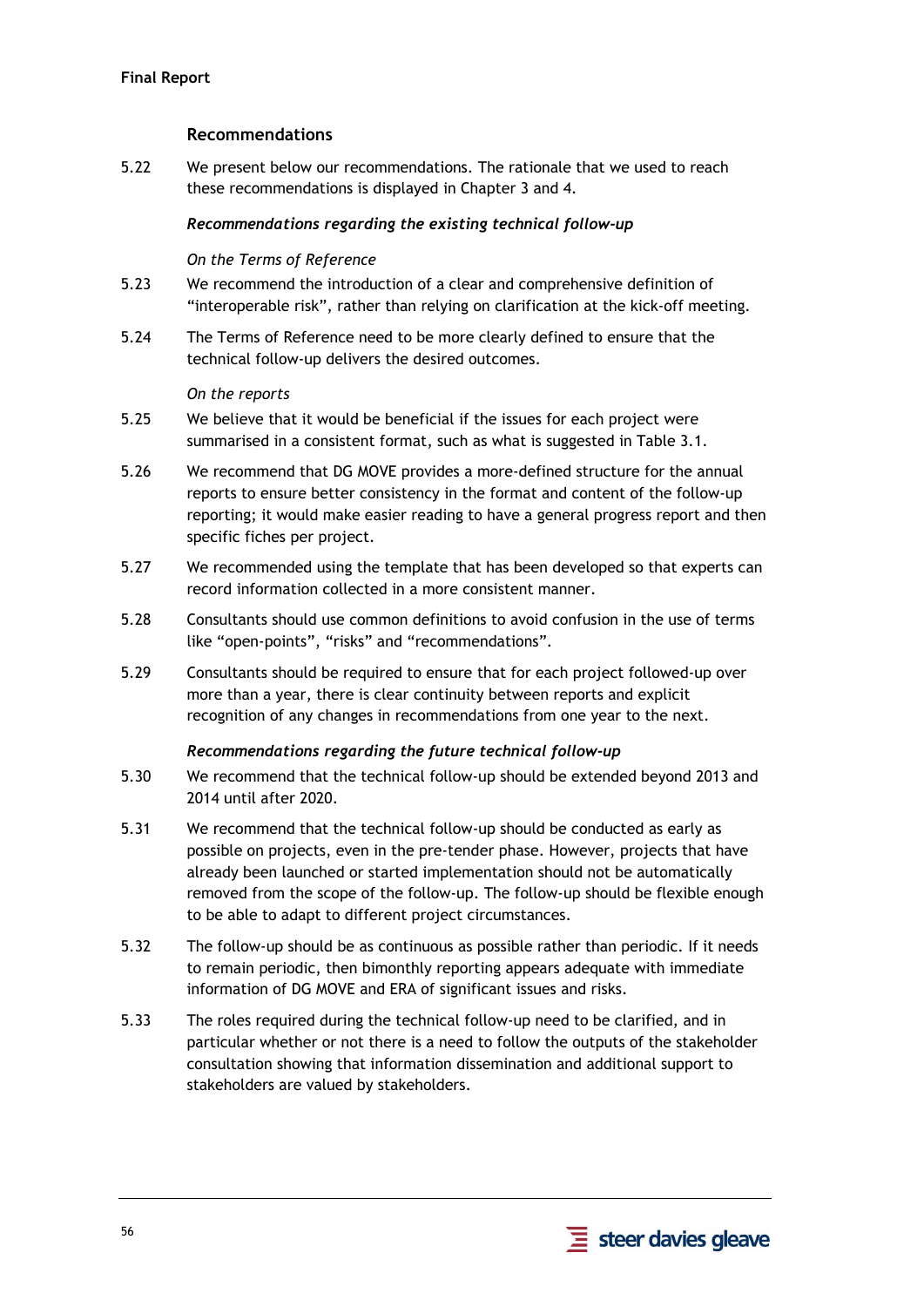- 5.34 We recommend that skills such as legal, stakeholder consultation and adequate language and cultural knowledge are part of the skill requirement of the entity in charge, alongside proven and detailed knowledge of ERTMS technical issues.
- 5.35 The adequate level of resources for the technical follow-up has been estimated to approximately 530 annual man-days.
- 5.36 We recommend not changing the geographic groupings of projects.
- 5.37 The buy-in from stakeholders should be enhanced: firstly by making participation in the technical follow-up a compulsory requirement at Call time, secondly by requiring them to justify deviation from solutions offered by the entity in charge. An illustrative list of documents to prepare for the technical follow-up could also be added, but it would need to make clear that this list can be expected to be refined. The buy-in from stakeholders would also be enhanced if they felt associated to the follow-up and not just "subject" to it. This could take the form of greater communication (by providing them with a copy or lighter version of the reports on their projects) or enhanced cooperation on a corridor or cross-border project basis.
- 5.38 More coherence should be ensured between DG REGIO and DG MOVE: in their requirements to stakeholders but more importantly on ensuring that all ERTMS projects are subject to follow-up irrespective of their source of funding. All projects that are benefitting from European funding should expect to be subject to technical follow-up.
- 5.39 Consider distinguishing between monitoring, which should be routine practice, and specific technical follow-up in order to target better actions to the situations "on the ground".
- 5.40 The follow-up should be aimed directly at project level, but this should not prevent the involvement of Notified Bodies where relevant.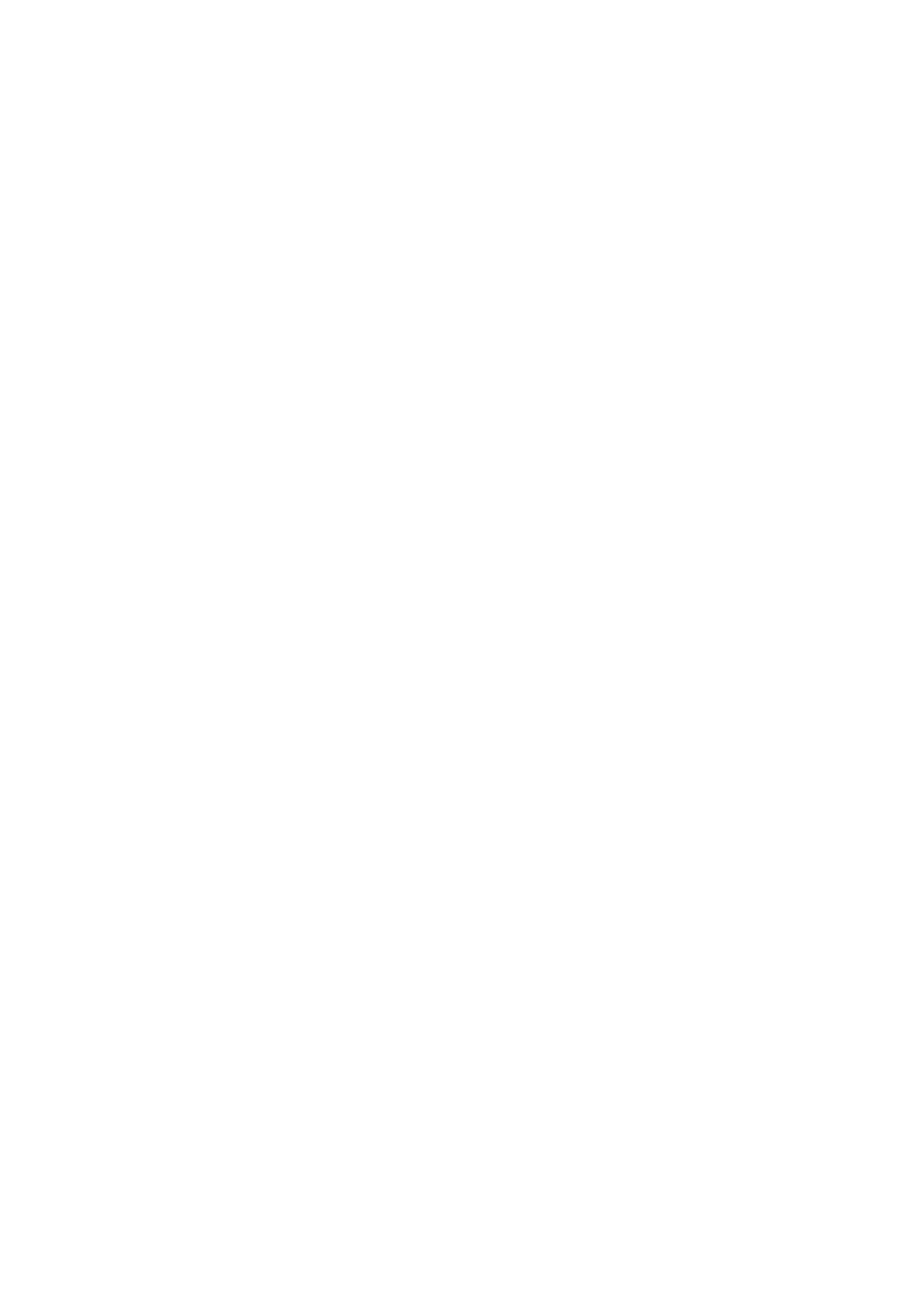**Final Report** 

# APPENDIX

**A**

**QUESTIONNAIRE USED** 

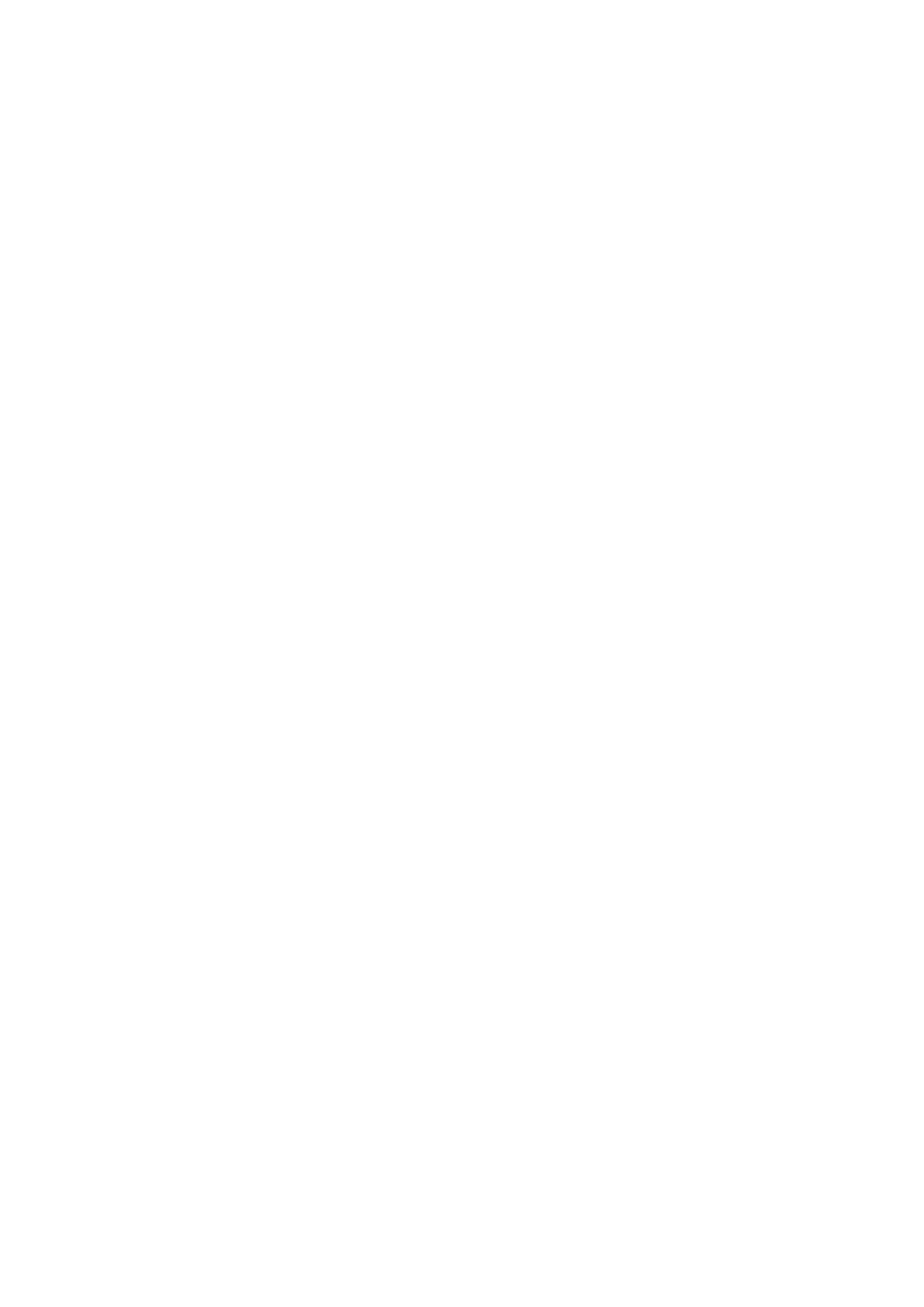Questionnaire for EU institutions

#### **General**

- 1.1 Could you please describe the role and activities) of DG MOVE (including a description of the project officers who coordinated the lots, etc) and the interactions with ERA and the TEN-T EA during the technical follow-up?
- 1.2 And with the MS, NSA and NoBo?
- 1.3 Could you please explain to me what happened after the annual reports were received from the consultants? Who received a copy, what happened to the list of actions listed, etc? Did the individual reports feed into any overall programme review?

#### **Looking back**

#### *Relevance*

- 1.4 To what extent do you think there was a need for the technical follow-up of TEN-T funded ERTMS projects?
- 1.5 The general objective of the contract was to provide the European Commission and the TEN-T EA with targeted technical assistance consisting of experts liaising with the corridor/project coordinators to ensure that technical solutions implemented within projects were fully consistent with the TSI CCS provisions. To what extent do you think this objective was fulfilled?
- 1.6 To what extent do you think the technical follow-up has contributed to reduce interoperable risks during the course of the framework?

#### *Effectiveness*

- 1.7 In your opinion what were the key skills required for the successful delivery of the technical follow-up? (Technical understanding, stakeholder consultation, coordination skills, project management, etc…)
- 1.8 To what extent do you think the timeline of the technical monitoring was adequate? Would you recommend any changes? To what extent were new findings to be found in each set of annual reports?
- 1.9 Do you think the grouping of projects made sense, has geographic coverage been even? If not, how would you enhance it?
- 1.10 In your opinion, what were the key challenges met by the technical consultants during the course of the 3 years? In terms of access and coordination of stakeholders, technical issues, timeframe, budget, etc…
- 1.11 To what extent do you think were the external consultants able to identify technical or other solutions to mitigate the interoperability risks?
- 1.12 What effects (impacts) have been obtained by these technical or other solutions?
- 1.13 Have these effects contributed to the achievement of the objective of minimising threats to interoperability?
- 1.14 Which factors have hindered the achievement of the objectives?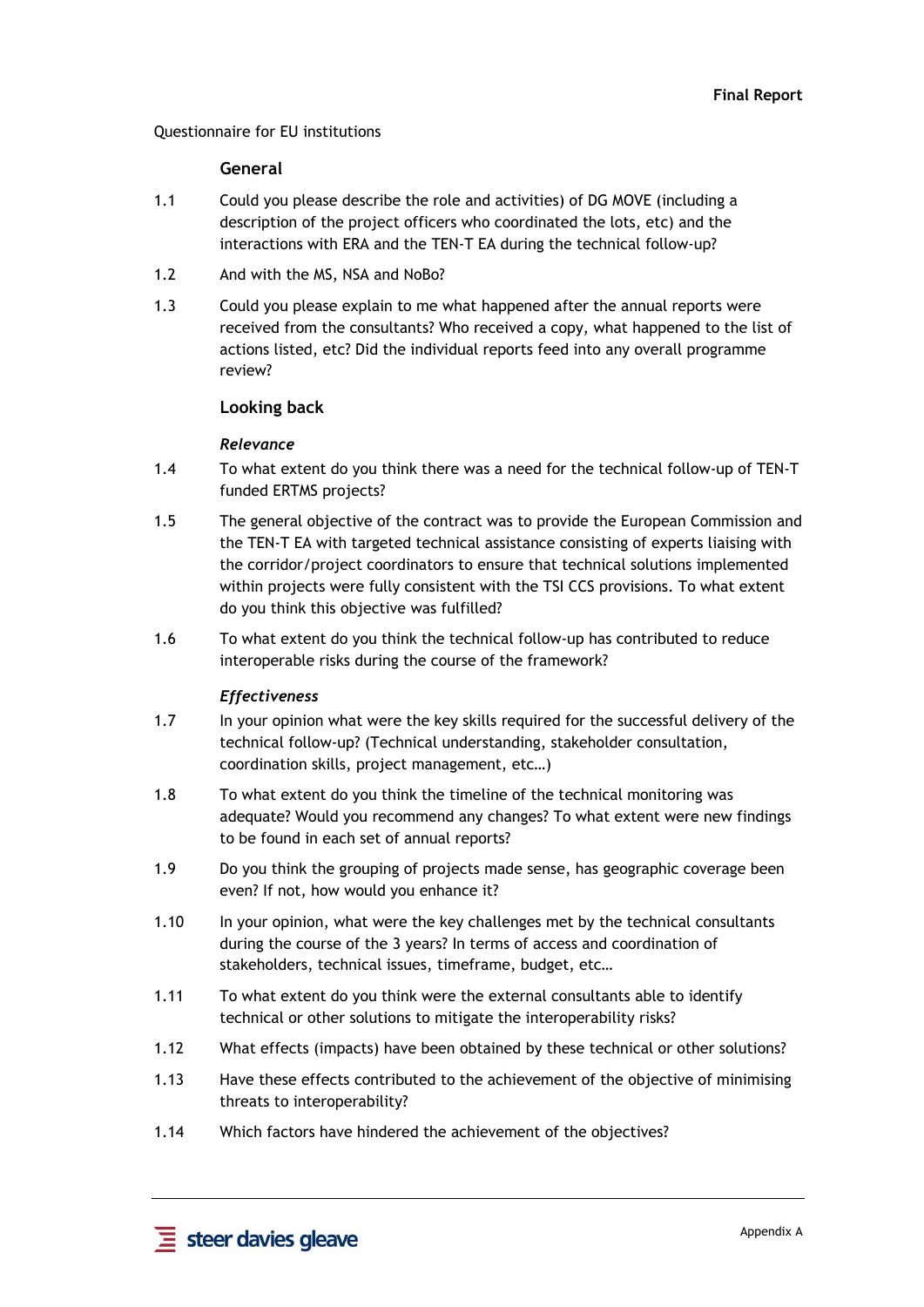## **Final Report**

- 1.15 How useful would you say were the reports for DG MOVE? And the other stakeholders?
- 1.16 To what extent were the Commission decisions based on the external consultants' report conclusions?
- 1.17 Does participation in/implementation of the action appear satisfactory?

*Efficiency* 

- 1.18 Do you feel there was an administrative burden on the management of the technical follow-up, or was it adequate?
- 1.19 Do you think the budget provided to the external consultants was appropriate and proportional to the objectives? If not, which constraints did they have? What figure would you recommend next?
- 1.20 Could the same results have been achieved with fewer resources?
- 1.21 What internal costs (in terms of person-time) have been associated with undertaking the technical follow up?
- 1.22 Would it have been possible to achieve the same results without Commissionfunded technical follow-up?

#### *Sustainability*

- 1.23 To what extent do you think the outcomes of the intervention are fully exploited?
- 1.24 What impact have the technical follow ups had on the key stakeholders such as ERA, TEN-T EA, MS, project promoters, etc? To what extent has the coordination between Member States on ERTMS been improved by the follow up?
- 1.25 Will the interoperability effects achieved last in the medium or long term?

#### *Added value*

1.26 Does the technical follow up have sufficient, political and financial power to deliver its objectives?

#### *Supervising the technical follow-up*

- 1.27 Do you think DG MOVE was the best placed actor to coordinate the technical monitoring or do you think another actor would have been better? If so, who?
- 1.28 Do you feel that DG MOVE/TEN-T EA had enough technical understanding in order to coordinate the work of the consultants? If not, how did you mitigate it and did you have to make any adjustments to the reports or the methodology?

#### *Other*

- 1.29 Do you think there were some requirements in the bid that were not particularly useful for the overall objective of reducing interoperable risks?
- 1.30 Was the level of analysis in the reports appropriate?
- 1.31 Was there any divergence in views between the two consultancies that undertook the technical monitoring during the framework period?

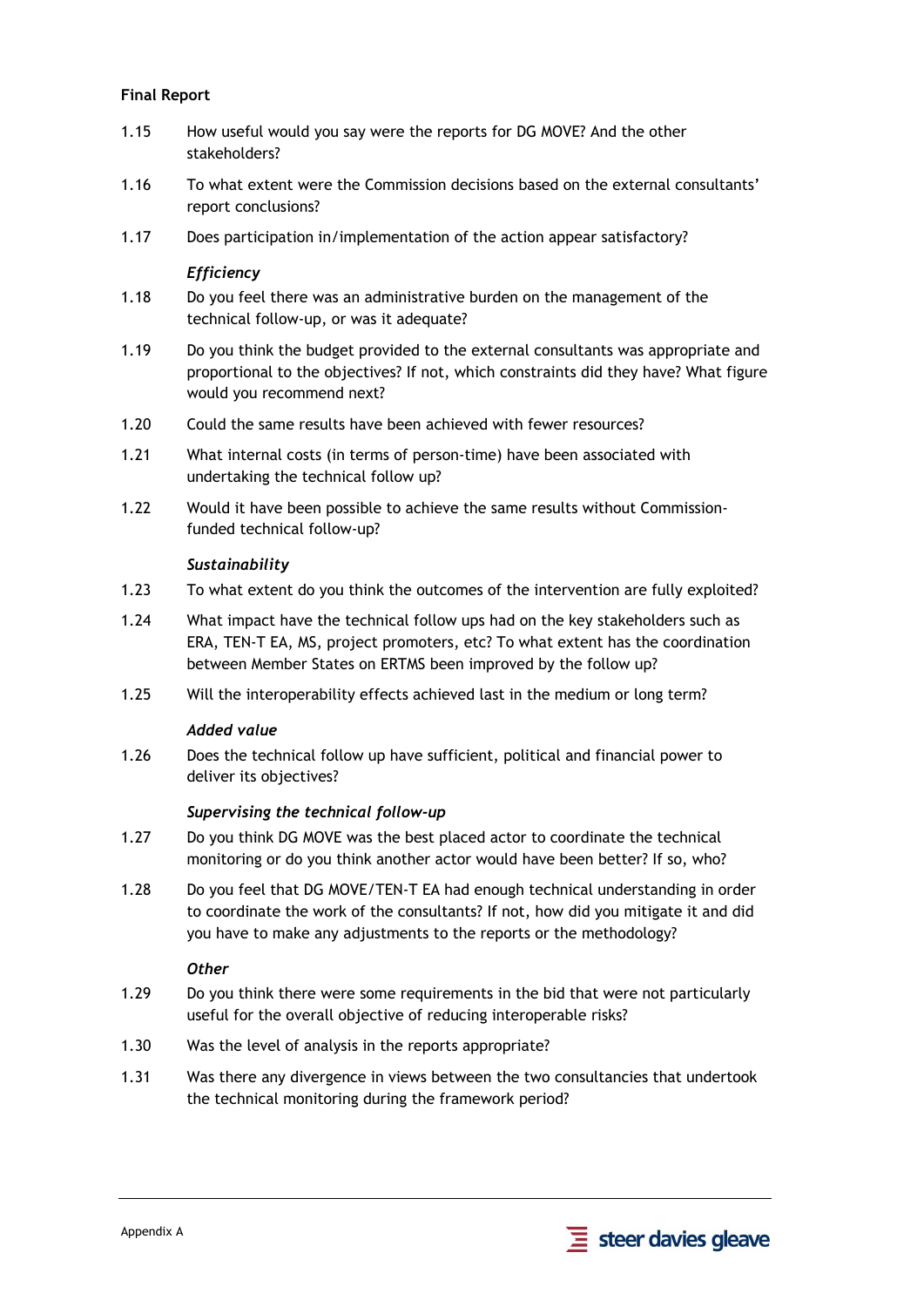- 1.32 Do you feel DG MOVE/TEN-T EA provided the external consultants with enough support when they undertook the technical follow-up? If not, what would you recommend?
- 1.33 Which recommendations would you make for further enhancements of the followup? (in terms of the brief, the delivery process, the reporting process, access to data, more/less milestones, etc…)

## **Looking forward**

1.34 Could you please describe the mission of your organisation and in particular its role in supporting TEN-T funded ERTMS projects?

#### *Relevance*

- 1.35 To what extent do you think there is still a need for technical support? Why?
- 1.36 To what extent do you think the objective of the technical follow-up of the TEN-T funded ERTMS projects is aligned with the mission of your organisation?

#### *Effectiveness*

- 1.37 Do you think all projects should be subject to monitoring actions, or would it be more efficient to target actions, since we know that projects in some MS are more likely to be compliant than in others? Why?
- 1.38 Do you think the technical follow-up actions should be aimed directly at project level or indirectly at Notified Body level? Why?

#### *Efficiency*

1.39 What are the skills of the staff in your organisation in relation to ERTMS and general project liaison with the stakeholders?

#### *Supervision of the follow-up*

- 1.40 Which entity do you think would be best placed to monitor the deliverables of the technical follow-up? (DG MOVE, TEN-T EA, ERA or other to be specified)
- 1.41 Do you think this entity would also be able to coordinate the work of the technical follow-up in order to make sure that the information is correctly disseminated and the internal stakeholders are aware of the work conducted? If not, who should do it?
- 1.42 Do you think this entity would also be able to specify the requirements of the technical follow-up? If not, who should do it?
- 1.43 (If different entities were quoted) What are the risks with different entities involved on a complex project such as this one?

## *Undertaking the follow-up (we are now talking about who does it, not who supervises it)*

1.44 To what extent do you think your organisation would be able to undertake the technical follow-up itself (without external consultants)?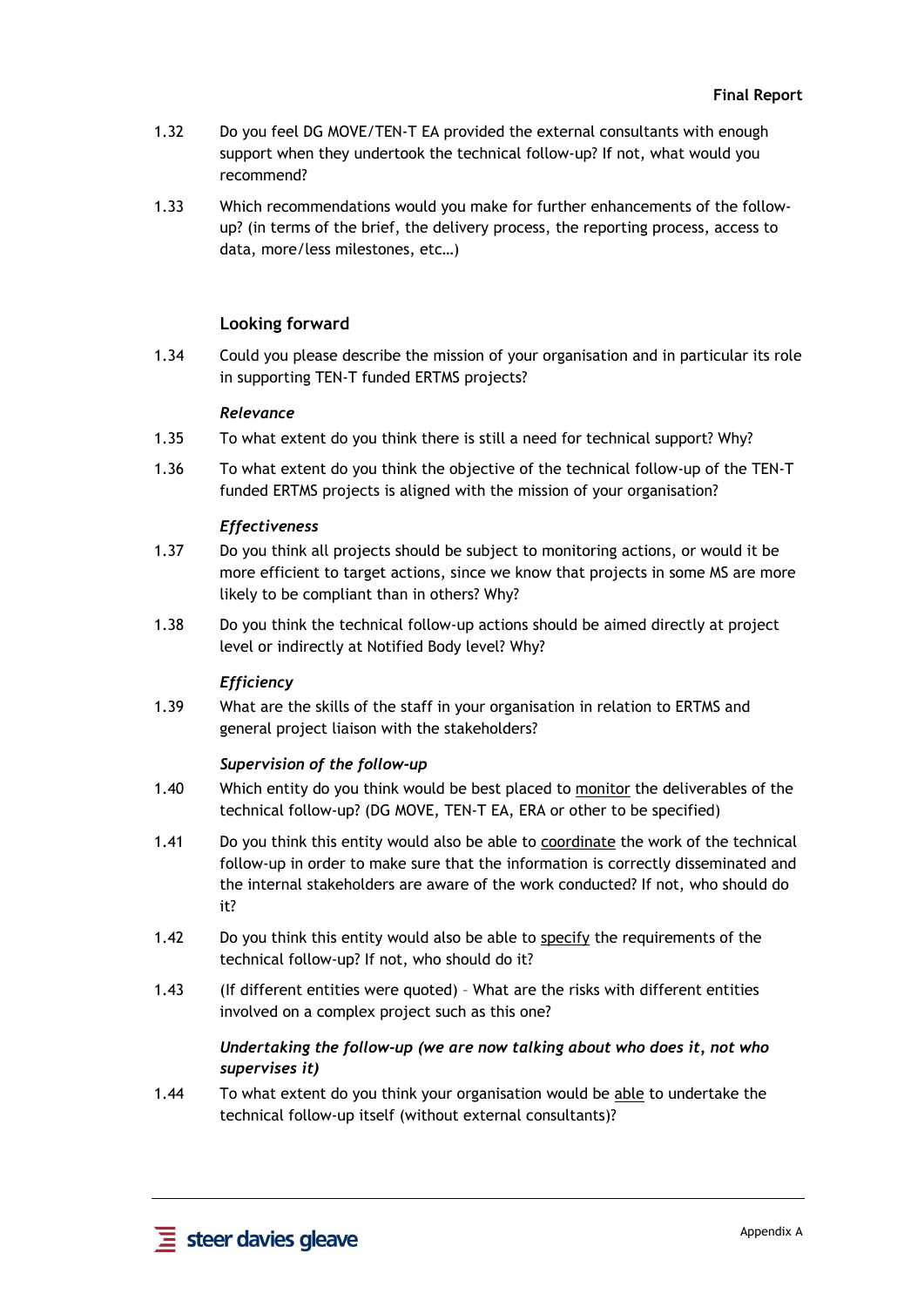## **Final Report**

- 1.45 And to what extent do you think your organisation would be willing to undertake the technical follow-up itself (without external consultants)? Why?
- 1.46 To what extent would your agency be able to reduce operational risks if it were to undertake the technical follow-up itself?
- 1.47 To what extent would your agency be able to identify solutions to mitigate risks if it were to undertake the technical follow-up itself?
- 1.48 To what extent may your agency have conflict of interest that would hinder its actions if it were to undertake the technical follow-up itself?
- 1.49 To what extent would your agency be able to cover the whole range of projects across all Member States (in terms of language, familiarity with the issues, cultural or technological issues, etc)?
- 1.50 To what extent would your internal procedures relating to administrative tasks, reporting, financing, staffing subcontractors, etc be able to support or hamper the adequate technical follow-up, if your organisation were to undertake it?
- 1.51 What level of additional costs would you expect if your organisation were to undertake the technical follow-up?
- 1.52 To which degree additional budget would be available for supporting the technical monitoring?
- 1.53 Do you think external consultants should continue to undertake the technical follow-up, or could this be undertaken internally by DG MOVE, ERA or TEN-T EA?
- 1.54 Why? In terms of:
	- i) In terms of ability/skills?
	- ii) Willingness?
	- iii) Ability to reduce interoperability risks?
	- iv) Ability to offer mitigation measures?
	- v) Conflict of interest?
	- vi) Geographic coverage?
	- vii) Internal procedures?
	- viii) More balanced client/supplier relationship?
	- ix) Additional costs?
	- x) Ability to find the budget?

**Thank you very much for your time and cooperation** 

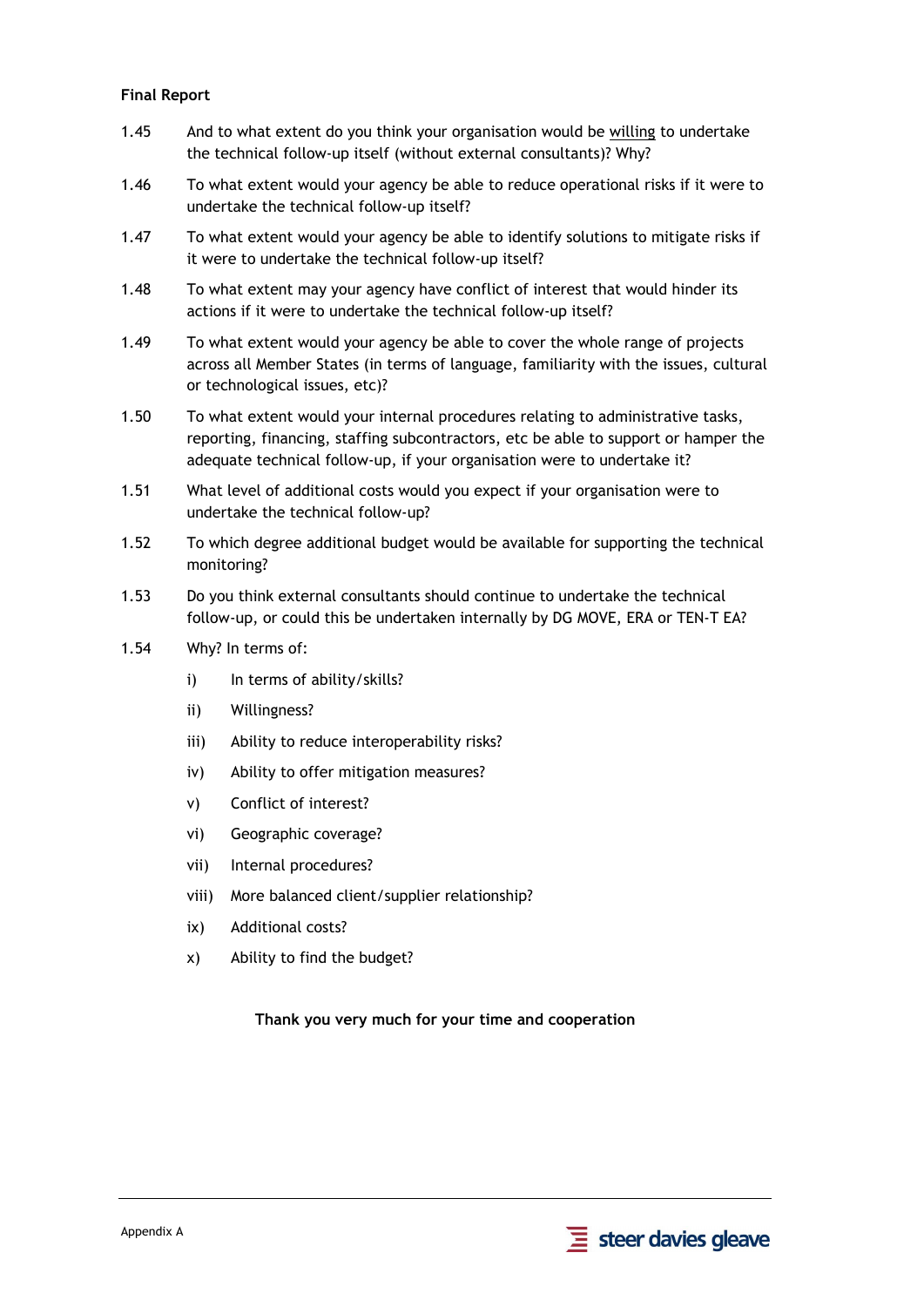Questionnaire for External consultants

#### **General**

- 1.1 Please could you describe the role of your company and what you undertook during the technical follow-up?
- 1.2 Could you please describe the interactions between your company, DG MOVE, and any other stakeholders (such as ERA, TEN-T EA, NSA, MS and NoBo)?
- 1.3 Could you also please clarify the role played by the NSA and Nobo?

## **Looking back**

#### *Relevance*

- 1.4 To what extent do you think there was a need for the technical follow-up of TEN-T funded ERTMS projects?
- 1.5 To what extent do you think the technical follow-up has contributed to reduce interoperable risks during the course of the framework?

#### *Effectiveness*

- 1.6 In your opinion what were the key skills required for the successful delivery of the project? (Technical understanding, stakeholder consultation, coordination skills, project management, etc…)
- 1.7 To what extent do you think the timeline of the technical monitoring was adequate? Would you recommend any changes?
- 1.8 Do you think the grouping of projects that you were asked to monitor made sense? If not, how would you enhance it?
- 1.9 What were the key challenges that you met during the course of the 3 years? In terms of access and coordination of stakeholders, technical issues, timeframe, budget, etc…
- 1.10 To what extent do you think were you able to identify technical or other solutions to mitigate the interoperability risks?
- 1.11 Have these solutions contributed to the achievement of the objective of minimising threats to interoperability?
- 1.12 Which factors have hindered the achievement of the objectives of the technical follow-up?
- 1.13 In your perception, how useful were the reports for DG MOVE? And the other stakeholders?
- 1.14 As far as you are aware, to what extent were the Commission decisions based on your reports conclusions?

## *Efficiency*

1.15 Do you feel there was an administrative burden on the management of the technical follow-up, or was it adequate?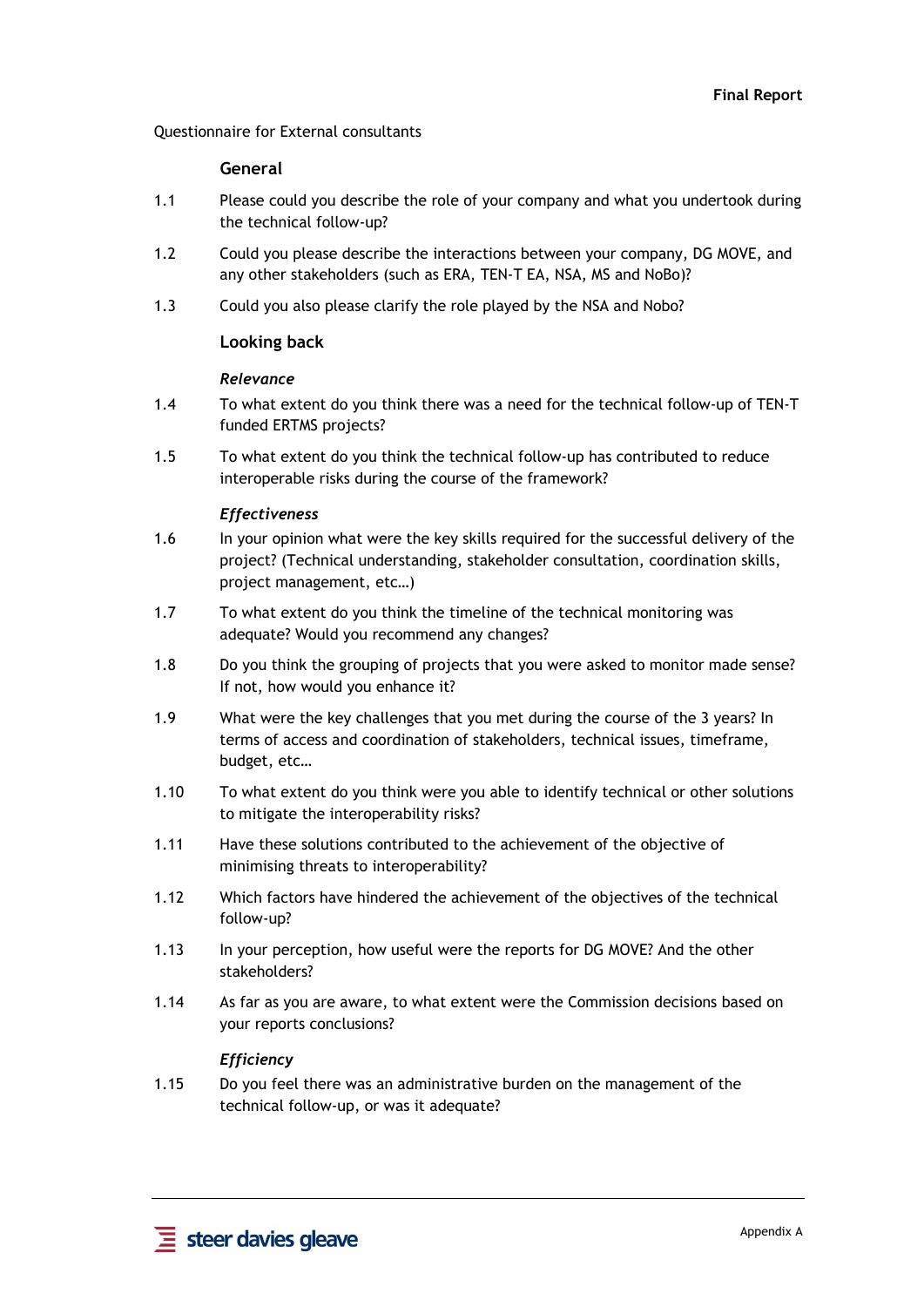## **Final Report**

- 1.16 Do you think the budget provided to you was appropriate and proportional to the objectives? If not, which constraints did it have? What figure would you recommend next?
- 1.17 Could the same results been achieved with fewer resources?

#### *Sustainability*

- 1.18 Do you think the outcomes of the intervention have been fully exploited? (By DG MOVE and by others)
- 1.19 What impact have the technical follow ups had on the key stakeholders such as ERA, TEN-T EA, MS, project promoters, etc? To what extent has the coordination between Member States on ERTMS been improved by the follow up?
- 1.20 Will the interoperability effects achieved last in the medium or long term?

#### *Added value*

1.21 Does the technical follow up have sufficient, political and financial power to deliver its objectives?

## *Supervising the technical follow-up*

- 1.22 Do you think DG MOVE was the best placed actor to specify, coordinate and monitor the technical monitoring or do you think another actor would have been better? If so, who?
- 1.23 Did you feel you had enough support from DG MOVE when you undertook the technical follow-up? If not, what would you recommend?
- 1.24 Did you feel that DG MOVE/ERA/TEN-T EA had enough technical understanding? If not, how did you mitigate it and did you have to make any adjustments to the reports or the methodology?

#### *Other*

- 1.25 Do you think there were some requirements in the bid that were not particularly useful for the overall objective of reducing interoperable risks?
- 1.26 Which recommendations would you make for further enhancements of the followup? (in terms of the brief, the delivery process, the reporting process, access to data, more/less milestones, etc…)
- 1.27 To what extent do you feel the structure and the methodology of the report was influenced by the policy officers in charge of your Lots?

## **Looking forward**

## *Relevance*

1.28 To what extent do you think there is still a need for technical support? Why?

## *Effectiveness*

1.29 Do you think all the projects should be subject to monitoring actions, or would it be more efficient to target actions, since some projects in some MS are more likely to be compliant than in others? Why?

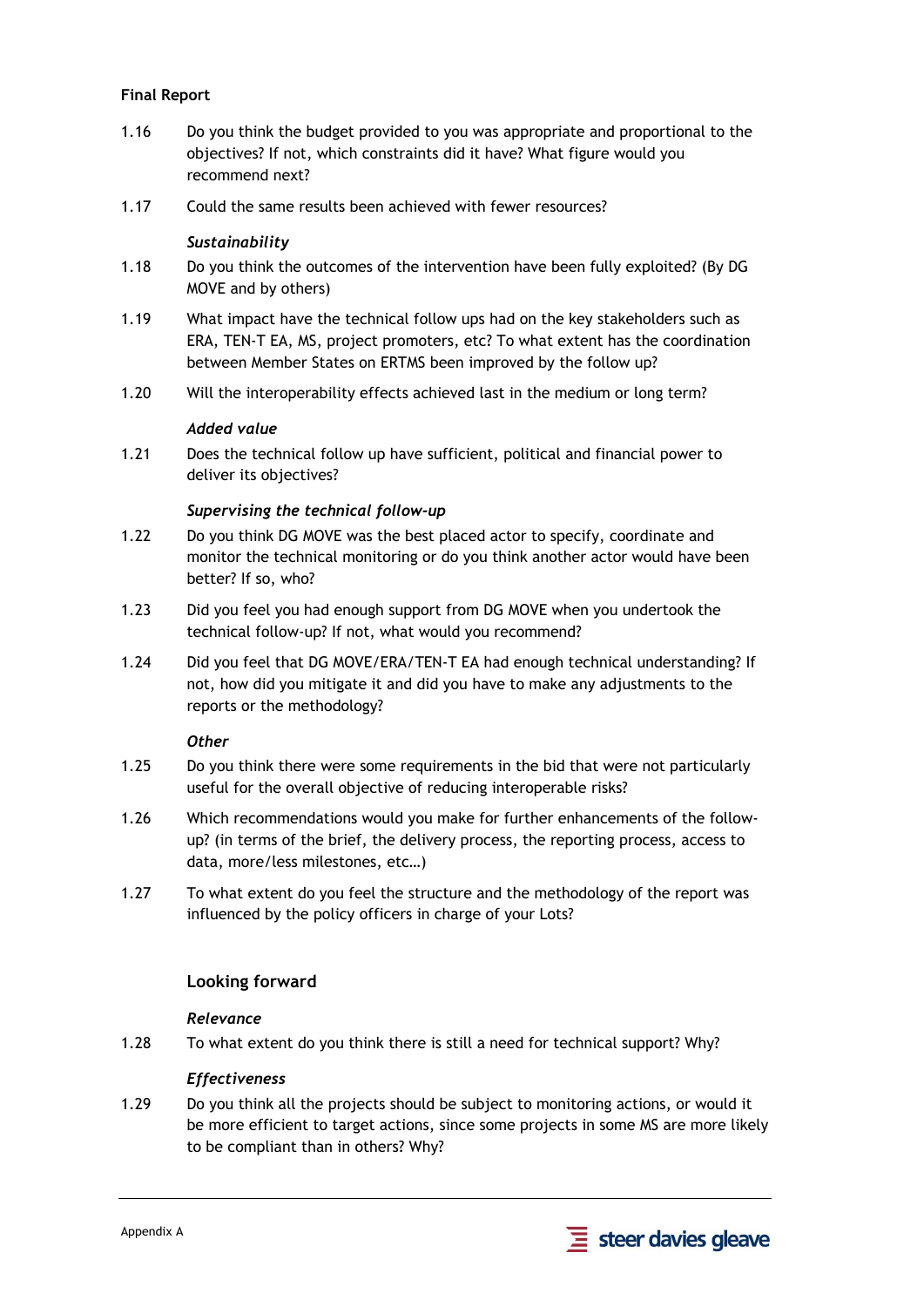1.30 Do you think the technical follow-up actions should be aimed directly at project level or indirectly at Notified Body level? Why?

#### *Supervision of the follow-up*

- 1.31 Which entity do you think would be best placed to monitor the deliverables of the technical follow-up? (DG MOVE, TEN-T EA, ERA or other to be specified)
- 1.32 Do you think this entity would also be able to coordinate the work of the technical follow-up in order to make sure that the information is correctly disseminated and the internal stakeholders are aware of the work conducted? If not, who should do it?
- 1.33 Do you think this entity would also be able to specify the requirements of the technical follow-up? If not, who should do it?
- 1.34 (If different entities were quoted) What are the risks with different entities involved on a complex project such as this one?

#### *Undertaking the follow-up*

- 1.35 Do you think external consultants should continue to undertake the technical follow-up, or could this be undertaken internally by DG MOVE, ERA or TEN-T EA?
- 1.36 Why? In terms of:
	- i) In terms of ability/skills?
	- ii) Willingness?
	- iii) Ability to reduce interoperability risks?
	- iv) Ability to offer mitigation measures?
	- v) Conflict of interest?
	- vi) Geographic coverage?
	- vii) Internal procedures?
	- viii) More balanced client/supplier relationship?
	- ix) Additional costs?
	- x) Ability to find the budget?

**Thank you very much for your time and cooperation**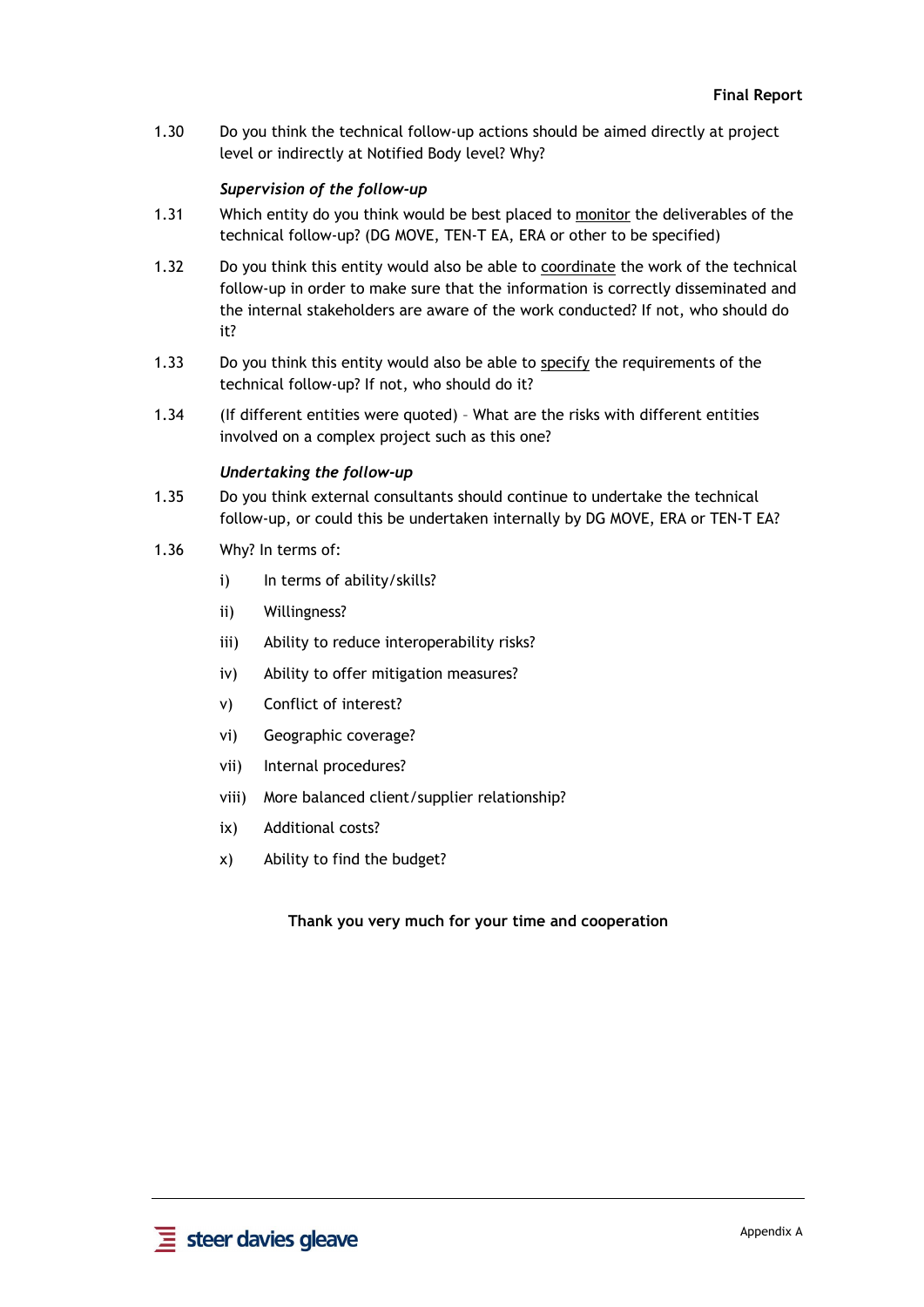## **Final Report**

Questionnaire for all other stakeholders

## **General**

- 1.1 Could you please describe the mission and activities of your organisation?
- 1.2 Could you please detail the activities of your organisation regarding ERTMS implementation in Europe and the objective of reducing interoperable risks?
- 1.3 Could you please describe the relationships that your organisation may have with stakeholders such as DG MOVE, TEN-T EA, ERA, the Member States, NSAs and NoBos?
- 1.4 Could you please describe the involvement of your organisation with the technical follow-up of TEN-T funded ERTMS projects?

# *Questions 1.5 to 1.10 are only asked if the stakeholder was involved with the 2008-2012 technical follow-up of ERTMS projects. Otherwise go to 1.13*

- 1.5 To what extent do you think there was a need for the technical follow-up of TEN-T funded ERTMS projects?
- 1.6 The general objective of the contract was to provide the European Commission and the TEN-T EA with targeted technical assistance consisting of experts liaising with the corridor/project coordinators to ensure that technical solutions implemented within projects were fully consistent with the TSI CCS provisions. To what extent do you think this objective was fulfilled?
- 1.7 To what extent do you think the technical follow-up has contributed to reduce interoperable risks during the course of the framework?
- 1.8 In your perception, are the outcomes of the intervention fully exploited?
- 1.9 Would it have been possible to achieve the same results without Commissionfunded technical follow-up?
- 1.10 Does the technical follow up have sufficient, political and financial power to deliver its objectives?
- 1.11 Which recommendations would you make for further enhancements of the technical follow-up?

## **Looking forward**

Explain the objective of the technical follow-up and quote its brief.

## *Relevance*

1.12 To what extent do you think there is still a need for technical support? Why?

## *Effectiveness*

- 1.13 Do you think all the projects should be subject to monitoring actions, or would it be more efficient to target actions, since some projects in some MS are more likely to be compliant than in others? Why?
- 1.14 Do you think the technical follow-up actions should be aimed directly at project level or indirectly at Notified Body level? Why?

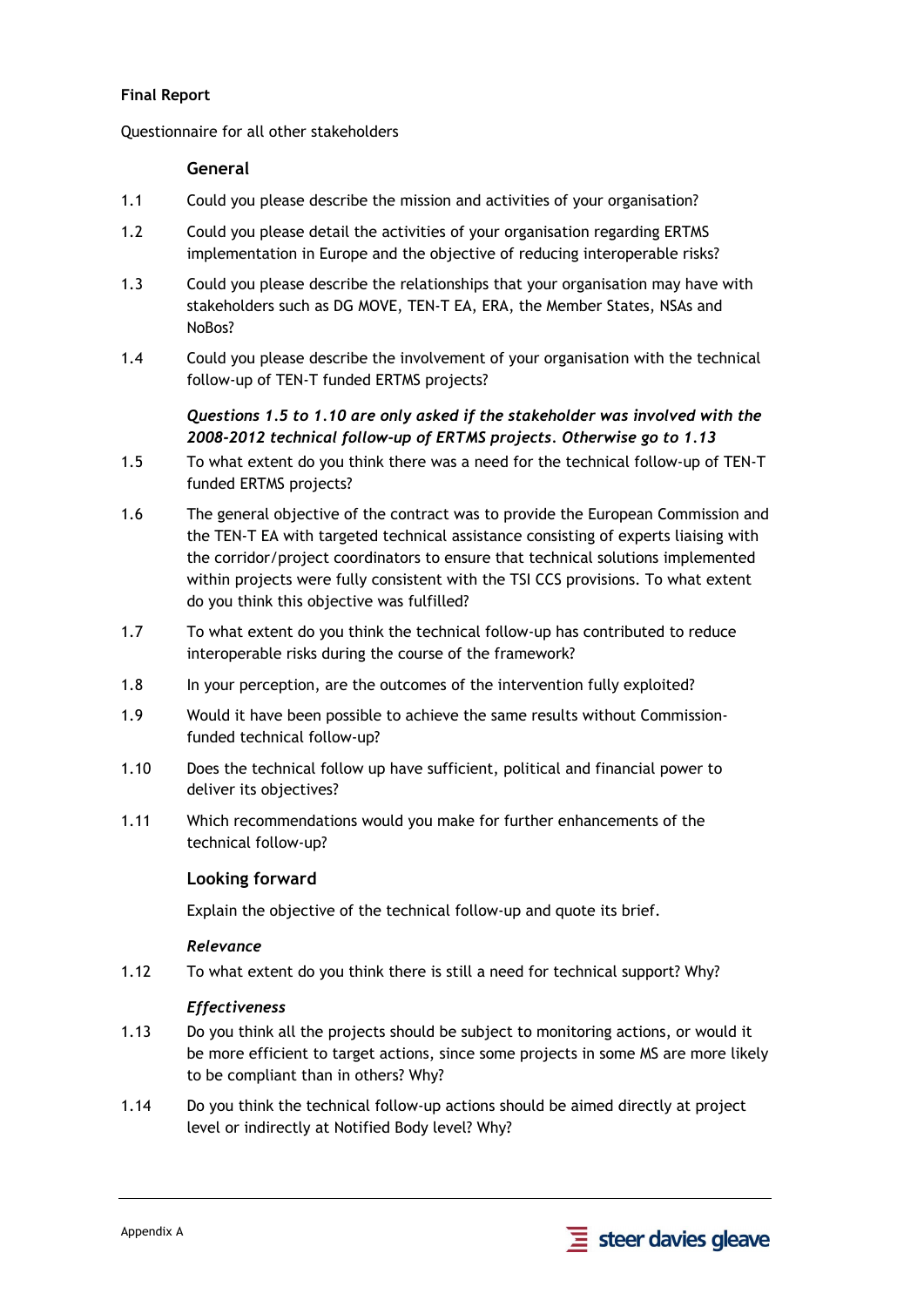## *Efficiency*

- 1.15 In your opinion what are the key skills required for the successful delivery of the technical follow-up? (Technical understanding, stakeholder consultation, coordination skills, project management, etc…)
- 1.16 In your opinion, what are the key challenges that will be met by those who undertake the technical follow-up? In terms of access and coordination of stakeholders, technical issues, timeframe, budget, etc…
- 1.17 To what extent do you think there is a need of doing the technical follow-up every year? How about every 6 months? Or every 2 years?

#### *Supervision of the follow-up*

- 1.18 Which entity do you think would be best placed to monitor the deliverables of the technical follow-up? (DG MOVE, TEN-T EA, ERA or other to be specified)
- 1.19 Do you think this entity would also be able to coordinate the work of the technical follow-up in order to make sure that the information is correctly disseminated and the internal stakeholders are aware of the work conducted? If not, who should do it?
- 1.20 Do you think this entity would also be able to specify the requirements of the technical follow-up? If not, who should do it?
- 1.21 (If different entities were quoted) What are the risks with different entities involved on a complex project such as this one?

## *Undertaking the follow-up*

- 1.22 Do you think external consultants should continue to undertake the technical follow-up, or could this be undertaken internally by DG MOVE, ERA or TEN-T EA?
- 1.23 Why? In terms of:
	- i) In terms of ability/skills?
	- ii) Willingness?
	- iii) Ability to reduce interoperability risks?
	- iv) Ability to offer mitigation measures?
	- v) Conflict of interest?
	- vi) Geographic coverage?
	- vii) Internal procedures?
	- viii) More balanced client/supplier relationship?
	- ix) Additional costs?
	- x) Ability to find the budget?

**Thank you very much for your time and cooperation**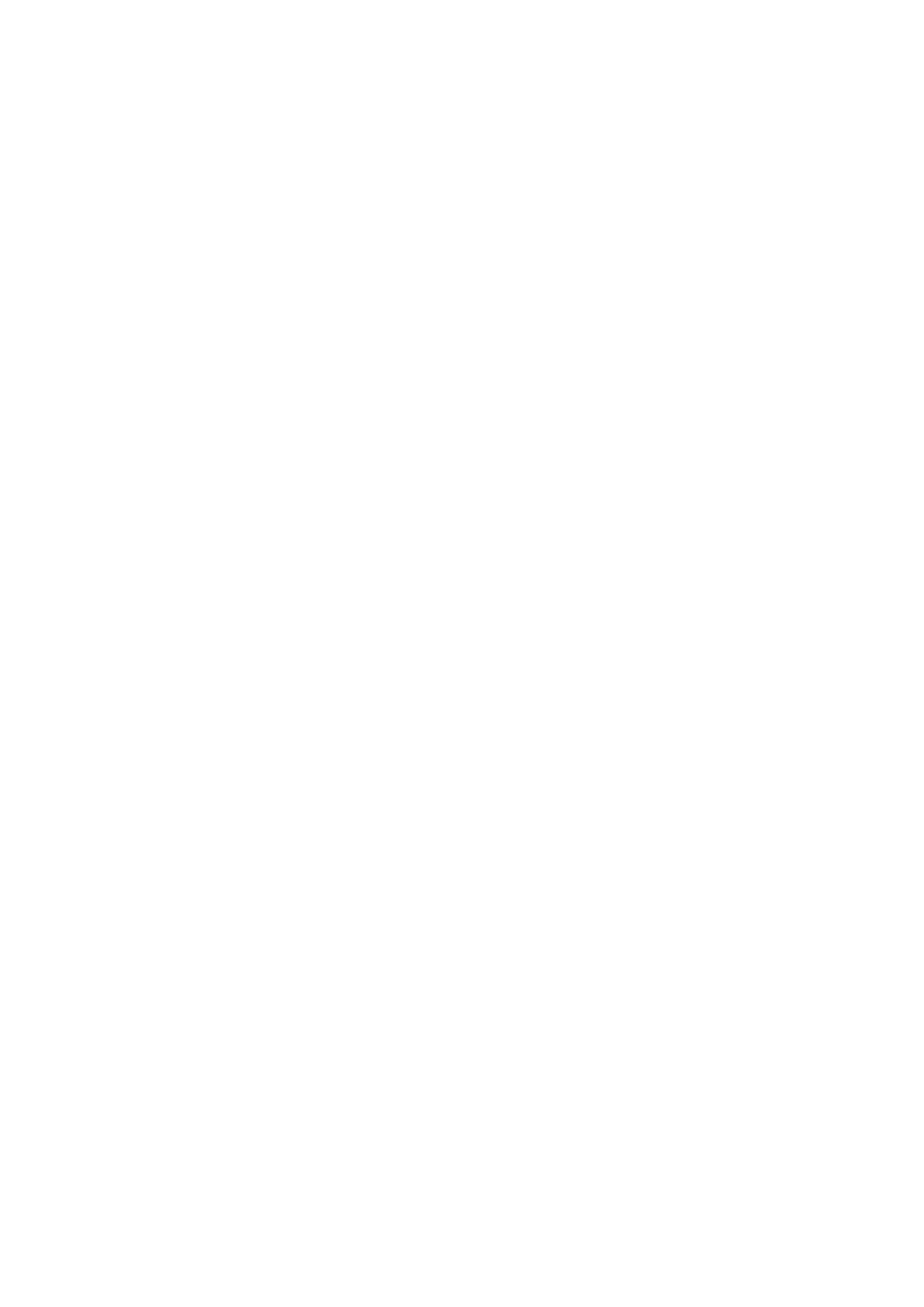# APPENDIX

**B**

**PROJECT TEMPLATE** 

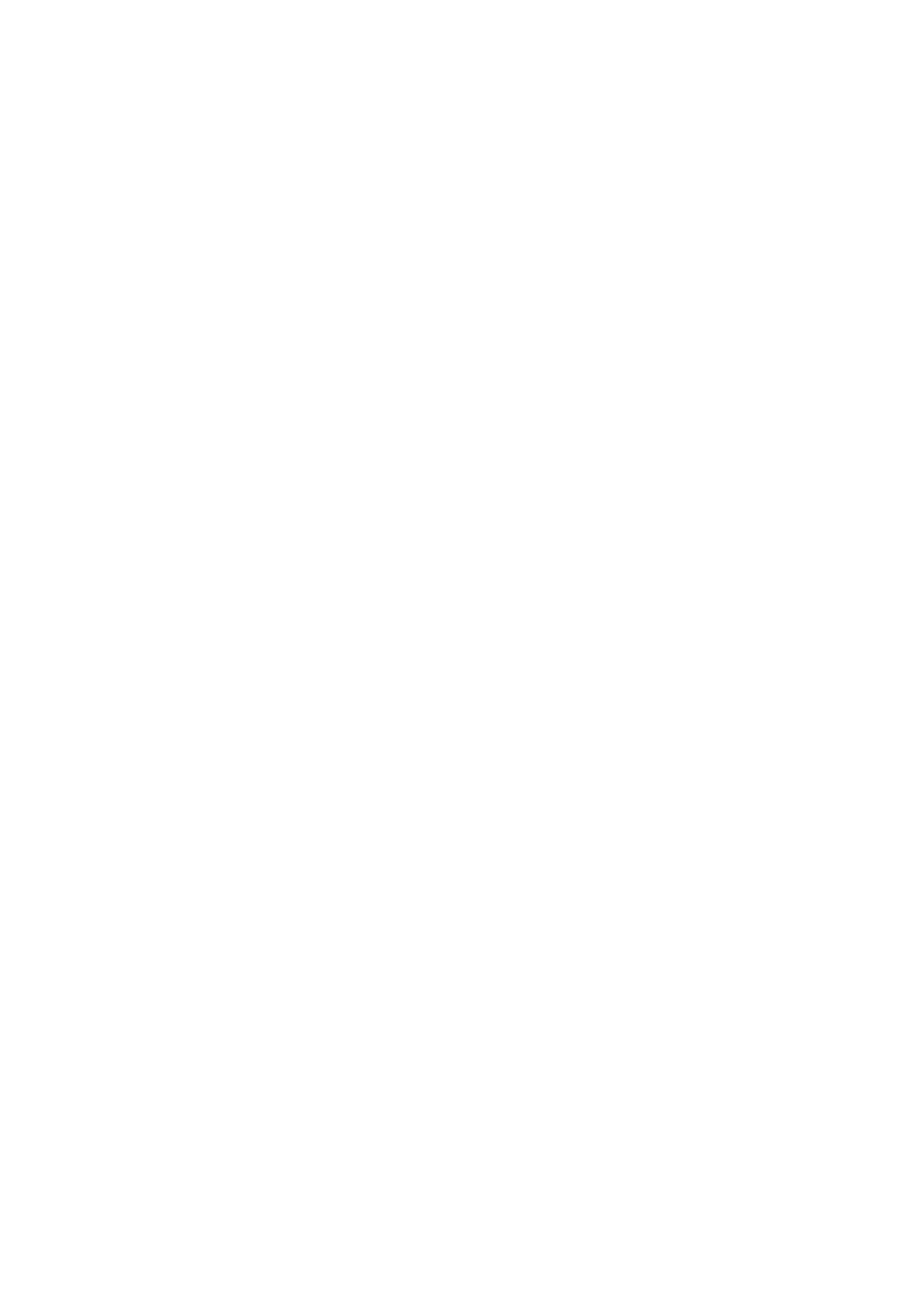**Technical follow-up sheet – TEN-T financed ERTMS projects {Project Code including year} – {Project Title}** 

## **PROJECT UNDER REVIEW**

## **Project description**

{Insert text}

## **Contact persons and details**

{Insert text}

## **Relevant technical follow-up documents**

{Insert text}

## **Essential project data**

{Insert text}

**Project status** 

{Insert text}

# **INTEROPERABILITY RISK ANALYSIS**

## **General observations**

{Insert text}

## **Main interoperability issues**

| Nr. | Interoperability<br>issue | Major/<br>Minor issue | <b>Description</b> | <b>Mitigation</b><br>measures<br>proposed<br>to date | <b>Further recom-</b><br>mendation(s) | Responsible<br>actor(s) |
|-----|---------------------------|-----------------------|--------------------|------------------------------------------------------|---------------------------------------|-------------------------|
| 1.  |                           |                       |                    |                                                      |                                       |                         |
| 2.  |                           |                       |                    |                                                      |                                       |                         |

Note: Issues are classified as "major" ("+") if a clear deviation from a mandatory requirement has been identified, as "minor" ("-") if it is unclear whether a mandatory requirement will be fulfilled or not and caution is therefore required.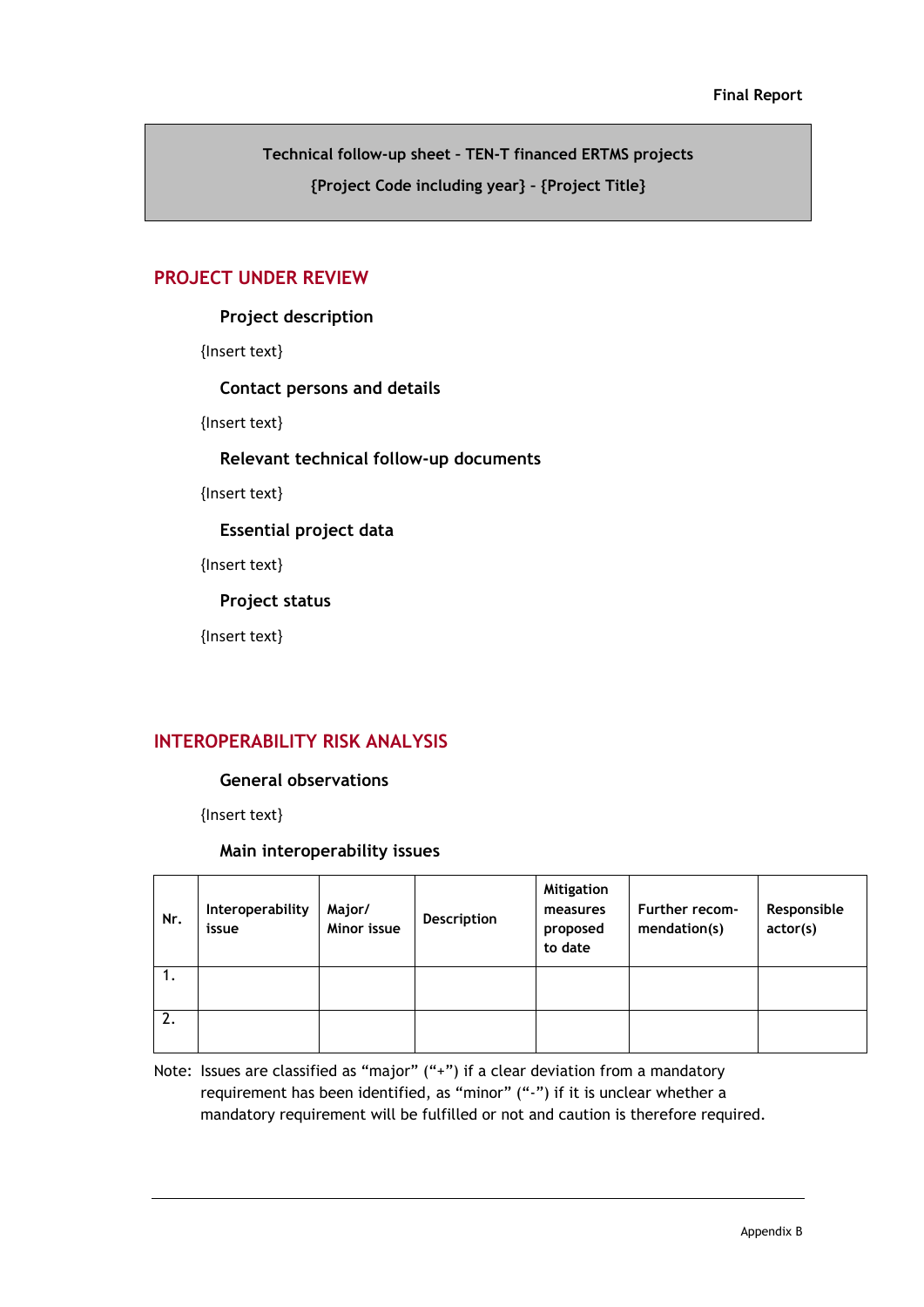# **NEXT STEPS**

| Nr. | Action | <b>Description</b> | <b>Timing</b> | Responsible actor(s) |
|-----|--------|--------------------|---------------|----------------------|
|     |        |                    |               |                      |
|     |        |                    |               |                      |
|     |        |                    |               |                      |
|     |        |                    |               |                      |

| <b>Document Control Information</b>                                                     |                       |                 |  |  |
|-----------------------------------------------------------------------------------------|-----------------------|-----------------|--|--|
| This technical follow-up sheet was prepared for DG MOVE within the context of the       |                       |                 |  |  |
| technical follow-up of TEN-T funded ERTMS Projects carried out under Framework Contract |                       |                 |  |  |
| No. TREN/E2/322-2008 - Lot {Lot #}.                                                     |                       |                 |  |  |
|                                                                                         | Prepared by           | {Entity}/{Name} |  |  |
| Date:                                                                                   |                       | {Date}          |  |  |
|                                                                                         | {Version}<br>Version: |                 |  |  |
| Docld:                                                                                  |                       | $\{N/A\}$       |  |  |
|                                                                                         |                       |                 |  |  |